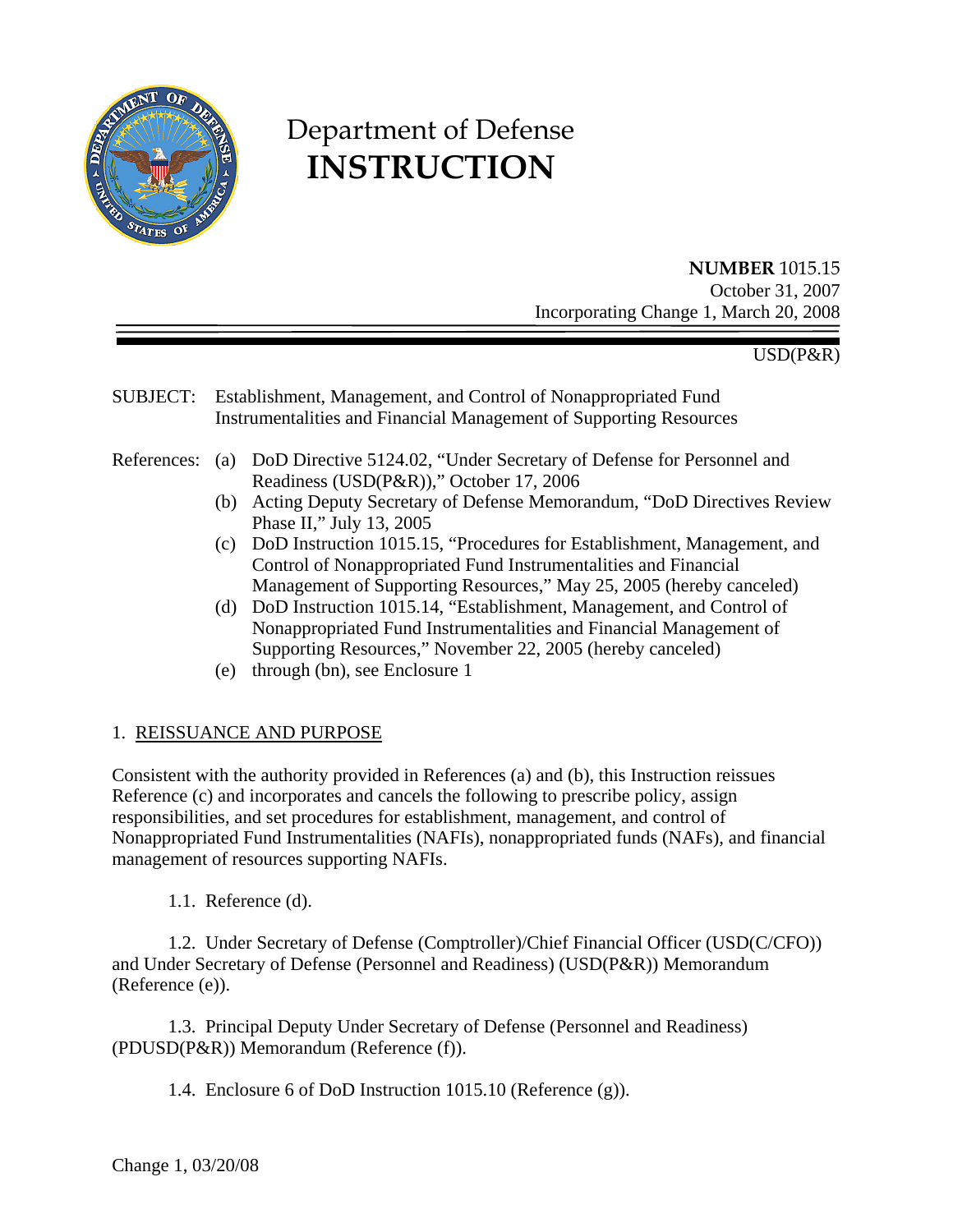#### 2. APPLICABILITY AND SCOPE

 2.1. This Instruction applies to the Office of the Secretary of Defense, the Military Departments, the Office of the Chairman of the Joint Chiefs of Staff, the Combatant Commands, the Office of the Inspector General of the Department of Defense, the Defense Agencies, the DoD Field Activities, and all other organizational entities in the Department of Defense (hereafter referred to collectively as the "DoD Components"). The term "Military Services" as used herein refers to the Army, the Navy, the Air Force, and the Marine Corps.

2.2. The following funds are excluded from this Instruction.

 2.2.1. All funds accounted for under U.S. Treasury symbols (to include Defense Commissary Agency Surcharge Trust Funds) and resources acquired with appropriated funds (APFs).

 2.2.2. Trust funds to include patient trust funds, prisoner personnel deposit funds, cadet and midshipmen personnel trust funds at Military Service academies, ships' stores funds (Navy), and Armed Forces Retirement Home resident trust funds.

 2.2.3. Contractor and subcontractor funds including concessionaire funds and funds at vending facilities operated by blind licensees in accordance with DoD Directive 1125.3 (Reference (h)) on DoD installations.

 2.2.4. Funds of private organizations as defined in DoD Instruction 1000.15 (Reference (i)).

2.2.5. Midshipmen's Store funds, United States Naval Academy.

2.2.5. Chaplains' religious funds.

 2.2.7. Employee retirement and pension plan trust funds, including those for defined benefit and 401(k) plans, established under DoD 1401.1-M (Reference (j)).

 2.2.6. Donations to the Department of Defense or the Military Departments in accordance with Volume 12 of DoD 7000.14-R [\(Reference \(k\)\).](#page-21-0)

#### 3. DEFINITIONS

Terms used in this Instruction are defined in Volumes 2A and 2B of Reference (k), DoD Instruction 1330.21 (Reference (l)), DoD Instruction 7700.18 (Reference (m)), DoD Instruction 1015.12 (Reference (n)), and [Enclosure 2.](#page-23-0)

#### 4. POLICY

It is DoD policy that:

Change 1, 03/20/08 2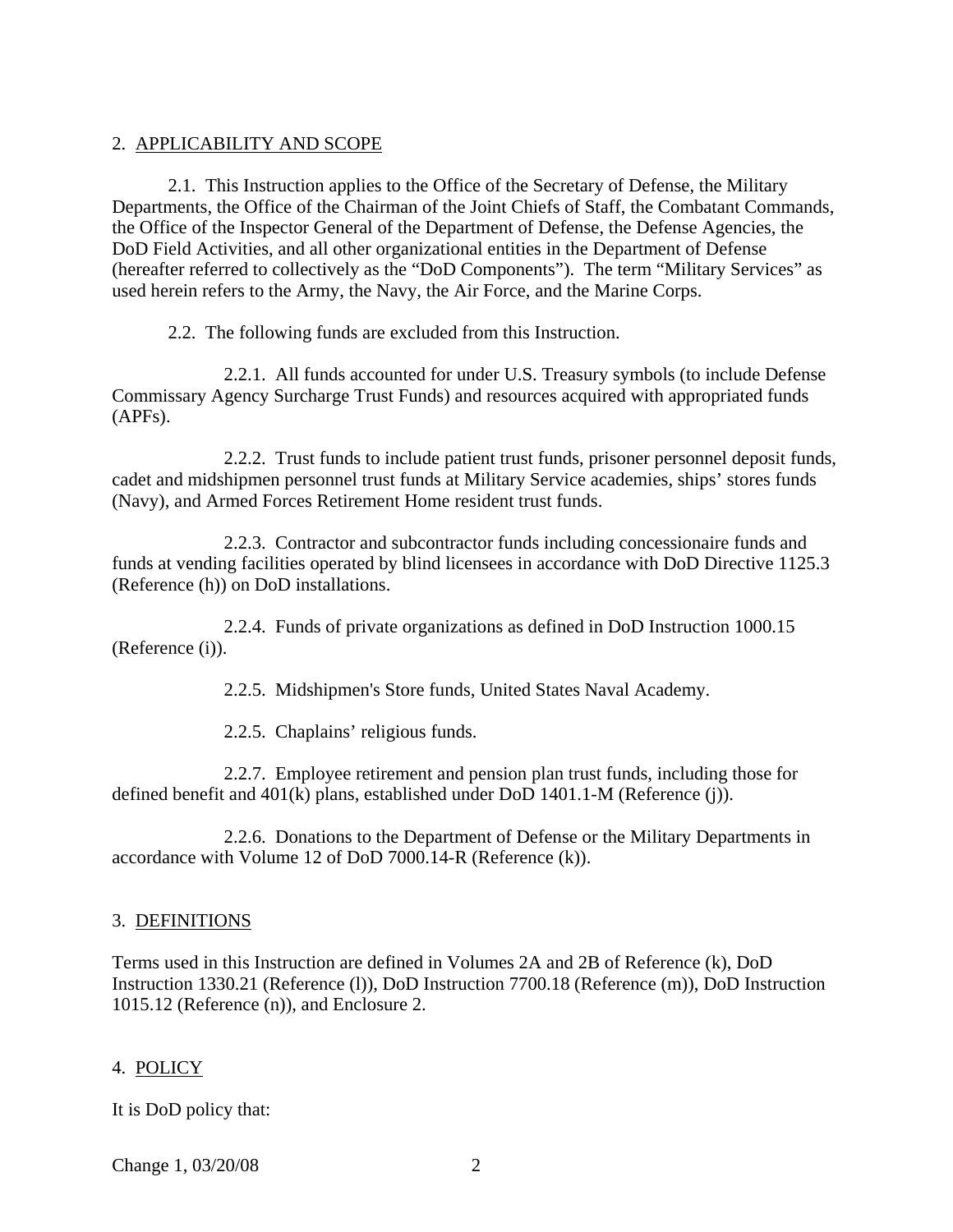4.1. NAFs are government monies and assets from sources other than monies appropriated by the Congress of the United States. NAFs are separate and apart from funds recorded in the books of the Treasurer of the United States. NAFs shall be administered only through the auspices of a NAFI. NAFs are designated for the collective benefit of authorized patrons and the purpose of the NAFI. Individuals, units, organizations, installations, or commands shall have no proprietary interest in NAFs or other NAFI assets.

4.2. A NAFI acts in its own name to provide or assist the Secretaries of the Military Departments in providing programs for DoD personnel. NAFIs shall be established for military morale, welfare, and recreation (MWR) programs defined in Reference (g) and DoD Instructions 6060.2, 6060.3, and 6060.4 (References (o), (p), and (q)); Armed Services Exchange programs defined in Reference (l); civilian MWR programs defined in DoD Instruction 1015.08 (Reference (r)); NAF adjunct operations to permanent change of station (PCS), temporary duty (TDY) and military treatment facility lodging programs defined in Reference (n)); other NAF Supplemental Mission Funds; and NAF Special Purpose Central Funds defined in Enclosure 3.

4.3. NAFI programs and facilities shall be operated, maintained, and funded as an integral part of the personnel and readiness program. NAFI programs are supported by APF and NAF resources and may also be financed through private sources or commercial borrowing. APF and NAF authorizations are identified in Enclosures 4 and 5.

 4.4. Use of APFs shall be consistent with section 1301 of title 31, United States Code (U.S.C.) (Reference (s)), which requires that funds be used only for the purposes for which appropriated. As authorized by sections 2491, 4359, 6978, and 9359 of title 10, U.S.C., (Reference (t)), APFs made available to support operations of Program Groups I, II, and V (the "Stars and Stripes" and Service Academy mixed-funded athletic or recreational extracurricular programs only) may be provided to a NAFI under a Memorandum of Agreement (MOA) and treated and expended as NAFs following the procedures in Enclosure 6.

 4.5. A NAFI shall maintain custody and control of its NAF resources and administer APFs to carry out its purposes in accordance with this Instruction. The laws and regulations concerning the authorization, availability, obligation, and expenditure of APFs shall be followed. This does not preclude a NAFI from entering into authorized contracts or other agreements with other entities in accordance with DoD Directive 4105.67 (Reference (u)). The Head of the DoD Component or, for the Secretaries of the Military Departments, the Military Service headquarters designee, shall maintain management and financial information and submit annual consolidated financial and management reports in accordance with Enclosures 7 and 8.

 4.6. The DoD Components shall exercise the utmost caution to ensure the safety of NAFs. NAFs may be accumulated and invested to meet cash flow requirements to finance NAFI programs. Management of NAFs shall be based, in order of priority, on safety, liquidity, and yield in accordance with Enclosure 9.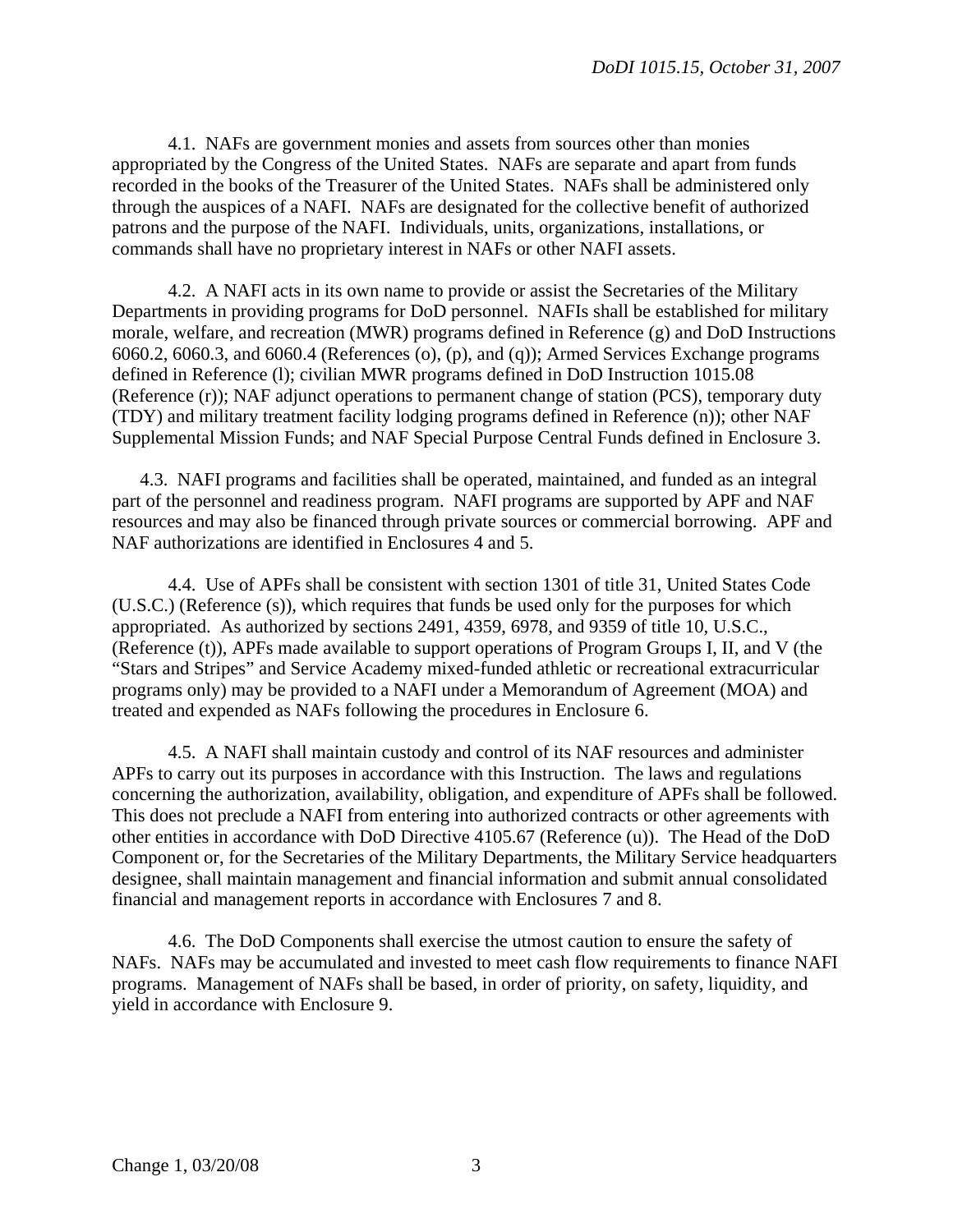4.7. NAFs are entitled to the same protection as funds of the U.S. Treasury. The DoD Components shall establish such systems as necessary to ensure individual fiduciary responsibility for properly using NAF resources and preventing waste, loss, or unauthorized use. This responsibility extends to all DoD personnel including members of the Armed Forces and civilians paid with either APFs or NAFs. According to section 2783 of Reference (t), NAF personnel who violate NAF regulations are subject to the same penalties under Federal laws that govern the misuse of appropriations by APF personnel. Violations by military personnel are punishable under the Uniform Code of Military Justice (chapter 47 of Reference (t)).

#### 5. RESPONSIBILITIES

 5.1. The USD(P&R) shall, in accordance with Reference (a) and section 136 of Reference (t), serve as the principal staff assistant and advisor to the Secretary and Deputy Secretary of Defense for total force management as it relates to readiness, to include quality of life, MWR, exchange, lodging, and NAF activities.

 5.2. The PDUSD(P&R), under the USD(P&R), shall, in accordance with DoD Directive 5124.8 (Reference (v)), serve as the Principal Staff Assistant and advisor to the USD(P&R) and the Secretary and Deputy Secretary of Defense for NAF policy, DoD military and civilian MWR programs, Armed Service Exchanges, lodging programs, and other authorized NAFIs. In discharging this responsibility, the PDUSD(P&R) shall:

 5.2.1. Develop, promulgate, and monitor compliance with policy and other guidance to ensure proper administration of NAFIs and management of their resources.

 5.2.2. Serve as the principal DoD point of contact on all policy matters relating to NAFIs and NAFs.

 5.2.3. Establish the necessary advisory groups with representatives from the DoD Components and the Military Services to assist in the formulation, execution, and review of policies pertaining to NAFIs.

 5.2.4. At least annually, convene a meeting of DoD representatives to review NAF treasury management and investment policy and practices.

 5.3. The USD(C)/CFO and the General Counsel of the Department of Defense shall apply the responsibilities in DoD Directives 5118.03 and 5145.1 (References (w) and (x)) to NAFIs in coordination with the USD(P&R).

 5.4. The Director, Defense Finance and Accounting Service, under the authority, direction, and control of the USD(C)/CFO, shall be responsible for NAF accounting for DoD NAFIs, except for the Armed Service Exchanges who perform NAF accounting and finance functions prescribed by the USD(P&R) in accordance with DoD Directive 5118.5 (Reference  $(y)$ ).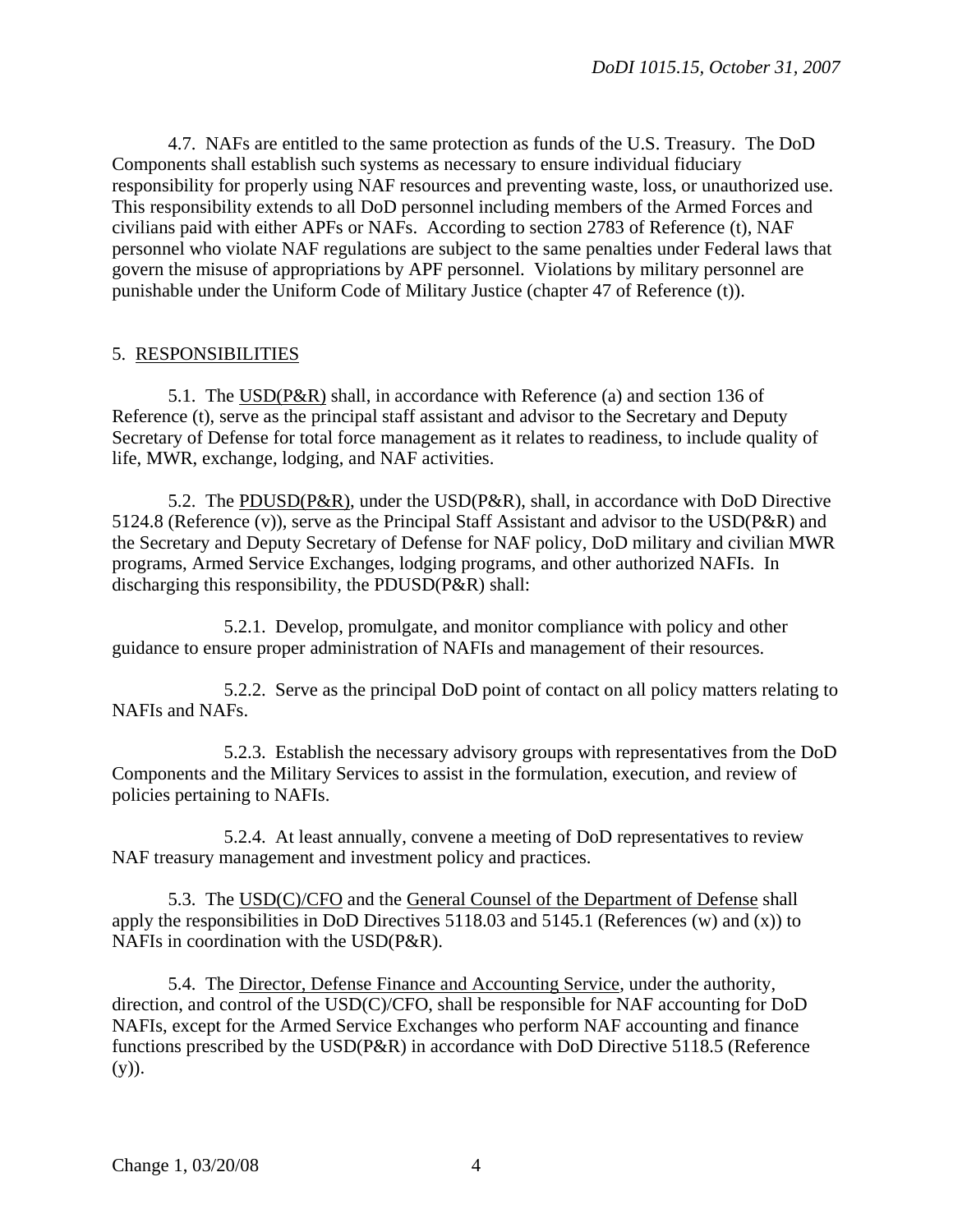5.5. The Assistant Secretary of Defense for Public Affairs, (ASD(PA)), shall serve as the principal point of contact on Armed Forces Information Service publications (to include the "Stars and Stripes") within the Military Departments in accordance with DoD Directive 5122.5 (Reference (z)). In discharging this responsibility, the ASD(PA) shall monitor and ensure compliance with policy in this Instruction.

 5.6. The Director, Administration and Management, shall supervise and administer the DoD Concessions Committee within the immediate office of the Secretary of Defense in accordance with DoD Directive 5120.18 (Reference (aa)).

5.7. The Heads of the DoD Components shall:

5.7.1. Issue policies and procedures to implement this Instruction.

 5.7.2. Establish NAFIs or, for the Secretaries of the Military Departments, delegate the authority to establish NAFIs to a Military Service headquarters designee.

5.7.3. Ensure that NAFI programs, facilities, and resources are planned, programmed, and budgeted using the proper funding source and suitable combination of APF, NAF, and other approved funding resources.

5.7.4. Be responsible for NAF deposits and investments at all echelons, identify fiduciary responsibility, and require the establishment of an investment oversight group for each organization that invests NAFs.

 5.7.5. Provide NAFI oversight, appoint an advisory group for each NAFI, and prescribe appropriate analysis and evaluation procedures and indicators to ensure each NAFI is meeting the objectives for which established, or, for the Secretaries of the Military Departments, delegate these responsibilities to a Military Service headquarters designee.

5.7.6. Provide for the periodic review and audit of NAFIs in accordance with DoD Instruction 7600.6 (Reference (ab)) and DoD Instruction 7600.02 (Reference (ac)) to ensure continued need for the functions performed and that those needs are being met in accordance with sound business practices.

 5.7.7. Ensure that NAF assets are adequately protected against loss through the risk management programs described in paragraph 6.19.

 5.8. The Directors of the Defense Agencies and the DoD Field Activities; the Commanders of the Combatant Commands, through the Chairman of the Joint Chiefs of Staff; the Commanders of the United Nations Command, the Combined Forces Command, and North American Aerospace Defense Command; and the Chiefs of Military Missions (Military Assistance Advisory Groups, Attachés, Missions, Contingents, or Security Assistance Offices) shall: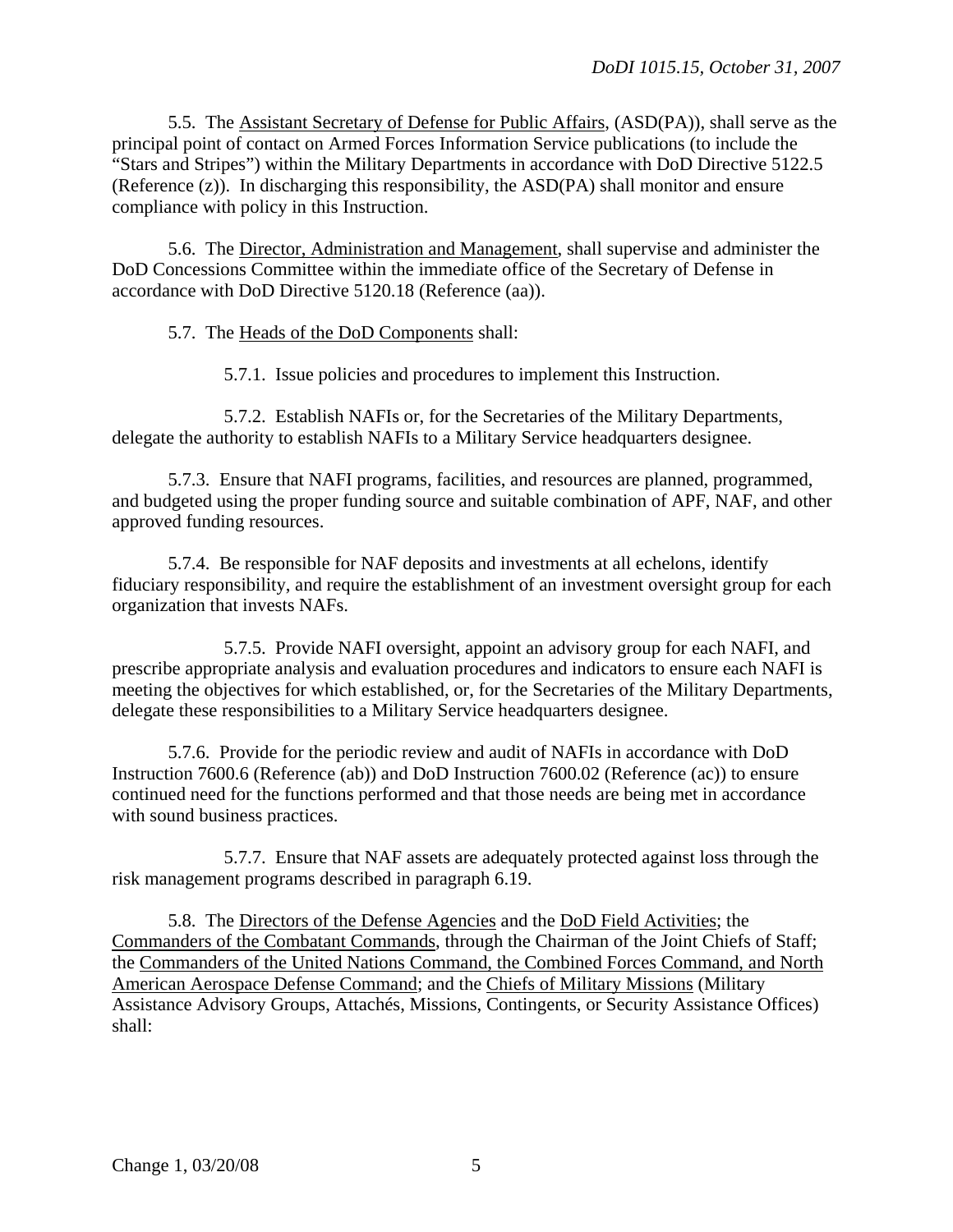5.8.1. Establish, manage, and control NAFIs in accordance with the regulations of a single Military Department, normally that Department with administrative and logistical support responsibility, in accordance with DoD Directive 5100.3 (Reference (ad)). The designated Military Department shall coordinate reporting and communication with the PDUSD(P&R) according to this Instruction.

 5.8.2. Submit a written request to the Secretary of the Military Department concerned, or to the Military Service headquarters designee, for authority as prescribed by the regulations of that Department to establish a NAFI.

 5.8.3. Be subordinate to the Military Department concerned, or to the Military Service headquarters designee, for purposes of compliance with DoD Directives and DoD Instructions as implemented by the regulations of that Department.

#### 6. PROCEDURES

 6.1. Establishment, Oversight, Disestablishment, and Transfer of NAFIs. The DoD Components shall assign organizational responsibility for NAFI administration, management, and control.

 6.1.1. Establishment. A written approval to establish a NAFI shall specify the purpose and function, the authorized patrons, a financial plan, and the successor NAFI. The function to be performed by a NAFI must be such that there is a valid requirement for a separate organizational and fiscal entity, the protection and immunities accorded an instrumentality of the U.S. Government are necessary, and there is no prohibition by or conflict with Federal statute, Status of Forces Agreements, treaties, or other applicable Federal regulations.

 6.1.1.1. The NAFI shall be classified in one of the six Program Groups to ensure uniformity in the establishment, management, allocation, and control of resource support. Management and resource data shall be reported in accordance with this system of classification. At least one NAFI shall be maintained for each Program Group operated. Requests to establish a NAFI to support more than one Program Group shall be approved by the DoD Component Head and notification submitted to the PDUSD(P&R).

 6.1.1.1.1. Program Group I – Military MWR Programs. Military MWR programs, to include child and youth lodging programs, are defined in References (g), (o), (p), and (q). PCS lodging programs are included in Program Group I when operated as part of the military MWR program according to Reference (n).

 6.1.1.1.2. Program Group II – Armed Services Exchange Programs. Armed Services Exchange programs are defined in Reference (l) and are considered Category C activities. (See paragraph 6.2.1.3.)

 6.1.1.1.3. Program Group III – Civilian MWR Programs. MWR programs designed for DoD civilians are defined in Reference (r) and are considered Category C activities. (See paragraph 6.2.1.3.)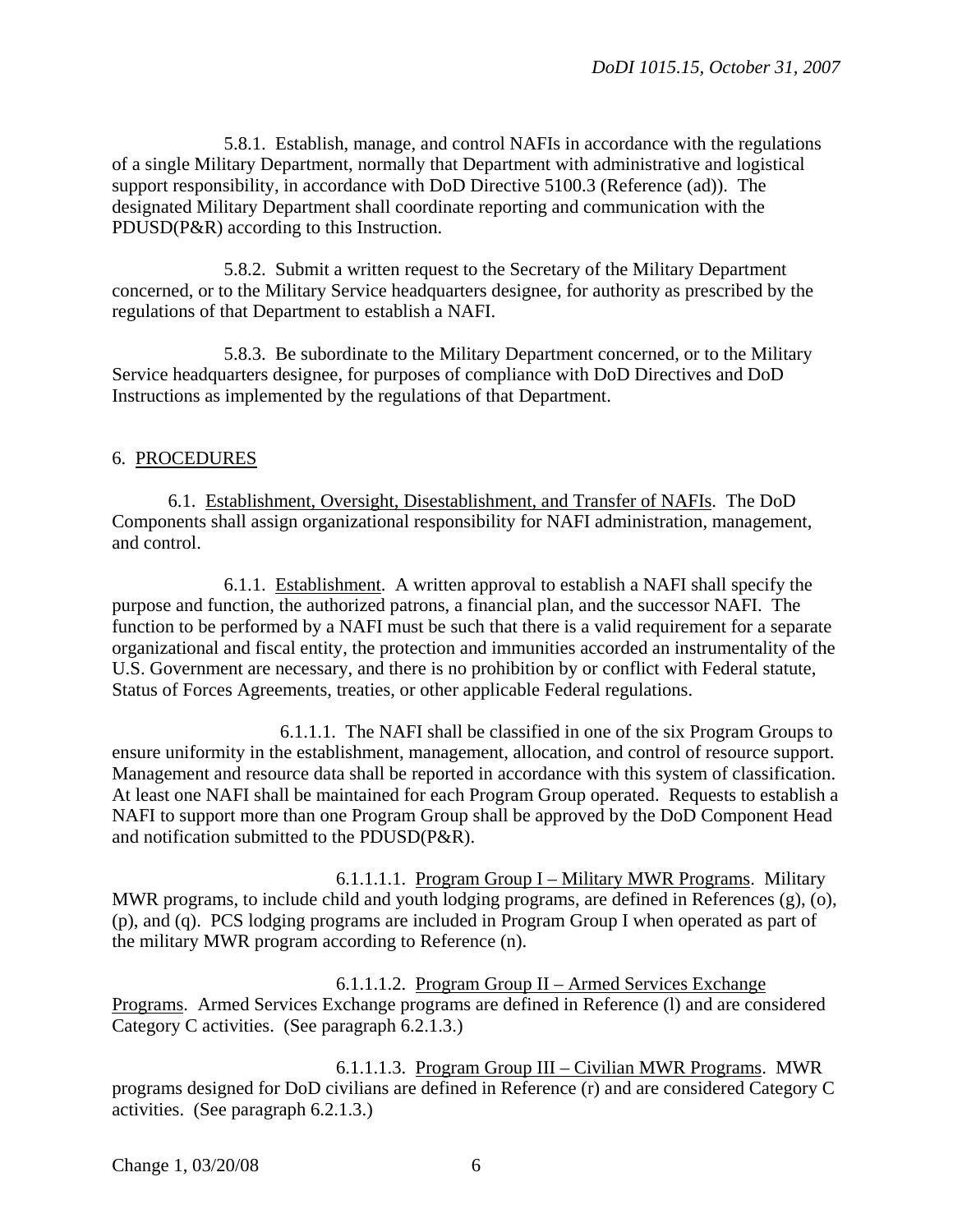6.1.1.1.4. Program Group IV – Lodging Program Supplemental Mission Funds. NAFIs operated as an adjunct to TDY and PCS lodging programs that generate NAFs are defined in Enclosure 3.

 6.1.1.1.5. Program Group V – Supplemental Mission Funds. NAFIs operated as an adjunct to DoD mission activities that generate NAFs are defined in Enclosure 3.

 6.1.1.1.6. Program Group VI – Special Purpose Central Funds. DoD Component and Military Service headquarters central NAFs that are designated as the sole provider of a consolidated, general administrative service or function (such as NAF employee life and health insurance and NAF risk management) are defined in Enclosure 3.

 6.1.1.2. The successor NAFI is the instrumentality of last resort if there is financial insolvency or disestablishment of a subordinate NAFI. Each NAFI shall have a designated successor NAFI at the DoD Component level or Military Service headquarters level to receive or redistribute residual NAFI assets and liabilities. A successor NAFI shall also be designated for each Program Group at the DoD Component or the Military Service headquarters level. Successor NAFIs may also be designated at intermediate organizational echelons.

 6.1.1.3. Joint NAFIs shall be established by agreement between the Heads of the DoD Components concerned, subject to the approval of the PDUSD(P&R). The agreement between the Heads of the DoD components shall provide for inter-Service support in compliance with DoD Instruction 4000.19 (Reference (ae)). A successor NAFI shall be established within each of the participating DoD Components and a single DoD Component shall be designated to coordinate reporting and communication to the PDUSD(P&R), except for communications of the Secretary of a Military Department prescribed by DoD Instruction 1330.09 and DoD Instruction 7700.20 (References (af) and (ag)).

 6.1.1.4. Responsibility for NAFIs of tenant units or organizations devolves upon the command of the installation at which the unit or organization is stationed, unless an alternate agreement is executed by the organizations concerned. Tenant organizations shall be afforded the same facility use and program participation privileges as afforded to organizations or units of the parent installation. Per capita funding distributions shall count personnel of tenant organizations on the same basis as personnel of the host installation.

 6.1.2. Oversight. The Head of the DoD Component or the Military Service headquarters designee shall maintain a current listing classifying each NAFI by Program Group, identifying the successor NAFI, and appointing an advisory group. The appointed advisory group shall ensure the NAFI is responsive to authorized patrons and to the purposes for which it was created. The composition, function, and purpose of the group shall be determined by the DoD Component concerned. Joint NAFIs shall have a governing body known collectively as the Board of Directors. A DoD Component-level or Military Service-level advisory group shall be designated to review central NAFIs.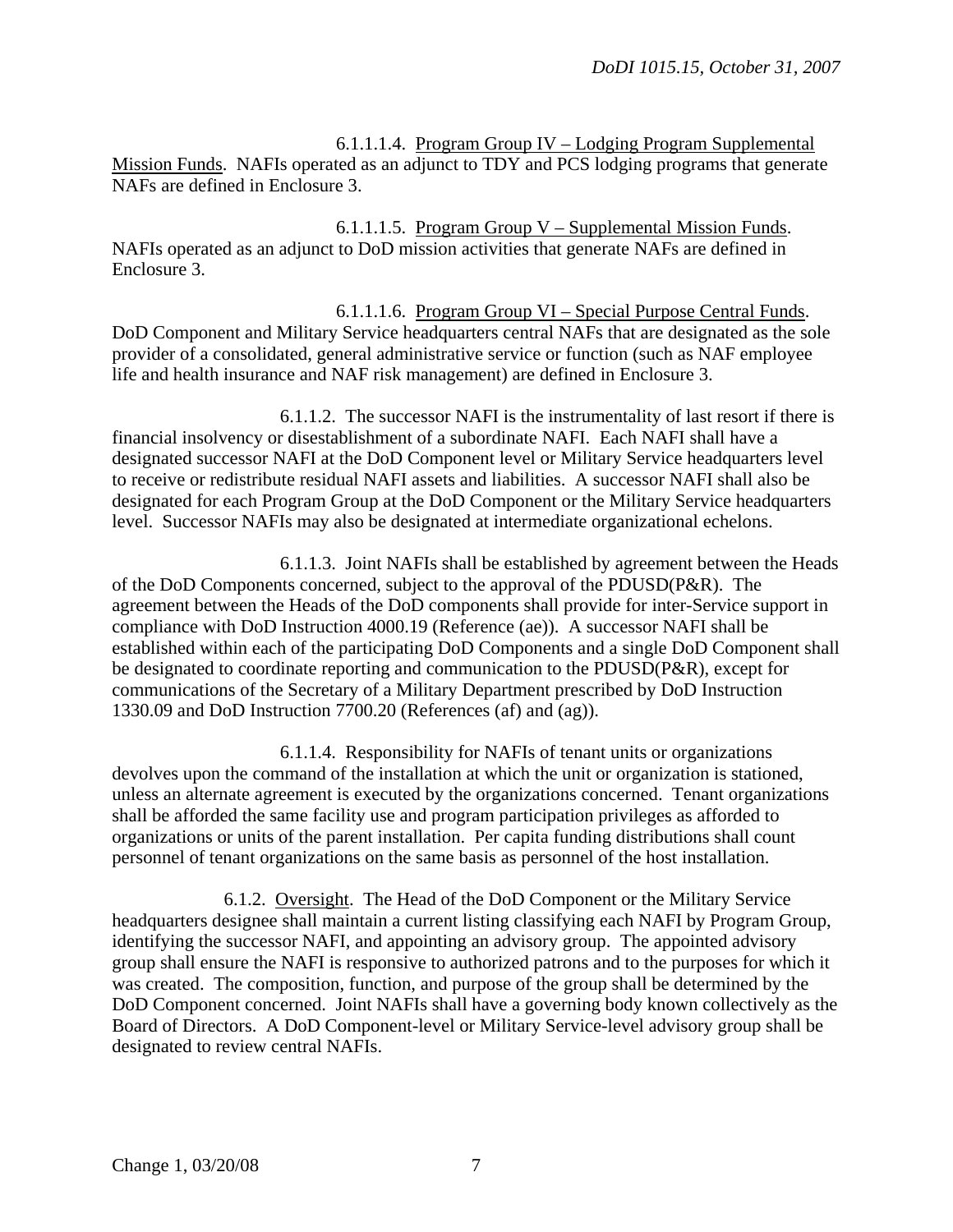6.1.3. Disestablishment. A NAFI shall be disestablished when the purpose no longer exists, when consolidated with another NAFI, or when it is not a viable fiscal entity and cannot maintain self-sufficiency. Upon disestablishment, excess NAFI assets or residual NAFI liabilities may be redistributed to other NAFIs within the Program Group, or otherwise disposed of by the successor NAFI, in accordance with the policies and procedures established by the Head of the DoD Component concerned and DoD 4165.66-M (Reference (ah)). A terminal audit shall be performed.

 6.1.4. Transfer. When control of an installation or organization is transferred from one DoD Component to another or to another U.S. Government department or agency, the disposition of NAF assets or liabilities shall be determined through negotiation. These negotiations shall ensure a fair and equitable distribution of assets in consideration of current and foreseeable requirements of the affected installations or organizations.

 6.2. Use of Resources. NAFI resources shall be administered in an economical, efficient, and business-like manner.

6.2.1. Funding Categories. Within each Program Group, activities are further classified into one of three funding categories. The funding categories are the basis of the APF and NAF authorizations identified in Enclosures 4 and 5.

 6.2.1.1. Category A – Mission Sustaining Activities. Category A activities have virtually no capacity for generating NAF revenues and are supported almost entirely with APFs. The use of NAFs is limited to specific instances where APF support is prohibited by law or when NAF support is essential for the operation.

 6.2.1.2. Category B – Basic Community Support Activities. Category B activities are financed with a combination of NAF and APF resources. Because their NAF revenue-generating capability is limited, these activities shall be substantially supported with APFs.

 6.2.1.3. Category C – Revenue-Generating Activities. Category C activities have the highest capability to generate NAF revenues and generally receive only indirect APF support, except as authorized by law. Overseas activities are authorized limited direct APF support. Military MWR and Armed Service Exchange Category C activities at designated remote and isolated locations are authorized funding under Category B rules in accordance with Enclosure 4.

6.2.2. NAFI Facilities Funding. Enclosure 5 prescribes a single source of funding for minor and major construction and modernization of community facilities for programs and activities of NAFIs. Distinction is made for construction of facilities at new installations or where expansion is required because of a mission change or influx of new units or systems. Distinction is also made in certain instances for support of U.S. Forces deployed in foreign areas, where DoD personnel do not have ready access to civilian community or commercial alternatives normally available in the United States. Paragraphs 6.2.2.1. through 6.2.2.3. and the footnotes to Tables E4.T.1. and E5.T.1. (Enclosures 4 and 5) reflect these distinctions.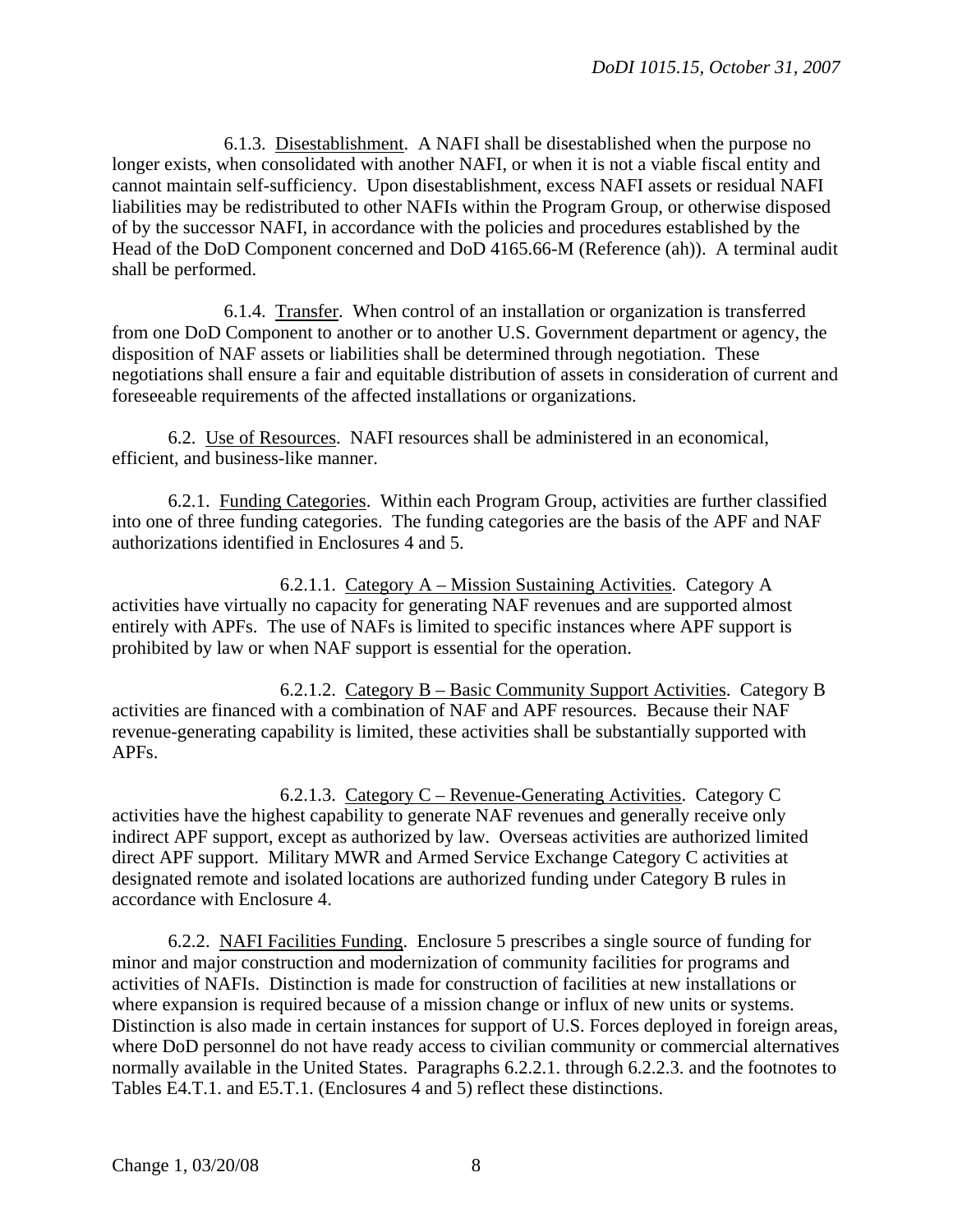6.2.2.1. The Secretary of the Military Department concerned may approve the use of NAF funding outside the continental United States (OCONUS) for youth centers, youth courts, and youth playing fields when APFs are certified as unavailable.

 6.2.2.2. The Secretary of the Military Department or the Military Service headquarters designee may approve the use of NAF funding for a temporary lodging facility in support of TDY travel when APFs are certified as unavailable recognizing that the waiver of the fund source will create higher NAF expenses and possibly higher lodging service charges.

6.2.2.3. APFs may be used in lieu of NAFs for:

 6.2.2.3.1. Facility construction related to the establishment, activation, or expansion of a military installation or relocation of facilities for the convenience of the Government. In the case of installation expansion, a major increase in authorized and assigned personnel strength over a short period of time is necessary before APF construction can be programmed. Such expansion must be the result of a mission change or influx of new units or systems. For example, a 25-percent increase in a 2-year time span satisfies these criteria. In contrast, personnel increases resulting from an evolutionary expansion occurring over several years do not satisfy these criteria.

6.2.2.3.2. Replacement of facilities denied by country-to-country

agreements.

 6.2.2.3.3. Restoration of facilities and improvements destroyed by acts of God, fire, or terrorism.

 6.2.2.3.4. Antiterrorism and force protection measures required by DoD Instruction 2000.16 (Reference (ai)).

 6.2.2.3.5. Correction of deficiencies in life safety, force protection, and compliance with the Americans with Disabilities Act (section 12142 of title 42, U.S.C. (Reference (aj))).

 6.2.3. Private Resources. Private resources in support of NAFI programs shall be administered in accordance with DoD Instruction 1015.13 (Reference (ak)). Donations shall be administered in accordance with Volume 12 of Reference (k). According to section 2601 of Reference (t), the Secretaries of the Military Departments may accept, hold, administer, and spend any gifts, and may devise or bequeath real property, personal property, or money to be used for real property, conditional upon notification to Congress in accordance with Reference (k) and provided that title to the real property improvement is turned over to the Military Department upon completion.

 6.2.4. Restrictions on the Use of NAFs. NAFs are to be used only for the general welfare of the military community. Individuals, units, organizations, or installations shall have no proprietary interest in NAFI funds or other NAFI assets. NAFI funds or assets may not be transferred to private organizations as dividends or other distributions.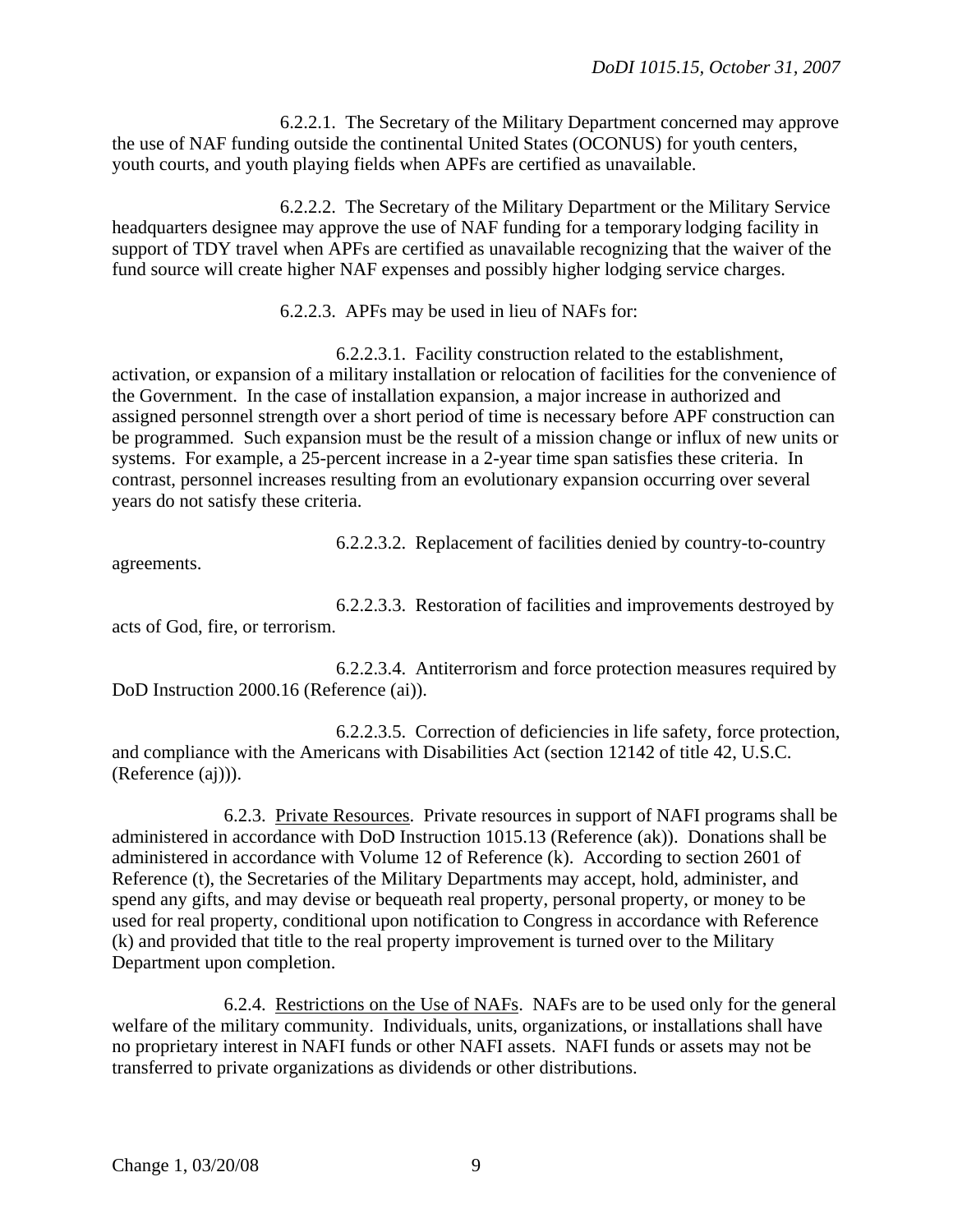6.2.4.1. NAFs are not authorized to be used for or to support command representation or protocol functions; scholarships, free mailing and/or postage, or any other specific benefit for select individuals or groups; public affairs, medical, religious, or other activities or programs outside the purposes for which the NAFI was established; or to pay for employees not performing duties directly related to the NAFI functions or mission.

 6.2.4.2. A building, facility, or structure constructed, improved, or purchased using NAFs shall not be diverted to a use other than in direct support of the purpose for which it was acquired without the prior concurrence of the Head of the DoD Component or the Military Service headquarters designee.

 6.2.5. Membership of personnel in professional organizations may be authorized in accordance with DoD 5500.7-R (Reference (al)). NAFs may pay the cost of organizational or position memberships (but not individual memberships) when beneficial to the NAFI. NAFs may pay the cost for NAF employees to obtain professional credentials, including expenses for professional accreditation, State-imposed and professional licenses, and professional certification and examinations to obtain such credentials when beneficial to the NAFI, consistent with section 5757 of title 5, U.S.C. (Reference (am)).

 6.2.6. NAF employees may be authorized housing or a housing allowance in overseas areas in accordance with Reference (j) and DoD 4165.63-M (Reference (an)). Occupancy by NAF employees shall be on a reimbursable basis in accordance with paragraph 060106 C.1.b.(1), Volume 2B of Reference (k). The employing Military Service shall fund the housing costs with APFs or NAFs depending upon the funding authorized for the employee's position. Authorities for foreign allowances are prescribed by References (j) and (am).

 6.2.7. Program Group I, II, III, and IV NAFIs at the consolidated Military Service level and individual Program Group V and VI NAFIs shall achieve, as a minimum, a break-even or positive net income for each fiscal year (FY) sufficient to provide for NAF capital requirements.

 6.2.8. A NAFI contractor or concessionaire selling or providing authorized services is authorized the same APF support as activities operated by a NAFI.

 6.3. Planning, Programming, and Budgeting. Resources shall be planned, programmed, and budgeted to implement NAFI objectives. Actual performance shall be regularly compared to budgets and action taken to correct unfavorable variances.

 6.3.1. APF support of NAFIs shall be planned, programmed, and budgeted in accordance with Program and Budget Review Submission procedures in Volumes 2A and 2B of Reference (k).

 6.3.2. NAF budgets shall be updated annually to provide financial data to managers and commanders for management decision making. The DoD Component shall determine the format, provided that data allows for management analysis of each funding category within a Program Group, for budget-to-actual comparisons to financial statements, and for evaluation of performance against program plans. The following budgets shall be prepared for each NAFI.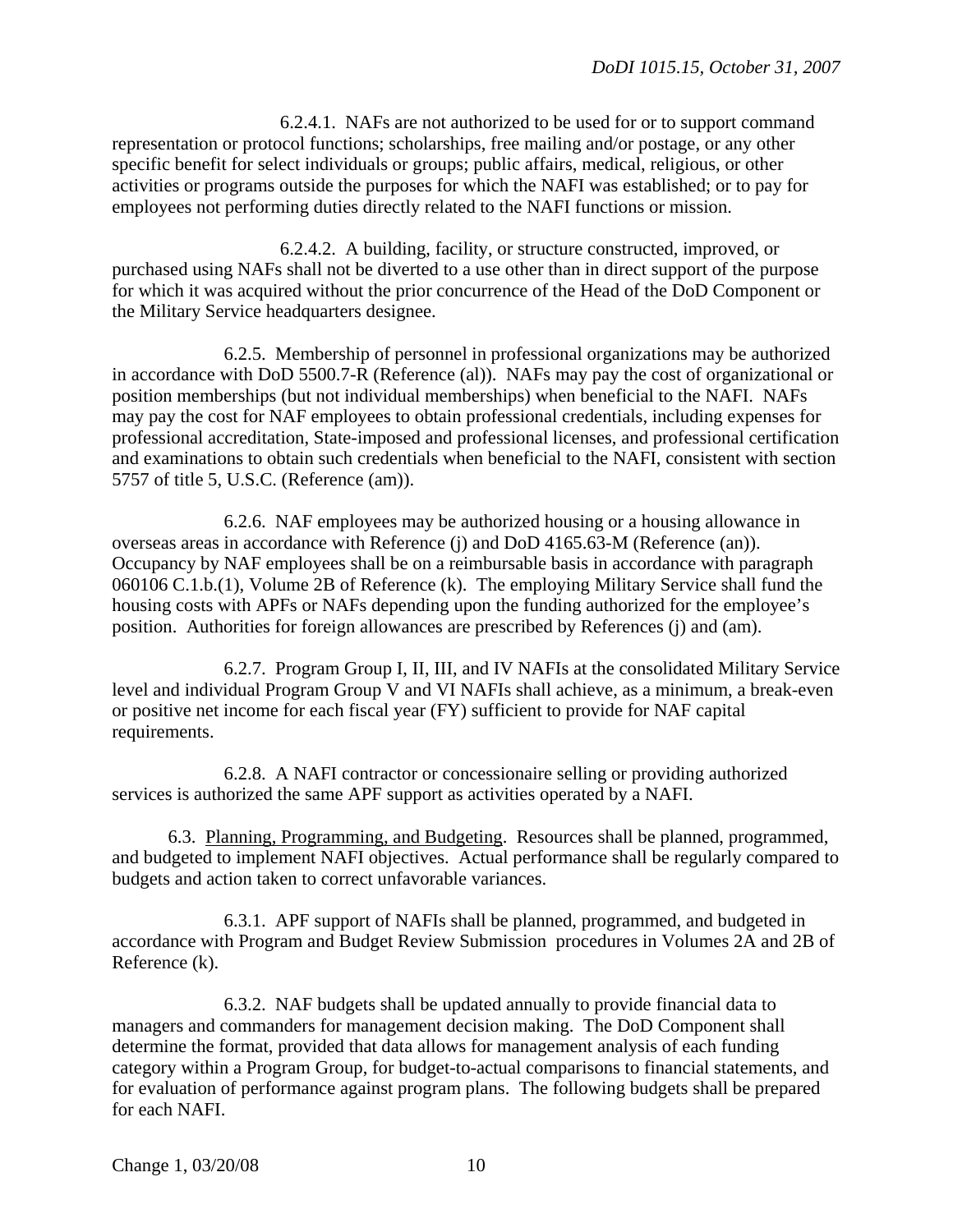6.3.2.1. Operating Budgets. The operating budgets shall project NAF income and NAF expenses.

 6.3.2.2. Capital Budgets. Expenditures shall be budgeted for acquisition and replacement of fixed assets and the construction, sustainment, restoration, and modernization of facilities. The budget shall indicate the source of funding (APF, NAF, or other funding).

 6.3.2.3. Cash Budgets. The cash budgets shall show the existing NAF cash resources (cash and investments), anticipated receipts and disbursements, and forecast cash balances.

#### 6.4. Accounting

 6.4.1. APF Accounting Systems. APF accounting systems provide financial data to satisfy the accounting and reporting requirements of Volumes 4 and 6A of Reference (k).

 6.4.2. NAF Accounting Systems. NAF accounting systems must comply with generally- accepted accounting principles in accordance with accounting standards promulgated by the Financial Accounting Standards Board. Accounting records shall provide the detail necessary to report and adequately support the funding categories, activities, and income and expense data of each Program Group as prescribed by [Enclosure 8, and shall meet managerial](#page-42-0)  [reporting requirements established in this Instruction. Separate accounting records are required](#page-42-0)  [for each NAFI.](#page-42-0) Transactions between NAFIs within a Program Group shall be recorded concurrently and elimination entries made before issuing consolidated financial reports.

 6.4.2.1. Restricted Cash and Investments. Cash and investments restricted for non-current purposes shall be classified and reported on the balance sheet as noncurrent assets.

 6.4.2.2. Extraordinary Items. Extraordinary income or expense shall be shown in the financial statements separately from ordinary operations and shall be footnoted. NAF expenses from Base Realignment and Closure (BRAC) and installation closure actions are authorized extraordinary expense items.

 6.4.2.3. Dividends and Grants. The declaration of dividends by the Armed Services Exchanges and the distribution of grants shall be recorded and reported as decreases in equity. The receipt of Armed Service Exchange dividends and of grants that support recurring operations shall be recorded as non-operating income. The receipt of grants for capital items shall be recorded as equity transactions.

 6.4.2.4. Equity Transactions. Transfers into and out of equity shall be limited to net income; net losses; declaration of dividends by Armed Services Exchanges; prior year material corrections; components of other comprehensive income (loss) prescribed by Financial Accounting Standard No. 130 (Reference (ao)); entries associated with the establishment, disestablishment, or consolidation of NAFIs; and distribution and receipt of capital.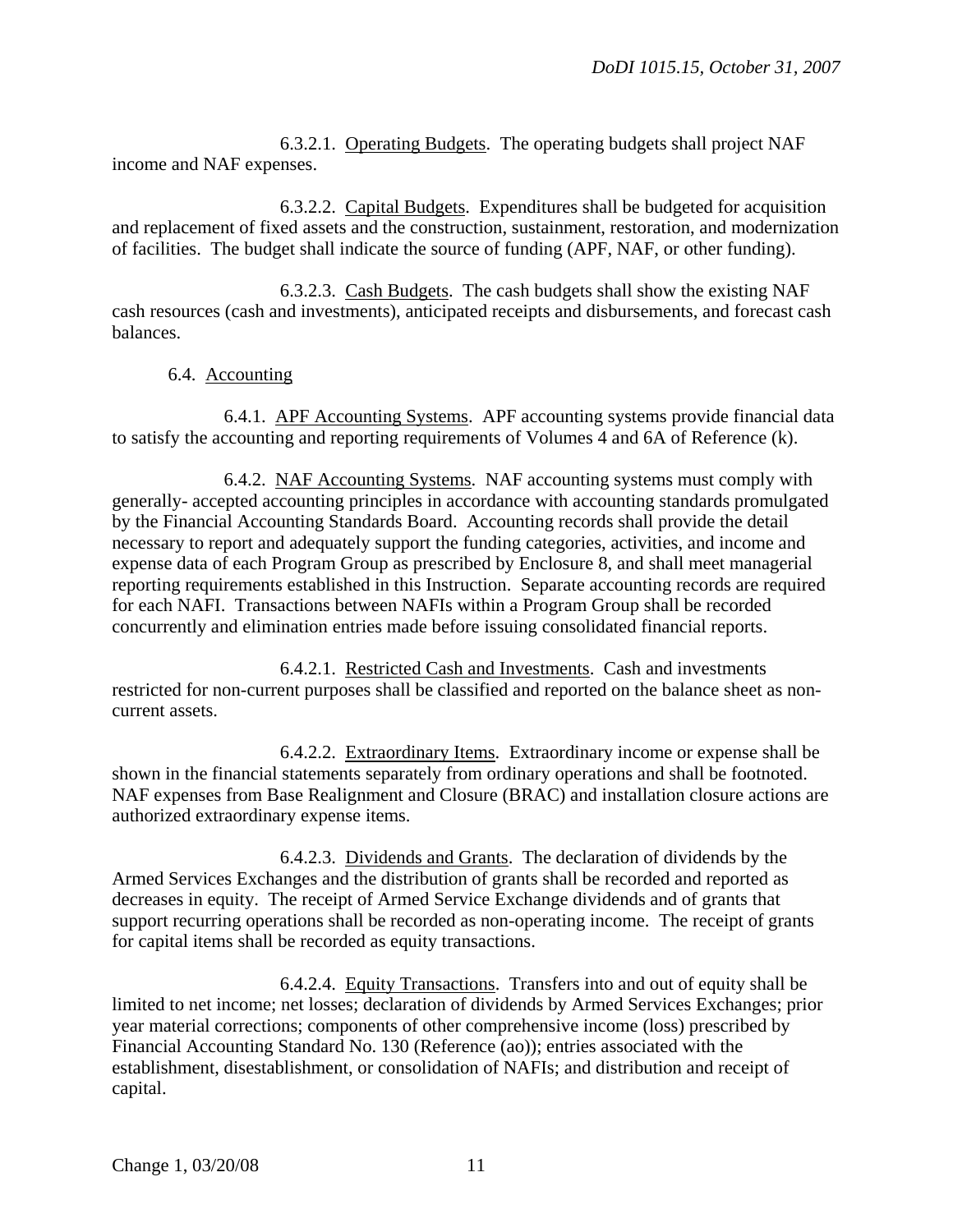6.4.2.5. Tangible Fixed Assets. Tangible fixed assets purchased with NAFs, or donated or transferred to a NAFI, that have a useful life expectancy of more than 2 years and an acquisition cost of \$2,500 or more, shall be capitalized in NAF accounting records. The DoD Components shall utilize construction-in-progress to accumulate the cost of real property construction projects. Records for tangible fixed assets shall reflect acquisition cost (or estimated value if acquired by other than purchase), allowance for depreciation, and net book value. Acquisition cost includes expenditures necessary to place assets into use such as installation, freight, testing, and initial training costs (other than employee salaries); legal fees to establish title; and any other costs of putting the asset in the condition and location for use. Tangible fixed assets shall be segregated between NAFI-owned fixed assets and those fixed assets to which title has been transferred to the Government. An explanatory footnote shall be included in the balance sheet for Government-titled fixed assets as follows: "The title of real property and other tangible fixed assets financed with nonappropriated funds and reported hereon is vested with the U.S. Government."

 6.4.2.6. Depreciation and Amortization. Tangible fixed assets, except construction in progress, shall be depreciated over their expected useful lives. Depreciation and amortization shall be established and reported on financial statements.

 6.4.2.6.1. The DoD Components shall utilize the straight-line method of depreciation, and shall prescribe the useful lives of assets and disclose them in the notes to the financial statements.

6.4.2.6.2. The Armed Services Exchanges shall:

 6.4.2.6.2.1. Assign an expected useful life within the following parameters: buildings, 30 years; building improvements, 5-15 years; furniture, fixtures, equipment, and other assets, 2-10 years; vehicles, aircraft, and boats, 2-10 years; information technology, 2-10 years; and land improvements, 15-25 years.

 6.4.2.6.2.2. Compute salvage value on personal property when it is expected that proceeds will be received from selling the asset at the end of its useful life and when the salvage value is expected to exceed 10 percent of the asset's cost. If the salvage value is 10 percent or less of the asset's cost, the salvage value is not considered material for the purposes of calculating depreciation and is not included when determining the depreciable base. Salvage value shall not be computed on real property assets.

 6.4.2.6.2.3. Commence depreciation on the date of receipt of the asset or the date installed and ready for use, regardless of whether the asset is actually used. In the case of constructed real property, depreciation shall commence when the building is available for use, regardless of whether the building is fully occupied.

 6.4.2.6.2.4. If an asset remains in use longer than its estimated useful life, it shall be retained in the property accountability or management system, as well as in the accounting records, and the record shall reflect both its recorded cost and accumulated depreciation until its disposition.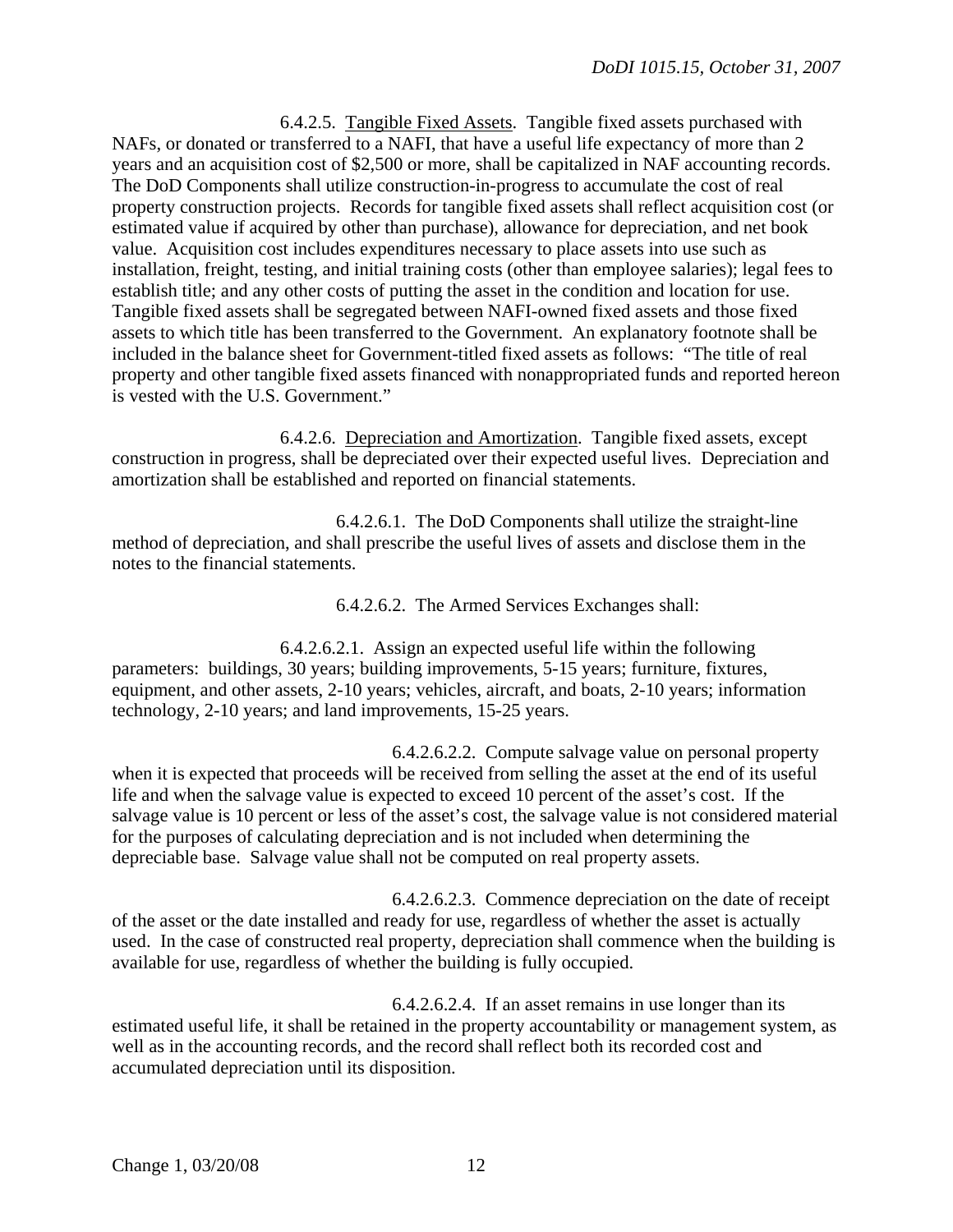6.4.2.6.2.5. Depreciation of real property shall not be accelerated at installations approved for realignment, closure, or restationing. Upon actual closure of the facility, the undepreciated value shall be expensed in the applicable extraordinary expense account.

 6.4.2.7. Standard FYs. The FY for DoD NAFIs, except the Armed Services Exchanges, begins on October 1 and ends the following September 30. The FY for all Armed Services Exchanges begins on February 1 and ends on January 31 of the following year, with a 15-day leeway authorized for the beginning and ending dates.

 6.4.2.8. Uniform Chart of Accounts. NAF accounting systems, except those utilized by the Armed Services Exchanges, shall comply with the uniform chart of accounts established in Volume 13 of Reference (k). The DoD Components shall jointly establish and maintain a uniform chart of accounts and common financial reporting procedures for the Armed Services Exchanges in accordance with section 361 of Public Law (Pub. L.) 102- 484 (Reference (ap)). The Armed Services Exchange chart of accounts and common financial reporting procedures shall be updated annually and submitted jointly by the Secretaries of the Military Departments to the PDUSD(P&R) by October 1 of each year.

 6.4.2.9. Inventory Valuation. Inventories shall be valued at cost, to include freight, distribution, and purchase discounts. The DoD Components shall prescribe the method for determining cost (first in first out, last in first out, moving average, etc.) as long as the method is consistently applied and disclosed in the notes to the financial statements. The Armed Services Exchanges shall use the retail inventory method to account for retail merchandise.

 6.4.2.10. Prompt Payment Act. NAFIs shall comply with the Prompt Payment Act in accordance with part 1315 of title 5, Code of Federal Regulations (CFR) (Reference (aq)), and Volume 10 of Reference (k).

 6.4.2.11. Purchase Discounts. In determining the cost of purchased property or goods, discounts shall be deducted from the price billed and the cost of purchased property shall be recorded net of discounts. The value of discounts not taken shall be charged to operations in accordance with Volume 13 of Reference (k).

 6.4.2.12. Concessionaire Operations. NAFIs shall disclose net income from concessionaires as operating income on the financial statements. Armed Services Exchanges shall use a uniform accounting method.

 6.4.2.13. Reimbursements. The DoD Components shall ensure timely and accurate reimbursements are made when reimbursable transactions are required between NAFs, commissary surcharge trust funds, and APFs. APF reimbursable transactions shall be processed according to the procedures in Volume 11A of Reference (k).

 6.4.2.14. Costing and Pricing. To assist management in establishing and costing rate and price structures, NAFIs should have data available that identifies all applicable expenses to include overhead.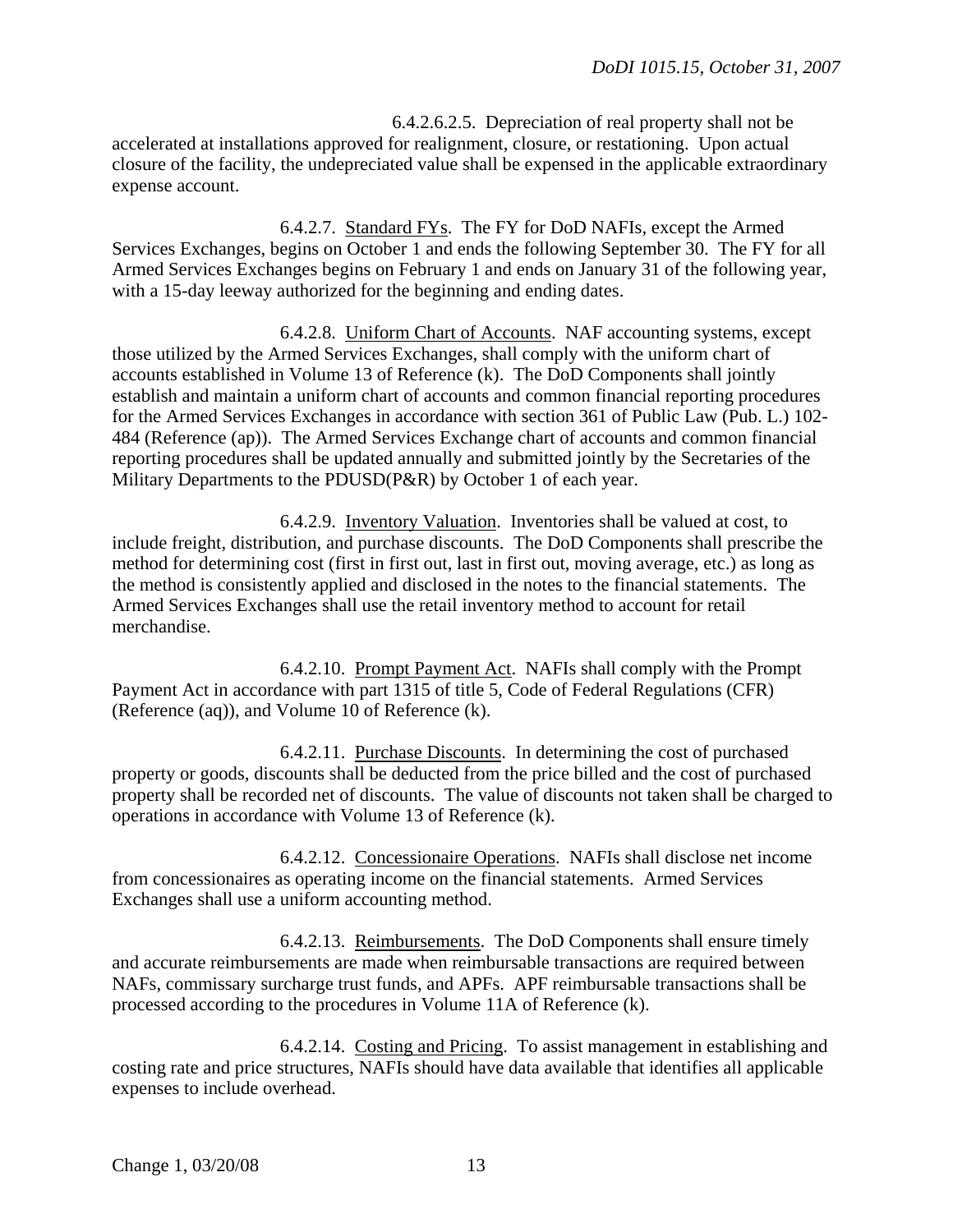#### 6.5. Reporting

 6.5.1. Internal Financial Reporting. Consolidated APF and NAF financial reports shall be issued as often as necessary to be of optimum use to management officials within the DoD Components and to meet the standards of fairness of presentation, full disclosure, and timeliness. The Head of the DoD Component or the Military Service headquarters designee shall establish procedures requiring APF and NAF data to be available in the level of detail of the cost expense captions defined in Enclosure 7.

<span id="page-13-0"></span> 6.5.2. Annual Reporting Requirements. A consolidated financial and management report shall be prepared annually for each Military Service and joint-Service NAFI. Each consolidated report shall contain the financial statements and reports specified in [Enclosure](#page-42-0)  [8.](#page-42-0) The DoD Components shall submit the reports to the PDUSD(P&R) in the specified software and media within 120 days following the close of the Program Group FY. The reports shall be based on or be the basis of annual financial statements that comply with the audit requirements of Reference (ab). Any material differences discovered subsequent to the submission of the reports shall be immediately reported to the PDUSD(P&R) and the deviation fully disclosed in the accompanying auditor's statement and footnotes.

 6.5.3 Exchange Sales. The Armed Service Exchanges shall report current year and prior year monthly and year-to-date sales to the PDUSD(P&R) within 30 days following the end of the month as specified in Enclosure 8.

 6.6. Analysis and Evaluation. The annual analysis shall be prepared according to the procedures prescribed by the DoD Component or the designated Military Service. The frequency and scope of prescribed requirements must be aligned to the financial management complexity or simplicity of the various activities involved. Performance of the analysis and evaluation function must be followed by the appropriate corrective actions. Should analysis and evaluation indicate that planning, budgeting, and reports submitted to the PDUSD(P&R) are materially misstated or misleading, an explanatory report shall be submitted to the PDUSD(P&R) within 30 days of making the discovery.

 6.7. Management of Resources. Management of resources is the process of ensuring that the proper resources are obtained and used effectively.

 6.7.1. NAF Fiduciary Responsibility. The DoD Components shall establish policies and procedures necessary to encourage prevention and detection of fraud, waste, and mismanagement. Policies and procedures shall also ensure prompt reporting of suspected violations, proper investigation, and appropriate corrective action.

 6.7.1.1. Suspected violations shall be reported and resolved at the lowest organizational level possible. Individuals reporting NAF-related violations are protected by the Whistleblower Protection Act according to DoD Directive 1401.3 (Reference (ar)), DoD Directive 7050.06 (Reference (as)), section 2301 and section 7 of appendix to Reference (am).

 6.7.1.2. The Defense Hotline Program applies to NAFs. Investigative responsibilities and procedures shall be in accordance with DoD Directive 7050.1 (Reference  $(at)$ ).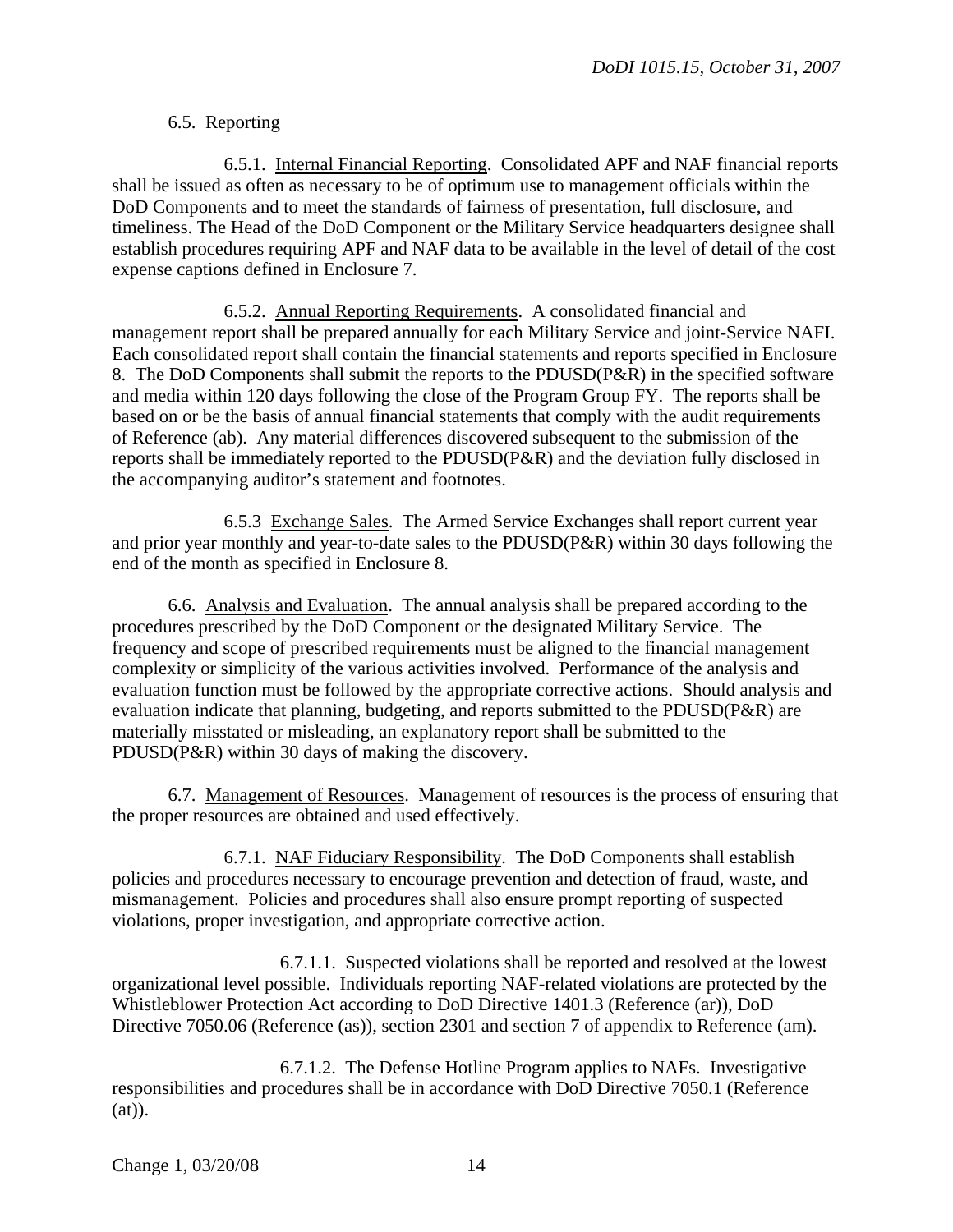6.7.1.3. The DoD Components shall ensure that commanders refer criminal activity involving NAFs to the appropriate criminal investigative agency for investigation and prosecution.

 6.7.2. Standards of Conduct. The standards of conduct published in DoD Directive 5500.7 (Reference (au)) and implemented by Reference (al) apply to personnel assigned NAF responsibility or assigned to or employed by a NAFI.

 6.7.3. Internal Controls. NAFI internal control systems shall provide reasonable assurance of the effectiveness of the organization, efficiency and economy of operations, safeguarding of assets against fraud and abuse, propriety of receipts and disbursements, accuracy and reliability of financial and operational records and reports, compliance with applicable laws and regulations, and prevention and detection of fraud, waste, and mismanagement. The internal management control program set forth in DoD Instruction 5010.40 (Reference (av)) applies to NAFIs and NAFs.

 6.8. Cash and Investments. In accordance with section 2491c of Reference (t), all NAFs in excess of installation cash requirements shall be transferred to a single NAF account of the applicable Military Service. NAF accounts shall be maintained in financial institutions that are U.S. Federally insured or designated by the U.S. Treasury. Transactions and investments shall be limited to obligations of organizations or institutions that are sponsored, insured, or backed by a pledge of collateral by the U.S. Government. NAFs on deposit with financial institutions shall be sufficiently liquid to meet requirements and earn a rate of return that preserves the value of funds invested. Cash and treasury management shall conform to the institutions, investments, procedures, and reporting requirements in Enclosure 9. An annual report shall be submitted to the PDUSD(P&R) in accordance with Enclosure 9.

 6.8.1. The PDUSD(P&R) shall convene annually a meeting of representatives of the offices of the PDUSD(P&R) and the USD(C)/CFO with functional responsibility for treasury management to review the Annual NAF Treasury Management Reports, examine the portfolios, and make recommendations for improvement to policy. The DoD Component or Military Service headquarters' NAF treasury managers shall present the results of their most recent Annual NAF Treasury Management Report at this meeting.

 6.8.2. Investment funds shall be audited by an independent certified public accountant or an entity licensed to conduct public audits. A financial statement audit is required annually and a more comprehensive audit to include fund administration and internal controls is required at least biannually. The NAF investment function shall be reported as an assessable unit in the Internal Management Control Program in accordance with DoD Instruction 5010.40 (Reference (av)). The statement of assurance and accompanying reports shall be furnished to the investment oversight committee.

<span id="page-14-0"></span> 6.9. Receivables. NAFIs may sell merchandise or services to authorized customers on credit through NAFI credit systems, merchants' agreements with credit card processors, and/or negotiated universal commercial credit contracts.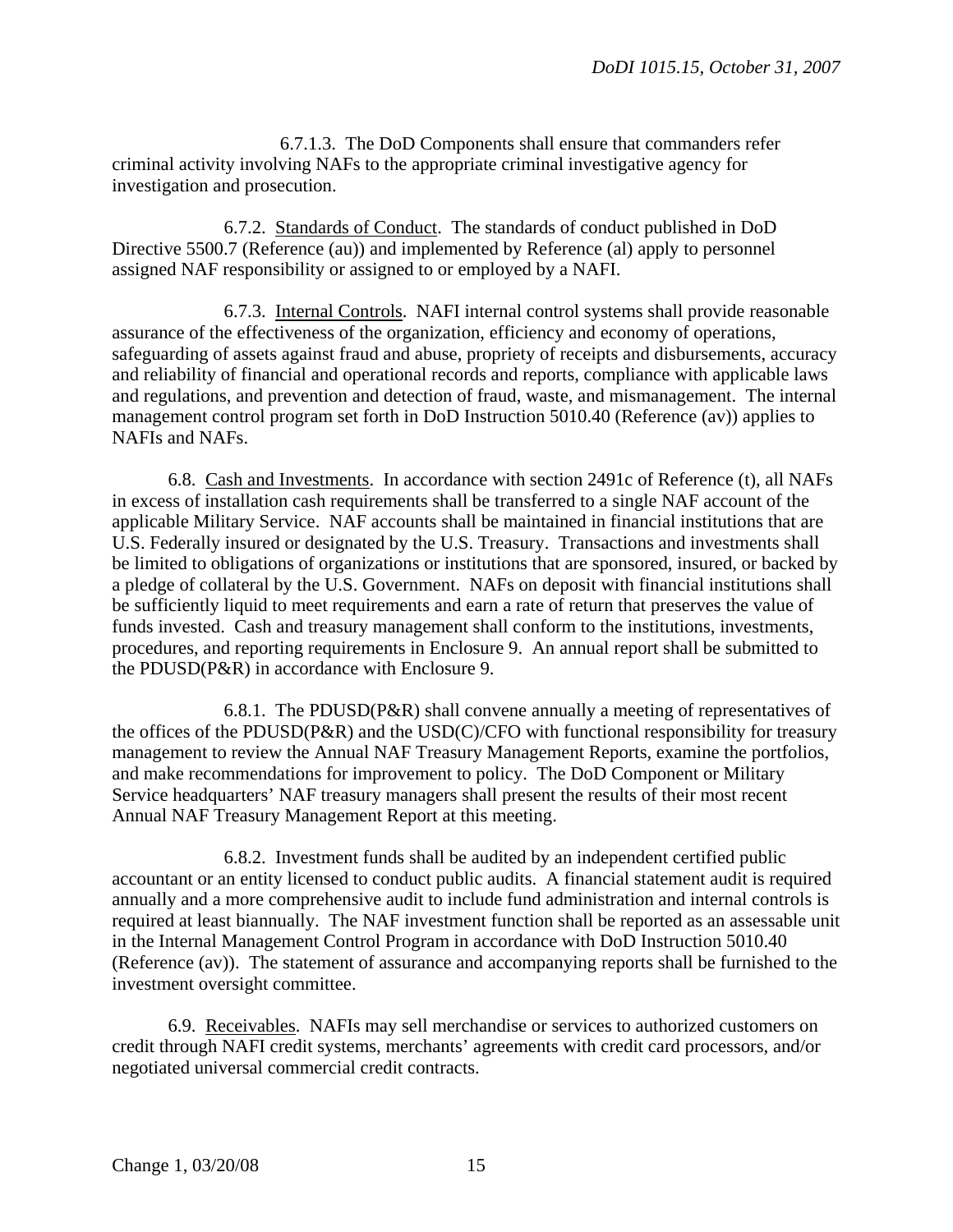6.9.1. Debts to NAFIs are obligations to instrumentalities of the U.S. Government. The DoD Components shall take prompt, efficient action to collect customer debts and other NAFI receivables through available voluntary and involuntary means, and to provide collections to the appropriate NAFI.

 6.9.2. The decision to issue NAFI-sponsored credit shall not be based on rank or grade. Credit shall be issued based on total family income and commercial credit histories. NAFIs shall obtain commercial credit checks on all new accounts and shall provide both good and bad credit reports to the credit bureaus, consistent with section 1692 of title 15, U.S.C., (Reference (aw)) and section 552a of Reference (am) (commonly known as the Fair Debt Collection Practices Act and the Privacy Act, respectively).

 6.9.3. In accordance with Reference (af), the Armed Services Exchanges shall only use a single, joint, centrally-administered credit system as their internal NAFI credit system. All Armed Services Exchanges shall maintain a Standard and Poors (S&P) rating. The Armed Services Exchanges shall also include as part of their annual year-end certified financial audit an overview report that comments on the financial status of the credit program.

 6.9.4. All NAFIs extending credit shall include the credit program in the audit coverage in accordance with Reference (ab).

 6.9.5. NAFIs shall accept the Government Commercial Purchase Card in activities where personal credit cards or other purchase cards are accommodated.

 6.10. Borrowing. All borrowing decisions shall be based on sound economic and financial management factors. Commercial borrowing is authorized for DoD Component and Military Service headquarters echelon NAFIs only. Inter-NAFI borrowing within a Military Service shall be considered as an alternative to commercial borrowing. Loans between the DoD Components are prohibited. Jointly-managed receivables necessary to operate the single exchange credit program are authorized in accordance with Reference (af). All borrowing within the DoD Component shall be reported as of December 31 of each year as specified in Enclosure 9.

 6.11. Severance and Separation Benefits. Use of NAFs to pay for severance or separation entitlements for APF employees is prohibited.

 6.11.1. U.S. Severance Pay and Related Benefits. NAFIs shall set aside funds on a regular basis to ensure sufficient cash availability to defray payment of severance benefits for U.S. employees when due.

 6.11.2. Foreign National Severance Pay. NAFs shall be set aside for investment on a regular and current basis when they are to be used to make direct payments to foreign national employees upon their separation from NAFI employment. Funds set aside and invested for this purpose shall be appropriately identified and restricted from other use. At a minimum, the amount set aside on a DoD Component-wide basis must be sufficient to defray all severance payments likely to become due at any point in time, without recourse to other NAFI assets within the DoD Component. The DoD Components shall establish independent audit procedures to verify the accuracy of stated foreign national severance liabilities and the adequacy of NAF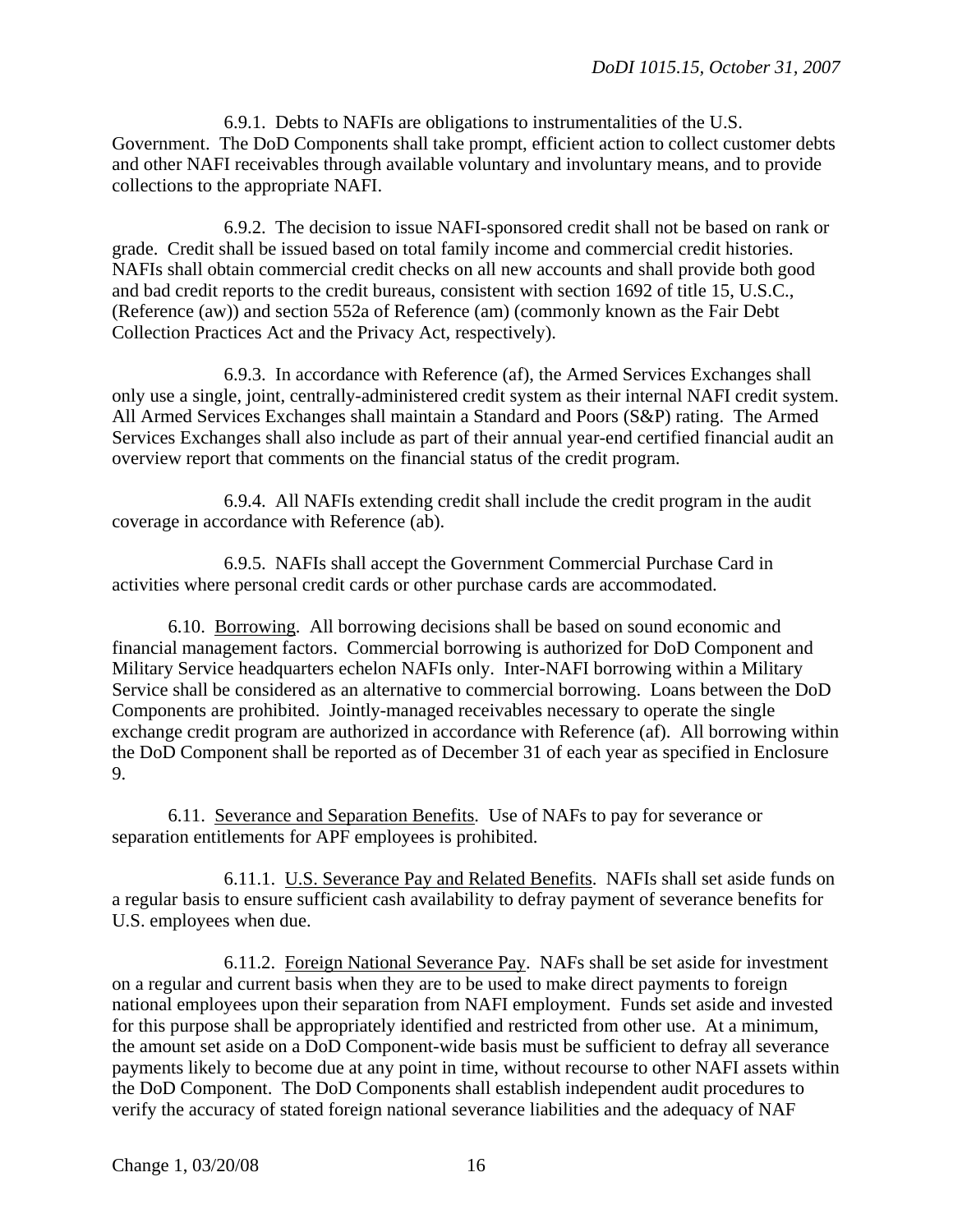reserves designated to fund the liabilities as they become due. As a hedge against foreign currency exchange rate fluctuations, investments in foreign currency obligations are permitted in amounts not to exceed the local currency value of the liabilities.

#### 6.12. Installation Closure

 6.12.1. All Closures. Upon notification that an installation or activity is subject to closure, including under BRAC action, the DoD Component shall immediately take action to preclude unnecessary dissipation of NAF assets prior to dissolution of the NAFI. The successor NAFI shall monitor the closing to ensure the prudent expenditure of NAFs and disposition of property. A terminal audit shall be performed to identify the amount of residual NAF assets or liabilities to be transferred to the successor NAFI. The terminal audit shall identify the book value of NAF assets.

 6.12.1.1. NAFI personal property assets shall be redistributed in accordance with DoD Directive 5410.12 (Reference (ax)) when a NAFI disestablishes due to a complete or partial closure of a military installation or a cutback in DoD personnel, except that NAFI personal property assets may be removed at the discretion of the Military Service.

 6.12.1.2. Category C activities at DoD-directed closing installations overseas may receive APF support authorized for Category B activities. Category C activities, including Armed Services Exchanges and Supplemental Mission NAFIs, are authorized APFs for management personnel, custodial and janitorial service, printing and reproduction, and supplies, equipment, and internet operation not related to the sale of merchandise or services.

#### 6.12.2. Installation Closures under BRAC

 6.12.2.1. The Reserve Account, created by section 344 of Pub. L. 102- 190, note to section 2687 of Reference (t), receives the proceeds equal to the book value of NAF real property or facilities transferred or disposed in connection with the closure or realignment of a military installation before January 1, 2005. Section 655 of Pub. L. 108-136 (Reference (ay)), authorizes use of these funds without further appropriation, not to exceed \$31.0 million in FY 2004, \$24.0 million in FY 2005, and \$15.0 million in FY 2006. Reserve Account funds may only be used for acquiring, constructing, and improving commissaries and NAF real property and facilities. Receipt of fund distributions from the BRAC Reserve Accounts shall be recorded as equity transactions.

 6.12.2.2. The DoD Base Closure Account 2005, created by section 3005 of Pub. L. 107-107, note to section 2687 of Reference (t), receives the proceeds equal to the book value of NAF real property or facilities transferred or disposed of in connection with the closure or realignment of a military installation approved after January 1, 2005. These funds may be used without further appropriation only for the purpose of acquiring, constructing, and improving real property and facilities for NAFIs.

 6.12.2.3. Category C activities at installations identified for closure under BRAC may receive APF support authorized for Category B activities. APFs may finance costs that are a direct result of an approved BRAC action. Those costs include, but are not limited to, PCS for NAF employees, NAFI unemployment and severance payments associated with NAF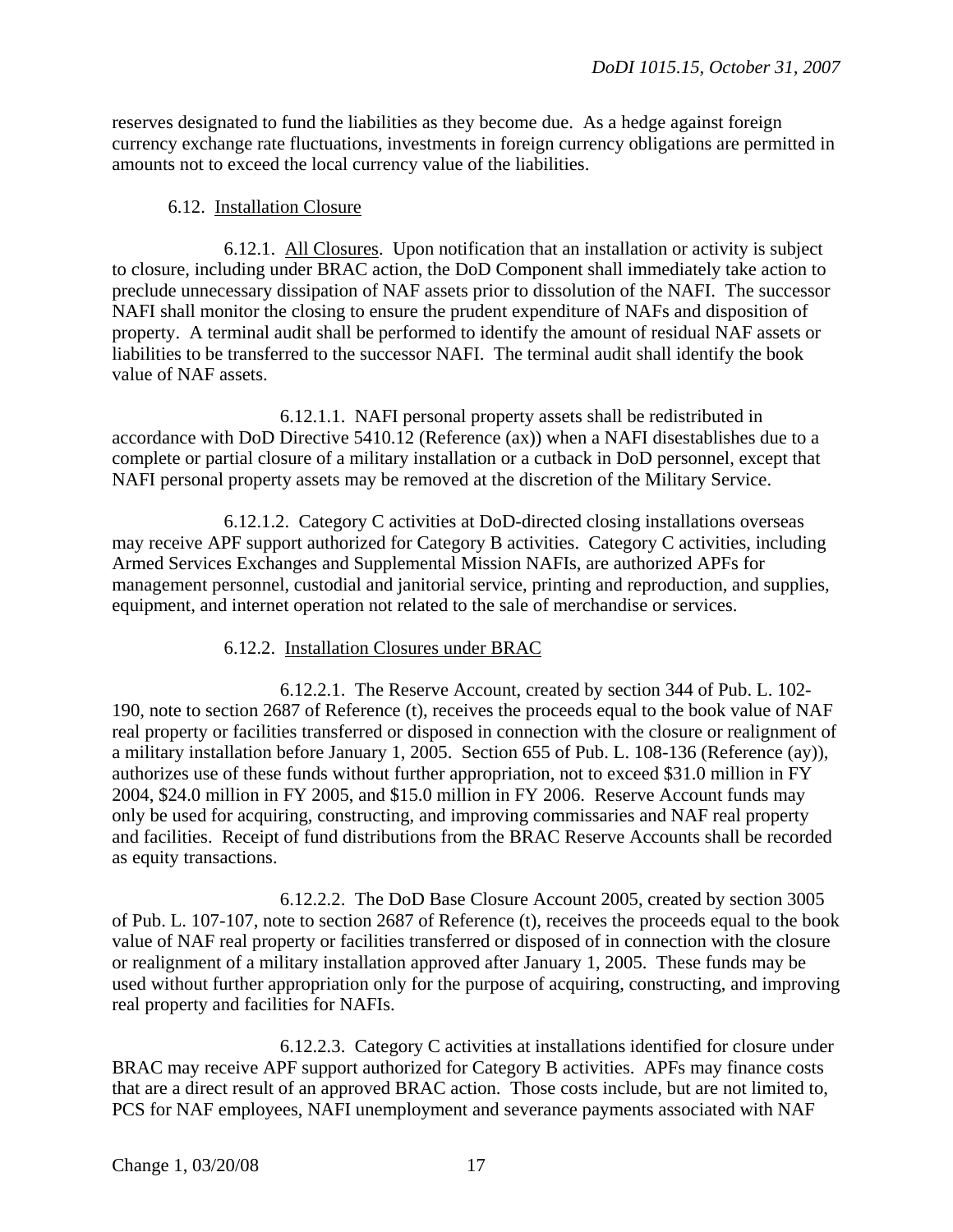personnel, the employer's share of premiums for temporary continuation of medical insurance under the DoD NAF Health Benefits Program, and facilities construction. NAFI realignment and closure costs are authorized funding from all BRAC accounts, not just the BRAC Reserve Account.

 6.12.2.4. NAFs are prohibited from funding the disposal of excess or surplus property or unemployment compensation resulting from a BRAC action.

 6.13. Disposition of Government Property. In accordance with section 574 of title 40, U.S.C. (Reference (az)), the net proceeds from the sale of a building or structure that was acquired or constructed using NAF resources and subsequently sold upon disposition of Government property, other than under BRAC legislation or an agreement with a foreign government under global restationing, shall be credited to the applicable NAFI as determined by the DoD Component concerned. When the DoD Component deems it uneconomical or impractical to ascertain the amount of net proceeds, the proceeds shall be credited to miscellaneous receipts of the U.S. Treasury.

 6.14. Retirement Plan Funding. Policies pertaining to the management, investment, and administration of pension plans for NAF employees are contained in Reference (j).

 6.15. Foreign Currency. In foreign areas, there may be valid reasons to acquire foreign currencies to reduce risks associated with fluctuations in exchange rates for known NAFI obligations payable in foreign currencies, such as payrolls or construction contracts. [Enclosure](#page-84-0)  [10](#page-84-0) addresses NAFI management of foreign currency.

#### 6.16. Regulations and Taxes

 6.16.1. Federal Alcoholic Beverage Tax. Each installation NAFI is a separate business enterprise and, in the case of alcoholic beverages, shall pay only one wholesale dealer tax (if it sells only at wholesale) or one retail dealer tax (if it sells only at retail) regardless of the number of annexes it operates on a military installation, in accordance with part 31 of title 27, CFR (Reference (ba)). Every NAFI selling alcoholic beverages at wholesale must pay a tax as a wholesale dealer. However, if the NAFI also sells at retail, it need not pay an additional retail tax. Each outlet operating off a military installation must pay the appropriate tax as a wholesaler or retailer. Every NAFI wholesaling or transferring alcoholic beverages from one NAFI to another (except in case of dissolution of the NAFI) must pay a tax as a wholesale dealer.

 6.16.2. Federal Taxes Paid Indirectly. Taxes on articles or services must be paid by the entity upon which the taxes are levied, whether or not the articles or services may be furnished for the use of, or the sale in, NAFI activities. However, in general, there is provision for exemption from these taxes when alcoholic liquors, beer, and tobacco are sold to a NAFI for resale outside the United States and its territories.

 6.16.3. Federal Taxes Not Applicable. NAFIs are exempt from payment of Federal income taxes and are not required to file returns.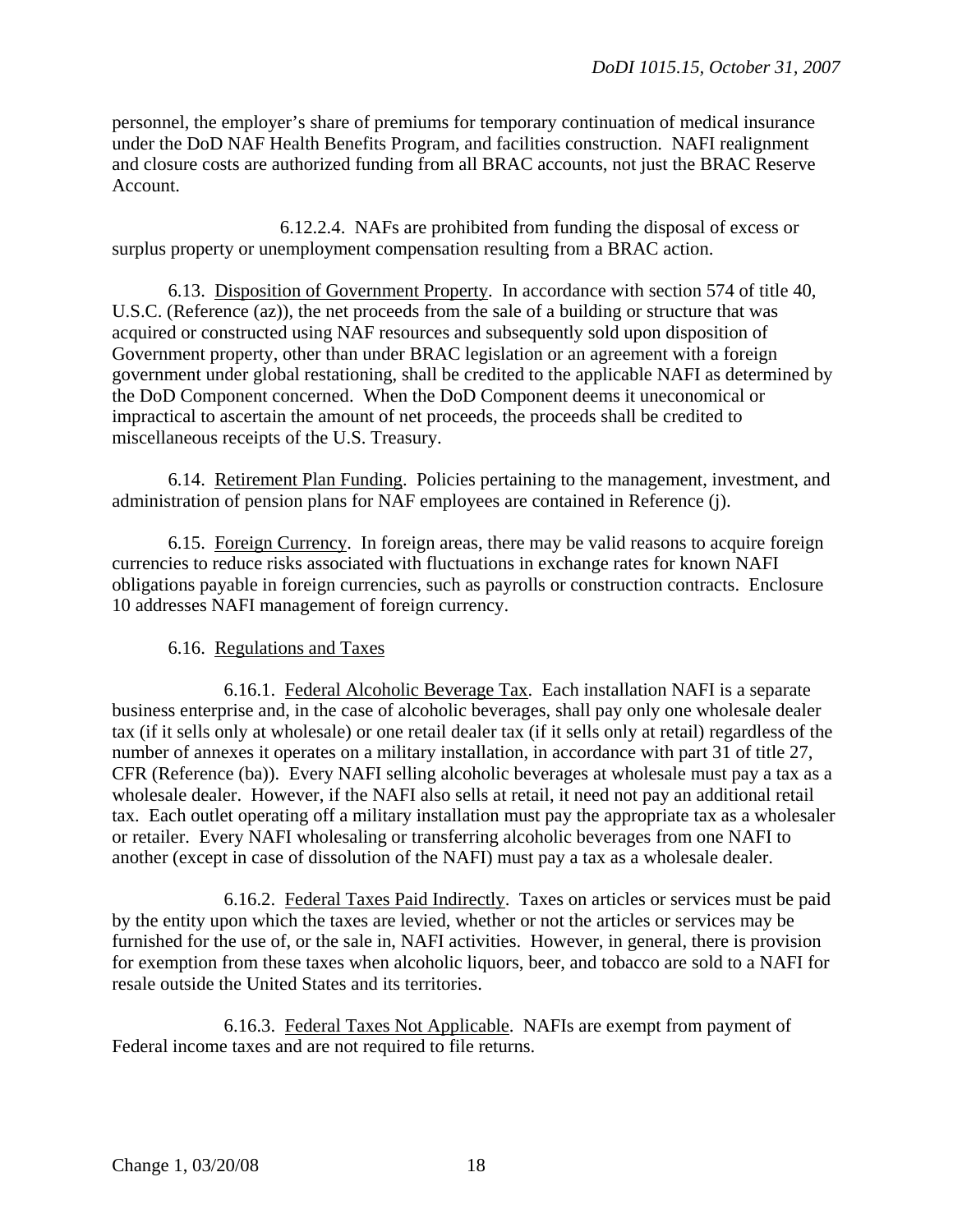6.16.4. Communication With Federal Authorities. The initiation of inquiries or replies to Federal authorities regarding taxation and regulations affecting NAFIs shall be cleared through official channels as determined by the DoD Components.

 6.16.5. State and Local Laws, Regulations, and Taxes. Instrumentalities of the U.S. Government are not subject to direct taxation, regulation, or control by State or local authorities except when specifically authorized by Federal statute.

 6.16.5.1. NAFIs shall pay State, Territory of Guam, and District of Columbia taxes on motor vehicle fuels in accordance with section 104 of title 4, U.S.C. (Reference (bb)).

 6.16.5.2. The Military Departments shall determine the need for routine inquiries to State officials on matters pertaining to taxation and regulation of liquors, tobacco products, soft drinks, and automobiles.

 6.16.5.3. All personnel shall cooperate with State and local officials to the degree that such cooperation is not construed as a submission to State and local regulations and control, and that such cooperation does not adversely affect the Department's mission or programs.

 6.16.6. Non-Applicable Taxes. NAFIs are exempt from the payment of State and local taxes including, but not limited to, unemployment insurance taxes and contributions; income taxes; real estate and personal property taxes; sales, use, and license taxes on property purchased for consumption or resale; and excise taxes on alcoholic beverages imposed directly on NAFIs.

 6.16.7. State or Local Tax-Free Products. Installation commanders shall establish a system within each activity to regulate and monitor sales of tax-free cigarettes and alcoholic beverages in NAFIs.

 6.16.8. Concession Activities. Concessionaire-operated activities on military installations are subject to State and local sales and use taxes. The concessionaire shall report and pay such taxes to the proper authorities.

 6.16.9. Withholding State and Local Income Taxes. NAFIs shall withhold taxes from the wages of civilian employees for, and remit them to, tax jurisdictions wherever the Federal Government has entered into agreements for withholding taxes. State and local taxes shall be withheld from the pay of enlisted personnel compensated from NAFs for work performed during off-duty hours.

 6.16.10. Foreign Taxes. NAFIs located in foreign countries shall not pay to nor collect for any foreign country or political subdivision any tax unless the United States has consented to levy collection by treaty, convention, or executive agreement.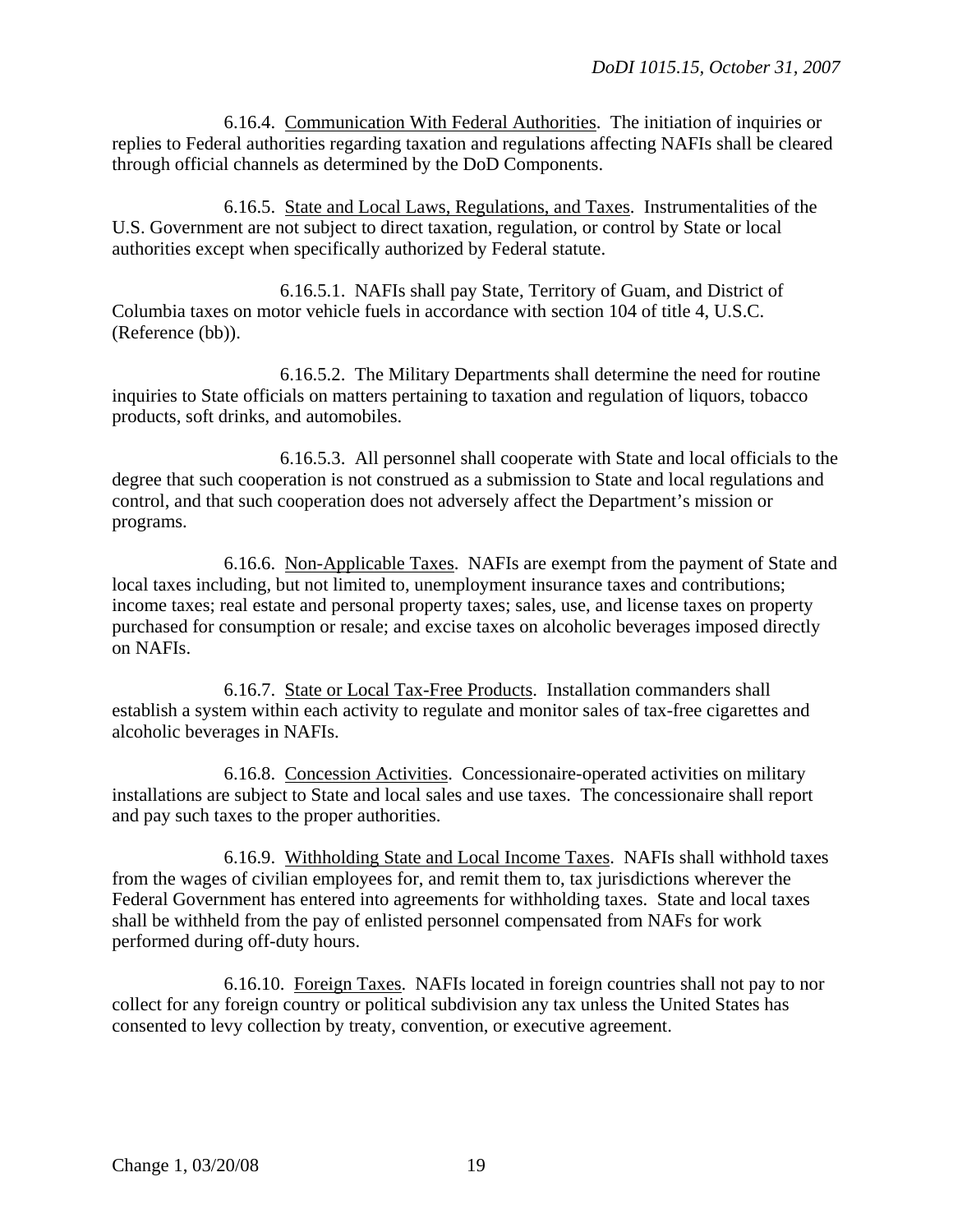6.17. Distributions of Dividends. The DoD Components shall ensure that funds received from the Armed Services Exchanges are equitably distributed by Military Service headquarters, major commands, local commands, or a combination of these based upon demonstrated military MWR program NAF requirements.

#### 6.18. Auditing

 6.18.1. Internal Audits and Inspections. The DoD Component or the delegated Military Service headquarters shall determine and require such internal audits and inspections as they consider necessary or desirable. Internal audits shall meet the requirements in References (ab) and (ac). Specific items of inquiry shall be included in the Military Service Inspector General checklists.

 6.18.2. External Audits. Each Military Service shall require an annual Servicewide audit of its NAFIs by an independent certified public accountant. These audits shall include the headquarters NAFIs and such intermediate-level and individual NAFIs as may be necessary for the auditors to express an opinion on the NAFI financial statements of the Military Services. Audits by certified public accountants shall comply with Reference (ab).

 6.19. Risk Management. Risk management programs, to include self-insurance and commercial coverage, shall be centrally administered for a Program Group at the DoD Component, Military Service, or Service headquarters echelon. The methods in which assets are protected shall encompass sound risk management principles that not only protect the financial integrity of NAFIs, but also satisfy all applicable insurance laws (both domestic and foreign) and Federal laws, while providing the broadest, most cost-effective protection available. Additionally, the Service headquarters or NAFIs shall not assume liability for contractors providing services on an installation. The techniques of handling the risk of loss shall be determined by each Service headquarters.

 6.20. Procurement Policy. NAF procurement shall be in accordance with Reference (u) and DoD Instruction 4105.71 (Reference (bc)).

 6.21. Personnel Policy. Management of NAF civilian employees shall be in accordance with Reference (j), DoD Instruction 1401.1 (Reference (bd)), and DoD 1400.25-M (Reference (be)).

#### 7. INFORMATION REQUIREMENTS

 7.1. The annual consolidated financial and management report required by [subparagraph](#page-13-0)  [6.5.2.](#page-13-0) has been assigned Report Control Symbol DD-P&R(A)1344 in accordance with DoD 8910.1-M (Reference (bf)).

 7.2. The Annual NAF Treasury Management report required by [subparagraph 6.8.](#page-14-0) is exempt from licensing in accordance with paragraph C4.4.6. of Reference (bf).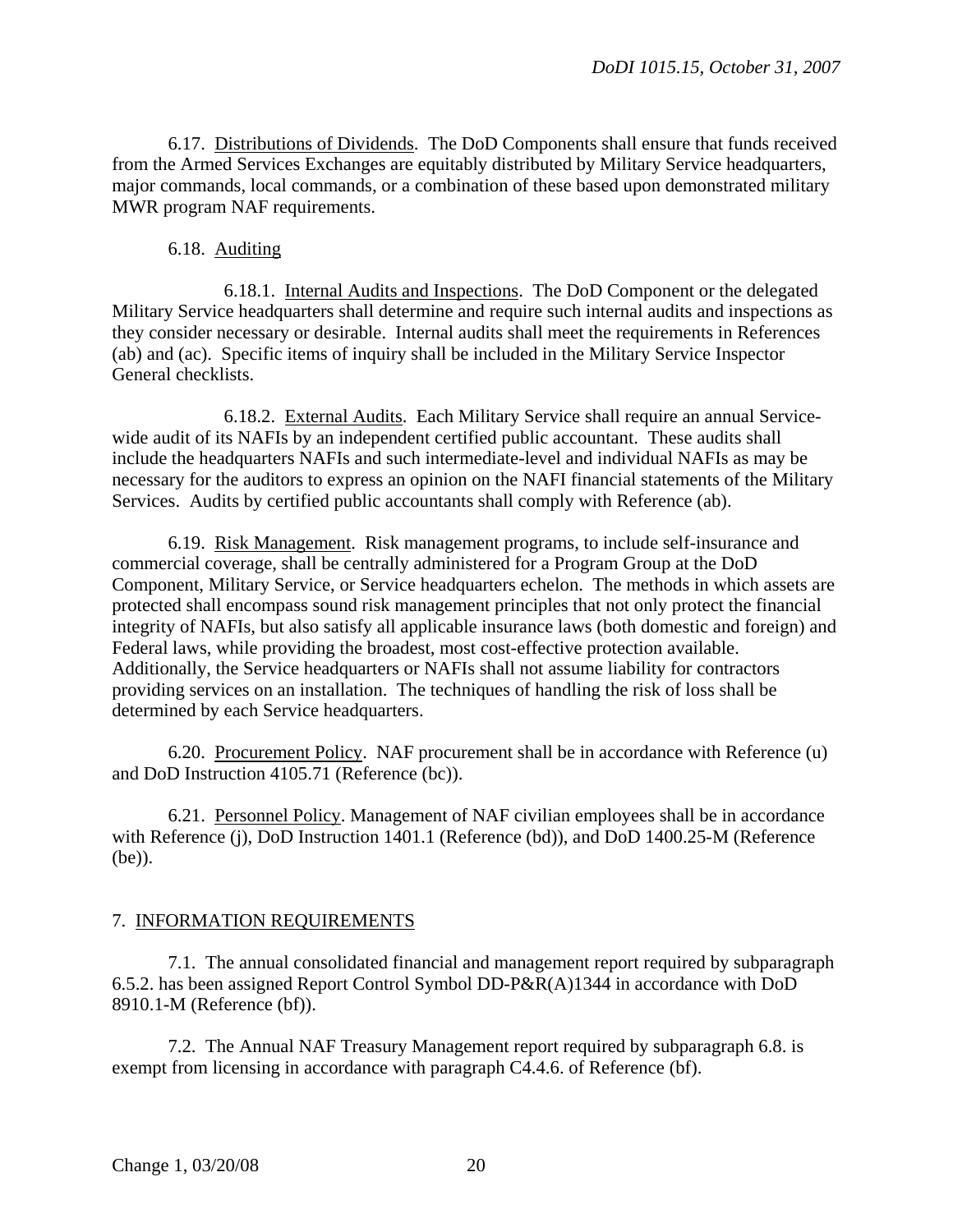8. SUMMARY OF CHANGE 1. The change to this issuance is an administrative change which includes additional language expanding the NAF funding authorization to products leaving CONUS for OCUNUS Armed Services Exchanges. This change occurs in E4.T1.4.2.

#### 9. EFFECTIVE DATE

This Instruction is effective immediately.

avod C. Ch

David S.C. Chu Under Secretary of Defense for Personnel and Readiness

Enclosures – 10

- E1. [References, continued](#page-20-0)
- E2. [Definitions](#page-23-0)
- E3. Lodging, Supplemental Mission Funds, and Special Purpose Central Funds NAFIs
- E4. [APF and NAF Funding Authorizations](#page-26-0)
- E5. Construction of NAFI Facilities
- E6. DoD MWR Utilization Support and Accountability (USA) and Uniform Funding and Management (UFM) Practices
- E7. Cost Expense Captions
- E8. [Financial Reporting](#page-42-0)
- E9. Treasury Management and NAF Investments
- <span id="page-20-0"></span>E10. [Foreign Currency](#page-84-0)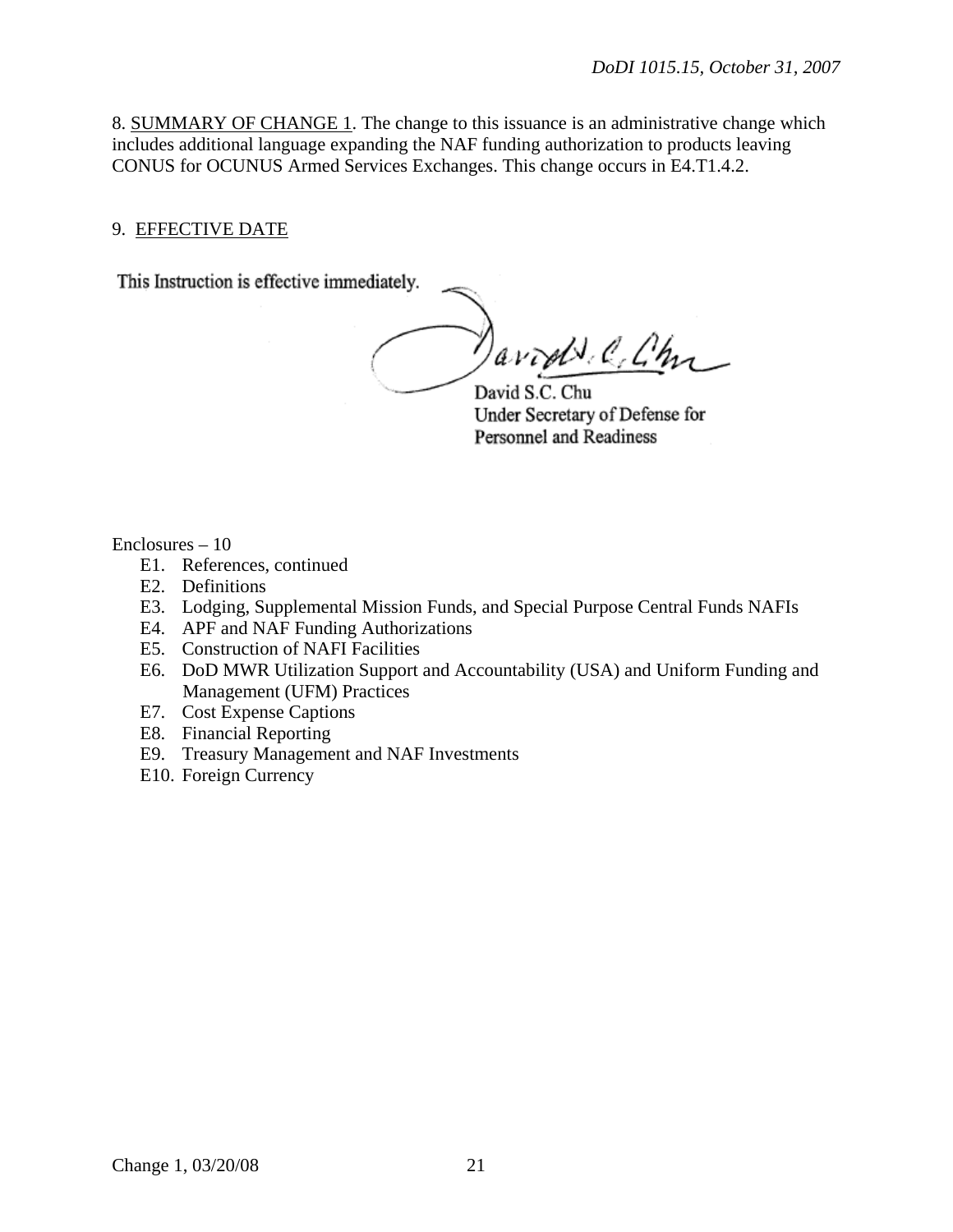## E1. ENCLOSURE 1

#### REFERENCES, continued

- (e) Under Secretary of Defense (Comptroller) and Under Secretary of Defense (Personnel and Readiness) Memorandum, "Use of Appropriated Funds for Nonappropriated Fund Costs Incurred in Hurricane Katrina, Hurricane Rita, and Hurricane Wilma Evacuations," March 23, 2006 (hereby canceled)
- (f) Principal Deputy Under Secretary of Defense (Personnel and Readiness) Memorandum, "Use of Appropriated Funds (APF) at Closing DoD Installations Overseas," July 30, 2007 (hereby canceled)
- (g) DoD Instruction 1015.10, "Programs for Military Morale, Welfare and Recreation (MWR)," November 3, 1995
- (h) DoD Directive 1125.3, "Vending Facility Program for the Blind on Federal Property," April 7, 1978
- (i) DoD Instruction 1000.15, "Private Organizations on DoD Installations," December 20, 2005
- (j) DoD 1401.1-M, "Personnel Policy Manual for Nonappropriated Fund Instrumentalities," December 13, 1988
- <span id="page-21-0"></span>(k) DoD 7000.14-R, "Financial Management Regulation;" Volume 2A, August 2007; Volume 2B, July 2007; Volume 4, April 2007; Volume 6A, December 2006; Volume 7A, September 2007; Volume 10, December 2005; Volume 11A, December 2006; Volume 12, September 2007; and Volume 13, January 2004
- (l) DoD Instruction 1330.21, "Armed Services Exchange Regulations," July 14, 2005
- (m) DoD Instruction 7700.18, "Commissary Surcharge, Nonappropriated Fund (NAF), and Privately Financed Construction Reporting Procedures," December 15, 2004
- (n) DoD Instruction 1015.12, "Lodging Program Resource Management," October 30, 1996
- (o) DoD Instruction 6060.2, "Child Development Programs (CDPs)," January 19, 1993
- (p) DoD Instruction 6060.3, "School Age Care (SAC) Program," December 19, 1996
- (q) DoD Instruction 6060.4, "Youth Programs (YPS)," August 23, 2004
- (r) DoD Instruction 1015.08, "DoD Civilian Employee Morale, Welfare, and Recreation (MWR) Activities and Supporting Nonappropriated Fund Instrumentalities (NAFI)," December 23, 2005
- (s) Section 1301 of title 31, United States Code
- (t) Sections 136, 2491, 2491a-c, 2492, 2601, 2643, 2783, 2881, 4359, 6978, 9359; note to section 2687; and chapter 47 of title 10, United States Code
- (u) DoD Directive 4105.67, "Nonappropriated Fund (NAF) Procurement Policy," May 2, 2001
- (v) DoD Directive 5124.8, "Principal Deputy Under Secretary of Defense for Personnel and Readiness (PDUSD(P&R))," July 16, 2003
- (w) DoD Directive 5118.03, "Under Secretary of Defense (Comptroller) (USD(C))/Chief Financial Officer (CFO), Department of Defense," January 6, 1997
- (x) DoD Directive 5145.1, "General Counsel of the Department of Defense," May 2, 2001
- (y) DoD Directive 5118.5, "Defense Finance and Accounting Service," November 26, 1990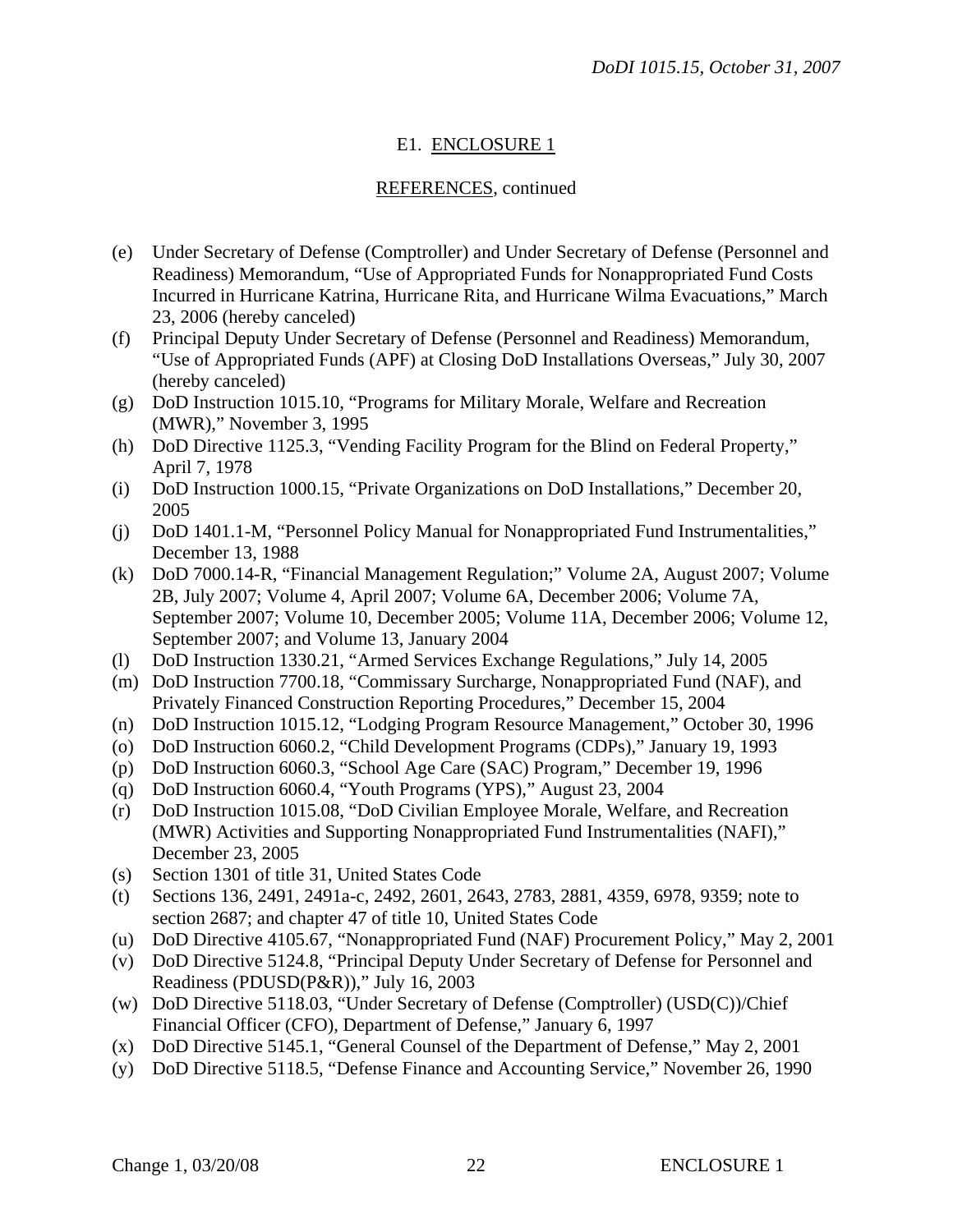- (z) DoD Directive 5122.5, "Assistant Secretary of Defense for Public Affairs (ASD(PA))," September 27, 2000
- (aa) DoD Directive 5120.18, "DoD Concessions Committee," January 13, 1999
- (ab) DoD Instruction 7600.6, "Audit of Nonappropriated Fund Instrumentalities and Related Activities," January 16, 2004
- (ac) DoD Instruction 7600.02, "Audit Policies," April 27, 2007
- (ad) DoD Directive 5100.3, "Support of the Headquarters of Combatant and Subordinate Joint Commands," November 15, 1999
- (ae) DoD Instruction 4000.19, "Interservice and Intragovernmental Support," August 9, 1995
- (af) DoD Instruction 1330.09, "Armed Services Exchange Policy," December 7, 2005
- (ag) DoD Instruction 7700.20, "Commissary Surcharge, Nonappropriated Fund (NAF), and Privately Financed Construction Policy," November 10, 2005
- (ah) DoD 4165.66-M, "Base Redevelopment and Realignment Manual," March 1, 2006
- (ai) DoD Instruction 2000.16, "DoD Antiterrorism (AT) Standards," October 2, 2006
- (aj) Section 12142 of title 42, United States Code
- (ak) DoD Instruction 1015.13, "DoD Procedures for Implementing Public-Private Ventures (PPVs) for Morale, Welfare and Recreation (MWR), and Armed Services Exchange Category C Revenue-Generating Activities," March 11, 2004
- (al) DoD 5500.7-R, "Joint Ethics Regulation (JER)," August 1993
- (am) Section 7 of appendix to and sections 552a, 2301, 5595-5597, and 5757 of title 5, United States Code
- (an) DoD 4165.63-M, "DoD Housing Management," September 30, 1993
- (ao) Financial Accounting Standards Board Statement of Accounting Standards No. 130, "Reporting Comprehensive Income," June 1997
- (ap) Section 361 of Public Law 102-484, "The National Defense Authorization Act for Fiscal Year 1993," October 23, 1992
- (aq) Part 1315 of title 5, Code of Federal Regulations, "Prompt Payment," current edition
- (ar) DoD Directive 1401.3, "Reprisal Protection for Nonappropriated Fund Instrumentality Employees/Applicants," October 16, 2001
- (as) DoD Directive 7050.06, "Military Whistleblower Protection," July 23, 2007
- (at) DoD Directive 7050.1, "Defense Hotline Program," January 4, 1999
- (au) DoD Directive 5500.7, "Standards of Conduct," August 30, 1993
- (av) DoD Instruction 5010.40, "Managers' Internal Control (MIC) Program Procedures," January 4, 2006
- (aw) Section 1692 of title 15, United States Code
- (ax) DoD Directive 5410.12, "Economic Adjustment Assistance to Defense-Impacted Communities," July 5, 2006
- (ay) Section 655 of Public Law 108-136, "The National Defense Authorization Act for Fiscal Year 2004," November 24, 2003
- (az) Section 574 of title 40, United States Code
- (ba) Part 31 of title 27, Code of Federal Regulations, "Alcohol Beverage Dealers," current edition
- (bb) Section 104 of title 4, United States Code
- (bc) DoD Instruction 4105.71, "Nonappropriated Fund (NAF) Procurement Procedure," February 26, 2001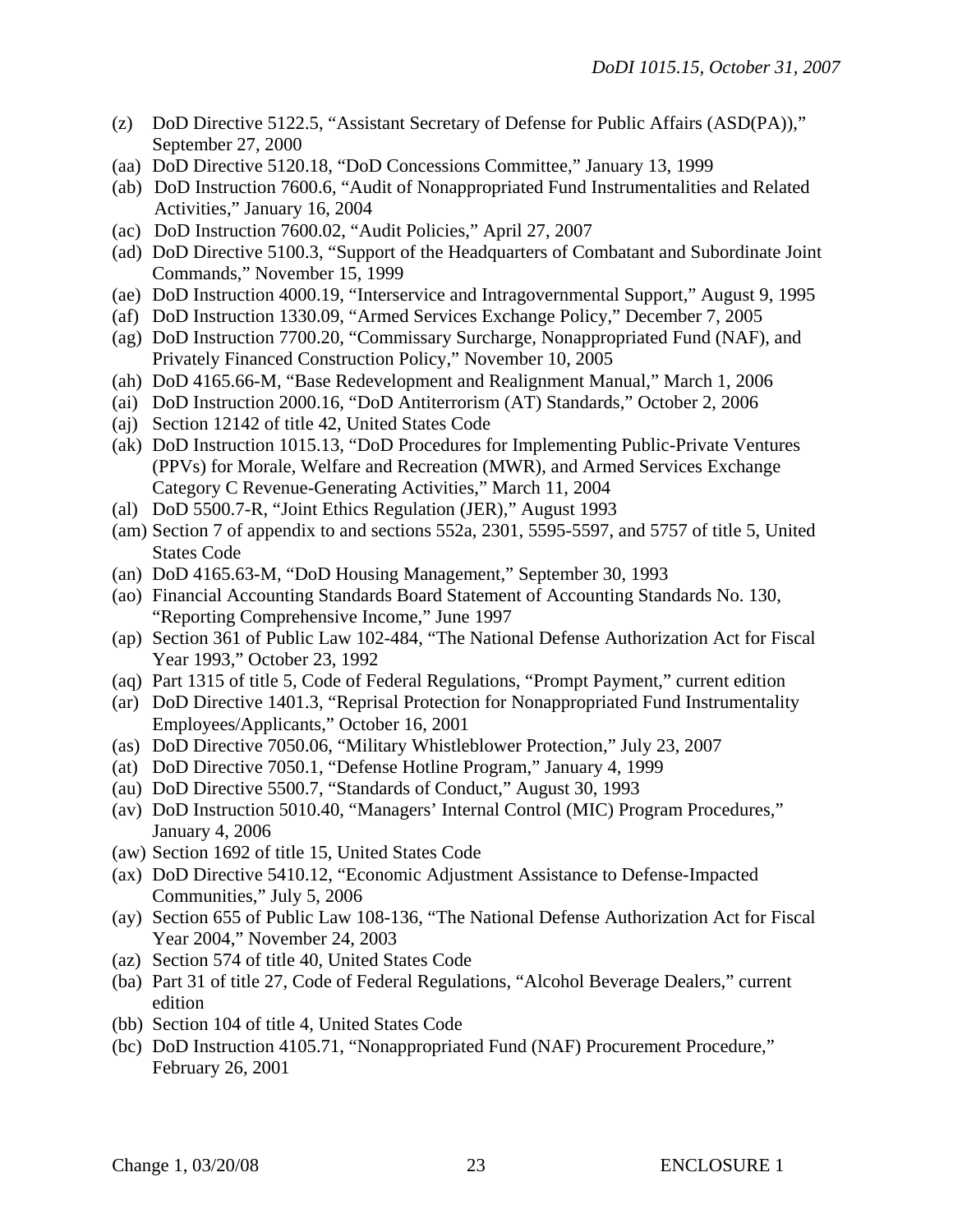- (bd) DoD Instruction 1401.1, "Personnel Policy for Nonappropriated Fund Instrumentalities (NAFIs)," November 15, 1985
- (be) DoD 1400.25-M, "Department of Defense Civilian Personnel Manual (CPM)," December 3, 1996
- (bf) DoD 8910.1-M, "DoD Procedures for Management of Information Requirements," June 30, 1998
- (bg) DoD Instruction 4165.71, "Real Property Acquisition," January 6, 2005
- (bh) DoD 5200.2-R, "Personnel Security Program," January 16, 1987
- (bi) DoD Directive 4500.9E, "Transportation and Traffic Management," September 11, 2007
- (bj) DoD Instruction 1330.20, "Reporting of Morale, Welfare, and Recreational (MWR) Activities Personnel Information," September 4, 1980
- (bk) DoD Directive 1000.11, "Financial Institutions on DoD Installations," June 9, 2000
- (bl) Section 1832(a) of title 12, United States Code
- (bm) Part 202 of title 31, Code of Federal Regulations, "Depositaries and Financial Agents of the Federal Government," current edition
- <span id="page-23-0"></span>(bn) Financial Accounting Standards Board Statement of Accounting Standard No. 133, "Accounting for Derivative Instruments and Hedging Activities," June 1998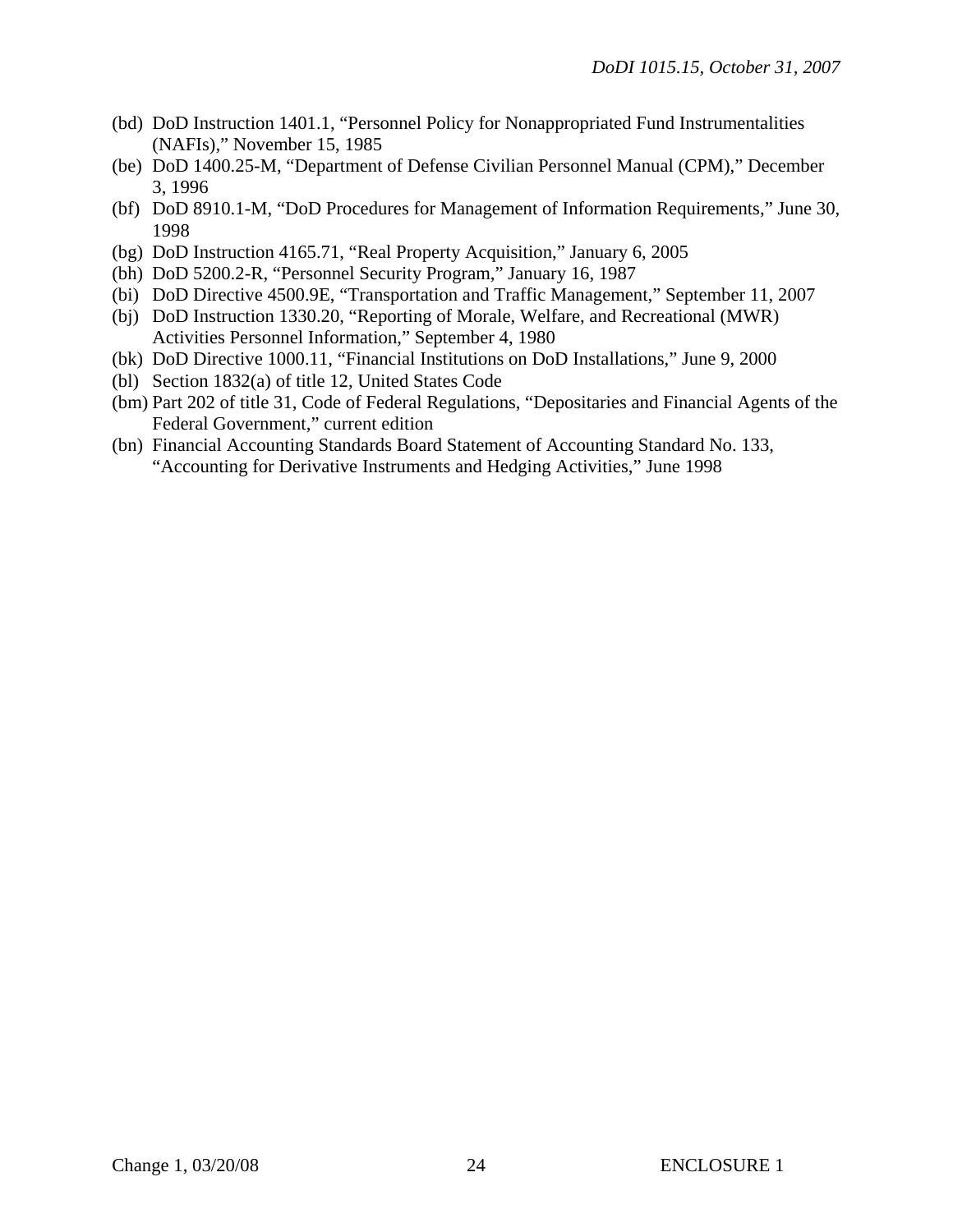## E2. ENCLOSURE 2

#### **DEFINITIONS**

E2.1. APFs. Monies provided by the Congress, under statutory authority, from the U.S. Treasury for specified purposes.

E2.2. Common Support. APF and NAF support used to perform the general management or administration of more than one Program Group or funding category within a Program Group at installation, major command, or Service headquarters level, and that is not easily or readily identifiable to a specific program. Common support does not include services performed by Program Group VI NAFIs. Examples of common support are central financial management and civilian personnel office functions; executive control and essential command supervision (ECECS) functions; common warehousing, marketing, or maintenance functions; and central accounting and payroll, information system, and procurement processing functions.

E2.3. Continental United States (CONUS). For the purposes of this Instruction, CONUS is defined as the 48 contiguous United States and the District of Columbia.

E2.4. Custodian or Fund Manager. The individual appointed by written authority to a position of responsibility and trust to exercise administrative and executive control of a NAFI and charged with fiduciary responsibility for NAF resources.

E2.5. DoD Personnel. Military personnel, including members of the Reserve Components, and DoD civilian employees paid from either APFs or NAFs.

E2.6. ECECS. Managerial positions at an installation, major command, or Military Service headquarters located above the direct program managerial and operational level of individual NAFI programs. These positions support planning, organizing, directing, coordinating, and controlling the overall operations of NAFI programs. ECECS specifically consists of program, fiscal, logistical, and other management functions required to ensure fiscal and management oversight.

E2.7. Extraordinary Items. Events and transactions distinguished by their unusual nature, the infrequency of their occurrence, and their significant difference from the customary business operation.

E2.8. Financial Derivative. A financial contract that has its price derived from, and that depends upon, the price of an underlying asset.

E2.9. Installation. For the purposes of this Instruction, installation is defined as any real property or area that is controlled, owned, or leased by the Department of Defense.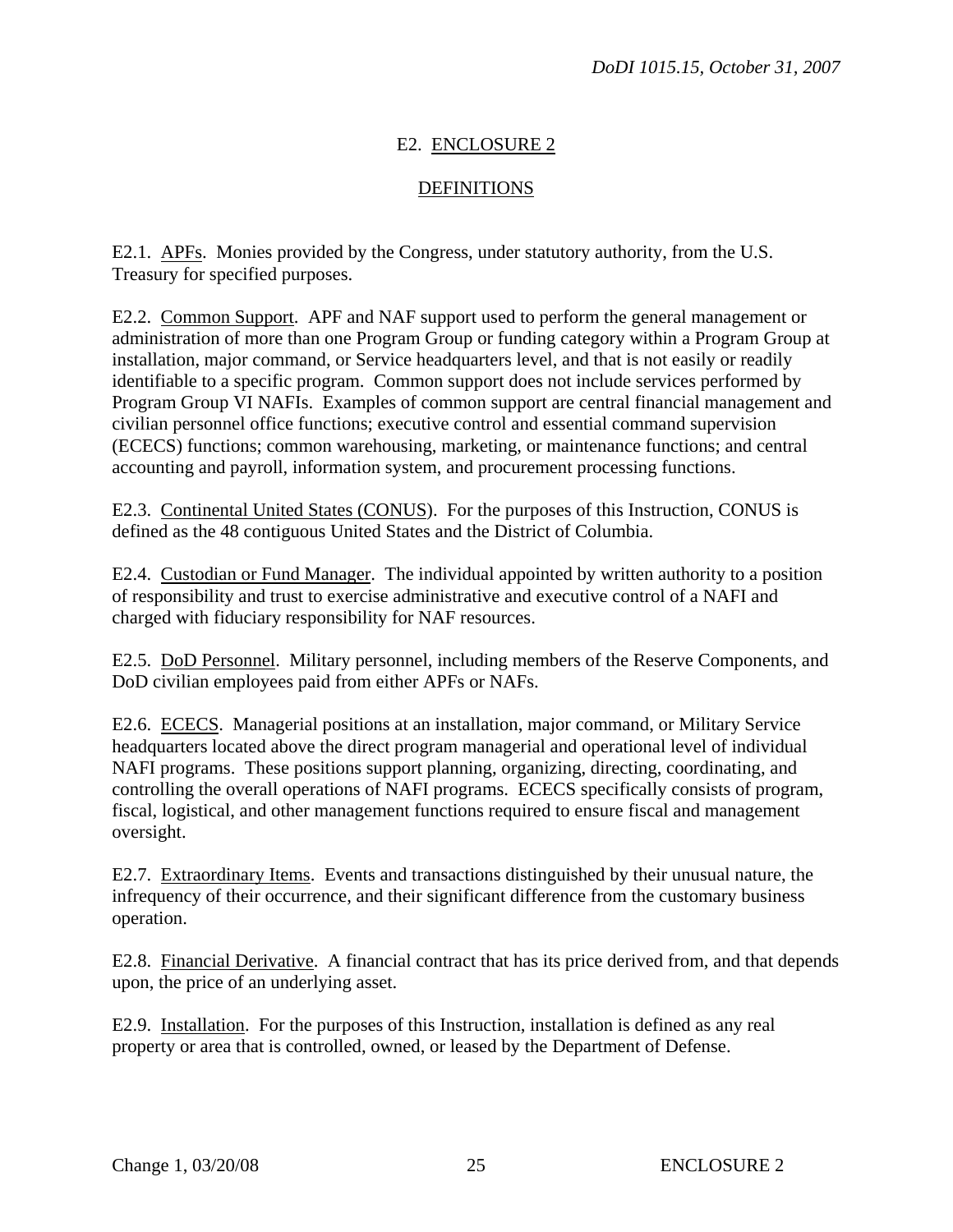E2.10. Leveraged Investing. An activity that magnifies the risk and reward trade-off of an investment by borrowing funds or through the use of derivatives.

E2.11. Major Construction. For the purposes of this Instruction, major construction is defined as a construction project with a construction cost as outlined in Reference (k) for military construction (MILCON) appropriations and Reference (m) for NAF major construction.

E2.12. Minor Construction. For the purposes of this Instruction, minor construction is defined as a construction project with a construction cost that does not exceed the limits for minor construction as outlined in Reference (k) for MILCON and Reference (m) for NAF minor construction.

E2.13. NAFI. A DoD organizational and fiscal entity supported in whole or in part by NAFs. A NAFI, as an instrumentality of the U.S. Government, enjoys the same immunities and privileges as the U.S. Government in the absence of specific Federal statute. It is not incorporated under the law of any State, but has the legal status of an instrumentality of the United States.

E2.14. OCONUS. For the purposes of this Instruction, OCONUS is defined as areas other than the 48 contiguous United States and the District of Columbia.

E2.15. Overseas. For the purposes of this Instruction, overseas is defined as areas other than the 50 United States and the District of Columbia.

E2.16. Personal Property. Tangible fixed assets that are not land or part of a building or its installed equipment.

E2.17. Portfolio Expenses. For the purposes of this Instruction, portfolio expenses include those expenses directly attributable to the placement of investments and the generation of investment income. Includes but not limited to portfolio managers' expenses, investment consultant expenses, investment software, audits, financial evaluation services and safekeeping custodial fees.

E2.18. Resale. The acquisition and resale of merchandise and services conducted by NAFI programs or their concessionaires. Specifically excluded from this definition are user fees, interest, funds provided from APFs, and other sources of income not directly related to the sale or resale of merchandise and services.

E2.19. Retail Inventory Method. A method of estimating inventory cost based on the ratio of cost to retail (selling) price. This ratio is referred to as the cost retail ratio or cost complement. Inventories valued at retail are converted to estimated cost by applying the cost retail ratio or percentage. To avoid distortions arising from different product mixes or margins, a separate calculation is generally performed for each department.

E2.20. Service Headquarters. Headquarters organizations that have managerial responsibility for NAFIs within the Military Services.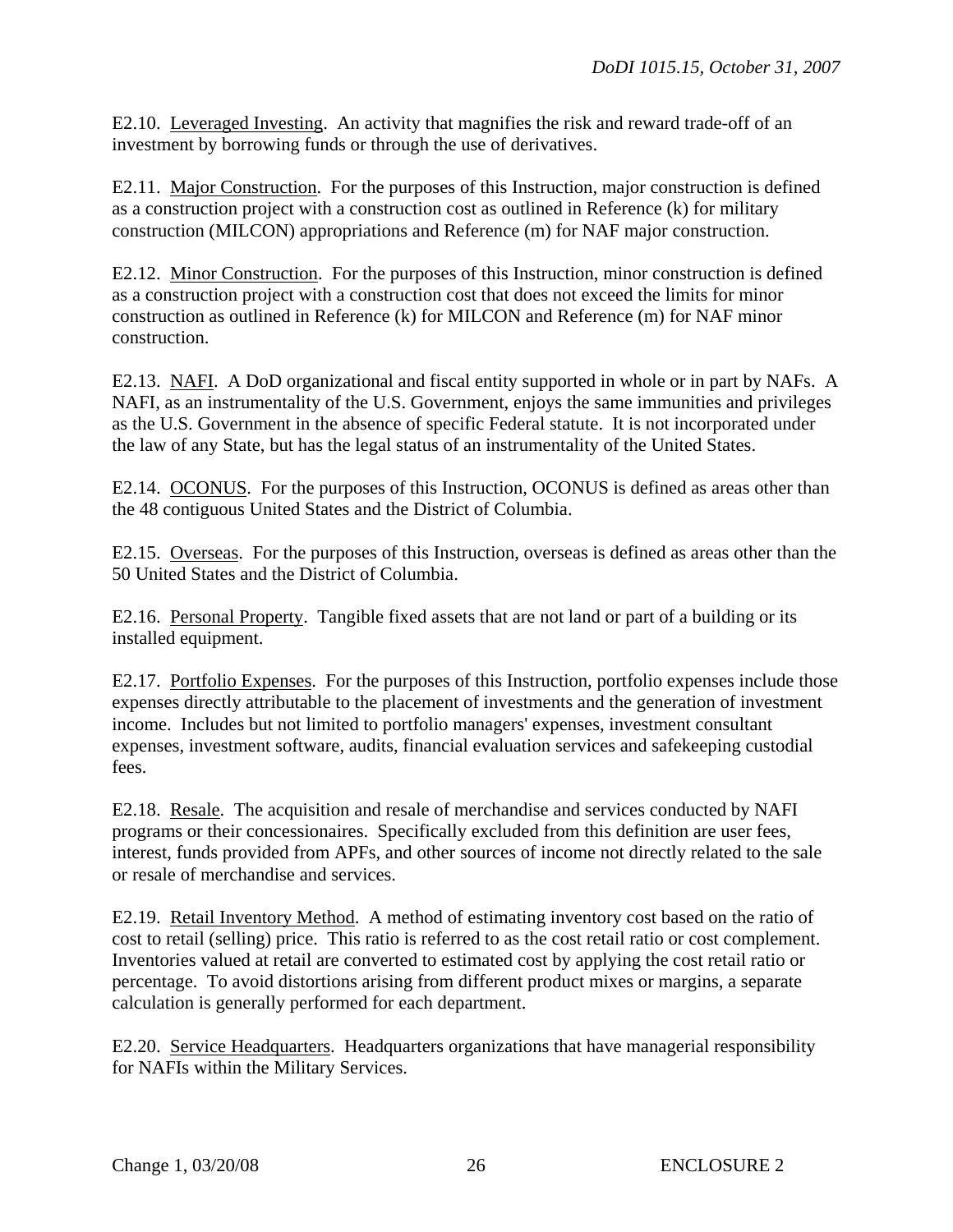E2.21. Special Purpose Central Funds. NAFIs established for a specific general and administrative purpose to support more than one Program Group. Examples include NAF selfinsurance funds, NAF central construction funds, and NAF employee life and health insurance.

E2.22. Successor NAFI. A NAFI designated to provide financial support and assistance, receive or redistribute excess assets, and assume residual liabilities of an assigned NAFI.

E2.23. Supplemental Mission Fund. A NAFI designated to receive NAFs generated as the result of installation operation of mission programs such as training, food service, education, and security. Examples include the Athletic Association Fund and Dependent Schools Funds.

E2.24. Tangible Fixed Assets. Includes land, buildings, and other structures; additions to buildings; nonstructural improvements to include landscaping, fences, sewers, wells, and reservoirs; fixed equipment such as elevators, plumbing, power-plant boilers, fire and intrusion detection/alarm systems, lighting, heating, and air conditioning; and fixed infrastructure such as cabling, wiring, and conduit that supports telecommunications and information technology systems. Includes design modification, contract administration, inspection, supervision of construction, and other related costs; minor construction; furniture, fixtures, and equipment; construction in progress; capital leases; information technology moveable equipment, commercial off-the-shelf software, licenses and all other related hardware and software components; and capitalized sustainment, restoration, and modernization.

E2.25. Treasury Management. The management of cash, bank accounts, investments, borrowing, lending, foreign exchange, interest rate risk, liquidity, and credit risk.

<span id="page-26-0"></span>E2.26. United States. For the purposes of this Instruction, the United States is defined as the 50 States and the District of Columbia.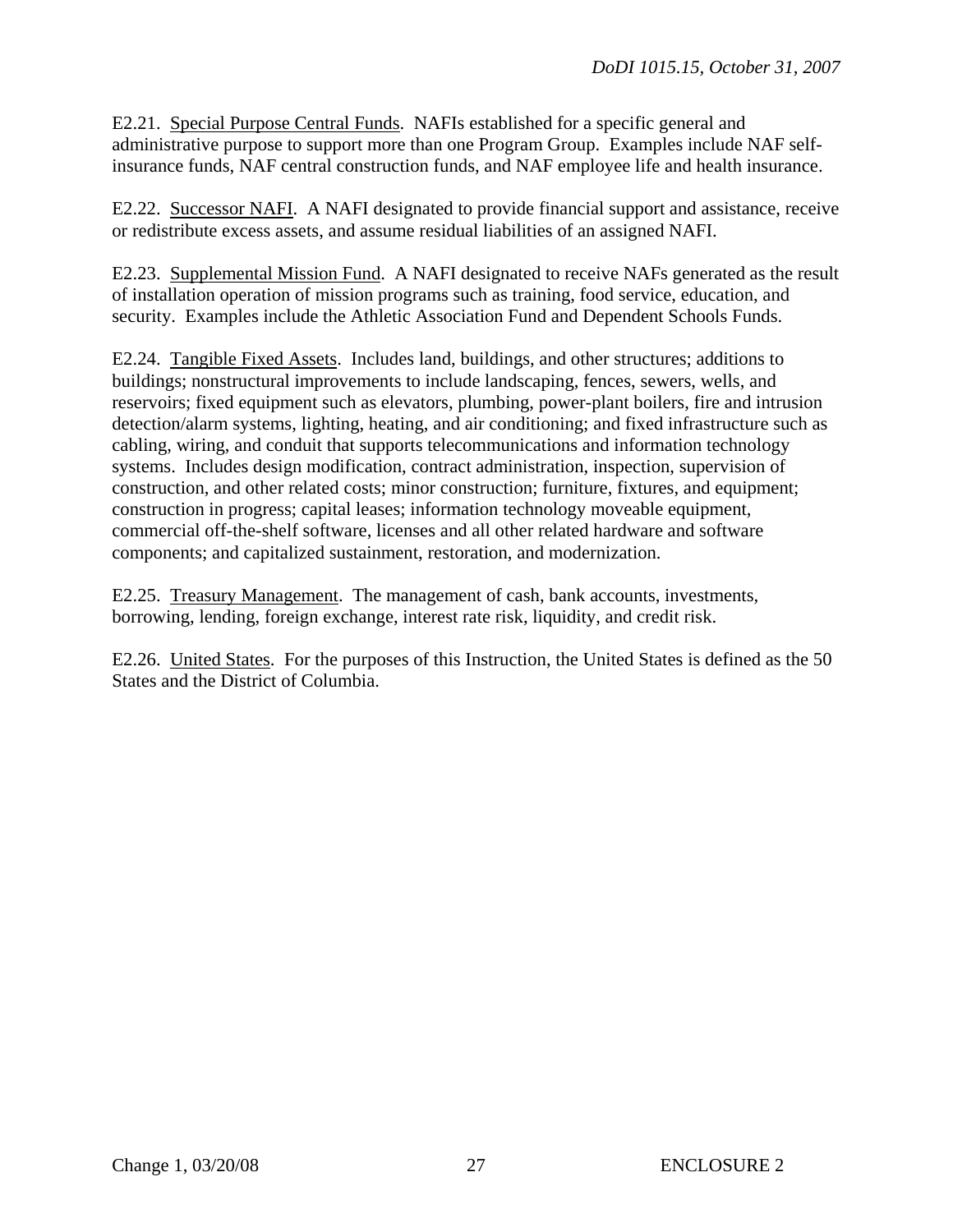#### E3. ENCLOSURE 3

#### LODGING, SUPPLEMENTAL MISSION FUNDS, AND SPECIAL PURPOSE CENTRAL FUNDS NAFIS

E3.1. ESTABLISHMENT OF PROGRAM GROUPS IV, V, AND VI NAFIS. A separate NAFI shall be established for each mission activity within Program Group IV – Lodging, Program Group V – Supplemental Mission Funds, and Program Group VI – Special Purpose Central Funds. NAFs generated and their expenditure are restricted to the purposes of the NAFI.

E3.2. LODING AND SUPPLEMENT MISSION FUNDS NAFIs. NAFIs shall be established as Program Group V – Supplemental Mission Funds in circumstances where NAFs are generated by programs operated as an adjunct to DoD mission activities such as training, education, food service, transportation, and security activities. NAFIs established as adjuncts to the TDY and PCS lodging program and to Military Treatment Facilities such as Fisher Houses and Nightingale Houses shall be classified as Program Group IV – Lodging Programs. A Supplemental Mission Fund cannot support programs properly classified in Program Groups I, II, III, or VI.

E3.2.1. NAFs may be used only to provide quality-of-life services as adjuncts to mission activities. NAFs are authorized to support the operational functions of the Supplemental Mission Fund, such as procurement of items for resale and management of NAF resources. NAFs shall not be used to support training, lodging, food service, security, or other mission activities.

E3.2.2. Program Group IV and V NAFIs are authorized APF and NAF support as Category C activities in [Enclosure 4,](#page-26-0) except that the "Stars and Stripes" is authorized APF and NAF support as a Category B activity. Fisher Houses may be provided base operating support in accordance with section 2492 of Reference (t).

E3.2.3. APF support of Program Group V – Supplemental Mission Funds shall be reported as required in [Enclosure 8](#page-42-0) only to the extent that it relates directly to NAFI-operated functions. For example, APF costs of operating mission activities (training, food service, education, and security) shall not be reported. However, APF support to the NAFI shall be reported, including prorated portions of the costs APF-funded personnel who perform collateral duties of collecting, accounting, or disbursing NAFs.

E3.2.4. The following list provides examples of Program Group  $V -$  Supplemental Mission Funds and is not intended to be all-inclusive.

E3.2.4.1. Dining Hall Fund.

E3.2.4.2. Dependent Schools Fund.

E3.2.4.3. In-Flight Services Fund.

E3.2.4.4. Military Museum/Historical Fund.

Change 1, 03/20/08 28 ENCLOSURE 3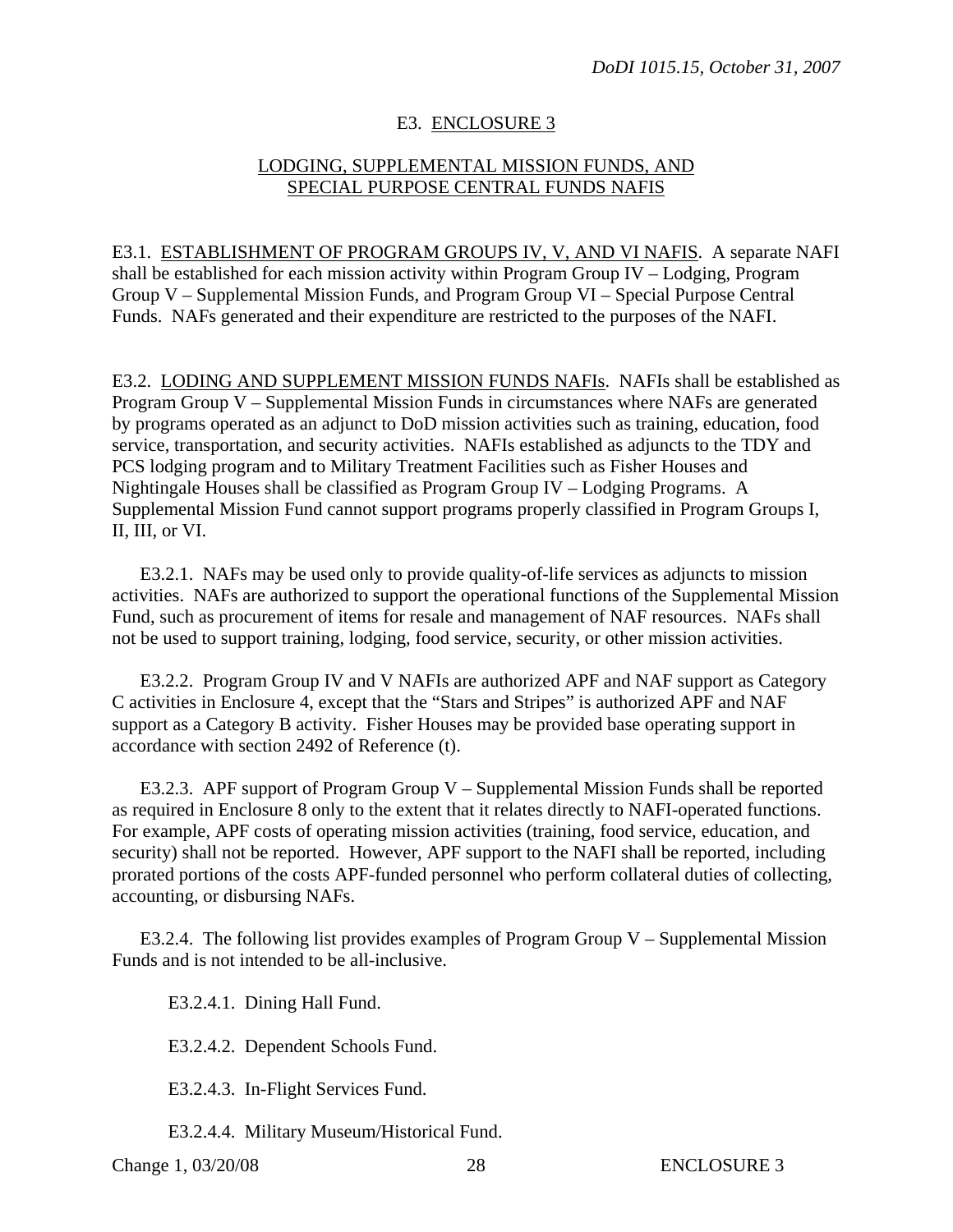E3.2.4.5. Vehicle Registration Fund.

E3.2.4.6. Academic Support Fund.

E3.2.4.7. Commandant's School Fund.

E3.2.4.8. Special Learning Center Fund.

E3.2.4.9. Cadet Restaurant Fund.

E3.2.4.10. Athletic Association Fund.

E3.2.4.11. U.S. Disciplinary Barracks Fund.

E3.2.4.12. "Stars and Stripes."

E3.3. SPECIAL PURPOSE CENTRAL FUNDS. A NAFI shall be established in Program Group VI – Special Purpose Central Funds when it is designated as the sole provider of a consolidated NAF function for the DoD Component or Military Service (such as construction, accounting, procurement, personnel administration, employee health and life insurance, and risk management). NAFIs established in Program Group VI shall be managed at the DoD Component or Military Service headquarters level; the service or function shall not be replicated at another echelon or element within the organization.

 E3.3.1. Special Purpose Central Funds provide services to more than one Program Group. Central NAFIs that support a single Program Group shall be designated and reported within that Program Group. Common support functions not provided through a Program Group VI – Special Purpose Central Fund shall be reimbursed or prorated to the benefiting activities.

 E3.3.2. Expenses are generally recovered through premiums or assessments charged or offset against earnings prior to distribution. Special Purpose Central Funds are authorized APF and NAF support for Category C programs as indicated in [Enclosure 4](#page-26-0) and shall be reported as Category C activities on Schedule A.

 E3.3.3. The following list provides examples of Special Purpose Central Funds and is not intended to be all-inclusive.

E3.3.3.1. NAF Employee Group Health Insurance Fund.

E3.3.3.2. NAF Employee Group Life Insurance Fund.

E3.3.3.3. NAF Risk Management Insurance Fund.

E3.3.3.4. NAF Central Banking or Investment Fund.

Change 1, 03/20/08 29 ENCLOSURE 3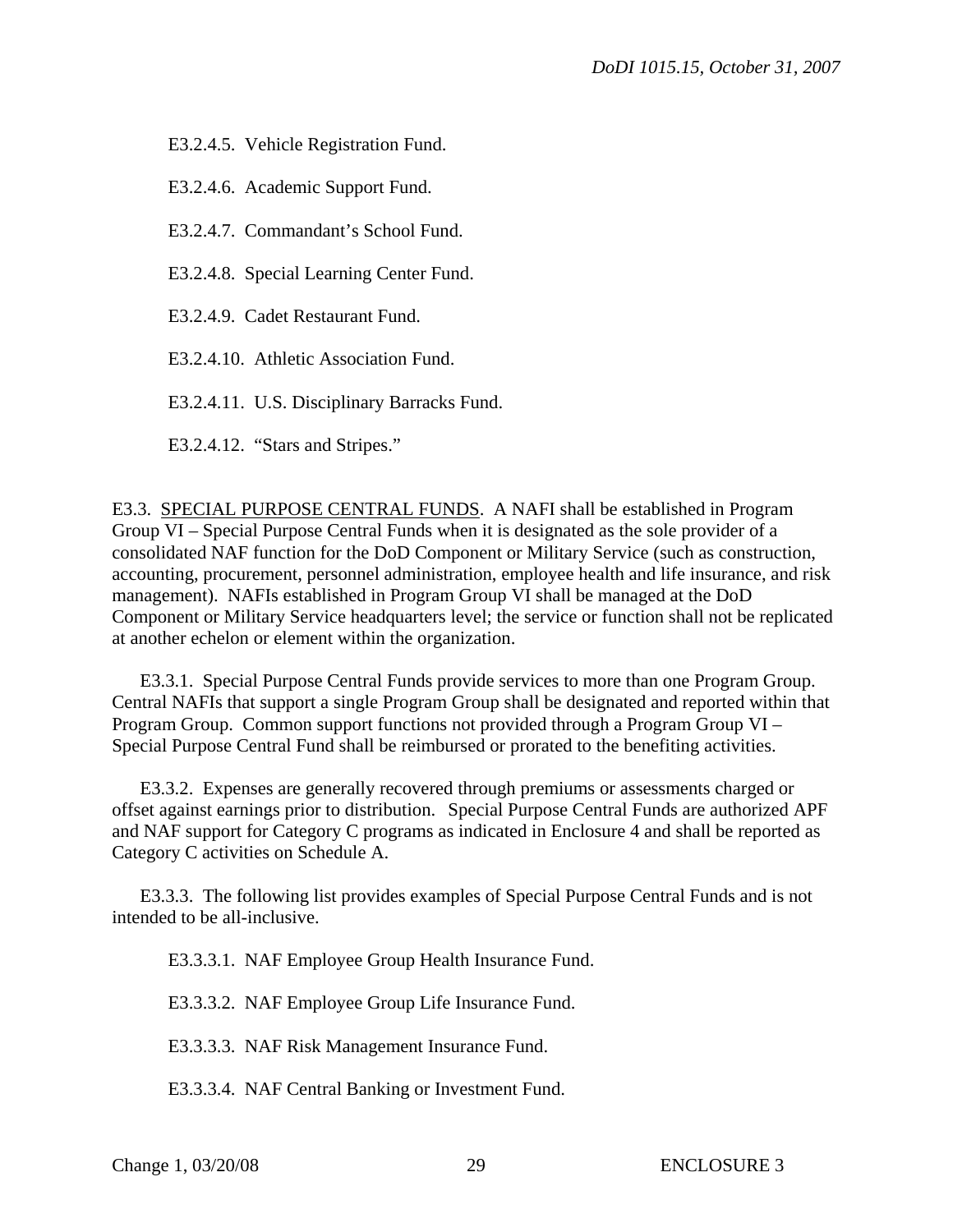## E4. ENCLOSURE 4

## APF AND NAF FUNDING AUTHORIZATIONS

## Table E4.T1. General Funding Authorizations for NAFI Activities

| <b>Element of Resource</b>                                                                                                                                                                                                                                                                          | <b>APF</b>                                                                      |                                                                                 |                                                                                             | <b>NAF</b>                            |
|-----------------------------------------------------------------------------------------------------------------------------------------------------------------------------------------------------------------------------------------------------------------------------------------------------|---------------------------------------------------------------------------------|---------------------------------------------------------------------------------|---------------------------------------------------------------------------------------------|---------------------------------------|
|                                                                                                                                                                                                                                                                                                     | Category<br>A                                                                   | Category<br>В                                                                   | Category<br>$C^{1,2,3}$                                                                     |                                       |
| E4.T1.1. MILITARY PERSONNEL<br>E4.T1.1.1. ECECS.                                                                                                                                                                                                                                                    | Authorized                                                                      | Authorized                                                                      | Authorized                                                                                  | <b>Not</b><br>Applicable              |
| E4.T1.1.2. All other personnel.                                                                                                                                                                                                                                                                     | Authorized                                                                      | Authorized                                                                      | <b>Not</b><br>Authorized <sup>4</sup>                                                       | <b>Not</b><br>Applicable <sup>5</sup> |
| E4.T1.2. CIVILIAN PERSONNEL<br>E4.T1.2.1. Permanent Assignment Utilization<br>E4.T1.2.1.1. ECECS.                                                                                                                                                                                                   | Authorized                                                                      | Authorized                                                                      | Authorized<br>except Armed<br>Service<br>Exchanges<br>unless<br>authorized by<br>footnote 6 | Authorized                            |
| E4.T1.2.1.2. Personnel performing<br>managerial functions or requiring technical and/or<br>professional qualifications. Also personnel<br>accountable for APF resources and the protection<br>of the interest of the Federal Government.                                                            | Authorized                                                                      | Authorized                                                                      | <b>Not</b><br>Authorized <sup>6</sup>                                                       | Authorized                            |
| E4.T1.2.1.3. Personnel directly and primarily Not Authorized Not Authorized Not Authorized Authorized<br>involved in resale.                                                                                                                                                                        |                                                                                 |                                                                                 |                                                                                             |                                       |
| E4.T1.2.1.4. All other personnel.                                                                                                                                                                                                                                                                   | Authorized                                                                      | Authorized                                                                      | Not Authorized                                                                              | Authorized                            |
| E4.T1.2.2. Additional and Collateral Duties.<br>Applies to APF employees who are assigned<br>duties on an additional or collateral duty basis.<br>These duties shall be in addition to the civilian<br>employee's primary duty assignment and may be<br>of an ECECS or operational nature.          | Authorized                                                                      | Authorized                                                                      | Authorized <sup>6</sup>                                                                     | Not Applicable                        |
| E4.T1.2.3. TDY. Participants in athletic,<br>recreation, and entertainment events conducted as<br>part of the MWR program. Includes international<br>and national sports competitions authorized by<br>statute and other DoD issuances to include<br>command supervision.                           | Authorized                                                                      | Authorized                                                                      | Not Authorized Not Applicable                                                               |                                       |
| E4.T1.2.4. CPO Assistance or Administration.<br>Relates to CPO support for:<br>E4.T1.2.4.1. Technical advice and counsel<br>that may be provided by the CPO to assist in the<br>personnel management of employees paid with<br>NAFs.                                                                | Authorized                                                                      | Authorized                                                                      | Authorized                                                                                  | Not Authorized                        |
| E4.T1.2.4.2. Day-to-day personnel<br>administration of employees paid with NAFs to<br>include, but not limited to, recruitment, placement,<br>position classification, salary and wage<br>administration, training, personnel records<br>maintenance, employee relations, and personnel<br>matters. | Authorized<br>when no<br>additional<br>incremental<br>APF costs are<br>incurred | Authorized<br>when no<br>additional<br>incremental<br>APF costs are<br>incurred | Authorized<br>when no<br>additional<br>incremental<br>APF costs are<br>incurred             | Authorized                            |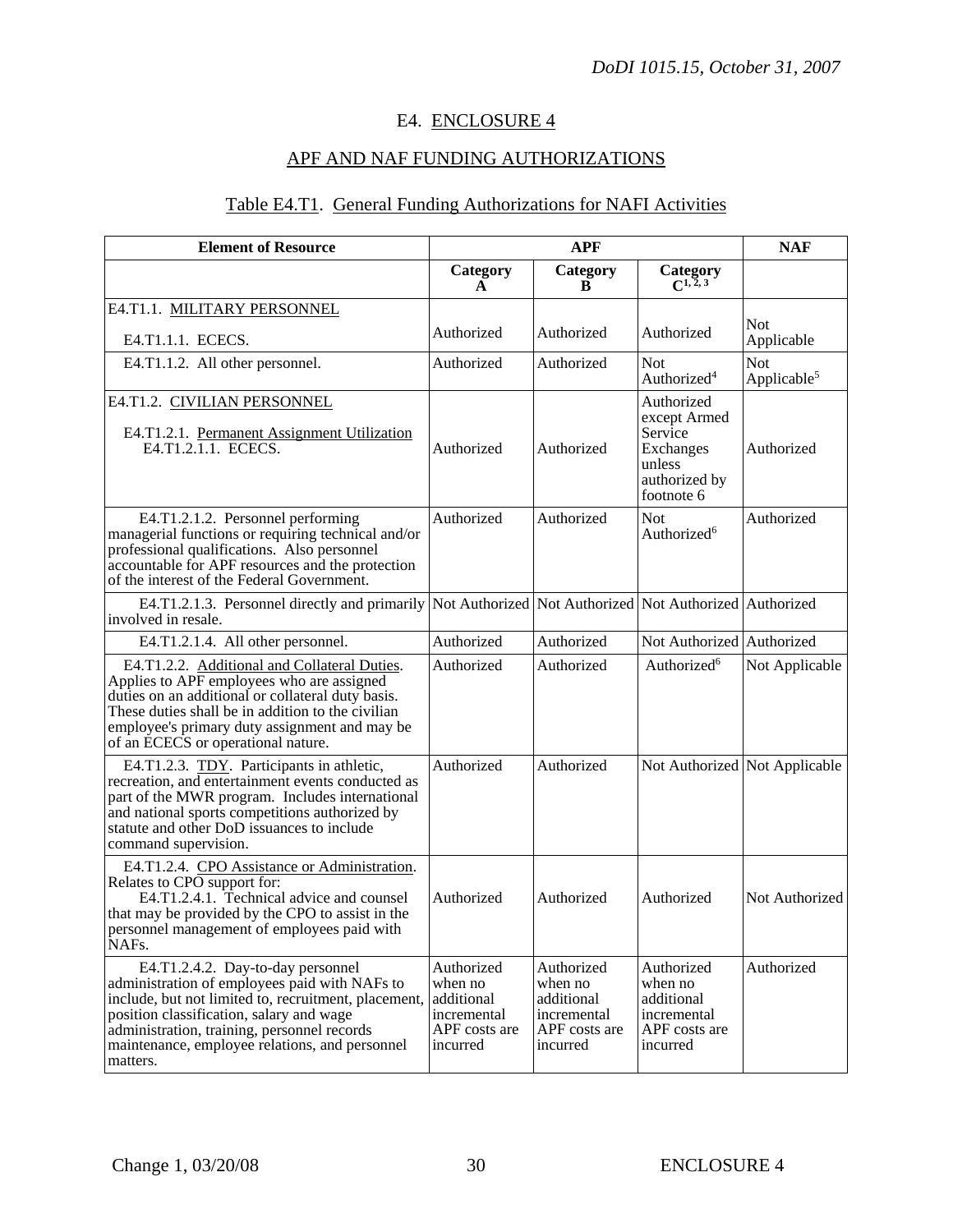| <b>Element of Resource</b>                                                                                                                                                                                                                                                                                                                       | <b>APF</b>                                                                                                                                                 |                                                                                                                                                                   |                                                                                                                                                              | <b>NAF</b>                                                               |
|--------------------------------------------------------------------------------------------------------------------------------------------------------------------------------------------------------------------------------------------------------------------------------------------------------------------------------------------------|------------------------------------------------------------------------------------------------------------------------------------------------------------|-------------------------------------------------------------------------------------------------------------------------------------------------------------------|--------------------------------------------------------------------------------------------------------------------------------------------------------------|--------------------------------------------------------------------------|
|                                                                                                                                                                                                                                                                                                                                                  | Category<br>A                                                                                                                                              | Category<br>в                                                                                                                                                     | Category<br>$C^{1, 2, 3}$                                                                                                                                    |                                                                          |
| E4.T1.2.5. Family Housing Overseas. Applies<br>to employees who are authorized housing or a<br>housing allowance in overseas areas.<br>E4.T1.2.5.1. APF Personnel.                                                                                                                                                                               | Authorized                                                                                                                                                 | Authorized                                                                                                                                                        | Authorized                                                                                                                                                   | Not Authorized                                                           |
| E4.T1.2.5.2. NAF Personnel.                                                                                                                                                                                                                                                                                                                      | Authorized for<br>$APF-$<br>authorized<br>positions                                                                                                        | Authorized for<br><b>APF</b><br>authorized<br>positions                                                                                                           | Authorized for<br>APF<br>authorized<br>positions                                                                                                             | Authorized                                                               |
| E4.T1.2.6. Personnel Evacuation Expenses.<br>Includes evacuation payments, evacuation<br>transportation to and from safe-haven locations,<br>and per diem and subsistence allowances for<br>employees ordered to evacuate by the<br>commanding officer or other DoD authority.<br>E4.T1.2.6.1. APF Personnel.<br>E4.T1.2.6.2. NAF Personnel. NAF | Authorized<br>Authorized                                                                                                                                   | Authorized<br>Authorized                                                                                                                                          | Authorized<br>Authorized                                                                                                                                     | Not Authorized<br>Authorized                                             |
| employees may not receive evacuation benefits<br>beyond the amounts and limitations authorized in<br>the JTR                                                                                                                                                                                                                                     |                                                                                                                                                            |                                                                                                                                                                   |                                                                                                                                                              | only when<br>APF <sub>s</sub> are not<br>available or<br>sufficient      |
| E4.T1.3. TRAVEL OF PERSONNEL<br>E4.T1.3.1. PCS. Applies to relocation of APF<br>and NAF personnel assigned on a full-time<br>permanent basis to NAFI programs and activities<br>for:                                                                                                                                                             |                                                                                                                                                            |                                                                                                                                                                   |                                                                                                                                                              | <b>Not</b>                                                               |
| E4.T1.3.1.1. APF Personnel.                                                                                                                                                                                                                                                                                                                      | Authorized                                                                                                                                                 | Authorized                                                                                                                                                        | Authorized                                                                                                                                                   | Authorized                                                               |
| E4.T1.3.1.2. NAF Personnel.                                                                                                                                                                                                                                                                                                                      | Not authorized<br>except for<br>APF-<br>authorized<br>NAF positions<br>or for costs that<br>are a direct<br>result of an<br>approved<br><b>BRAC</b> action | Not authorized<br>except for<br>APF-<br>authorized<br><b>NAF</b> positions<br>or for costs that<br>are a direct<br>result of an<br>approved<br><b>BRAC</b> action | Not authorized<br>except for<br>$APF-$<br>authorized<br>NAF positions<br>or for costs that<br>are a direct<br>result of an<br>approved<br><b>BRAC</b> action | Authorized                                                               |
| E4.T1.3.2. TDY.<br>E4.T1.3.2.1. Applies to TDY for personnel<br>employed by or assigned or detailed to NAFI<br>programs and activities.<br>E4.T1.3.2.1.1. APF Personnel.                                                                                                                                                                         | Authorized                                                                                                                                                 | Authorized                                                                                                                                                        | Authorized                                                                                                                                                   | Authorized for<br>personnel<br>engaged in<br>internal NAFI<br>operations |
| E4.T1.3.2.1.2. NAF Personnel.                                                                                                                                                                                                                                                                                                                    | Authorized<br>when travel is<br>directed by an<br>authorized<br>DoD official<br>and relates to<br><b>APF</b> business                                      | Authorized<br>when travel is<br>directed by an<br>authorized<br>DoD official<br>and relates to<br><b>APF</b> business                                             | Authorized<br>when travel is<br>directed by an<br>authorized<br>DoD official<br>and relates to<br><b>APF</b> business                                        | Authorized                                                               |

|--|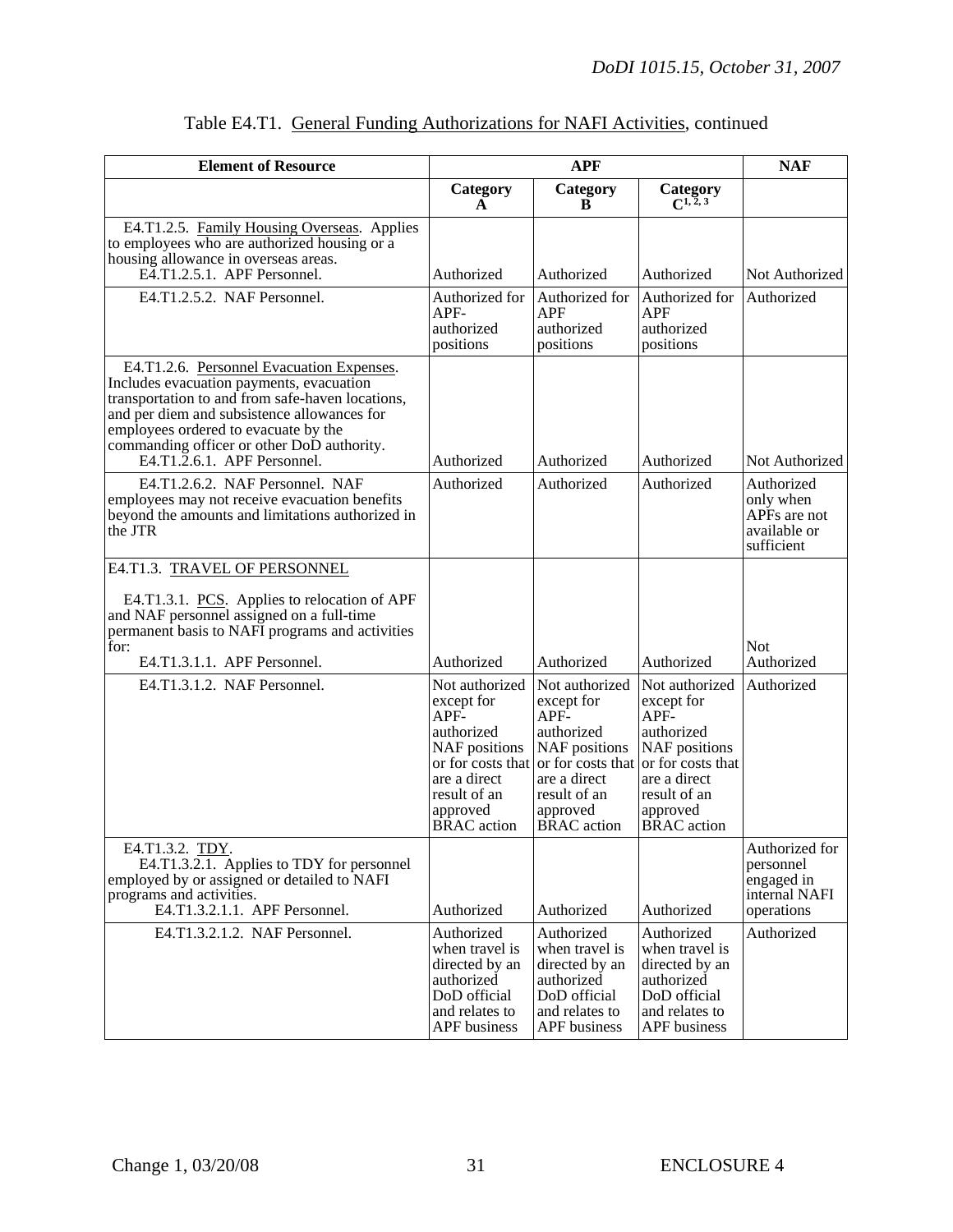| <b>Element of Resource</b>                                                                                                                                                                                                                                                                                                                                        |                                                                                                                                                      | <b>APF</b>                                                                                                                                    |                                                                                                                                               | <b>NAF</b>                                                                                                                           |
|-------------------------------------------------------------------------------------------------------------------------------------------------------------------------------------------------------------------------------------------------------------------------------------------------------------------------------------------------------------------|------------------------------------------------------------------------------------------------------------------------------------------------------|-----------------------------------------------------------------------------------------------------------------------------------------------|-----------------------------------------------------------------------------------------------------------------------------------------------|--------------------------------------------------------------------------------------------------------------------------------------|
|                                                                                                                                                                                                                                                                                                                                                                   | Category                                                                                                                                             | Category<br>R                                                                                                                                 | Category                                                                                                                                      |                                                                                                                                      |
| E4.T1.3.3. Use of Government-Owned<br>Vehicles. Relates to use of Government-owned,<br>motor pool-controlled passenger vehicles by a<br>NAFI program or activity.                                                                                                                                                                                                 | Authorized                                                                                                                                           | Authorized                                                                                                                                    | Authorized to<br>assist in the<br>performance of<br><b>ECECS</b>                                                                              | Authorized to<br>reimburse<br>APFs for use<br>of<br>Government-<br>owned vehicles<br>for other than<br><b>ECECS</b> in<br>Category C |
| E4.T1.4. TRANSPORTATION OF THINGS<br>E4.T1.4.1. Goods purchased with APFs                                                                                                                                                                                                                                                                                         | Authorized                                                                                                                                           | Authorized                                                                                                                                    | Authorized                                                                                                                                    | <b>Not</b><br>Authorized                                                                                                             |
| E4.T1.4.2. Goods purchased with NAFs<br>E4.T1.4.2.1. Transoceanic movement of<br>goods from CONUS sea and aerial ports of<br>embarkation to first destination OCONUS or bulk<br>breakdown point. Includes transoceanic<br>movement of goods from CONUS sea and aerial<br>ports of embarkation to final destination<br><b>OCONUS</b> for Armed Services Exchanges. | Authorized.                                                                                                                                          | Authorized                                                                                                                                    | Authorized.<br>Must be used<br>for Armed<br><b>Services</b><br>Exchanges per<br>footnote 7                                                    | Authorized<br>when APFs are<br>not available.<br>Not authorized<br>for Armed<br>Service<br>Exchanges per<br>footnote 7               |
| E4.T1.4.2.2. Transoceanic movement of<br>goods from OCONUS sea and aerial ports of<br>embarkation to first destination CONUS or bulk<br>breakdown point.                                                                                                                                                                                                          | Authorized                                                                                                                                           | Authorized                                                                                                                                    | Authorized                                                                                                                                    | Authorized<br>when APFs are<br>not available                                                                                         |
| E4.T1.4.2.3. Movement of U.S. and foreign<br>goods within foreign areas when commercial<br>transportation is not available or in contingency<br>areas.                                                                                                                                                                                                            | Authorized.<br>Includes the<br>movement of<br>goods to<br>remote and<br>isolated<br>locations.                                                       | Authorized.<br>Includes the<br>movement of<br>goods to<br>remote and<br>isolated<br>locations.                                                | Authorized.<br>Includes the<br>movement of<br>goods to<br>remote and<br>isolated<br>locations.                                                | Authorized<br>when APFs are<br>not available                                                                                         |
| E4.T1.4.2.4. Movement of U.S. goods<br>between DoD installations because of base<br>closures or to safeguard goods under emergency<br>conditions, e.g., threat of hostile force or natural<br>disaster.                                                                                                                                                           | Authorized                                                                                                                                           | Authorized                                                                                                                                    | Authorized                                                                                                                                    | Authorized<br>when APFs are<br>not available                                                                                         |
| E4.T1.4.2.5. All other transportation of NAF<br>goods.                                                                                                                                                                                                                                                                                                            | Not authorized<br>except on<br>reimbursable<br>basis. Initial<br><b>APF</b> funding<br>permitted only<br>when NAFs<br>shall reimburse<br><b>APFs</b> | Not authorized<br>except on<br>reimbursable<br>basis. Initial<br>APF funding<br>permitted only<br>when NAFs<br>shall reimburse<br><b>APFs</b> | Not authorized<br>except on<br>reimbursable<br>basis. Initial<br>APF funding<br>permitted only<br>when NAFs<br>shall reimburse<br><b>APFs</b> | Authorized                                                                                                                           |
| E4.T1.4.3. Household Goods. Applies to the<br>authorized transportation of household goods for<br>either:                                                                                                                                                                                                                                                         |                                                                                                                                                      |                                                                                                                                               |                                                                                                                                               |                                                                                                                                      |
| E4.T1.4.3.1. APF personnel.                                                                                                                                                                                                                                                                                                                                       | Authorized                                                                                                                                           | Authorized                                                                                                                                    | Authorized                                                                                                                                    | Not Authorized                                                                                                                       |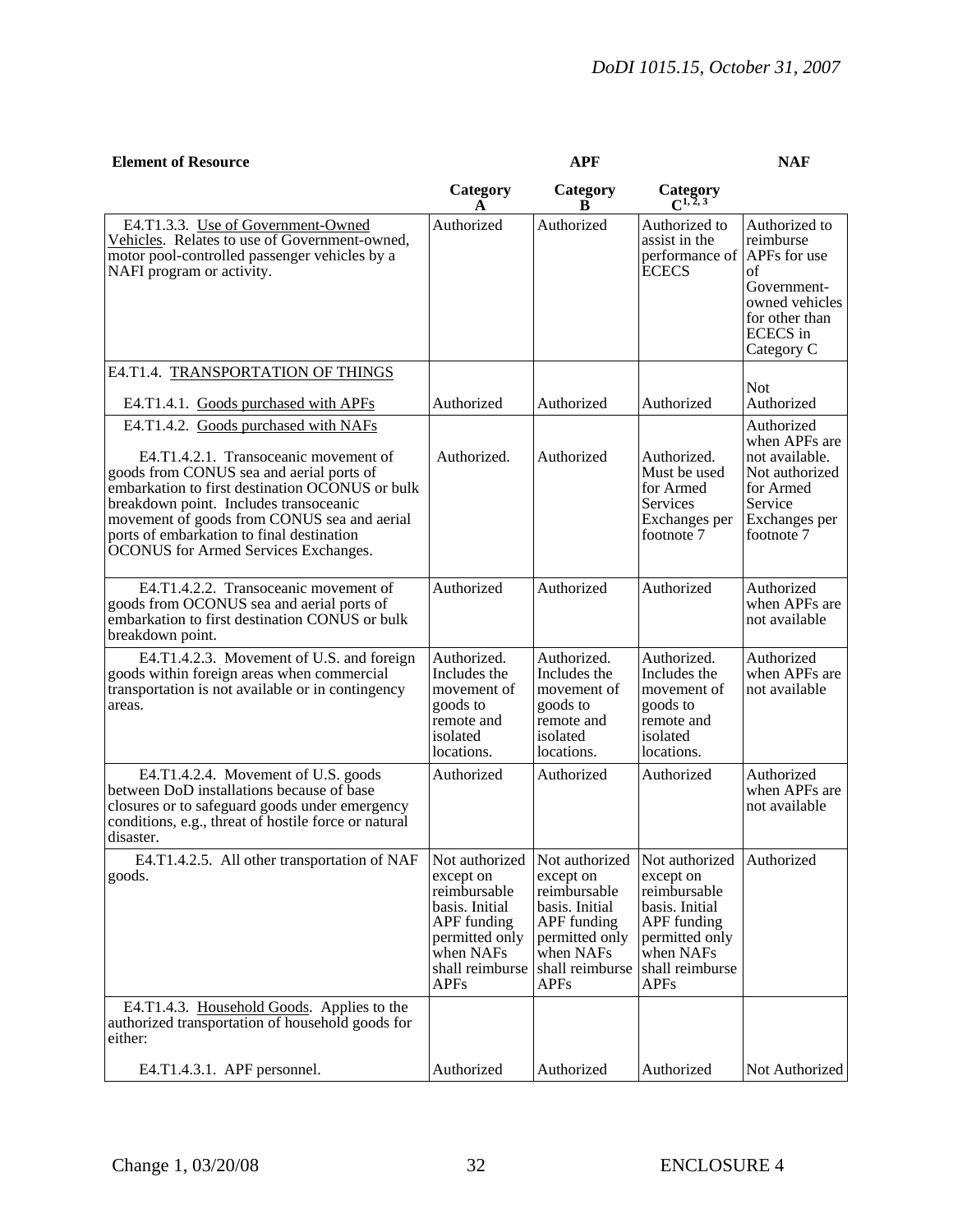| <b>Element of Resource</b>                                                                                                                                                                                                                                                                                                                                                | <b>APF</b>                                                                                                                                                                                                                                       |                                                                                                                                                                                                                                                                                   |                                                                                                                                                                                                                                                             | <b>NAF</b>                                                                                                                                                                                                          |
|---------------------------------------------------------------------------------------------------------------------------------------------------------------------------------------------------------------------------------------------------------------------------------------------------------------------------------------------------------------------------|--------------------------------------------------------------------------------------------------------------------------------------------------------------------------------------------------------------------------------------------------|-----------------------------------------------------------------------------------------------------------------------------------------------------------------------------------------------------------------------------------------------------------------------------------|-------------------------------------------------------------------------------------------------------------------------------------------------------------------------------------------------------------------------------------------------------------|---------------------------------------------------------------------------------------------------------------------------------------------------------------------------------------------------------------------|
|                                                                                                                                                                                                                                                                                                                                                                           | Category<br>A                                                                                                                                                                                                                                    | Category<br>B                                                                                                                                                                                                                                                                     | Category<br>$C^{1, 2, 3}$                                                                                                                                                                                                                                   |                                                                                                                                                                                                                     |
| E4.T1.4.3.2. NAF personnel.                                                                                                                                                                                                                                                                                                                                               | Authorized for<br>NAF positions.<br><b>Initial APF</b><br>funding is<br>permitted for<br>other NAF<br>positions only<br>when NAFs<br>shall reimburse<br>APFs (except at<br><b>BRAC</b><br>locations that<br>are authorized<br>APF <sub>s</sub> ) | Authorized for<br>APF-authorized APF-authorized<br>NAF positions.<br><b>Initial APF</b><br>funding is<br>permitted for<br>other NAF<br>positions only<br>when NAFs<br>shall reimburse<br>APFs (except at<br><b>BRAC</b><br>locations that<br>are authorized<br>APF <sub>s</sub> ) | Authorized for<br>APF-authorized<br>NAF positions.<br>Initial APF<br>funding is<br>permitted for<br>other NAF<br>positions only<br>when NAFs<br>shall reimburse<br>APFs (except at<br><b>BRAC</b><br>locations that<br>are authorized<br>APF <sub>s</sub> ) | Authorized                                                                                                                                                                                                          |
| E4.T1.5. UTILITIES AND RENTS<br>E4.T1.5.1. Utilities. Applies to heat, steam,<br>water, gas, electricity, air conditioning, and other<br>utility services for buildings on military<br>installations authorized to be used for MWR and<br>NAFI purposes, and other MWR activities for<br>members of the Armed Forces in accordance<br>with section 2492 of Reference (t). | Authorized                                                                                                                                                                                                                                       | Authorized                                                                                                                                                                                                                                                                        | Authorized<br>except for golf<br>courses and<br>golf course<br>structures per<br>footnote 8                                                                                                                                                                 | Authorized for<br>Category C<br>costs in<br><b>CONUS</b><br>when APFs<br>are not<br>available, and<br>when not<br>precluded by<br>footnote 9                                                                        |
| E4.T1.5.2. Rents. Applies to the use and<br>possession of non-DoD lands, buildings, and<br>other improvements and installed equipment for<br>a specified period through contract; lease<br>agreement; or other legal instrument when<br>authority is granted through appropriate<br>channels.                                                                             | Not authorized<br>except upon<br>specific<br>approval by the<br>Head of the<br>DoD<br>Component<br>concerned and<br>in accordance<br>with DoD<br>Instruction<br>4165.71<br>(Reference<br>(bg)                                                    | Not authorized<br>except upon<br>specific<br>approval by the<br>Head of the<br>DoD<br>Component<br>concerned and<br>in accordance<br>with Reference<br>(bg)                                                                                                                       | Not authorized<br>except upon<br>specific<br>approval by the<br>Head of the<br>DoD<br>Component<br>concerned and<br>in accordance<br>with Reference<br>(bg)                                                                                                 | <b>NAF</b> leases<br>authorized in<br>accordance<br>with Reference<br>(bc) and<br>Reference (bg)                                                                                                                    |
| E4.T1.6. COMMUNICATIONS<br>E4.T1.6.1. Electronic Communications.<br>Applies to electronic communications<br>(telephone, Internet, television, defense switched functions,<br>network (DSN), fax, public address systems, and<br>other electronic media) provided to NAFIs.                                                                                                | Authorized in<br>support of<br>command<br>management<br>statistical data<br>gathering,<br>communi-<br>cations with<br>other DoD and<br>Government<br>agencies, and<br>OCONUS.<br>Authorized for<br><b>Internet Cafes</b><br>in deployed<br>areas | Authorized in<br>support of<br>command<br>management<br>functions,<br>statistical data<br>gathering,<br>communi-<br>cations with<br>other DoD and<br>Government<br>agencies, and<br><b>OCONUS</b>                                                                                 | Authorized in<br>support of<br>command<br>management<br>functions,<br>statistical data<br>gathering,<br>communi-<br>cations with<br>other DoD and<br>Government<br>agencies, and<br><b>OCONUS</b>                                                           | Authorized in<br>support of the<br>operational<br>function of the<br>activity, e.g.,<br>procurement of<br>items for resale<br>and collection<br>of income for<br>merchandise or<br>services sold in<br><b>CONUS</b> |

## Table E4.T1. General Funding Authorizations for NAFI Activities, continued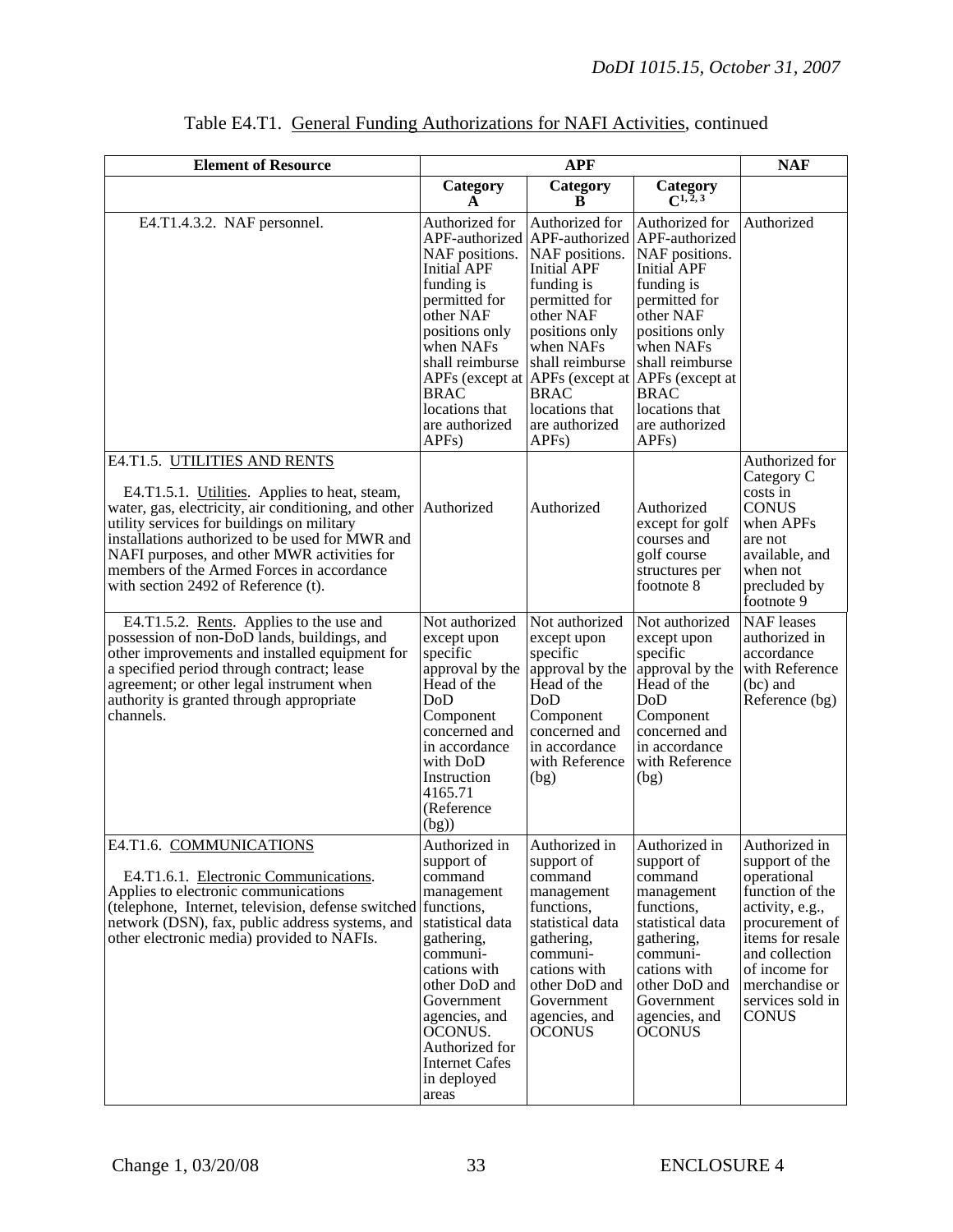| <b>Element of Resource</b>                                                                                                                                                                                                                                                                           | <b>APF</b>                                                                                                                                                                                                                                                                                                                                                             |                                                                                                                                                                                                                                                                                                                                        |                                                                                                                                                                                                                                                                                                                                                     | <b>NAF</b>                                                                                   |
|------------------------------------------------------------------------------------------------------------------------------------------------------------------------------------------------------------------------------------------------------------------------------------------------------|------------------------------------------------------------------------------------------------------------------------------------------------------------------------------------------------------------------------------------------------------------------------------------------------------------------------------------------------------------------------|----------------------------------------------------------------------------------------------------------------------------------------------------------------------------------------------------------------------------------------------------------------------------------------------------------------------------------------|-----------------------------------------------------------------------------------------------------------------------------------------------------------------------------------------------------------------------------------------------------------------------------------------------------------------------------------------------------|----------------------------------------------------------------------------------------------|
|                                                                                                                                                                                                                                                                                                      | Category<br>A                                                                                                                                                                                                                                                                                                                                                          | Category<br>B                                                                                                                                                                                                                                                                                                                          | Category<br>$C^{1,2,3}$                                                                                                                                                                                                                                                                                                                             |                                                                                              |
| E4.T1.6.2. Postal Service, Mail Indicia, and<br>Postage. Official communications within and<br>between Government agencies, persons, and<br>private commercial agencies not related to the sale<br>of goods and services.                                                                            | Authorized                                                                                                                                                                                                                                                                                                                                                             | Authorized                                                                                                                                                                                                                                                                                                                             | Authorized                                                                                                                                                                                                                                                                                                                                          | Authorized for<br>all<br>correspondence<br>related to the<br>operation of the<br><b>NAFI</b> |
| E4.T1.7. EQUIPMENT MAINTENANCE<br>E4.T1.7.1. Government-Owned Equipment.<br>Applies to maintenance, repair, overhaul, or<br>rework of equipment.                                                                                                                                                     | Authorized                                                                                                                                                                                                                                                                                                                                                             | Authorized                                                                                                                                                                                                                                                                                                                             | Authorized,<br>except for<br>surplus/excess<br>Government<br>equipment                                                                                                                                                                                                                                                                              | Authorized                                                                                   |
| E4.T1.7.2. Equipment Acquired with NAFs.<br>Applies to maintenance, repair, overhaul, or<br>rework of equipment acquired with NAFs.                                                                                                                                                                  | Authorized for<br>equipment<br>acquired with<br>NAF <sub>s</sub> but<br>authorized for<br>purchase with<br>APFs where<br>the<br>Government                                                                                                                                                                                                                             | Authorized for<br>equipment<br>acquired with<br>NAFs but<br>authorized for<br>purchase with<br>APFs where<br>title transfers to title transfers to title transfers to<br>the<br>Government                                                                                                                                             | Authorized for<br>equipment<br>acquired with<br>NAF <sub>s</sub> but<br>authorized for<br>purchase with<br>APFs where<br>the<br>Government                                                                                                                                                                                                          | Authorized                                                                                   |
| E4.T1.8. PRINTING AND REPRODUCTION.<br>Applies to printing and reproduction, e.g., work<br>done on printing presses, lithographing machines,<br>and other duplicating; related binding operations;<br>photography; electronic media; microfilming;<br>formats and forms; editing; and graphics.      | Authorized for<br>all costs except all costs except<br>the sale of<br>merchandise or merchandise or<br>services and to<br>the internal<br>operation of<br><b>NAFIs</b>                                                                                                                                                                                                 | Authorized for<br>those related to those related to those related to<br>the sale of<br>services and to<br>the internal<br>operation of<br><b>NAFIs</b>                                                                                                                                                                                 | Authorized for<br>all costs except<br>the sale of<br>merchandise or<br>services and to<br>the internal<br>operation of<br><b>NAFIs</b>                                                                                                                                                                                                              | Authorized                                                                                   |
| E4.T1.9. OTHER SERVICES. Applies to the<br>following categories of expenses incurred in the<br>day-to-day operation of the NAFI.<br>E4.T1.9.1. Education and Training. Pertains to<br>the advancement of job knowledge, development<br>of skills, and improvement of abilities of NAFI<br>personnel. | Authorized for<br><b>APF</b> positions<br>and APF-<br>authorized<br>NAF positions. NAF positions.<br>Authorized for<br>NAF and APF<br>employees for<br>DoD<br>Component-<br>approved<br>training that is<br>not job unique,<br>e.g.<br>management<br>and/or leader<br>development<br>training, health training, health<br>and safety,<br>sexual<br>harassment,<br>etc. | Authorized for<br>APF positions<br>and APF-<br>authorized<br>Authorized for<br>NAF and APF<br>employees for<br>$Do\bar{D}$<br>Component-<br>approved<br>training that is<br>not job unique,<br>e.g.<br>management<br>and/or leader<br>development<br>courses, quality courses, quality<br>and safety,<br>sexual<br>harassment,<br>etc. | Authorized for<br>APF positions<br>and APF-<br>authorized<br>NAF positions.<br>Authorized for<br>NAF and APF<br>employees for<br>DoD<br>Component-<br>approved<br>training that is<br>not job unique,<br>e.g.<br>management<br>and/or leader<br>development<br>courses, quality<br>training, health<br>and safety,<br>sexual<br>harassment,<br>etc. | Authorized for<br>NAF personnel.<br>Not authorized<br>for APF non-<br>tuition courses        |

## Table E4.T1. General Funding Authorizations for NAFI Activities, continued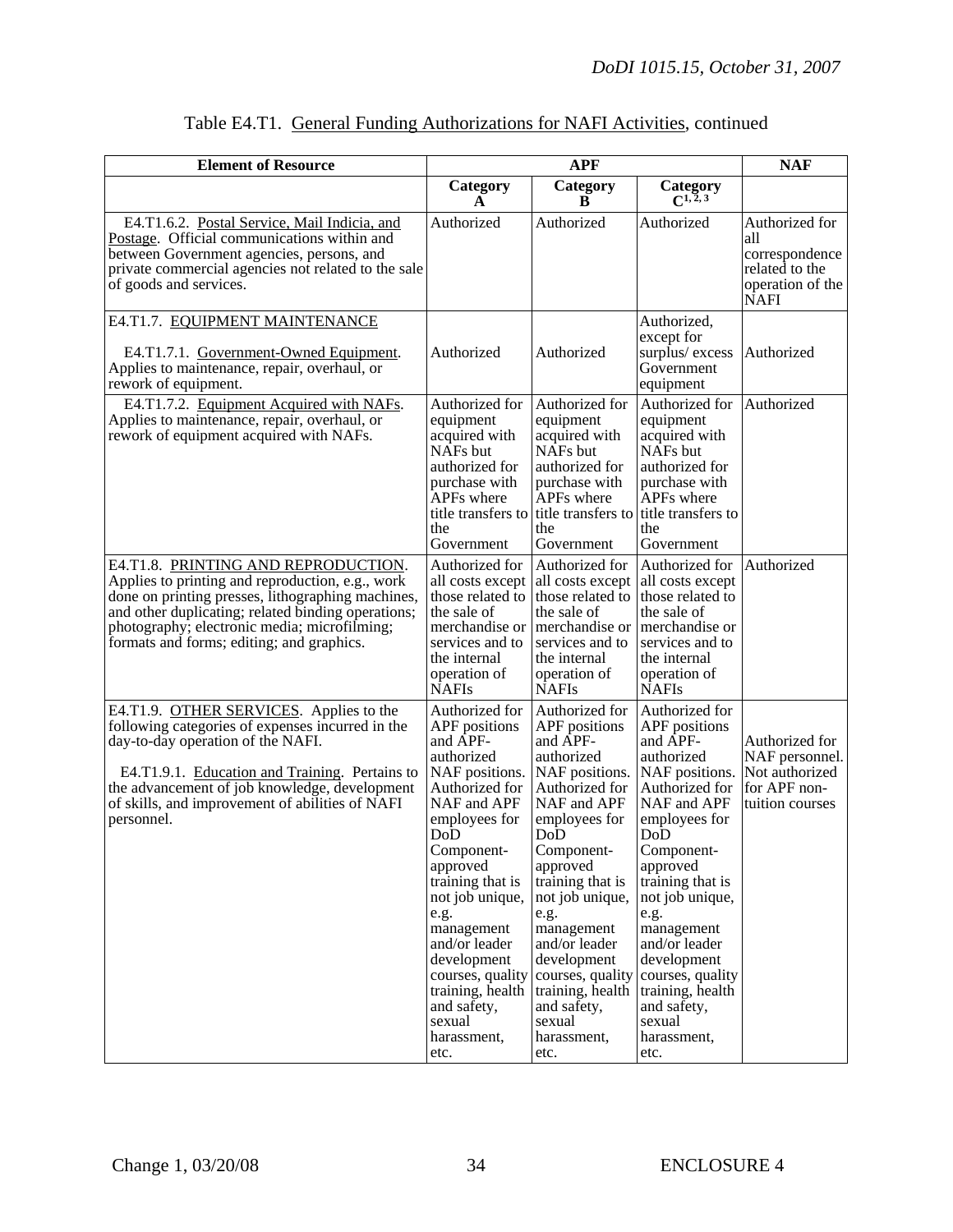| <b>Element of Resource</b>                                                                                                                                                                                                                                                                                                                                      | <b>APF</b>                                                                                                                                                                                                                                               |                                                                                                                                                                                                                                                          |                                                                                                                                                                                                                                                          | <b>NAF</b>                                                                                                                              |
|-----------------------------------------------------------------------------------------------------------------------------------------------------------------------------------------------------------------------------------------------------------------------------------------------------------------------------------------------------------------|----------------------------------------------------------------------------------------------------------------------------------------------------------------------------------------------------------------------------------------------------------|----------------------------------------------------------------------------------------------------------------------------------------------------------------------------------------------------------------------------------------------------------|----------------------------------------------------------------------------------------------------------------------------------------------------------------------------------------------------------------------------------------------------------|-----------------------------------------------------------------------------------------------------------------------------------------|
|                                                                                                                                                                                                                                                                                                                                                                 | Category<br>A                                                                                                                                                                                                                                            | Category<br>B                                                                                                                                                                                                                                            | Category<br>$C^{1,\overline{2,3}}$                                                                                                                                                                                                                       |                                                                                                                                         |
| E4.T1.9.2. Auditing Services. Relates to the<br>independent examination, review, and evaluation<br>of the records, controls, practices, and procedures<br>in the area of financial and operational<br>management of the NAFI by DoD Component<br>audit organizations or independent public<br>accountants.                                                      | Authorized in<br>accordance<br>with Reference<br>(ab)                                                                                                                                                                                                    | Authorized in<br>accordance<br>with Reference<br>(ab)                                                                                                                                                                                                    | Authorized in<br>accordance<br>with Reference<br>(ab)                                                                                                                                                                                                    | Authorized in<br>accordance<br>with Reference<br>(ab)                                                                                   |
| E4.T1.9.3. Data Automation. Applies to<br>automatic data processing system development or<br>operation (personnel, equipment, supplies) needed<br>for either essential command supervision or<br>internal operation of the NAFI.                                                                                                                                | Authorized for<br>services<br>required for<br>command<br>supervision<br>and to<br>discharge a<br>commander's<br>supervisory<br>responsibility<br>for<br>management<br>review and<br>analysis                                                             | Authorized for<br>services<br>required for<br>command<br>supervision<br>and to<br>discharge a<br>commander's<br>supervisory<br>responsibility<br>for<br>management<br>review and<br>analysis                                                             | Authorized for<br>services<br>required for<br>command<br>supervision<br>and to<br>discharge a<br>commander's<br>supervisory<br>responsibility<br>for<br>management<br>review and<br>analysis                                                             | Authorized for<br>costs related to<br>internal<br>management of<br>NAF resources<br>of NAFIs                                            |
| E4.T1.9.4. Financial Management Services.<br>Relates to those services that reflect the<br>preparation of APF and NAF budgets, provide<br>accounting for financial management data,<br>facilitate the preparation of financial reports, and<br>provide for management review and analysis to<br>ensure proper control over all resources that<br>support NAFIs. | Authorized to<br>provide<br>technical<br>guidance and<br>assistance in<br>preparing<br>budgets,<br>financial and<br>analytical data<br>required for<br>command<br>supervision.<br>Not authorized<br>for NAF<br>accounting and<br>analytical<br>functions | Authorized to<br>provide<br>technical<br>guidance and<br>assistance in<br>preparing<br>budgets,<br>financial and<br>analytical data<br>required for<br>command<br>supervision.<br>Not authorized<br>for NAF<br>accounting and<br>analytical<br>functions | Authorized to<br>provide<br>technical<br>guidance and<br>assistance in<br>preparing<br>budgets,<br>financial and<br>analytical data<br>required for<br>command<br>supervision.<br>Not authorized<br>for NAF<br>accounting and<br>analytical<br>functions | Authorized for<br>all costs<br>related to NAF<br>accounting<br>and analytical<br>functions<br>required for<br>the operation<br>of NAFIs |
| E4.T1.9.5. Legal Services. Applies to that<br>service and assistance provided by or through the<br>Judge Advocates General or General Counsel.                                                                                                                                                                                                                  | Authorized                                                                                                                                                                                                                                               | Authorized                                                                                                                                                                                                                                               | Authorized                                                                                                                                                                                                                                               | Authorized for<br>NAFI internal<br>legal staffing                                                                                       |
| E4.T1.9.6. Procurement Office Assistance and<br>Administration<br>E4.T1.9.6.1. Assistance. Applies to technical Authorized<br>advice and assistance that may be provided by the                                                                                                                                                                                 |                                                                                                                                                                                                                                                          | Authorized                                                                                                                                                                                                                                               | Authorized                                                                                                                                                                                                                                               | <b>Not</b><br>Applicable                                                                                                                |
| procurement office to assist NAFI management in<br>procuring goods and services with NAFs.                                                                                                                                                                                                                                                                      |                                                                                                                                                                                                                                                          |                                                                                                                                                                                                                                                          |                                                                                                                                                                                                                                                          |                                                                                                                                         |

|--|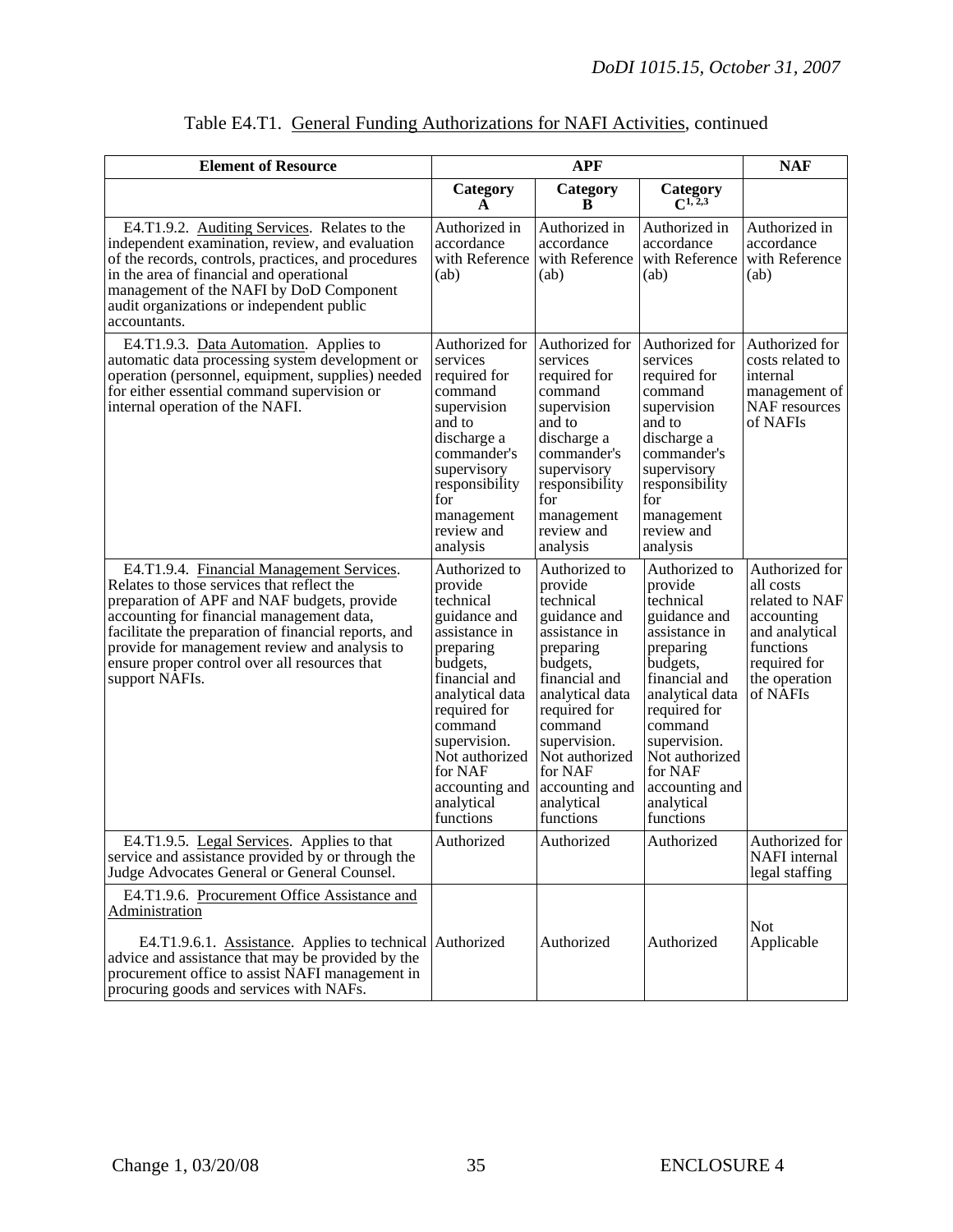| <b>Element of Resource</b>                                                                                                                                                                                                                                                                                                                                                                                                                                                                                                                                                                                                                                                                                                                                | <b>APF</b>                                                                                                                                                                   |                                                                                                                                                                       | <b>NAF</b>                                                                                                                                                                                    |                                                                                                                                                                                                                                              |
|-----------------------------------------------------------------------------------------------------------------------------------------------------------------------------------------------------------------------------------------------------------------------------------------------------------------------------------------------------------------------------------------------------------------------------------------------------------------------------------------------------------------------------------------------------------------------------------------------------------------------------------------------------------------------------------------------------------------------------------------------------------|------------------------------------------------------------------------------------------------------------------------------------------------------------------------------|-----------------------------------------------------------------------------------------------------------------------------------------------------------------------|-----------------------------------------------------------------------------------------------------------------------------------------------------------------------------------------------|----------------------------------------------------------------------------------------------------------------------------------------------------------------------------------------------------------------------------------------------|
|                                                                                                                                                                                                                                                                                                                                                                                                                                                                                                                                                                                                                                                                                                                                                           | Category<br>A                                                                                                                                                                | Category<br>R                                                                                                                                                         | Category<br>$C^{1,2,3}$                                                                                                                                                                       |                                                                                                                                                                                                                                              |
| E4.T1.9.6.2. Administration. Applies to<br>the functions of procurement (source<br>development, preparation of procurement<br>documents, negotiation of prices, contract<br>administration and audit, and related<br>procurement functions) being performed by the<br>procurement office in the procurement of goods<br>and services with NAFs.                                                                                                                                                                                                                                                                                                                                                                                                           | Authorized<br>when no<br>additional<br>incremental<br>APF costs are<br>incurred                                                                                              | Authorized<br>when no<br>additional<br>incremental<br>APF costs are<br>incurred                                                                                       | Authorized<br>when no<br>additional<br>incremental<br>APF costs are<br>incurred <sup>10</sup>                                                                                                 | Authorized                                                                                                                                                                                                                                   |
| E4.T1.9.7. Custodial and Janitorial Service.<br>Applies to the manpower, supplies, and<br>equipment provided by the installation engineer<br>or public works department, or by contract.                                                                                                                                                                                                                                                                                                                                                                                                                                                                                                                                                                  | Authorized                                                                                                                                                                   | Authorized                                                                                                                                                            | Not Authorized Authorized                                                                                                                                                                     | when APFs are<br>not available or<br>sufficient                                                                                                                                                                                              |
| E4.T1.9.8. Other Services. Relates to those<br>services of a protective or sanitary nature<br>normally supplied as a command function. Such<br>services include but are not limited to fire<br>protection, including acquisition and installation<br>of extinguishers and sprinkler and alarm<br>systems; security protection, including physical<br>security of buildings (e.g., alarm systems and<br>security bars) and personnel background<br>investigations in accordance with DoD 5200.2-R<br>(Reference (bh)); protection of funds; pest<br>control; sewage disposal; environmental<br>compliance and remediation; trash and garbage<br>removal; snow removal; safety; medical,<br>veterinary, and sanitary inspections; and rescue<br>operations. | Authorized for<br>all costs<br>associated with<br>protecting the<br>health and<br>safety of<br>participants and<br>employees and<br>with protecting<br><b>NAFI</b> resources | Authorized for<br>all costs<br>associated with<br>protecting the<br>health and<br>safety of<br>participants and<br>employees and<br>with protecting<br>NAFI resources | Authorized for<br>all costs<br>associated with<br>protecting the<br>health and<br>safety of<br>participants and<br>employees and<br>with protecting<br><b>NAFI</b><br>resources <sup>11</sup> | Not authorized<br>for Program<br>Group I.<br>Authorized for<br>other Program<br>Groups only<br>when APFs are<br>not available or<br>sufficient                                                                                               |
| E4.T1.9.9. Minor Construction and<br>Modernization. As defined in Reference (m).<br>(See Enclosure 5 for facilities listing.)                                                                                                                                                                                                                                                                                                                                                                                                                                                                                                                                                                                                                             | Authorized,<br>except PCS<br>lodging. PCS<br>lodging<br>authorized<br>under footnotes<br>12 and 13                                                                           | Authorized for<br>Child<br>Development<br>Centers and<br>youth activities<br><b>OCONUS.</b><br>Other facilities<br>authorized per<br>footnotes 12<br>and 13.          | Not authorized<br>unless<br>permitted by<br>footnotes 12<br>and 13 or<br>Enclosure 5.                                                                                                         | Authorized for<br>PCS lodging,<br>Category B<br>facilities<br>(except Child<br>Development<br>Centers and<br><b>OCONUS</b><br>youth<br>activities), and<br>Category C.<br>Not authorized<br>per footnotes<br>$12$ and 13 and<br>Enclosure 5. |
| E4.T1.9.10. Sustainment and Restoration. As<br>defined in Reference (ml).                                                                                                                                                                                                                                                                                                                                                                                                                                                                                                                                                                                                                                                                                 | Authorized                                                                                                                                                                   | Authorized                                                                                                                                                            | Authorized<br>except for golf<br>courses per<br>footnote 8                                                                                                                                    | Authorized<br>when APFs are<br>not available or<br>sufficient                                                                                                                                                                                |
| E4.T1.9.11. Routine Grounds Maintenance.<br>Applies to work required to maintain<br>surrounding building grounds.                                                                                                                                                                                                                                                                                                                                                                                                                                                                                                                                                                                                                                         | Authorized                                                                                                                                                                   | Authorized                                                                                                                                                            | Authorized<br>except for golf<br>courses per<br>footnote 8                                                                                                                                    | Authorized<br>when APFs are<br>not available or<br>sufficient                                                                                                                                                                                |

|  | Table E4.T1. General Funding Authorizations for NAFI Activities, continued |
|--|----------------------------------------------------------------------------|
|  |                                                                            |

## Table E4.T1. General Funding Authorizations for NAFI Activities, continued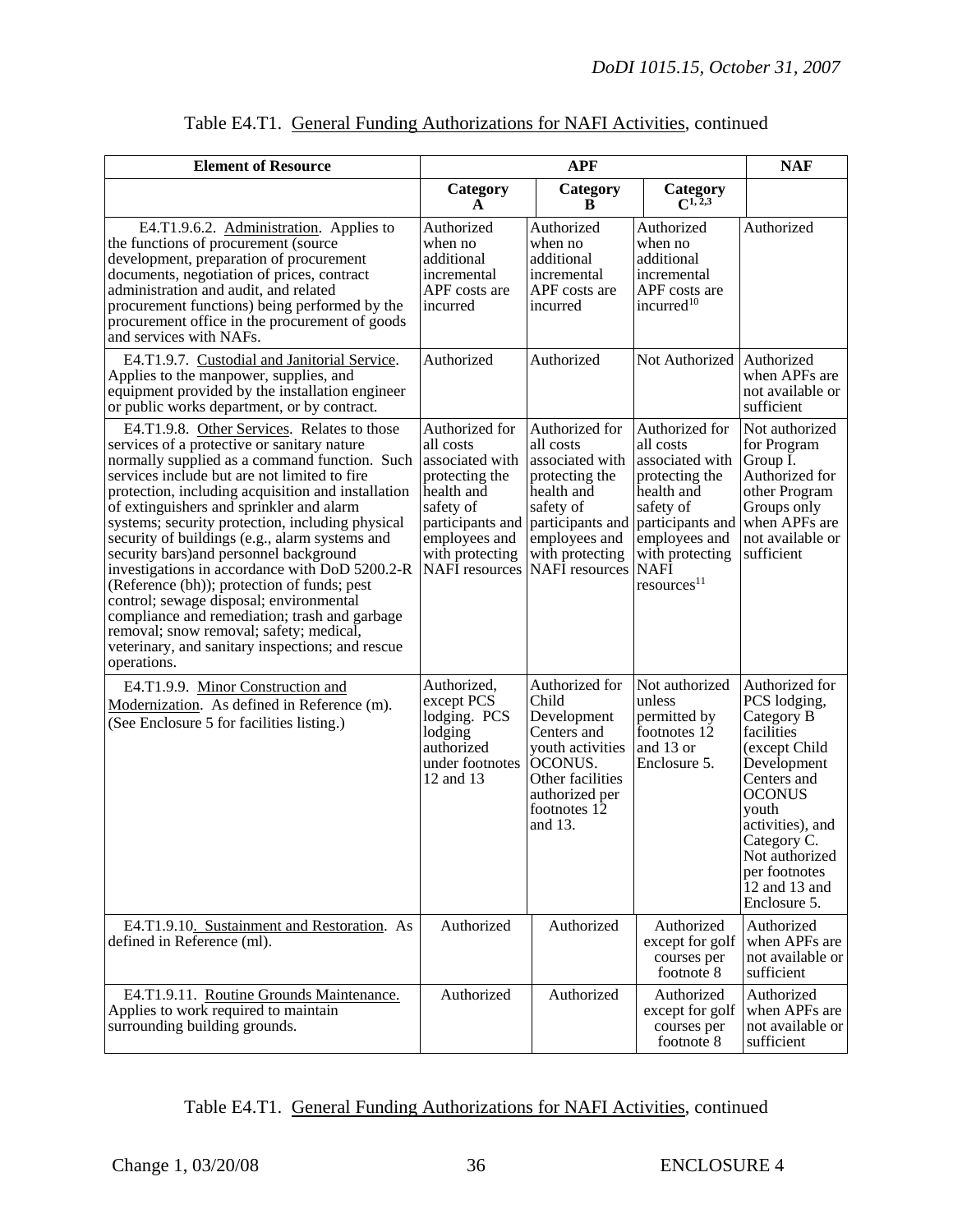| <b>Element of Resource</b>                                                                                                                                                                                                                                                                                                                                                                                                                                                                          |                                                                                                                                                                                          | <b>NAF</b>                                                                                                                                                           |                                                                                                                                                                                   |                                                 |
|-----------------------------------------------------------------------------------------------------------------------------------------------------------------------------------------------------------------------------------------------------------------------------------------------------------------------------------------------------------------------------------------------------------------------------------------------------------------------------------------------------|------------------------------------------------------------------------------------------------------------------------------------------------------------------------------------------|----------------------------------------------------------------------------------------------------------------------------------------------------------------------|-----------------------------------------------------------------------------------------------------------------------------------------------------------------------------------|-------------------------------------------------|
|                                                                                                                                                                                                                                                                                                                                                                                                                                                                                                     | Category<br>A                                                                                                                                                                            | Category<br>B                                                                                                                                                        | Category<br>$C^{1,2,3}$                                                                                                                                                           |                                                 |
| E4.T1.10. AIRCRAFT PETROLEUM, OIL,<br>AND LUBRICANTS (POL). Applies to POL<br>(including fuel additives) consumed by aircraft<br>operated in conjunction with a NAFI activity.<br>Does not include cost for travel of personnel<br>(E4.T1.3.) or for transportation of things<br>$(E4.T1.4.)$ .                                                                                                                                                                                                     | Not Authorized                                                                                                                                                                           |                                                                                                                                                                      | Not Authorized Not Authorized                                                                                                                                                     | Authorized for<br>MWR flying<br>activities only |
| E4.T1.11. SHIP POL. Applies to POL<br>consumed by ships and other vessels operated in<br>conjunction with Military MWR activities. Does<br>not include cost for travel of personnel<br>(E4.T1.3.) or for transportation of things<br>$(E4.T1.4.)$ .                                                                                                                                                                                                                                                 | Authorized                                                                                                                                                                               | Authorized                                                                                                                                                           | Not Authorized                                                                                                                                                                    | Authorized                                      |
| E4.T1.12. SUPPLIES. Applies to supply items<br>(expendables) that are consumed or lose their<br>identity when used, or whose low value does not<br>require the same accountability required for<br>equipment. Included in this group are clothing,<br>tentage, organizational tools, administrative and<br>housekeeping supplies (other than those in<br>paragraph E4.T1.9.8.), petroleum fuels,<br>lubricants, preservatives, coolants, and oil<br>derivatives (other than aircraft and ship POL). | Authorized<br>except for<br>expendables<br>related to the<br>sale of<br>merchandise or<br>services                                                                                       | Authorized<br>except for<br>expendables<br>related to the<br>sale of<br>merchandise or<br>services                                                                   | Authorized for<br>supplies<br>required for<br><b>ECECS</b>                                                                                                                        | Authorized                                      |
| E4.T1.13. EQUIPMENT. Includes the<br>acquisition cost of any item of equipment,<br>furniture, or furnishing that does not meet the<br>criteria of an investment cost as defined in<br>Volume 2A of Reference (k).                                                                                                                                                                                                                                                                                   | Authorized<br>except for<br>equipment<br>related to sale of related to sale<br>merchandise or<br>services unless<br>permitted by<br>footnote 14                                          | Authorized<br>except for<br>equipment<br>of merchandise<br>or services<br>unless<br>permitted by<br>footnote 14                                                      | Authorized for<br>equipment<br>required for<br>ECECS and<br>surplus/excess<br>government<br>equipment and<br>per footnote 14                                                      | Authorized                                      |
| E4.T1.14. OTHER OPERATING EXPENSES.<br>Includes the cost of types of resources not<br>otherwise provided for, e.g., investments and<br>loans, grants, subsidies and contributions,<br>insurance claims and indemnities, interest and<br>dividends, and payments instead of taxes, if such<br>resources are included in operations<br>appropriations.                                                                                                                                                | Authorized for<br>costs incurred<br>incident to the<br>performance of<br>functions related functions<br>to ECECS or as<br>specifically<br>authorized by<br>statute or DoD<br>publication | Authorized for<br>costs incurred<br>incident to the<br>performance of<br>related to<br>ECECS or as<br>specifically<br>authorized by<br>statute or DoD<br>publication | Authorized for<br>costs incurred<br>incident to the<br>performance of<br>functions<br>related to<br>ECECS or as<br>specifically<br>authorized by<br>statute or DoD<br>publication | Authorized                                      |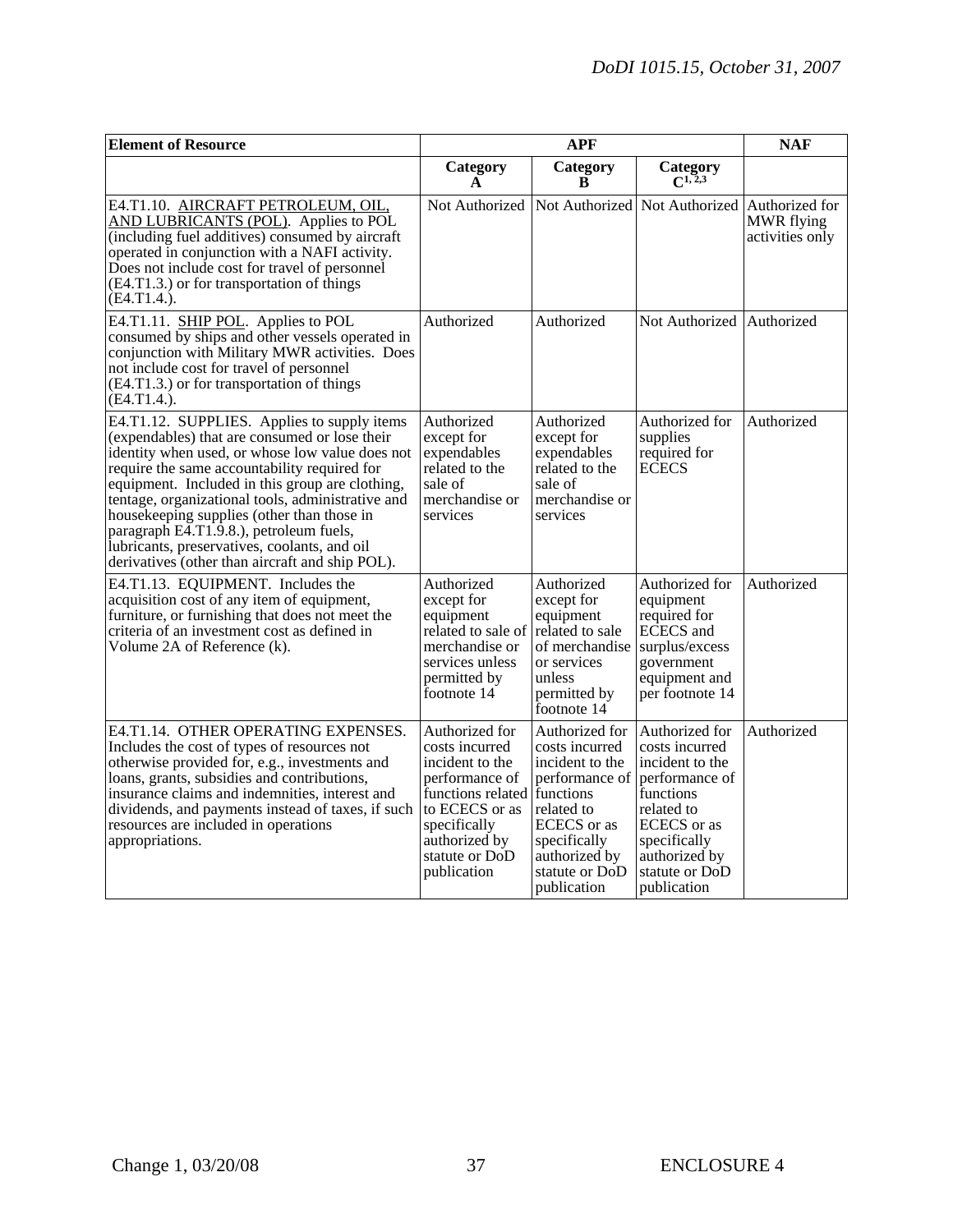| <b>Element of Resource</b>                                                                                                                                                                                                                                                                                                                                                                                                                                                                                                                                  |                                                                                                                                                     | <b>APF</b>                                                                                                                                   |                                                                                                                                                     | <b>NAF</b>                                                                                                                                                                                                                                               |
|-------------------------------------------------------------------------------------------------------------------------------------------------------------------------------------------------------------------------------------------------------------------------------------------------------------------------------------------------------------------------------------------------------------------------------------------------------------------------------------------------------------------------------------------------------------|-----------------------------------------------------------------------------------------------------------------------------------------------------|----------------------------------------------------------------------------------------------------------------------------------------------|-----------------------------------------------------------------------------------------------------------------------------------------------------|----------------------------------------------------------------------------------------------------------------------------------------------------------------------------------------------------------------------------------------------------------|
|                                                                                                                                                                                                                                                                                                                                                                                                                                                                                                                                                             | Category<br>A                                                                                                                                       | Category<br>B                                                                                                                                | Category<br>C1, 2,3                                                                                                                                 |                                                                                                                                                                                                                                                          |
| E4.T1.15. NON-OPERATING EXPENSES.<br>Relates to the following categories of services or<br>expenses provided to a NAFI.<br>E4.T1.15.1. Architectural and Engineering<br>Services. Applies to professional services that<br>include the necessary consultations, preparation<br>of preliminary studies, analyses, cost estimates,<br>working drawings, specifications, and interior<br>design and decoration, and to the inspection and<br>supervision services required for the<br>construction, alteration, or restoration of real<br>property facilities. | Authorized for<br><b>APF</b><br>construction and<br>for NAF<br>construction,<br>when no<br>additional<br>manpower<br>authorizations<br>are required | Authorized for<br>APF<br>construction<br>and for NAF<br>construction,<br>when no<br>additional<br>manpower<br>authorizations<br>are required | Authorized for<br><b>APF</b><br>construction<br>and for NAF<br>construction,<br>when no<br>additional<br>manpower<br>authorizations<br>are required | Authorized for<br><b>NAF</b><br>construction<br>except for<br>inspection and<br>supervision<br>services<br>required for<br>government<br>acceptance of<br>the facility                                                                                   |
| E4.T1.15.2. Major Construction and<br>Modernization. As defined in E2. (See<br>Enclosure 5 for facilities listing.)                                                                                                                                                                                                                                                                                                                                                                                                                                         | Authorized,<br>except PCS<br>lodging. PCS<br>lodging<br>authorized under youth activities<br>footnotes 12 and OCONUS.<br>13.                        | Authorized for<br>Child<br>Development<br>Centers and<br>Other facilities<br>authorized per<br>footnotes 12<br>and 13.                       | Not authorized<br>unless<br>permitted by<br>footnotes 12<br>and 13 or<br>Enclosure 5                                                                | Authorized for<br>PCS lodging,<br>Category B<br>facilities<br>(except Child<br>Development<br>Centers, and<br><b>OCONUS</b><br>youth<br>activities) and<br>Category C<br>facilities. Not<br>authorized per<br>footnotes 12<br>and 13 and<br>Enclosure 5. |
| E4.T1.15.3. Purchase of Real Property.<br>Relates to the acquisition cost of land, buildings,<br>and other fixed improvements.                                                                                                                                                                                                                                                                                                                                                                                                                              | Purchase of real<br>property<br>authorized only<br>to the extent<br>approved by the<br>Congress                                                     | Purchase of<br>real property<br>authorized only<br>to the extent<br>approved by<br>the Congress                                              | Purchase of real<br>property<br>authorized only<br>to the extent<br>approved by the<br>Congress                                                     | Not authorized<br>except for the<br>purchase of<br>commercially<br>owned<br>buildings<br>located on<br>government<br>property                                                                                                                            |
| E4.T1.15.4. Investment Equipment. Relates<br>to the acquisition and use of equipment that<br>meets the criteria of investment items as defined<br>in Volume 2A of Reference (k).                                                                                                                                                                                                                                                                                                                                                                            | Authorized<br>except for<br>equipment<br>related to sale of<br>merchandise or<br>services unless<br>permitted by<br>footnote 14                     | Authorized<br>except for<br>equipment<br>related to sale<br>of merchandise<br>or services<br>unless<br>permitted by<br>footnote 14           | Not authorized<br>except for use<br>of surplus/<br>excess<br>government<br>equipment<br>unless<br>permitted by<br>footnote 14                       | Authorized                                                                                                                                                                                                                                               |
| E4.T1.16. MERCHANDISE, SERVICE, AND<br>EQUIPMENT FOR RESALE OR RENT.<br>Pertains to merchandise, services, and equipment<br>procured by a NAFI for resale or rent to<br>authorized persons, or related to the sale of<br>merchandise or services.                                                                                                                                                                                                                                                                                                           | Not authorized<br>unless permitted unless<br>by footnote 14                                                                                         | Not authorized<br>permitted by<br>footnote 14                                                                                                | Not authorized<br>unless<br>permitted by<br>footnote 14<br>or footnote 15                                                                           | Authorized                                                                                                                                                                                                                                               |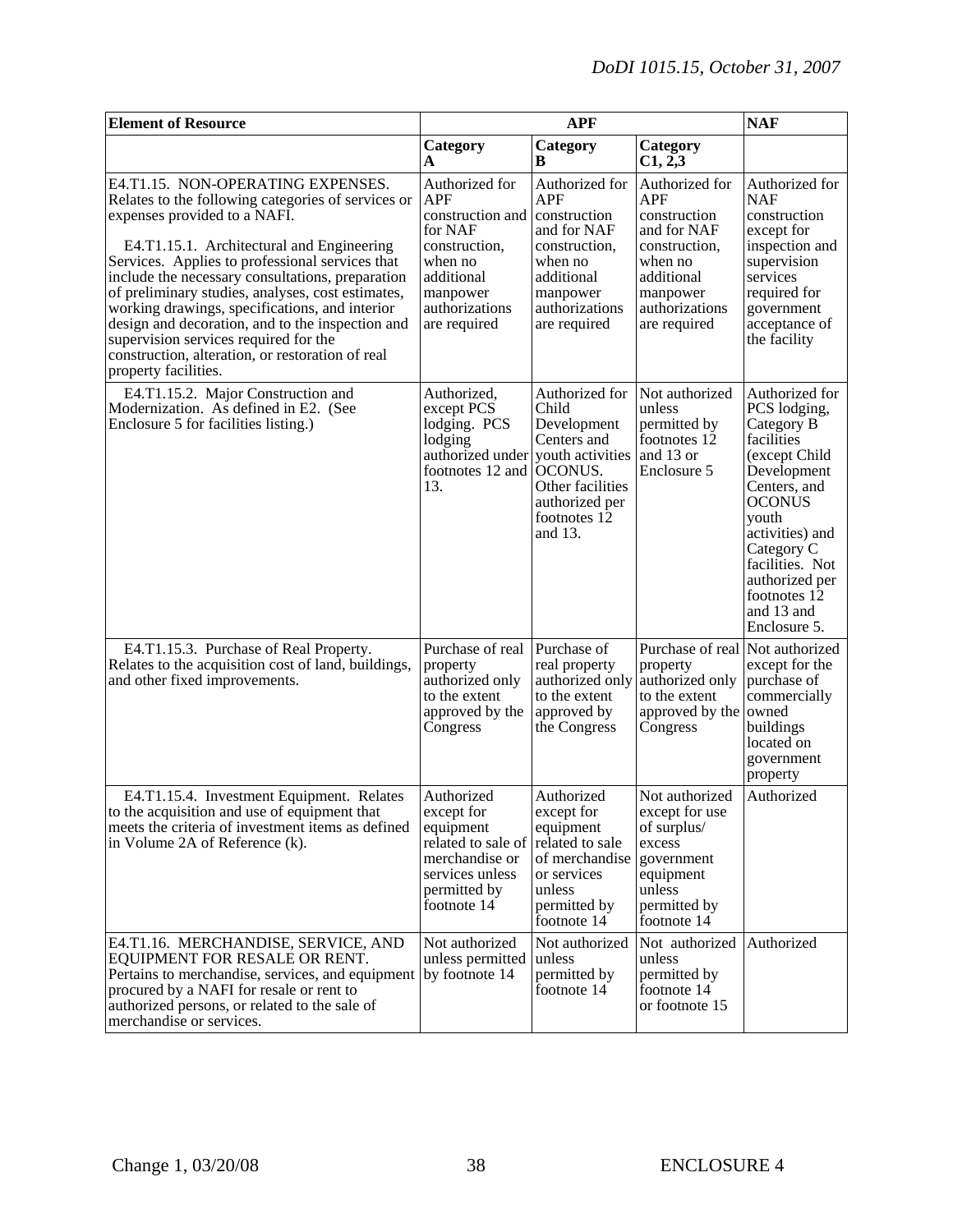#### **Footnotes:**

<sup>1</sup> Military MWR and Armed Services Exchange Category C activities at designated remote and isolated locations are authorized funding under Category B rules according to References (g) and (l), except for golf course grounds maintenance.

<sup>2</sup> On an installation designated under force protection condition Charlie or Delta by the Combatant Commander, Military Service Chief, or equivalent DoD civilian, Military MWR Category C activities, excluding golf courses, golf course structures, cart storage buildings, maintenance sheds, and pro shops, are authorized APF support for civilian personnel with installation management and supervisory functions (excluding personnel directly and primarily involved in resale), utilities and rents, and custodial and janitorial services. Prior to implementation, each Military Service shall ensure accounting mechanisms are in place to account for and report the support, by element of expense as APF support to the MWR program. The APF authority is discontinued at the end of the same FY quarter during which the designated force protection condition is disestablished or downgraded. APF support to Category A and B activities shall not be diverted for this purpose.

<sup>3</sup> Armed Forces Recreation Center, Europe, is only authorized utilities, sustainment, restoration, and modernization of real property, and transportation of products made in the United States in accordance with section 2491b of Reference (t).

4 Active duty military personnel performing ECECS are authorized in sufficient numbers for Armed Services Exchange programs to provide a trained cadre to meet wartime and deployment requirements and to perform managerial functions.

 $<sup>5</sup>$  Enlisted personnel may be employed during non-duty hours by NAFIs as part-time NAF-paid employees.</sup>

<sup>6</sup> Authorized for Armed Services Exchange programs for funding of civilian personnel in sufficient numbers to provide a trained cadre to perform ECECS and managerial functions to meet exchange wartime deployment requirements in support of contingency, humanitarian, and peacekeeping operations. Permanent assignment utilization and the assignment of additional or collateral duties in lieu of military positions are authorized by paragraph E4.T1.1. and note 4 to this table. Where NAF civilian positions are utilized, APF support is authorized for NAF expenditures incurred for compensation and benefits, travel of personnel, transportation of household goods, and education and training.

<sup>7</sup> APFs shall be used to cover the expenses of transporting Armed Services Exchange supplies and products to destinations outside CONUS in accordance with section 2643 of Reference (t) and DoD Directive 4500.9E (Reference (bi))

<sup>8</sup> Not authorized for golf courses or golf course structures other than golf club houses inside the United States except those designated by the Secretary of Defense as a remote and isolated location in accordance with section 2491a of Reference (t). Not authorized for cart storage buildings, maintenance sheds, and pro shops inside the United States even if part of golf club house.

<sup>9</sup> Rates charged shall not include incremental or prorated shares of overhead, maintenance, and repair to utility systems or capital investments in the installation's utility infrastructure systems unless otherwise specified by an MOA or Inter-Service Support Agreement (ISSA).

<sup>10</sup> Authorized for Armed Services Exchanges when existing APF contracts may be used to purchase the item or services.

<sup>11</sup> Trash and garbage removal services are not authorized for Armed Services Exchange activities in CONUS.

<sup>12</sup> APFs may be used for all community facility construction related to the establishment, activation, or expansion of a military installation or relocation of facilities for the convenience of the Government; replacement of facilities denied by country-to-country agreements; restoration of facilities and improvements destroyed by acts of God, fire, or terrorism; antiterrorism/force protection measures required under Reference (ai); and to correct life safety and Americans with Disabilities Act (Reference (aj)) and force protection deficiencies. In the case of installation expansion, a major increase in authorized and assigned personnel strength over a short period of time is necessary before APF construction can be programmed. Such expansion must be the result of a mission change or influx of new units or systems. For example, a 25 percent increase in a 2-year time span satisfies these criteria. In contrast, personnel increases resulting from an evolutionary expansion occurring over several years do not satisfy these criteria.

<sup>13</sup> APFs shall be used for site development costs, archeological and ammunition clearances, environmental assessment and remediation, water purification, demolition, excessive utility connections, and road services.

14 Authorized for losses caused by acts of God; losses during wartime deployments and in support of contingency, humanitarian, and peacekeeping operations; and for equipment required to be in compliance with the Americans with Disabilities Act. (Reference (aj)).

<sup>15</sup> APFs are authorized for military clothing and other APF funded items sold in Armed Services Exchanges on a cost-<br>reimbursable basis.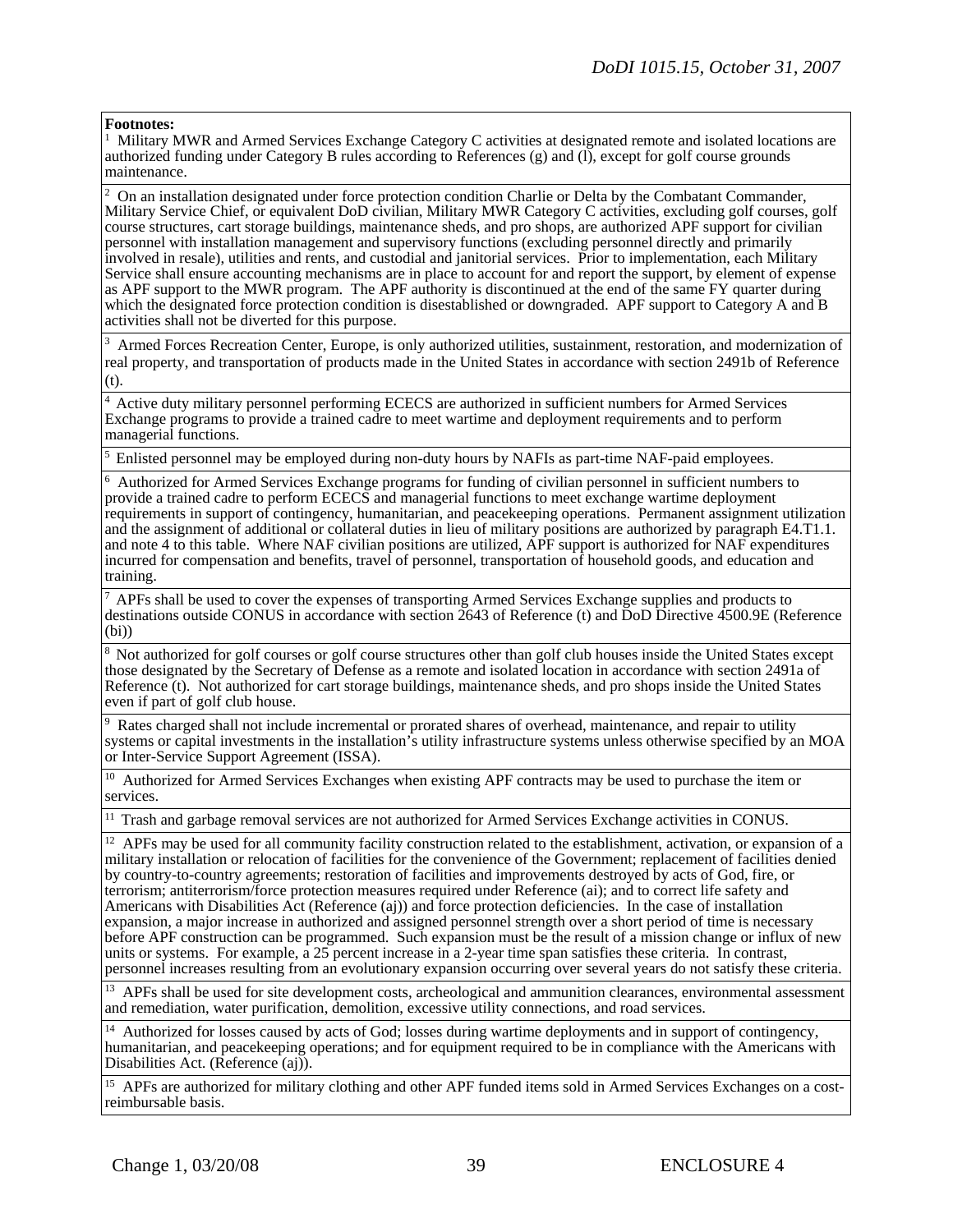# E5. ENCLOSURE 5

# CONSTRUCTION OF NAFI FACILITIES<sup>1</sup>

# Table E5.T1. Program Groups and their Supporting NAFIs

| <b>Program Group, Category, and Facility</b>                                                                                   | APF/<br><b>MILCON</b> | <b>NAF</b>                |
|--------------------------------------------------------------------------------------------------------------------------------|-----------------------|---------------------------|
| E5.T1.1. PROGRAM GROUP I - MILITARY MWR                                                                                        |                       |                           |
| E5.T1.1.1. PROGRAM GROUP I - MILITARY MWR, CATEGORY A                                                                          |                       |                           |
| E5.T1.1.1.1. Administrative Office/Supply Center                                                                               | X                     |                           |
| E5.T1.1.1.2. Aquatic Training Facility/Bathhouse for military<br>training, physical fitness, combat training and/or<br>therapy | X                     |                           |
| E5.T1.1.1.3. Auditorium/Multipurpose Theater                                                                                   | $\mathbf X$           |                           |
| E5.T1.1.1.4. Gymnasium/Fieldhouse/Physical Activities                                                                          | X                     |                           |
| E5.T1.1.1.5. Library                                                                                                           | $\mathbf X$           |                           |
| E5.T1.1.1.6. Playing Courts and Fields (associated with physical<br>conditioning)                                              | $\mathbf X$           |                           |
| E5.T1.1.1.7. Recreation Center/Day Room/Multipurpose<br><b>Recreational Facility</b>                                           | X                     |                           |
| E5.T1.1.2. PROGRAM GROUP I - MILITARY MWR, CATEGORY B                                                                          |                       |                           |
| E5.T1.1.2.1. Arts and Crafts/Skill Development                                                                                 |                       | X                         |
| E5.T1.1.2.2. Automotive Skill Development Center                                                                               |                       | $\mathbf X$               |
| E5.T1.1.2.3. Campgrounds                                                                                                       |                       | X                         |
| E5.T1.1.2.4. Outdoor Recreation Pavilion                                                                                       |                       | $\mathbf X$               |
| E5.T1.1.2.5. Playing Courts and Fields                                                                                         |                       | $\mathbf X$               |
| E5.T1.1.2.6. Recreation Equipment Issue Facility                                                                               |                       | X                         |
| E5.T1.1.2.7. Recreation Swimming Pools/Bathhouse                                                                               |                       | $\mathbf X$               |
| E5.T1.1.2.8. Youth Centers/Courts/Playing Fields - OCONUS                                                                      | X                     |                           |
| E5.T1.1.2.9. Youth Centers/Courts/Playing Fields - CONUS                                                                       |                       | X                         |
| E5.T1.1.2.10. Bowling Centers (12 lanes or less)                                                                               |                       | X                         |
| E5.T1.1.2.11. Child Development Centers                                                                                        | X                     |                           |
| E5.T1.1.2.12. Marinas without Resale or Private Berthing                                                                       |                       | X                         |
| E5.T1.1.2.13. Information, Tickets and Tours Facilities                                                                        |                       | X                         |
| E5.T1.1.3. PROGRAM GROUP I - MILITARY MWR, CATEGORY C                                                                          |                       |                           |
| E5.T1.1.3.1. Aero Club                                                                                                         |                       | X                         |
| E5.T1.1.3.2. Amateur Radio Facility                                                                                            |                       | $\mathbf X$               |
| E5.T1.1.3.3. Armed Forces Recreation Centers<br>(accommodations/dining and resale facilities)                                  |                       | X                         |
| E5.T1.1.3.4. Bandstand                                                                                                         |                       | $\mathbf X$               |
| E5.T1.1.3.5. Bathhouse                                                                                                         |                       | $\mathbf X$               |
| E5.T1.1.3.6. Bowling Centers (more than 12 lanes)                                                                              |                       | $\boldsymbol{\mathrm{X}}$ |
| E5.T1.1.3.7. Car Wash                                                                                                          |                       | $\boldsymbol{\mathrm{X}}$ |
| E5.T1.1.3.8. Golf Course/Facility                                                                                              |                       | $\boldsymbol{\mathrm{X}}$ |
| E5.T1.1.3.9. Marinas/Boathouse                                                                                                 |                       | $\mathbf X$               |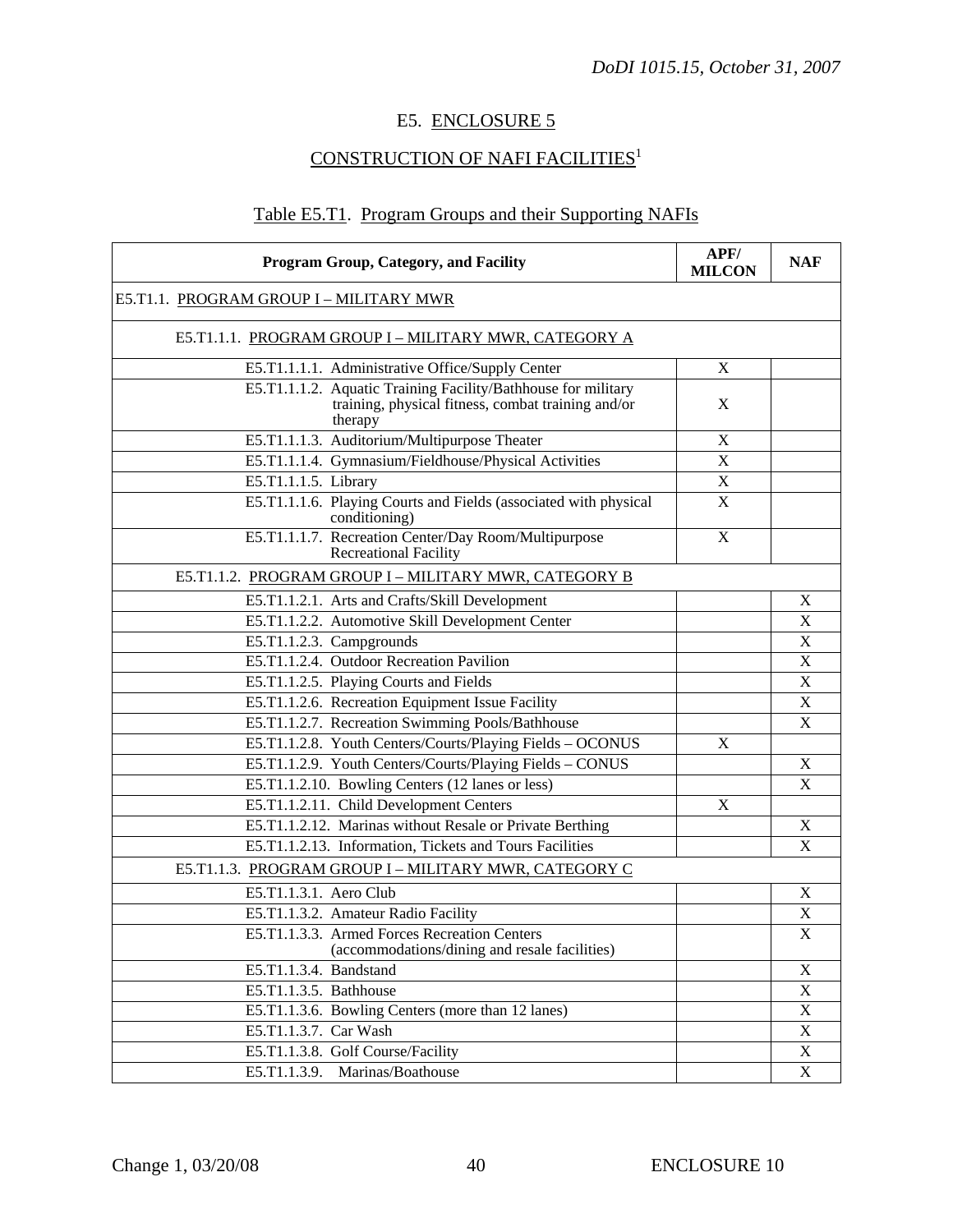| <b>Program Group, Category, and Facility</b>                                                                                                                                                                                                    | APF/<br><b>MILCON</b> | <b>NAF</b>                |
|-------------------------------------------------------------------------------------------------------------------------------------------------------------------------------------------------------------------------------------------------|-----------------------|---------------------------|
| E5.T1.1.3. PROGRAM GROUP I - MILITARY MWR CATEGORY C, continued                                                                                                                                                                                 |                       |                           |
| E5.T1.1.3.10. Open Messes/Military Clubs                                                                                                                                                                                                        |                       | X                         |
| E5.T1.1.3.11. Other NAFI Resale Outlets                                                                                                                                                                                                         |                       | X                         |
| E5.T1.1.3.12. Outdoor Theater                                                                                                                                                                                                                   |                       | X                         |
| E5.T1.1.3.13. Recreational Lodging                                                                                                                                                                                                              |                       | X                         |
| E5.T1.1.3.14. Recreational Water Parks                                                                                                                                                                                                          |                       | $\mathbf X$               |
| E5.T1.1.3.15. Riding Stable                                                                                                                                                                                                                     |                       | X                         |
| E5.T1.1.3.16. Rod and Gun Club                                                                                                                                                                                                                  |                       | X                         |
| E5.T1.1.3.17. Recreational Vehicle (RV) Parks and Storage Lots                                                                                                                                                                                  |                       | X                         |
| E5.T1.1.3.18. Skating Rink (Ice or Roller)                                                                                                                                                                                                      |                       | $\boldsymbol{\mathrm{X}}$ |
| E5.T1.1.3.19. PCS Lodging Facility (in support of official PCS<br>travel, operated as MWR Category C)                                                                                                                                           |                       | X                         |
| E5.T1.2. PROGRAM GROUP II - ARMED SERVICES EXCHANGES                                                                                                                                                                                            |                       |                           |
| E5.T1.2.1. Exchange Logistical, Administrative, Storage and Maintenance<br>Facilities                                                                                                                                                           |                       | X <sup>2</sup>            |
| E5.T1.2.2. Exchange Facilities required in areas of military conflict, wartime<br>deployments, and in support of contingency, humanitarian, and<br>peacekeeping operations                                                                      | X                     |                           |
| E5.T1.2.3. Exchange Facilities required as integral parts of air terminal,<br>hospital, housing, or other MILCON projects                                                                                                                       | X                     |                           |
| E5.T1.2.4. Exchange operated laundry and dry cleaning plants, bakeries,<br>dairies, or similar facilities in support of a military mission,<br>wartime deployments, and in support of contingency,<br>humanitarian, and peacekeeping operations | X                     |                           |
| E5.T1.2.5. All Other Exchange Facilities                                                                                                                                                                                                        |                       | X                         |
| E5.T1.3. PROGRAM GROUP III - CIVILIAN MWR                                                                                                                                                                                                       |                       |                           |
| E5.T1.3.1. Category $C - All Facilities$                                                                                                                                                                                                        |                       | X                         |
| E5.T1.4. PROGRAM GROUP IV - LODGING PROGRAM                                                                                                                                                                                                     |                       |                           |
| E5.T1.4.1. Category A – TDY Lodging Facility (in support of official TDY<br>travel)                                                                                                                                                             | X                     |                           |
| E5.T1.4.2. Category A - PCS Lodging Facility (in support of official PCS<br>travel)                                                                                                                                                             |                       | X                         |
| E5.T1.5. PROGRAM GROUP V - SUPPLEMENTAL MISSION FUNDS                                                                                                                                                                                           |                       |                           |
| E5.T1.5.1. Category $B - Stars \&$ Stripes Facilities                                                                                                                                                                                           |                       | X                         |
| E5.T1.5.2. Category $C - All Facilities$                                                                                                                                                                                                        |                       | X                         |
| E5.T1.6. PROGRAM GROUP VI - SPECIAL PURPOSE CENTRAL FUNDS                                                                                                                                                                                       |                       |                           |
| E5.T1.6.1. Category $C - All Facilities$                                                                                                                                                                                                        |                       | X                         |
| Footnotes:                                                                                                                                                                                                                                      |                       |                           |

### Table E5.T1. Program Groups and their Supporting NAFIs, continued

<sup>1</sup> Under section 2881 of Reference (t), any project for the acquisition or construction of military family housing units or military unaccompanied housing units may include the acquisition or construction of community-type ancillary supporting facilities for the housing units concerned, provided such facilities are not in direct competition with the Defense Commissary Agency or any NAFI.

2 APFs shall be used outside the United States.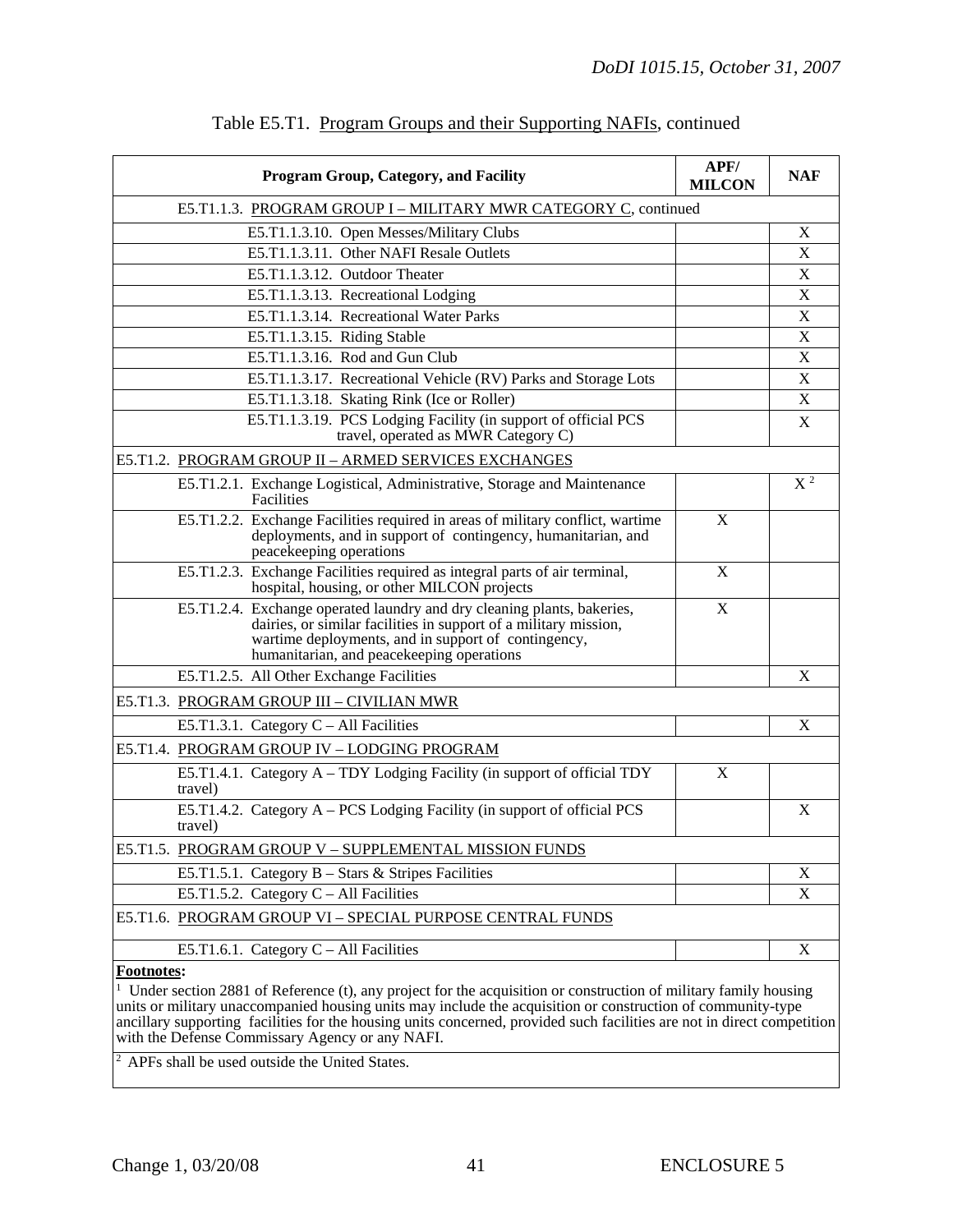# E6. ENCLOSURE 6

# DOD MWR UTILIZATION SUPPORT AND ACCOUNTABILITY (USA) AND UNIFORM FUNDING AND MANAGEMENT (UFM) PRACTICES

### E6.1. APPLICABILITY

Appropriations may be made available to Program Group I, Program Group II, and Program Group V (the "Stars and Stripes" and Service Academy mixed-funded athletic or recreational extracurricular programs only) after NAFI expenditure using the DoD MWR USA practice, or before NAFI expenditure using the UFM practice, only if the program is authorized to receive APF support and only in the amounts the program is authorized to receive.

### E6.2. MOA

Military Departments shall establish an MOA outlining the MWR services, by units and/or functions, to be provided by the NAFI to meet its requirements for base operations APF support. Under the DoD MWR USA practice, APFs provided shall not exceed the NAFI cost for providing the services.

E6.2.1. The MOA shall include the amount and obligation schedule for APFs to be provided, and shall be signed by the senior APF resource manager, the NAFI fund manager, and the installation commander.

E6.2.2. The MOA may be amended, as required, for changes in services to be provided or for changes in installation base operations total support.

E6.2.3. Under the DoD MWR USA practice, positions encumbered by APF employees shall not be converted to a NAF system. Under the UFM practice, positions encumbered by APF employees may be converted to a NAF system with the consent of the employee provided there is no break in service for the employee. The conversion of an encumbered position shall not entitle an employee to severance pay, back pay, or separation pay under sections 5595-5597 of [Reference \(am\)\)](#page-23-0) and shall not be considered an involuntary separation or other adverse personnel action. An employee who does not consent to the conversion may not be removed from the position because of failure to provide such consent. Under both the DoD MWR USA and UFM practices, if such an APF position becomes vacant, the MOA may be modified to include those services to be provided by the NAFI. Under the DoD MWR USA practice, a position converted to NAF or contract shall not be converted back to an APF position. NAF human resource offices must coordinate the transfer and portability of benefits of APF employees moving to the NAF employment system.

### E6.3. ACCOUNTING AND BUDGETING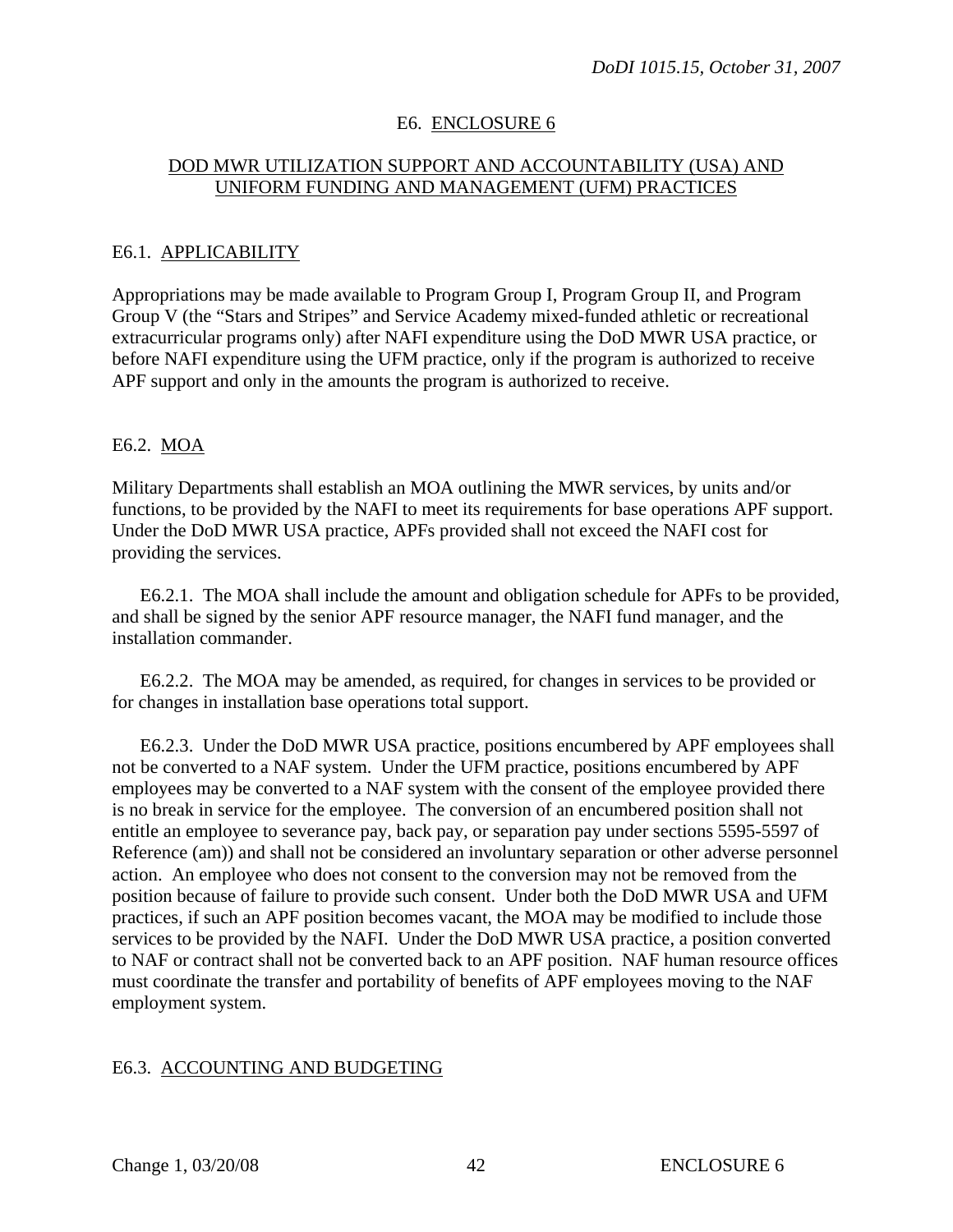The APF support provided through the DoD MWR USA and UFM practices shall be reported in budgets, installation accounting records, financial statements, exhibits, and reports submitted to the Department of Defense and the Congress in accordance with Volumes 2, 4, 6, and 13 of Reference (k) and this Instruction.

E6.3.1. Object Class Code 2500 – Other Services shall be used to budget and account for APFs provided through the UFM and DoD MWR USA practices. Payment shall occur only after obligation of APFs on DoD Form 2406, "Miscellaneous Obligation Document" (MOD). This obligation shall be based on the MOA, which is the supporting document for the MOD.

E6.3.2. The UFM and DoD MWR USA practice shall not be used to extend the availability of APFs. An MWR USA MOD shall include delivery schedules that ensure services will be provided not later than the expiration date of funds. APFs made available through these practices shall be considered to be NAFs for all purposes and shall remain available until expended.

E6.3.3. The MWR activity shall prepare a billing for services using Standard Form 1034, "Public Voucher for Purchases and Services Other Than Personal," itemized by function to correspond to the MOA.

E6.3.4. APF resources received through the DoD MWR USA and UFM practices shall be recorded on a transaction basis and in sufficient detail in the NAF accounting records to identify support for each activity broken down by the cost expense captions in Enclosure 6. The statement of income and expense shall explain any differences due to foreign currency fluctuation in accordance with Volume 2A of Reference (k).

E6.3.5. Fixed assets acquired with MWR USA or UFM resources shall be expensed at the time of purchase and recorded in the NAFI fixed asset records for inventory and control purposes at zero acquisition value. These fixed assets are NAFI assets; proceeds from the disposition of these assets revert to the NAFI.

E6.3.6. APF disbursing offices shall process payments to the NAFI by electronic funds transfer when feasible.

### E6.4. AUDITS

During the NAFI audits, the auditors shall ascertain that services provided to the APFs were in accordance with the MOA.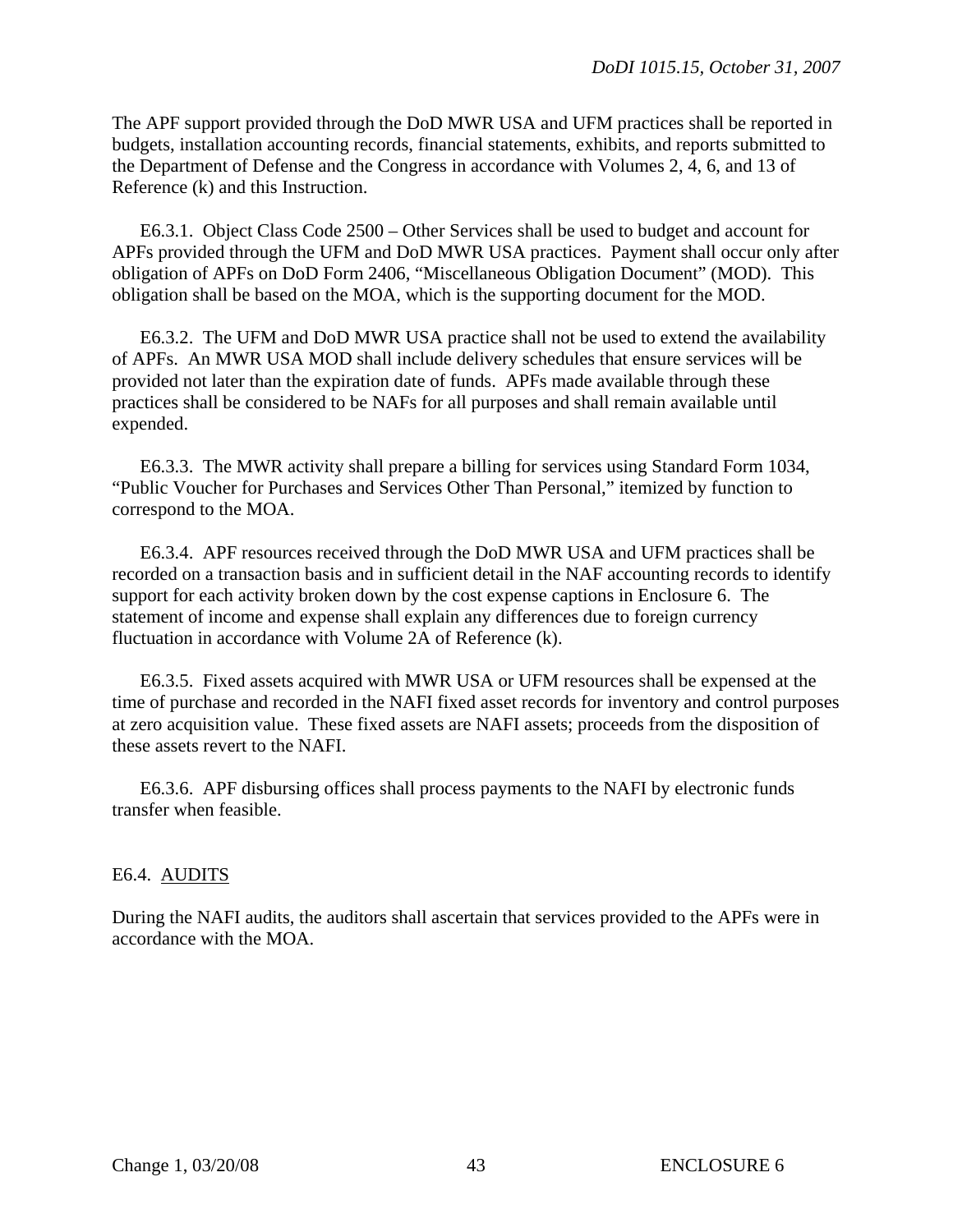# E7. ENCLOSURE 7

# COST EXPENSE CAPTIONS

### E7.1. APF CAPTIONS

The following cost expense captions identify expenses reported on Schedule  $A - APF$  and NAF Expense Summary. (See Attachment 4 to Enclosure 8.)

### E7.1.1. Military Personnel

E7.1.1.1. Includes the cost of the services of active duty forces military personnel computed according to policy in Volume 7A of Reference (k). Also includes the cost of personnel assigned or used on a permanent, temporary, intermittent, or collateral duty basis. Does not include the cost of any person with less than 25 percent part-time or collateral duties. Costs shall be accrued at the standard rates in proportion to time used in performing duties associated with the NAFI.

E7.1.1.2. Does not include personnel costs that are captured or part of a subsidiary costing system to the extent such costs are reported under another expense element of this report. (For example, if maintenance and repair or sustainment, modernization, and restoration costs include a proper allocation of labor charges, such labor charges shall not be reported under personnel expenses.)

# E7.1.2. Civilian Personnel (Services and Benefits)

E7.1.2.1. Includes the cost of the services of civilian personnel paid from APFs. Also includes the cost of personnel compensation and benefits, including employer costs for Civil Service Retirement System, Federal Employees Retirement System, Thrift Savings Plan, Federal Employees Group Life Insurance, and Federal Employees Group Health Insurance. Also includes the cost of personnel assigned or used on a permanent, temporary, intermittent, or collateral duty basis. Does not include the cost of any person with less than 25 percent part-time or collateral duties. Costs shall be accrued in proportion to time used to perform duties associated with the NAFI.

E7.1.2.2. Does not include personnel costs that are captured as part of a subsidiary costing system to the extent such costs are reported under another expense element of this report.

### E7.1.3. Utilities

E7.1.3.1. Includes the cost of heat, light, power, water, gas, electricity, steam, and other utility services, except transportation and communication services. Utility costs shall be reported for all buildings and facilities used exclusively or predominantly for NAFI activities. For buildings or facilities where a portion of the space is dedicated to predominantly NAFI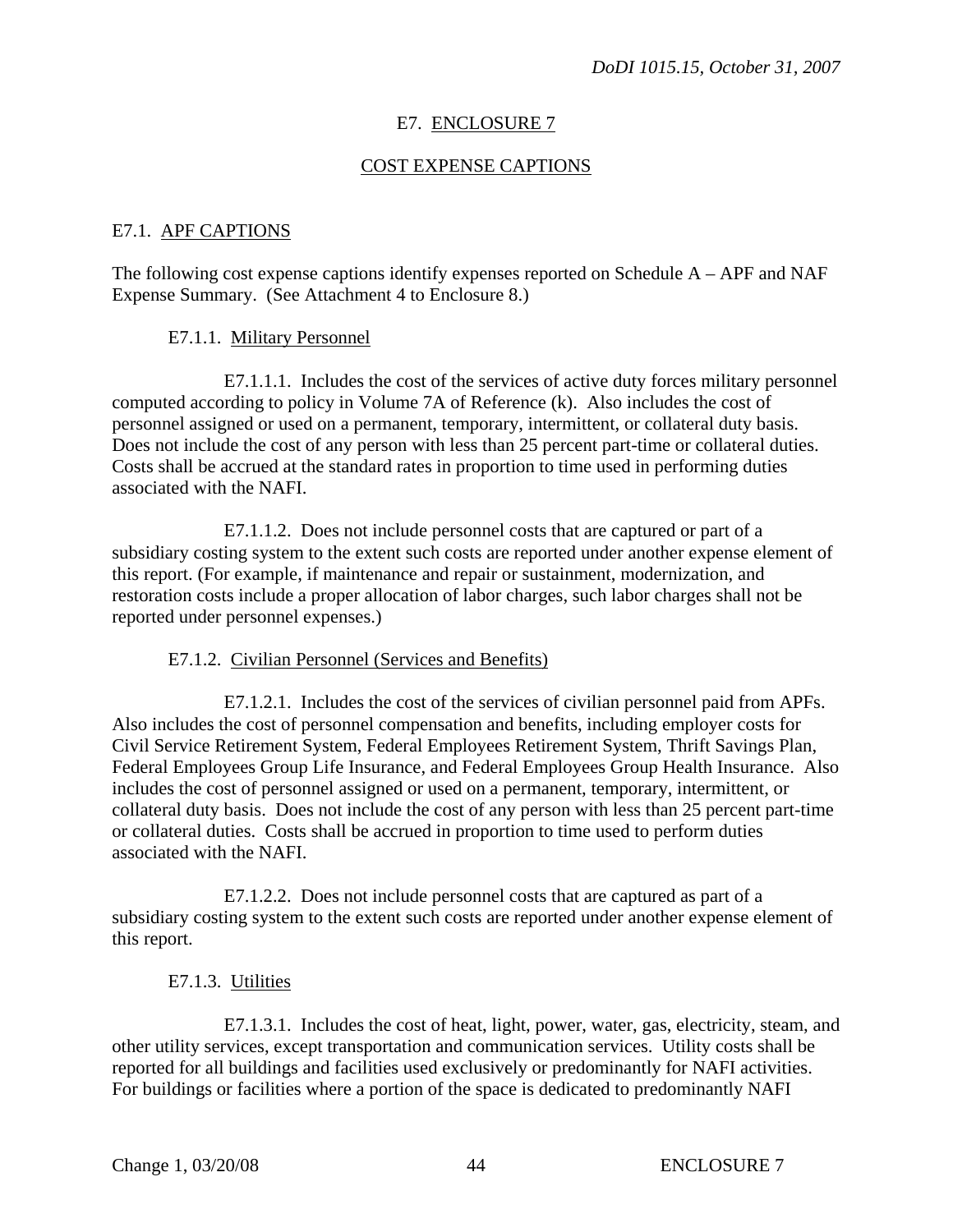purposes and the remainder is used predominantly for non-NAFI functions, utility costs shall be prorated. Rates charged shall not include incremental or prorated shares of overhead, maintenance, and repair to utility systems, or capital investments in the installation's utility infrastructure systems unless otherwise specified by an MOA or ISSA.

E7.1.3.2. When metering devices are not available to measure utility costs for a given facility, an appropriate analytical prorate formula may be used. Utilities may be prorated on the basis of relative square footage if such a method does not result in a gross distortion. Utility costs shall not be reported for a facility that is used predominantly for non-NAFI purposes and only incidentally for NAFI purposes.

E7.1.4. Rents. Includes rental of equipment (except transportation equipment) and rental of real property. When NAFI activities occupy portions of blocks of space rented by the Government, rental charges shall be allocated to NAFI activities. Relative square footage may be used as the basis for allocation if this does not produce a gross distortion of the true costs.

E7.1.5. Communications. Include charges for the transmission of messages from place to place, postal charges, and electronic communications (telephone and telephone installation charges, Internet, television, DSN, fax, public address systems, and other electronic media). Costs shall include a fair and reasonable charge for the use of telephone instruments.

# E7.1.6. Sustainment, Restoration, and Modernization (SRM) (Including Minor Construction) and Maintenance and Repair of APF Equipment

E7.1.6.1. Includes SRM of facilities and of real property supplied through commercial contracts. Includes installation service functions such as post engineer or base civil engineer, and maintenance and repair of APF equipment. Also includes the erection, addition, expansion, extension, alteration, conversion, or replacement of an existing facility or the relocation of a facility from one place to another, providing that the cost of such construction does not exceed the limits for minor construction as outlined in Volume 2B of Reference (k).

E7.1.6.2. When SRM funded from APFs is performed for NAFI activities, costs shall be reported to include direct labor and materials. Overhead allocation for general and administrative expenses, supplies and miscellaneous materials, and equipment and equipment usage charges shall be included when subsidiary costing systems are available to allocate such overhead items of SRM jobs, or where such overhead allocation is necessary to prevent a gross underestimate of SRM costs. SRM costs allocated on the basis of job costing systems, using fixed charges or unit costs for specific categories of maintenance, may be used if such systems provide a reasonable aggregate estimate of SRM costs.

E7.1.6.3. SRM costs shall be allocated to NAFI activities on the basis of some form of job order system. SRM of a shared facility not directly identifiable with either the NAFI or non-NAFI portion shall be allocated on a reasonable basis such as relative square footage. Minor SRM not separately identifiable as an SRM expense need not be allocated to this expense element as long as such costs are included under other expense elements, such as personnel or supplies.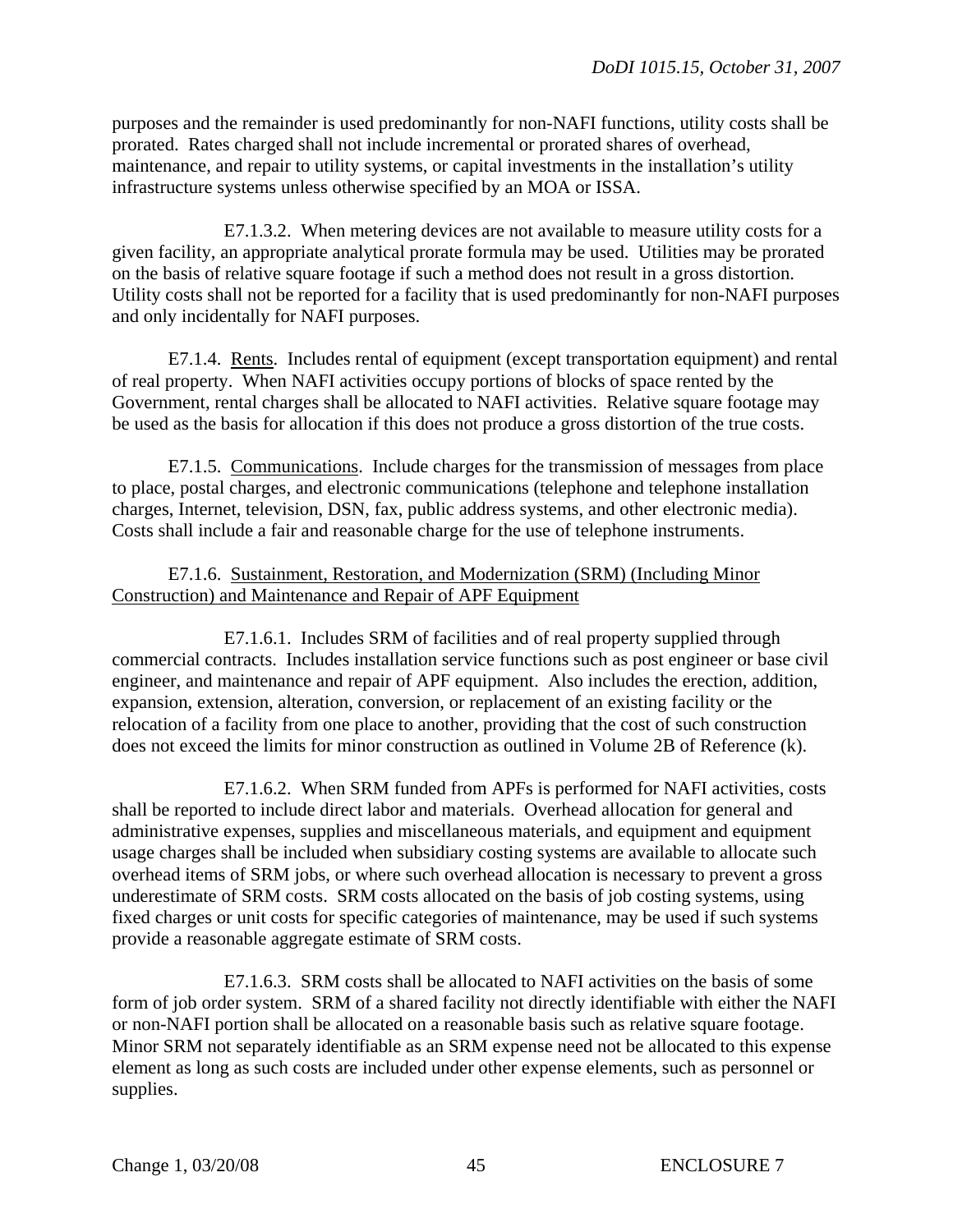E7.1.7. Supplies and Equipment. Includes the cost of supplies, equipment, and materials that are ordinarily consumed or expended within 2 years after they are put into use or are used to form a minor part of fixed property (such as repair parts). Includes APF information technology software that is not capitalized. Does not include supplies reflected in the SRM element of a resource.

E7.1.8. Contractual Services. Includes the cost of services that are provided indirectly through contracts or MOAs, such as custodial contracts or payroll service contracts. Also includes the APFs provided to a NAFI for the costs of services provided by a NAFI under UFM and DoD MWR USA practices or under other MOAs.

E7.1.9. Travel of Personnel. Includes travel and transportation of persons when the primary purpose of such travel and transportation is the conduct of NAFI business. Includes commercial transportation fares, rental of passenger-carrying vehicles, subsistence for travelers such as per diem allowances, incidental travel expenses such as baggage transfer and telephone expenses, mileage allowances and tolls, and charges for use of Government-owned passengercarrying vehicles. For the latter, the expenses may be computed using a standard cost per mile when actual expenses are not readily identifiable. Also includes TDY travel of personnel employed by, assigned to, or detailed to NAFI programs; travel of participants in NAFI programs; and PCS travel for civilians relocated to NAFI programs and activities. (The expense shall be charged to the activity where the civilian is relocated.)

# E7.1.10. Transportation of Things

E7.1.10.1. Includes expenses for the transportation of things, whether incurred through contract or use of Government resources. Also includes contractual charges by common and contract carrier, rental of trucks and other transportation equipment, use of non-passenger vehicles from base motor pools, and transportation charges for Government airlift, sealift, and other transportation or logistic support.

E7.1.10.2. Includes transportation of household goods related to PCS travel for civilians relocated (on a full-time basis) to NAFI programs and activities. (The expense shall be charged to the activity where the civilian is relocated.) Transportation costs of using Government vehicles may be computed using a standard cost per mile or other appropriate method as long as it fairly estimates the cost. Transportation by airlift or sealift shall be charged by the costing method that states a fair user charge covering both direct and overhead costs, as prescribed by Volume 11A of Reference (k).

E7.1.11. Construction of Facilities. Includes costs associated with construction and acquisition of land funded by MILCON appropriations meeting criteria for major construction as outlined in Volume 2B of Reference (k). Included are design modification, contract administration, inspection, supervision of construction, and other related costs.

E7.1.12. Equipment (Investment Type). Includes equipment having a useful life expectancy of more than 2 years and an acquisition cost as prescribed by Volume 2A of (j).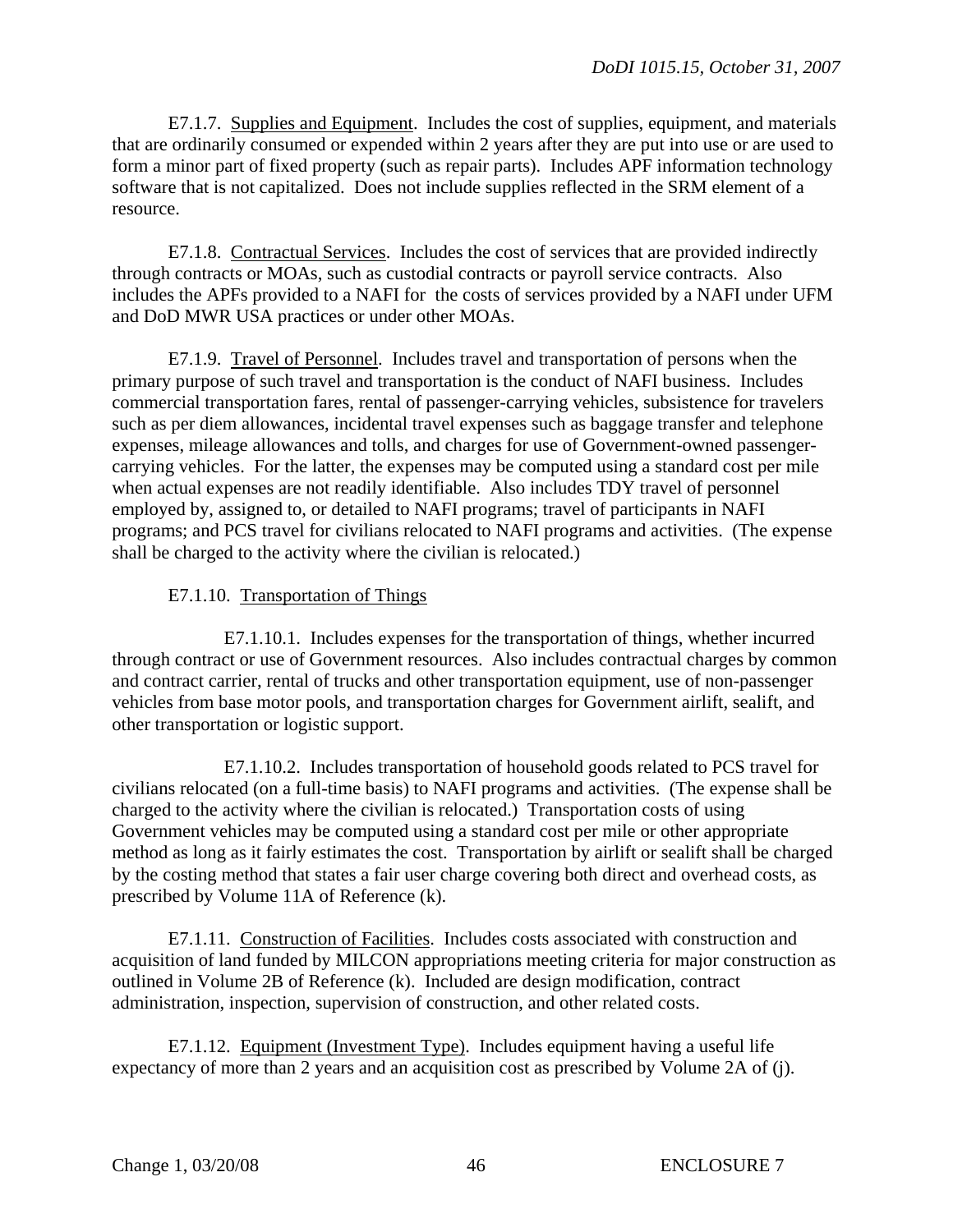# E7.2. NAF CAPTIONS

The various expense captions shall include aggregations of accounts from current NAF general ledger systems that most appropriately correspond to the APF captions.

E7.2.1. Reimbursed Common Support. Includes those expenses provided by a different Program Group and reimbursed by the benefiting Program Group as identified in [paragraph](#page-0-0)  [6.1.1.1.](#page-0-0) Does not include premiums or assessments paid to a Program Group VI – Special Purpose Central Fund.

E7.2.2. NAF Depreciation. Includes depreciation expense on NAFI capitalized tangible fixed assets, both NAFI-owned fixed assets and fixed assets to which title has been transferred to the Government.

E7.2.3. Facilities and Improvements (Land and Structures). Includes capitalized costs for tangible fixed assets, as defined in paragraph E2.24., for land, buildings, and other structures; additions to buildings; nonstructural improvements; and fixed equipment. Also includes NAF capitalized minor construction, construction in progress, capitalized sustainment, restoration, modernization, and capital leases for buildings.

E7.2.4. Equipment (Investment Type). Includes all other capitalized tangible fixed assets not included in paragraph E7.2.3.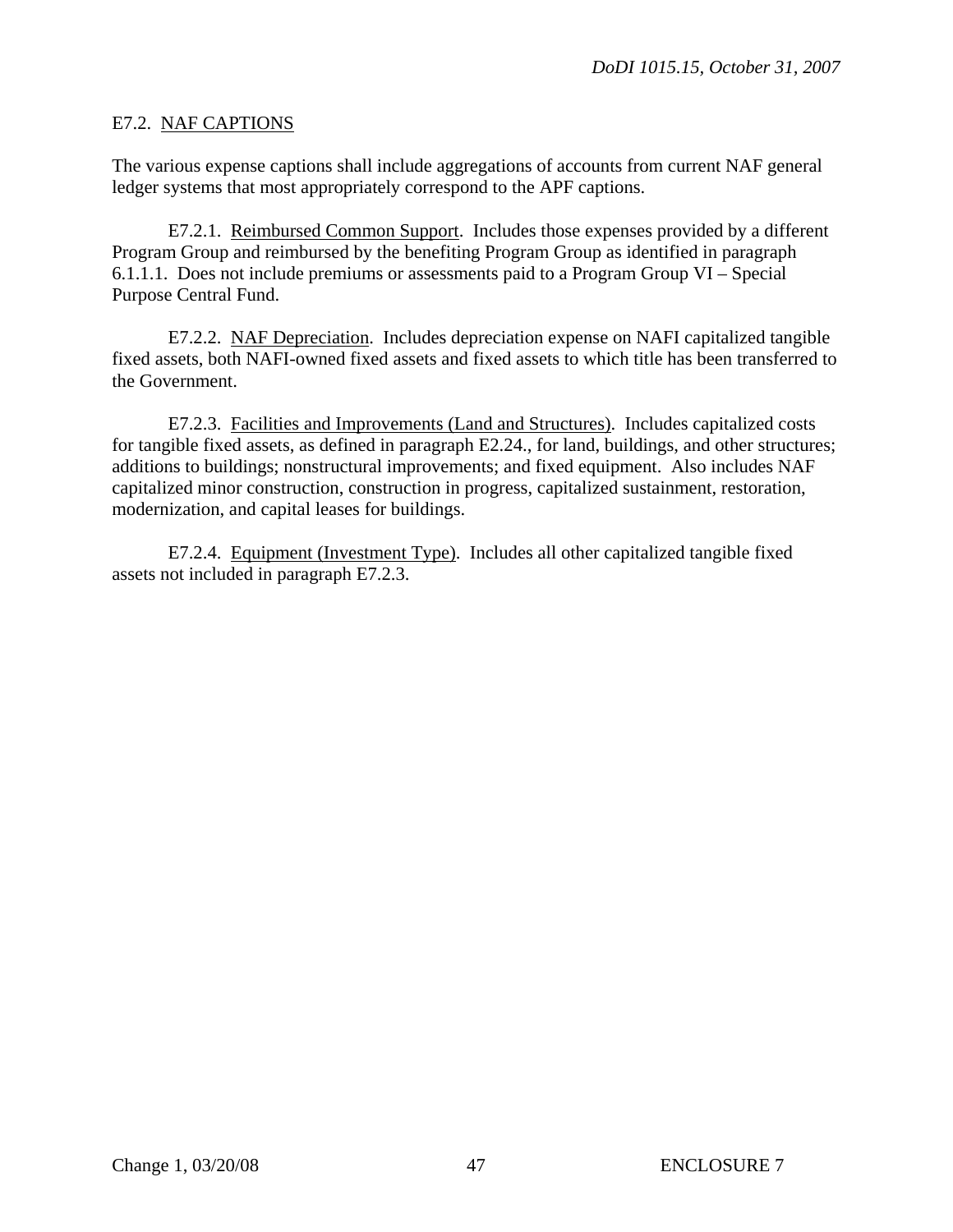# E8. ENCLOSURE 8

# FINANCIAL REPORTING

### E8.1. CONSOLIDATED FINANCIAL REPORT

 E.8.1.1. The consolidated financial report submitted for each Program Group shall include an executive overview, notes to accompany the financial statements, and the following preformatted reports.

E8.1.1.1. Balance Sheet. [\(See Attachment 1.\)](#page-51-0) 

E8.1.1.2. Reconciliation of Net Worth. (See Attachment 2.)

E8.1.1.3. Statement of Income and Expense. (See Attachment 3.)

E8.1.1.4. Schedule A – APF and NAF Expense Summary. (See Attachment 4.)

E8.1.1.5. Statement of Cash Flows. (See Attachment 5.)

E8.1.1.6. NAFs Available/Projected Usage. (See Attachment 6.)

 E8.1.2. The reports shall be provided in Microsoft Word and Excel on CD ROM or electronically. Modification of report formats, such as adding or deleting programs, activities, or line items is not permitted.

### E8.2. ADDITIONAL REPORTS

The following additional reports shall be submitted for Program Group I – Military MWR Programs, Program Group II – Armed Services Exchange Programs, Program Group IV – Lodging Programs, and Program Group V – Supplemental Mission Funds.

E8.2.1. Program Group I – Military MWR Programs

 E8.2.1.1. Statement of Income and Expense for each funding category and for each activity defined in Reference (g).

 E8.2.1.2. Schedule A – APF and NAF Expense Summary for each funding category and for each activity defined in Reference (g).

 E8.2.1.3. DoD MWR USA and UFM Practices Reports for each funding category and for each activity within funding categories. (See Attachment 7.)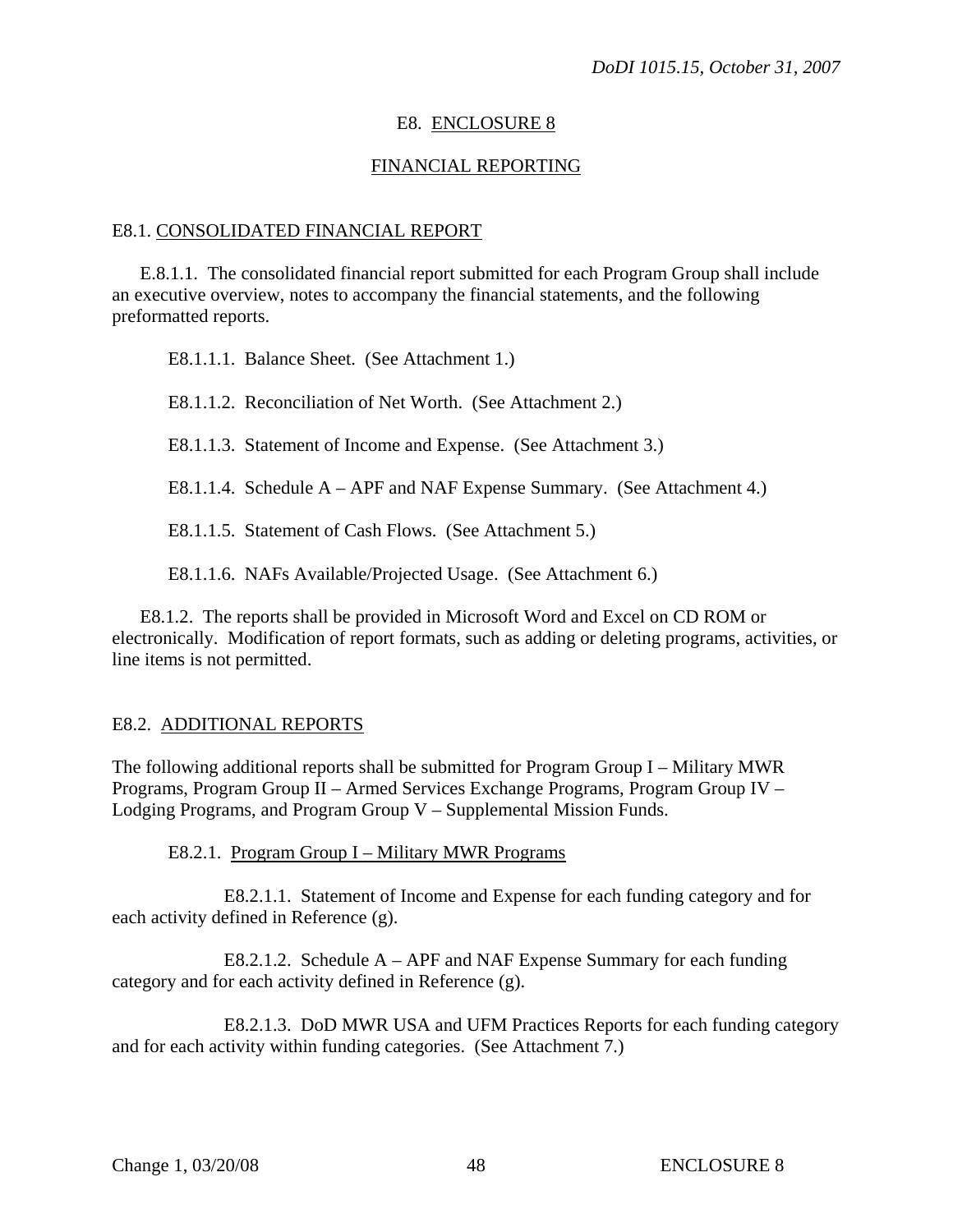# E8.2.2. Program Group II – Armed Services Exchange Programs

E8.2.2.1. DoD MWR USA and UFM Practices Reports.

E8.2.2.2. Annual S&P rating.

 E8.2.2.3. Annual Exchange Sales, Profits, and Dividends Report with preliminary figures by February 15 of each year, and a final Exchange Sales, Profits, and Dividends Report with the consolidated financial report. (See Attachment 8.)

 E8.2.2.4. Monthly Sales Report not later than the end of the succeeding month. (See Attachment 9.)

# E8.2.3. Program Group IV – Lodging Programs

 E8.2.3.1. Statement of Income and Expense for TDY lodging and PCS lodging separately.

 E8.2.3.2. Schedule A – APF and NAF Expense Summary for TDY lodging and PCS lodging separately. Total APF support of the lodging mission and support related to the NAFI shall be reported.

 E8.2.3.3. Military treatment facility lodging report, as a separate Program Group IV – Lodging Program.

 E8.2.4. Program Group V – Supplemental Mission Funds. DoD MWR USA and UFM Practices Reports for the "Stars and Stripes" and the Service Academy mixed-funded athletic or recreational extracurricular programs.

# E8.3. REPORT COMPLETION

 E8.3.1. Executive Overview. The annual report shall include a narrative for each Program Group to ensure clarity in the data reported and to highlight significant operations and trends. The narrative shall meet standards of full disclosure.

 E8.3.2. Notes to Accompany the Financial Statements. Each Program Group shall provide notes to the financial statements in accordance with the managerial accounting practices at paragraph 6.4.2.

 E8.3.2.1. Within each Program Group, transactions between NAFIs and activities (such as dividend and profit distributions, grant distributions, contra-receivables and payables) shall be eliminated. Footnotes to the financial statements shall disclose the nature and amount of material transactions between Program Groups.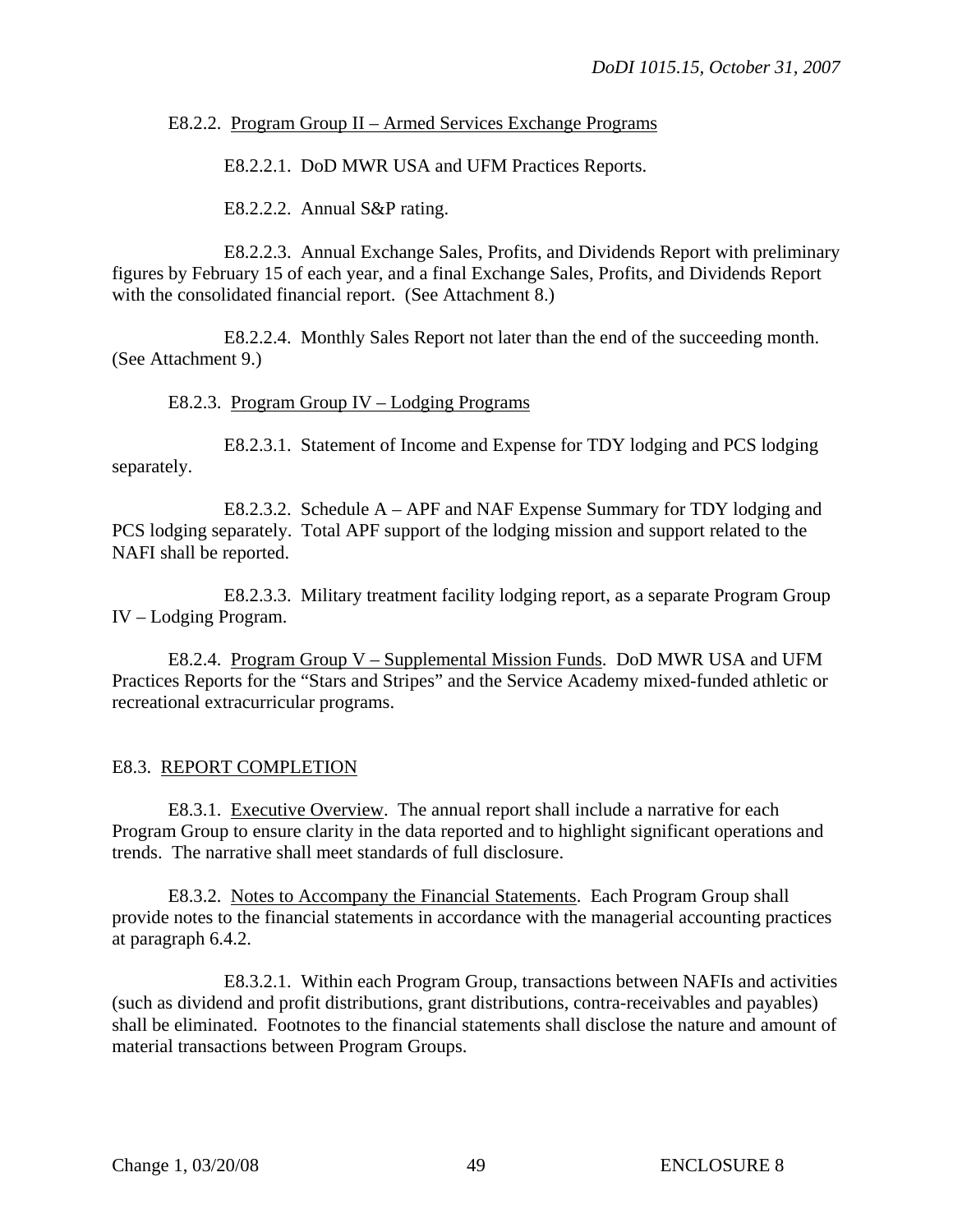E8.3.2.2. A description of the methodology used to prorate common support expenses shall be included, along with the number of NAFIs operating as of the last day of the FY for each of the Program Groups. The DoD Components shall establish procedures that ensure that prorated common support functions can be readily identified.

E8.3.2.3. The Balance Sheet, Statement of Income and Expense, and Schedule A – APF and NAF Expense Summary Reports shall be footnoted to disclose the amount of DoD MWR USA support, UFM support, or other APF support included in the NAFI financial statements.

E8.3.2.4. The net revenue (after cash payout) and net income of slot machines and other recreation machines that return money or tokens redeemable for money, authorized by Reference (g), shall be identified by footnote by activity on all applicable reports.

E8.3.2.5. Footnotes shall disclose appropriate post-retirement benefit amounts required by Reference (j) specifically identifying the funded status, amortization period of unfunded liabilities, prepaid/accrued post-retirement costs recognized in balance sheet, and other notes as appropriate.

E8.3.3. Statement of Income and Expense (See Attachment 3.)

E8.3.3.1. To avoid double counting, the NAF income and expense shall be reported net of the APF support received through the DoD MWR USA and UFM practices or other APF MOA.

E8.3.3.2. NAF income and expense for common support functions shall be allocated to and reported by the benefiting categories (Category A, B, and C). Allocation procedures shall be the same as those used to prepare Schedule A – APF and NAF Expense Summary. Such allocation shall not be made to a single category. Allocated or prorated management overhead shall not be reported below the category level: allocation shall not be made to individual MWR activities (such as physical fitness, sports or athletics, or golf).

E8.3.4. Schedule  $A - APF$  and NAF Expense Summary (See Attachment 4.)

E8.3.4.1. APF resources executed in support of the NAFI mission shall be reported as APF support. The format shall be used to show applicable appropriations (such as operation and maintenance (O&M); procurement; MILCON; research, development, test, and evaluation (RDT&E); and industrial funds).

E8.3.4.2. The amounts of APF support reported shall correspond to the prior year data reported on the OP-34 Exhibit, "APF Fund Support for Morale, Welfare, and Recreation (MWR) Activities," contained in the justification material for the President's budget. MILCON shall be reported as a memo entry.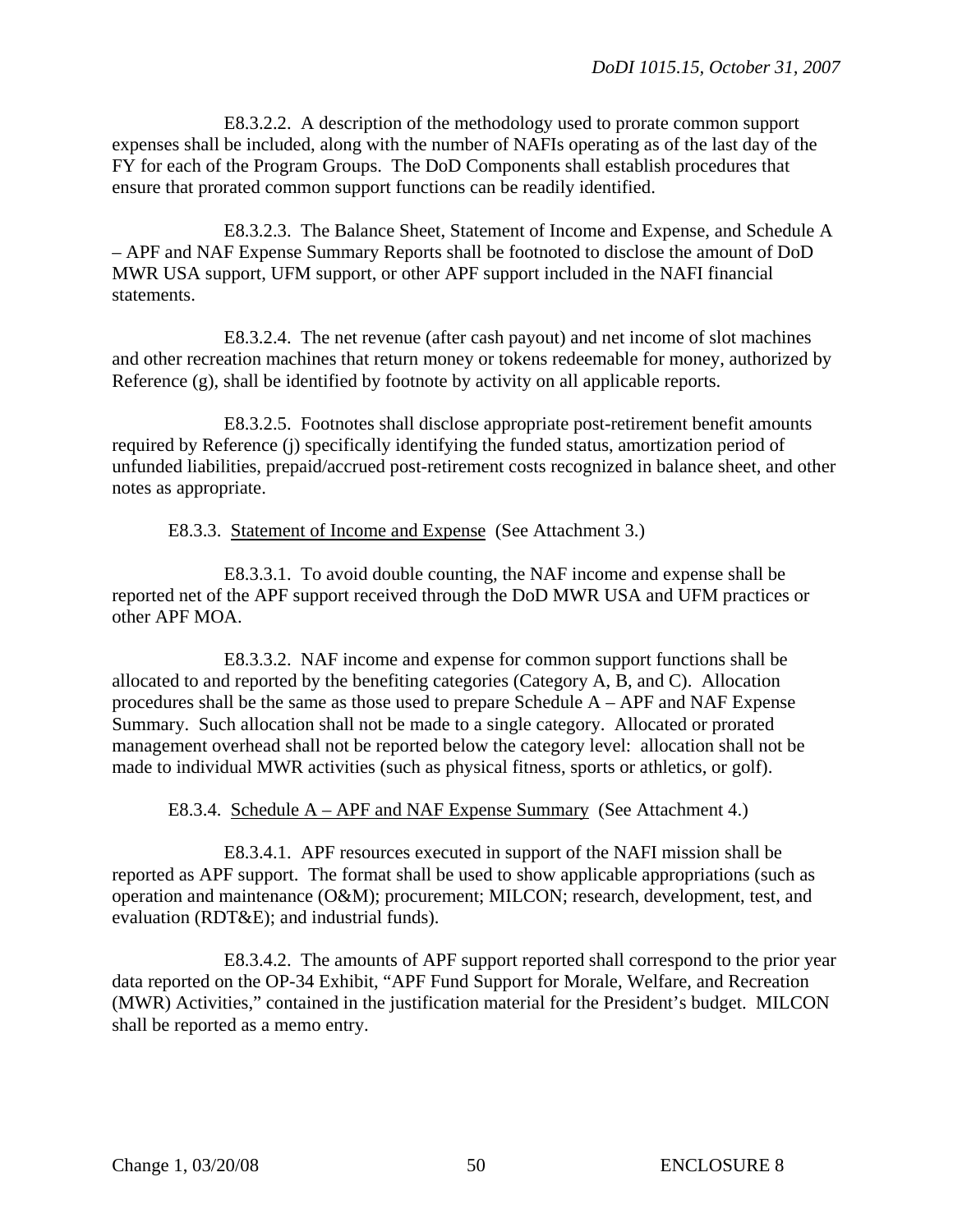E8.3.4.3. NAF depreciation represents write-off of capital purchases as they are used; therefore, depreciation expense shall not be included in the "total costs" line after capital expenditures are added.

E8.3.4.4. The breakdown of NAF expenditures must equal the operating expenses, other expenses, and extraordinary expense line items reported on the Statement of Income and Expense. Only the NAF cost of goods sold is excluded from Schedule A. NAF capital expenditures shall be reported in the year that funds are expended and assets are recorded in the accounting records (including construction in progress and capital leases).

E8.3.4.5. NAF civilian personnel (salaries, wages, services, and benefits) reported shall equal the totals for NAF employee salaries and benefits reported on the NAFI Employer Compensation and Benefit Programs Report in DoD Instruction 1330.20 (Reference (bj)).

E8.3.4.6. The resources received to support the NAFI mission under the DoD MWR USA practice, UFM practice, or other APF MOA shall be reported only as APF Contractual Services support on Schedule A. NAF expenses shall not include those expenses for which APFs were received. (NAF expenses shall be reported net of APF support.)

E8.3.4.7. Particular care must be taken in reporting APF support to Program Group V – Supplemental Mission Funds to ensure reporting of only those costs directly related to the supplemental function of the NAFI (such as the dependents school fund) and not to the mission the NAFI supports (such as education).

E8.3.4.8. To avoid duplicate reporting, when one appropriation reimburses another appropriation (including industrial and RDT&E funds), data shall be provided under the appropriation that provides initial financing.

E8.3.4.9. The APF Amounts column shall show only the support that is nonreimbursable from NAFs.

E8.3.4.10. Military personnel services (at rates prescribed by Volume 7A of Reference (k)), O&M, RDT&E, and industrial funds resources shall be reported in the FY that accrued costs are incurred.

E8.3.5. Statement of Cash Flows. (See Attachment 5.). This statement summarizes sources of cash generated during the year and the application of that cash.

8.3.5.1. Cash flows from operating activities include the cash generated from net income as well as non-cash expenses and the conversion of current assets and liabilities into operating cash. Included are reductions in the amount of cash invested in current assets and the increase of current liabilities. Increases in the amount of cash invested in current assets and decreases in current liabilities are shown as negative increases to cash.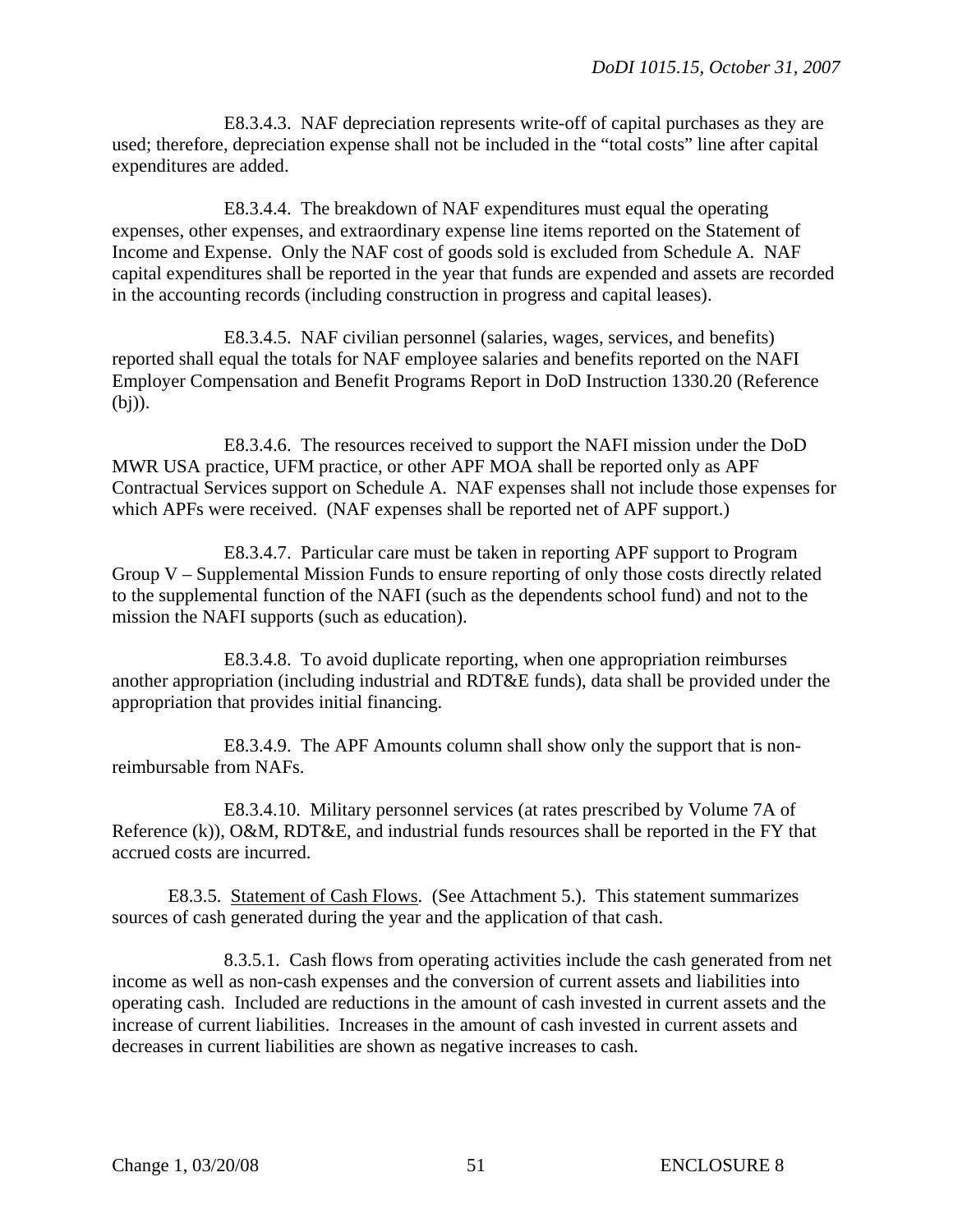8.3.5.2. Cash flows from investing activities include the reductions to cash due to purchase of fixed assets and proceeds from the sale of fixed assets.

8.3.5.3. Cash flows from financing activities include cash gained from borrowing and capital grants, net proceeds from other long-term liabilities, and cash paid out as dividends.

8.3.5.4. The Cash and Cash Equivalents at the End of the Year (prior year) shall be the Cash and Cash Equivalents at the Beginning of the Year (current year).

E8.3.6. NAFs Available/Projected Usage. (See Attachment 6.) Data shall include the total cash within the DoD Component for the applicable Program Group at the end of the FY, and identification of the purposes for which these funds are retained. Any funds available that do not have a projected usage or a validated commitment are considered excess funds. Commitments in excess of funds available are to be funded through future earnings or loans.

E8.3.7. DoD MWR USA and UFM Practices Reports (See Attachment 7.)

E8.3.7.1. This report shall include APF support provided through the DoD MWR USA and UFM practices.

E8.3.7.2. The amounts reported shall correspond to the USA and UFM practices amounts reported as Contractual Services.

E8.3.7.3. DoD MWR USA and UFM resources received for common support and management overhead costs shall be prorated to and reported by the benefiting categories. The method of prorating costs and the amounts reported for each category shall be identical to the OP-34 Budget Exhibit and Schedule A – APF and NAF Expense Summary.

E8.3.8. Exchange Sales, Profits, and Dividends Report. (See Attachment 8.) Data shall include the Armed Services Exchange direct sales, profits, and dividends based on those profits.

E8.3.9. Exchange Monthly Sales Report. (See Attachment 9.) Data shall include total direct sales and same store sales for the current month and year-to-date for the current and prior FYs.

# Attachments – 9

- E8.A1. [Balance Sheet](#page-51-0)
- E8.A2. Reconciliation of Net Worth
- E8.A3. Statement of Income and Expense
- E8.A4. Schedule A APF and NAF Expense Summary
- E8.A5. Statement of Cash Flows
- E8.A6. NAFs Available/Projected Usage
- E8.A7. Resources Received Under the DoD MWR USA and UFM Practices
- E8.A8. Exchange Sales, Profits, and Dividends Report
- <span id="page-51-0"></span>E8.A9. Exchange Monthly Sales Report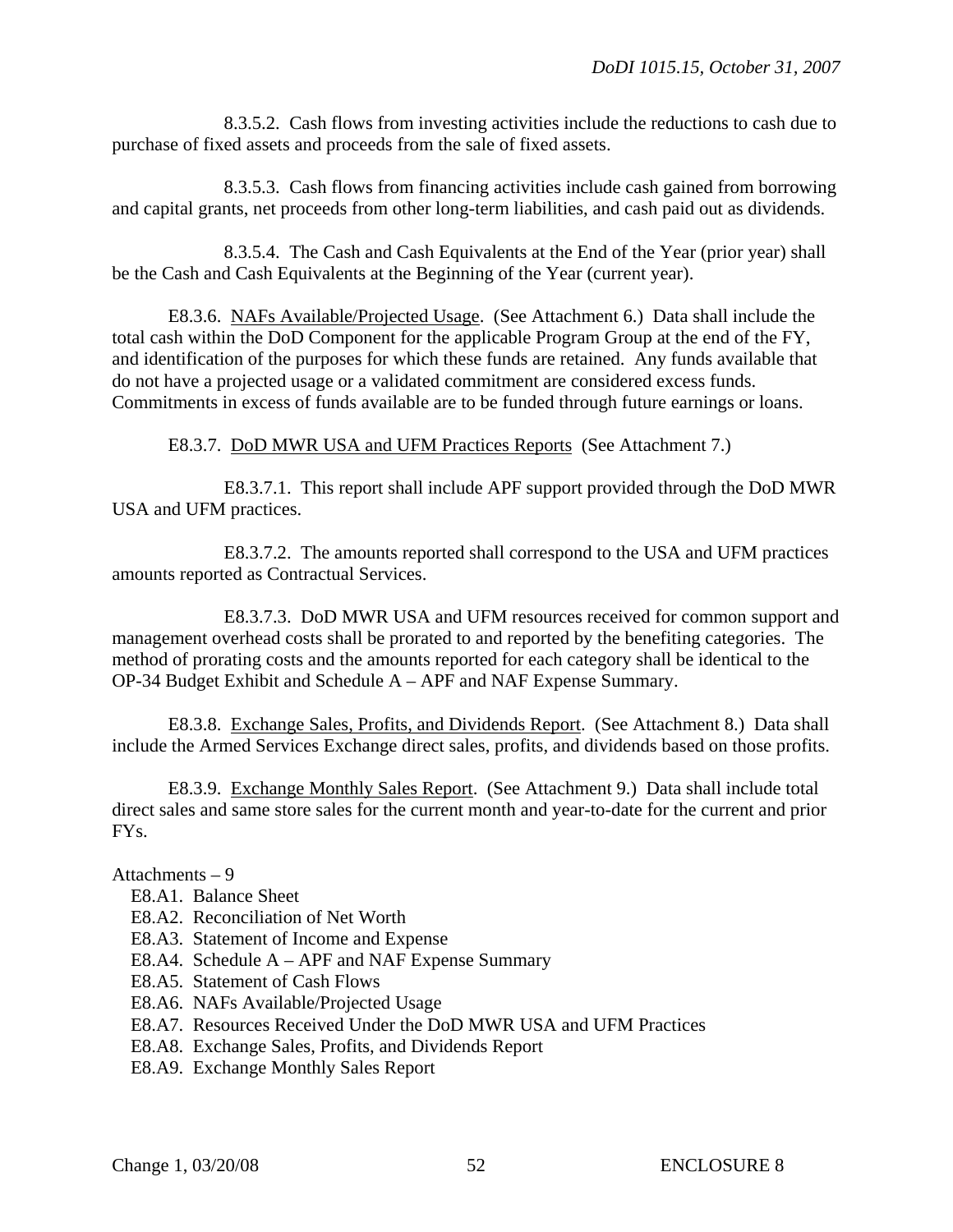# E8.A1. ATTACHMENT 1 TO ENCLOSURE 8

# BALANCE SHEET

MILITARY SERVICE: \_\_\_\_\_\_\_\_\_\_\_\_\_\_\_\_\_\_\_\_

PROGRAM GROUP: \_\_\_\_\_\_\_\_\_\_\_\_\_\_\_\_\_\_\_\_

AS OF:  $\overline{\phantom{0}}$ 

(\$ in thousands)

# ASSETS

| <b>Current Assets</b>              |     |
|------------------------------------|-----|
| Cash/Investments                   |     |
| Receivables                        |     |
| Inventories                        |     |
| Other Current Assets               |     |
| <b>Total Current Assets</b>        |     |
| Non-current Assets                 |     |
| <b>NAFI Owned Fixed Assets</b>     | \$0 |
| Less: Accumulated Depreciation     |     |
| <b>Net NAFI Owned Fixed Assets</b> | \$0 |
| Government Titled Fixed Assets     | \$0 |
| Less: Accumulated Depreciation     |     |
| Net Government Titled Fixed Assets | 80  |
| Other                              |     |
| <b>Total Non-current Assets</b>    |     |

Total Assets

#### LIABILITIES and NET WORTH

| <b>Current Liabilities</b>         |     |
|------------------------------------|-----|
| <b>Accounts Payable</b>            | \$0 |
| <b>Other Current Liabilities</b>   |     |
| <b>Total Current Liabilities</b>   | \$0 |
| Long Term Liabilities              |     |
| Loans Payable                      | \$0 |
| Other                              |     |
| <b>Total Long Term Liabilities</b> | \$0 |
| <b>Total Liabilities</b>           | \$0 |
| Net Worth                          | \$0 |
| Total Liabilities and Net Worth    |     |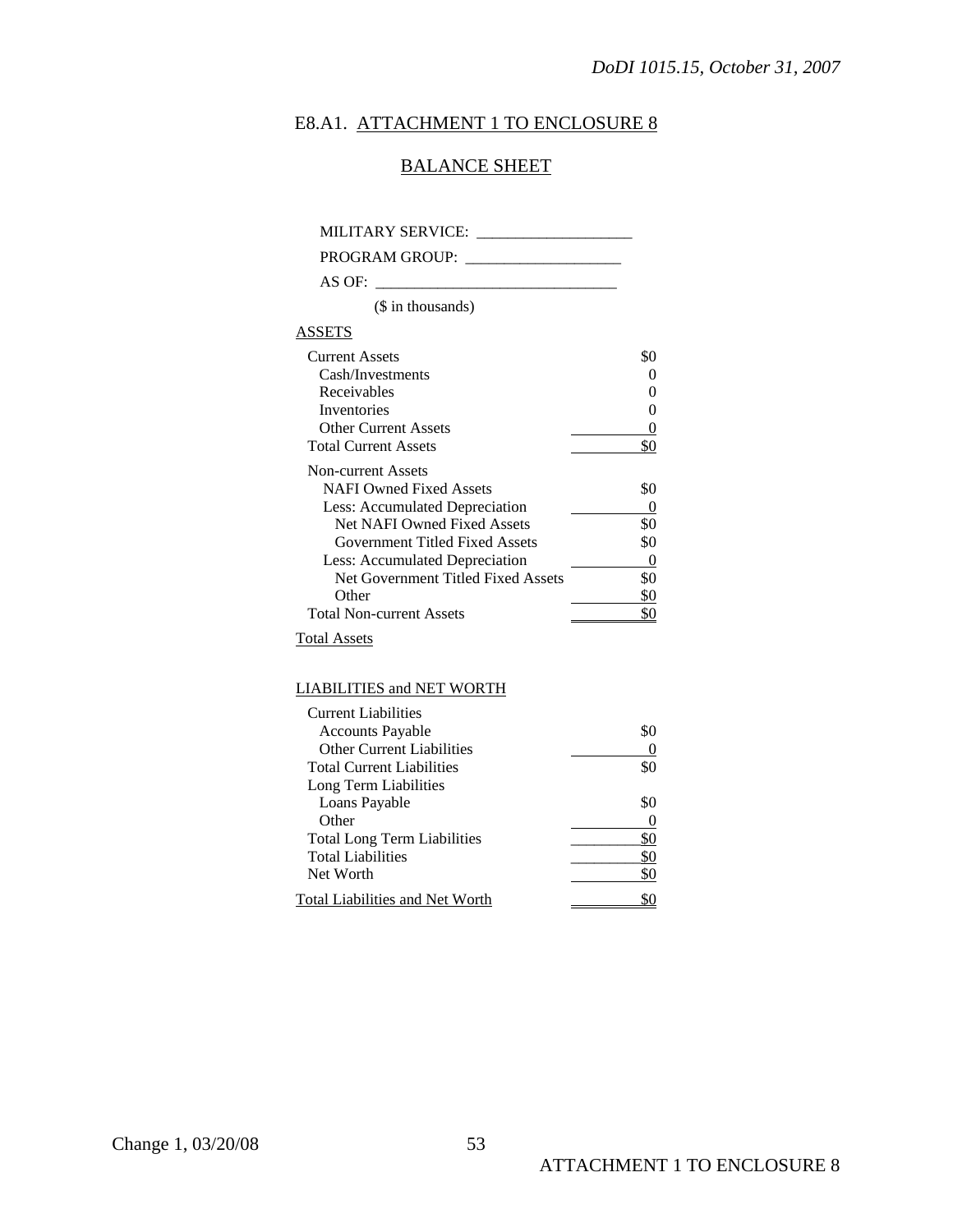# E8.A2. ATTACHMENT 2 TO ENCLOSURE 8

# RECONCILIATION OF NET WORTH

| MILITARY SERVICE:                   |                   |
|-------------------------------------|-------------------|
| PROGRAM GROUP:                      |                   |
| AS OF:                              |                   |
| (\$ in thousands)                   |                   |
| Net Worth, Beginning:               | \$0               |
| Additions to Net Worth:             |                   |
| Net Income                          | \$0               |
| <b>Grants Received</b>              |                   |
| Other Increases (specify)           |                   |
| <b>Total Additions</b>              | \$0               |
| Reductions to Net Worth:            |                   |
| Net Loss                            | \$0               |
| <b>Grants Disbursed</b>             | $\mathbf{\Omega}$ |
| Other Decreases (specify)           | $\mathbf{0}$      |
| <b>Total Reductions</b>             | \$0               |
| Net Addition/Reduction to Net Worth | \$0               |
| Net Worth, Ending                   |                   |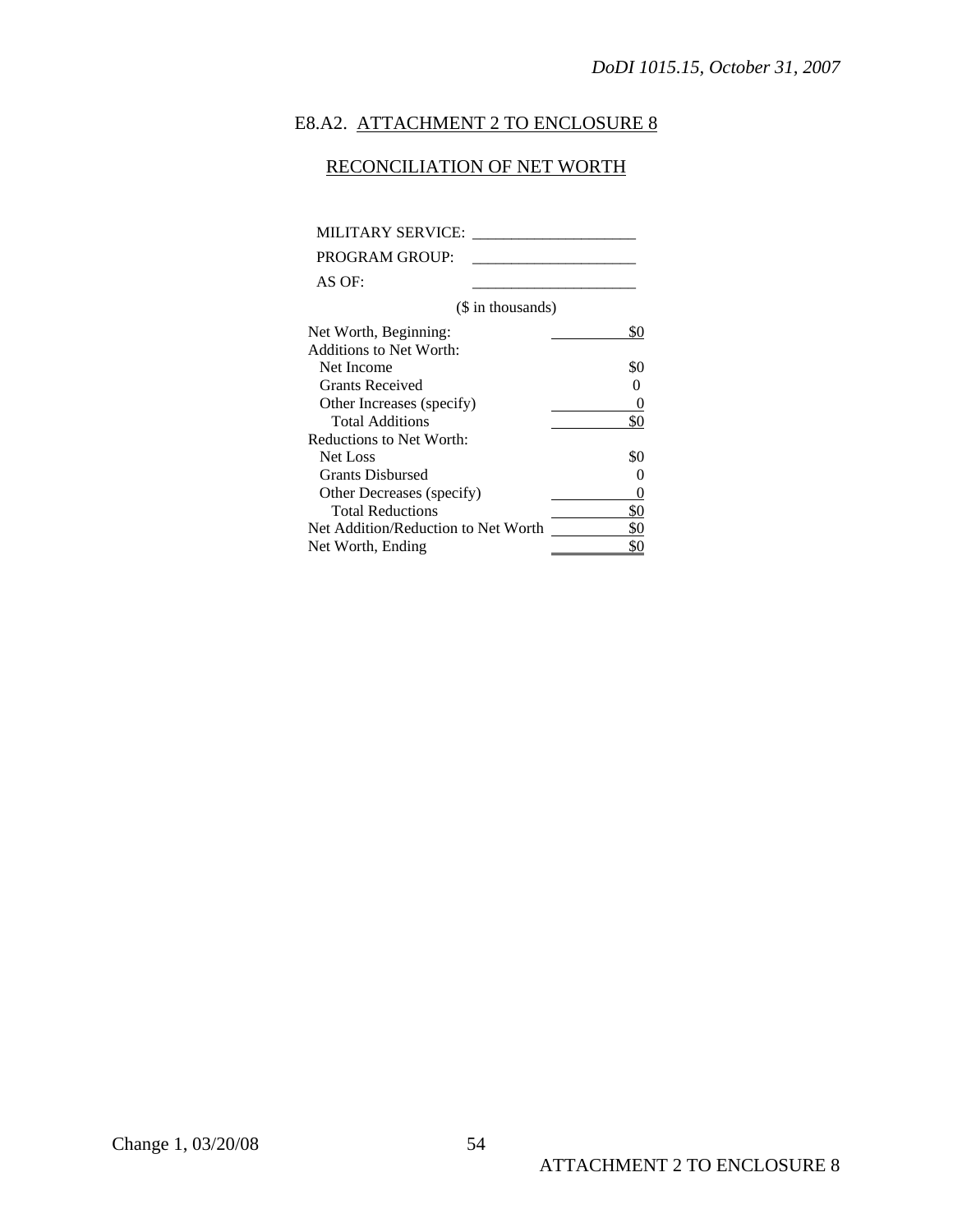#### E8.A3. ATTACHMENT 3 TO ENCLOSURE 8

### STATEMENT OF INCOME AND EXPENSE

| MILITARY SERVICE:    |              |                                     |            |         |
|----------------------|--------------|-------------------------------------|------------|---------|
| PROGRAM GROUP:       |              |                                     |            |         |
| CATEGORY:            |              |                                     |            |         |
| FOR THE YEAR ENDING: |              |                                     |            |         |
|                      | Current Year |                                     | Prior Year |         |
|                      |              | Percent                             |            | Percent |
|                      |              | Amount of Revenue Amount of Revenue |            |         |

Sales Cost of Goods Sold Gross Margin Other Operating Income Participation Fees and Charges Dues and Assessments Concessionaire Payments **Other**  Total Other Operating Income GROSS OPERATING INCOME Operating Expenses (Schedule A) OPERATING MARGIN Other Income Dividends Grants **Other**  Total Non-Operating Income Other Expense (Schedule A) NET INCOME BEFORE EXTRAORDINARY ITEMS Extraordinary Income Extraordinary Expense (Schedule A) NET INCOME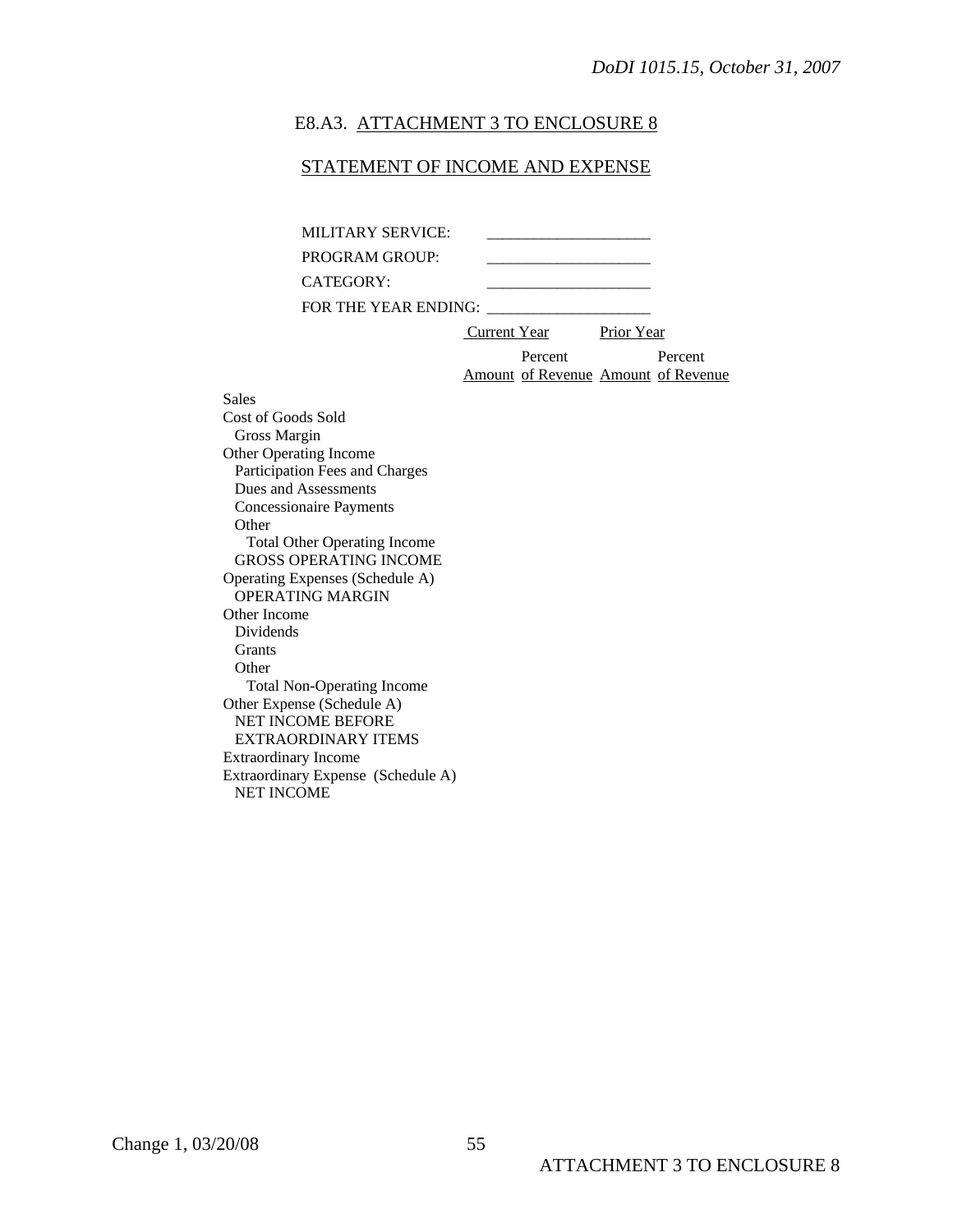# E8.A4. ATTACHMENT 4 TO ENCLOSURE 8

# SCHEDULE A – APF AND NAF EXPENSE SUMMARY

MILITARY SERVICE: PROGRAM GROUP: FOR THE YEAR ENDING:

(\$ in thousands)

|                                                   |                  | Category A Category B Category C |              |                |                |                  |                  | <b>TOTAL</b>     |
|---------------------------------------------------|------------------|----------------------------------|--------------|----------------|----------------|------------------|------------------|------------------|
| <b>Cost Expense Captions</b>                      | APF              | <b>NAF</b>                       |              | <b>APF NAF</b> | APF            | NAF              | APF              | <b>NAF</b>       |
| <b>Military Personnel</b>                         | \$0              | n/a                              | \$0          | n/a            | \$0            | n/a              | \$0              | n/a              |
| Civilian Personnel                                | 0                | $\theta$                         | $\Omega$     | $\Omega$       | $\Omega$       | $\theta$         | $\Omega$         | $\Omega$         |
| (Salaries and Wages)                              |                  |                                  |              |                |                |                  |                  |                  |
| Civilian Personnel                                | $\mathbf{0}$     | $\boldsymbol{0}$                 | $\mathbf{0}$ | $\overline{0}$ | $\overline{0}$ | $\boldsymbol{0}$ | $\boldsymbol{0}$ | $\theta$         |
| (Services and Benefits)                           |                  |                                  |              |                |                |                  |                  |                  |
| <b>Utilities</b>                                  | $\boldsymbol{0}$ | 0                                | $\mathbf{0}$ | $\theta$       | $\theta$       | $\theta$         | $\boldsymbol{0}$ | $\overline{0}$   |
| Rents                                             | $\Omega$         | $\theta$                         | $\theta$     | $\theta$       | $\Omega$       | $\theta$         | $\mathbf{0}$     | $\overline{0}$   |
| Communications                                    | $\theta$         | $\theta$                         | $\theta$     | $\Omega$       | $\Omega$       | $\theta$         | $\boldsymbol{0}$ | $\boldsymbol{0}$ |
| Sustainment, Restoration, and Modernization       | $\theta$         | $\overline{0}$                   | $\mathbf{0}$ | $\overline{0}$ | $\Omega$       | $\theta$         | $\mathbf{0}$     | $\theta$         |
| (including APF minor construction)                |                  |                                  |              |                |                |                  |                  |                  |
| Supplies and Equipment                            | 0                | $\boldsymbol{0}$                 | $\theta$     | 0              | 0              | $\theta$         | $\theta$         | $\overline{0}$   |
| <b>Contractual Services</b>                       | $\theta$         | $\boldsymbol{0}$                 | $\mathbf{0}$ | $\Omega$       | $\Omega$       | $\theta$         | $\mathbf{0}$     | $\boldsymbol{0}$ |
| <b>Travel of Personnel</b>                        | $\theta$         | $\boldsymbol{0}$                 | $\theta$     | $\theta$       | $\Omega$       | $\theta$         | $\theta$         | $\overline{0}$   |
| <b>Transportation of Things</b>                   | 0                | $\overline{0}$                   | $\theta$     | $\Omega$       | $\Omega$       | $\theta$         | $\Omega$         | $\boldsymbol{0}$ |
| <b>Reimbursed Common Support</b>                  | n/a              | $\boldsymbol{0}$                 | n/a          | $\Omega$       | n/a            | $\theta$         | n/a              | $\mathbf{0}$     |
| <b>NAF</b> Depreciation                           | n/a              | $\overline{0}$                   | n/a          | $\theta$       | n/a            | $\Omega$         | n/a              | $\boldsymbol{0}$ |
| All Other Expenses                                | $\theta$         | $\theta$                         | $\theta$     | $\Omega$       | $\theta$       | $\Omega$         | $\theta$         | $\theta$         |
| <b>TOTAL EXPENSE</b>                              | \$0              | \$0                              | \$0          | \$0            | \$0            | \$0              | \$0              | \$0              |
| <b>Capital Expenditure Captions</b>               |                  |                                  |              |                |                |                  |                  |                  |
| Facilities and Improvements (Land and Structures) |                  |                                  |              |                |                |                  |                  |                  |
| APF (MILCON)                                      | \$0              | n/a                              | \$0          | n/a            | \$0            | n/a              | \$0              | n/a              |
| <b>NAF</b>                                        | n/a              | $\mathbf{0}$                     | n/a          | $\theta$       | n/a            | $\theta$         | n/a              | $\boldsymbol{0}$ |
| Equipment (investment type)                       | $\Omega$         | $\theta$                         | $\theta$     | $\theta$       | $\theta$       | $\Omega$         | $\theta$         | $\theta$         |
| <b>TOTAL COSTS</b> (less depreciation)            | \$0              | \$0                              | \$0          | \$0            | \$0            | \$0              | \$0              | \$0              |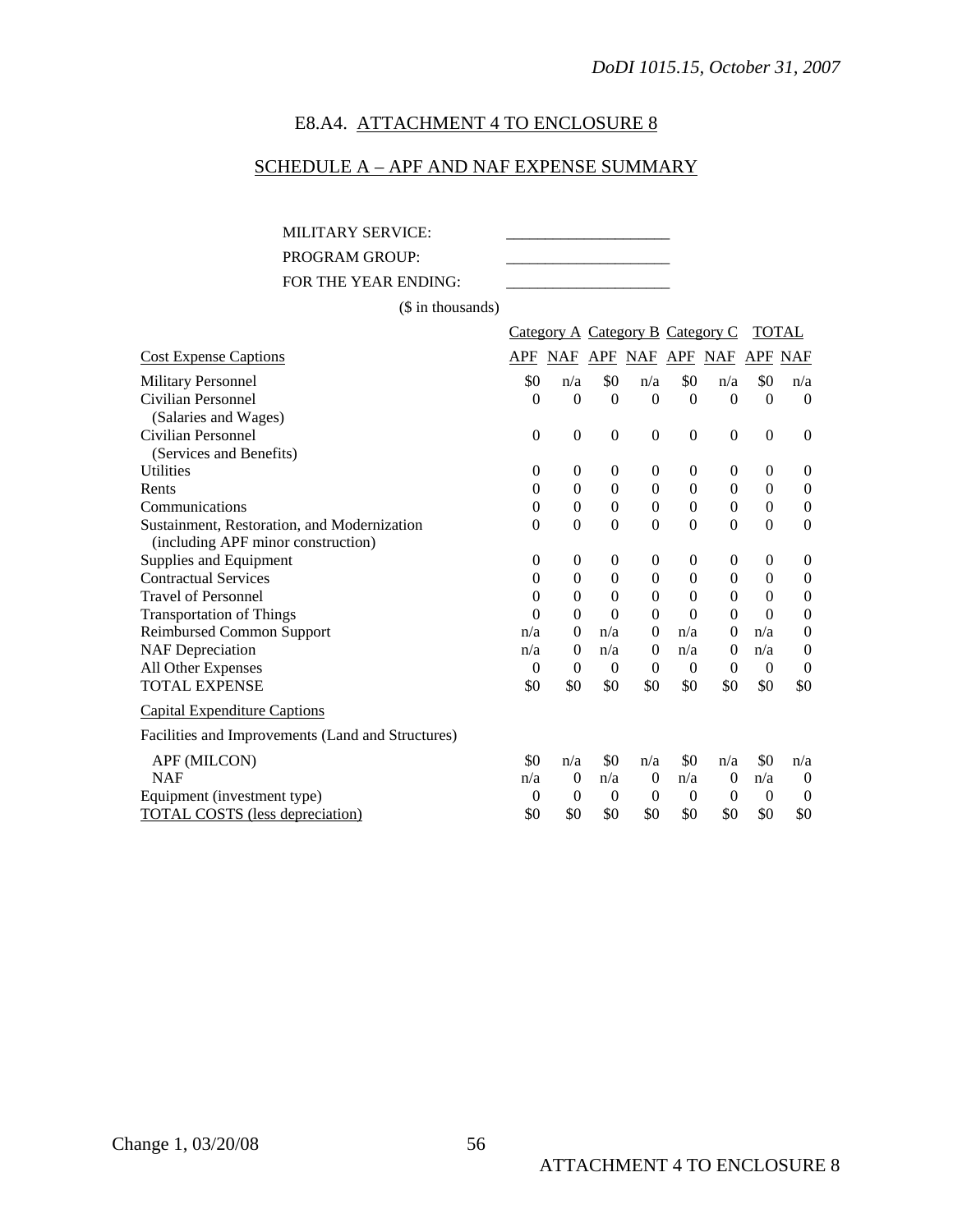# E8.A5. ATTACHMENT 5 TO ENCLOSURE 8

# STATEMENT OF CASH FLOWS

| <b>MILITARY SERVICE:</b>                                                             |                     |                   |
|--------------------------------------------------------------------------------------|---------------------|-------------------|
| PROGRAM GROUP:                                                                       |                     |                   |
| FOR THE PERIOD ENDING:                                                               |                     |                   |
|                                                                                      | <b>Current Year</b> | <b>Prior Year</b> |
| <b>Operating Activities: Net Income</b>                                              | \$0                 | \$0               |
| Adjustments to Reconcile Net Income to Net Cash Provided by Operating<br>Activities: |                     |                   |
| Depreciation and Amortization                                                        | \$0                 | \$0               |
| Loss on Disposal of Fixed Assets                                                     | $\overline{0}$      | $\theta$          |
| Changes in Assets and Liabilities                                                    |                     |                   |
| Decrease (Increase) in Accounts Receivable                                           | $\overline{0}$      | $\theta$          |
| Decrease (Increase) in Inventories                                                   | $\Omega$            | 0                 |
| Decrease (Increase) in Prepaid Expenses                                              | 0                   | 0                 |
| Increase (Decrease) in Accounts Payable                                              | $\theta$            | 0                 |
| Increase (Decrease) in Unearned Income                                               | 0                   | 0                 |
| Increase (Decrease) in Other Current Liabilities                                     | $\theta$            | 0                 |
| Other (specify)                                                                      | $\theta$            | $\theta$          |
| <b>Total Adjustments</b>                                                             | \$0                 | \$0               |
| Net Cash Provided by (Used in) Operating Activities                                  | \$0                 | \$0               |
| <b>Investing Activities:</b>                                                         |                     |                   |
| (Purchase of Fixed Assets)                                                           | $\$(0)$             | \$(0)             |
| Proceeds from the Sale of Fixed Assets                                               | $\theta$            | $\mathbf{0}$      |
| Other (Specify)                                                                      | $\theta$            | $\theta$          |
| Net Cash Used in Investing Activities                                                | \$0                 | \$0               |
| <b>Financing Activities:</b>                                                         |                     |                   |
| Net Borrowing (Specify)                                                              | \$0                 | \$0               |
| (Payment of Dividends)                                                               | (0)                 | (0)               |
| <b>Capital Grants</b>                                                                | $\mathbf{0}$        | $\mathbf{0}$      |
| Net Proceeds from (Payments on) Other Long-Term Liabilities                          | $\boldsymbol{0}$    | $\boldsymbol{0}$  |
| Other (Specify)                                                                      | 0                   | 0                 |
| Net Cash Provided By (Used In) Financing Activities                                  | \$0                 | \$0               |
| Net Decrease/Increase in Cash and Cash Equivalents                                   | $\boldsymbol{0}$    | $\bf{0}$          |
| Cash and Cash Equivalents at Beginning of Year                                       | $\boldsymbol{0}$    | 0                 |
| Cash and Cash Equivalents at End of Year                                             | <u>\$0</u>          | <u>\$0</u>        |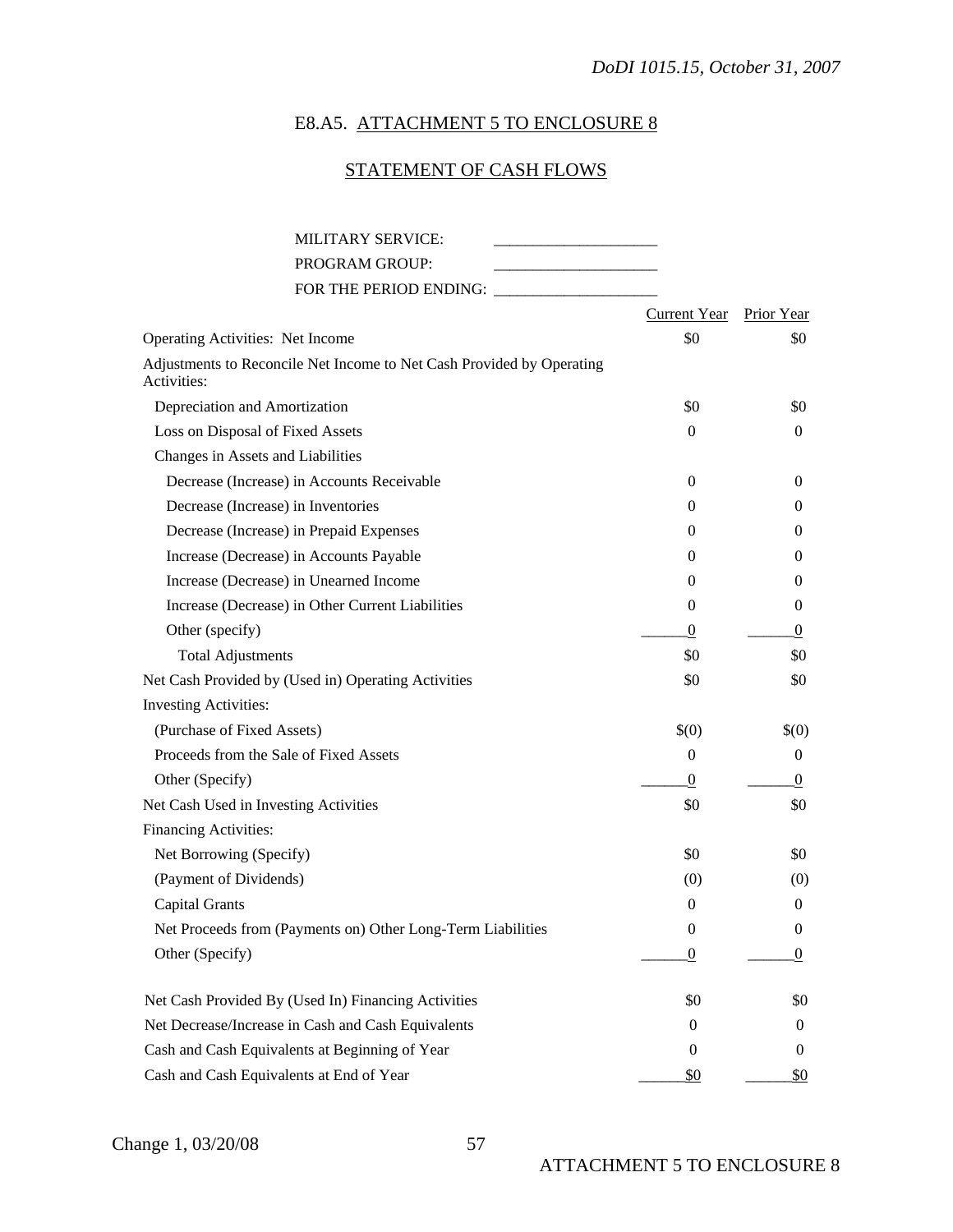### E8.A6. ATTACHMENT 6 TO ENCLOSURE 8

### NAFs AVAILABLE/PROJECTED USAGE

| <b>MILITARY SERVICE:</b><br><b>PROGRAM GROUP:</b><br>AS OF:                                          |                                 |                                    |
|------------------------------------------------------------------------------------------------------|---------------------------------|------------------------------------|
|                                                                                                      | <b>Amount of Funds Invested</b> |                                    |
|                                                                                                      | As of Close of                  |                                    |
|                                                                                                      | Current<br>Year                 | Prior<br>Year                      |
| <b>FUNDS AVAILABLE</b>                                                                               |                                 |                                    |
| Operating Cash Invested in Central Banking Program<br>Other Cash Resources/Local Balances:           | \$0                             | \$0                                |
| <b>Local Bank Accounts</b><br>Cash on Hand in Change Funds, Petty                                    | $\Omega$<br>$\Omega$            | $\theta$<br>$\theta$               |
| Cash Funds, and Conversion Funds<br>Other Investments (Specify)                                      | $\Omega$                        | $\theta$                           |
| <b>Fixed Asset Sinking Funds</b><br>Employee Benefit Sinking Funds <sup>1</sup>                      | $\theta$<br>$\theta$            | $\overline{0}$<br>$\boldsymbol{0}$ |
| Net Income Before Depreciation for Next FY <sup>2</sup><br><b>Total Funds Available</b>              | $\overline{0}$<br>\$0           | $\overline{0}$<br>\$0              |
| <b>VALIDATED COMMITMENTS</b>                                                                         |                                 |                                    |
| Cash for Continuing Operations (Compensating<br>Bank Balances, Operations, Petty Cash, Change Funds, | \$0                             | \$0                                |
| Accounts Payable, Other Current Liabilities, etc.)                                                   | $\Omega$                        | $\overline{0}$                     |
| Employee Benefits $(Specify)^1$<br>Reduction in Long-Term Debt                                       | $\Omega$<br>$\theta$            | $\boldsymbol{0}$<br>$\theta$       |
| Capital Expenditures for Next $FY^2$                                                                 | 0                               | $\boldsymbol{0}$                   |
| Dividends to be Paid (Exchanges Only)                                                                |                                 | $\overline{0}$                     |
| <b>Total Projected Usage</b>                                                                         | <u>\$0</u>                      | \$0                                |
| Excess (Shortfall) of Funds                                                                          | \$0                             | \$0                                |

<sup>1</sup> Includes monies to be paid for severance; FICA; medical, dental, and life insurance, plus disability (if not included in retirement); unemployment compensation; bonuses or incentive awards; moving expenses; and for time not worked due to sickness, death in family, annual leave, holidays, Reserve Component drills, jury duty, etc.

<sup>2</sup> Net Income Before Depreciation for Next FY and Capital Expenditures for Next FY shown under the prior year shall be equal to actual Net Income Before Depreciation and actual Capital Expenditures for the current year.

\_\_\_\_\_\_\_\_\_\_\_\_\_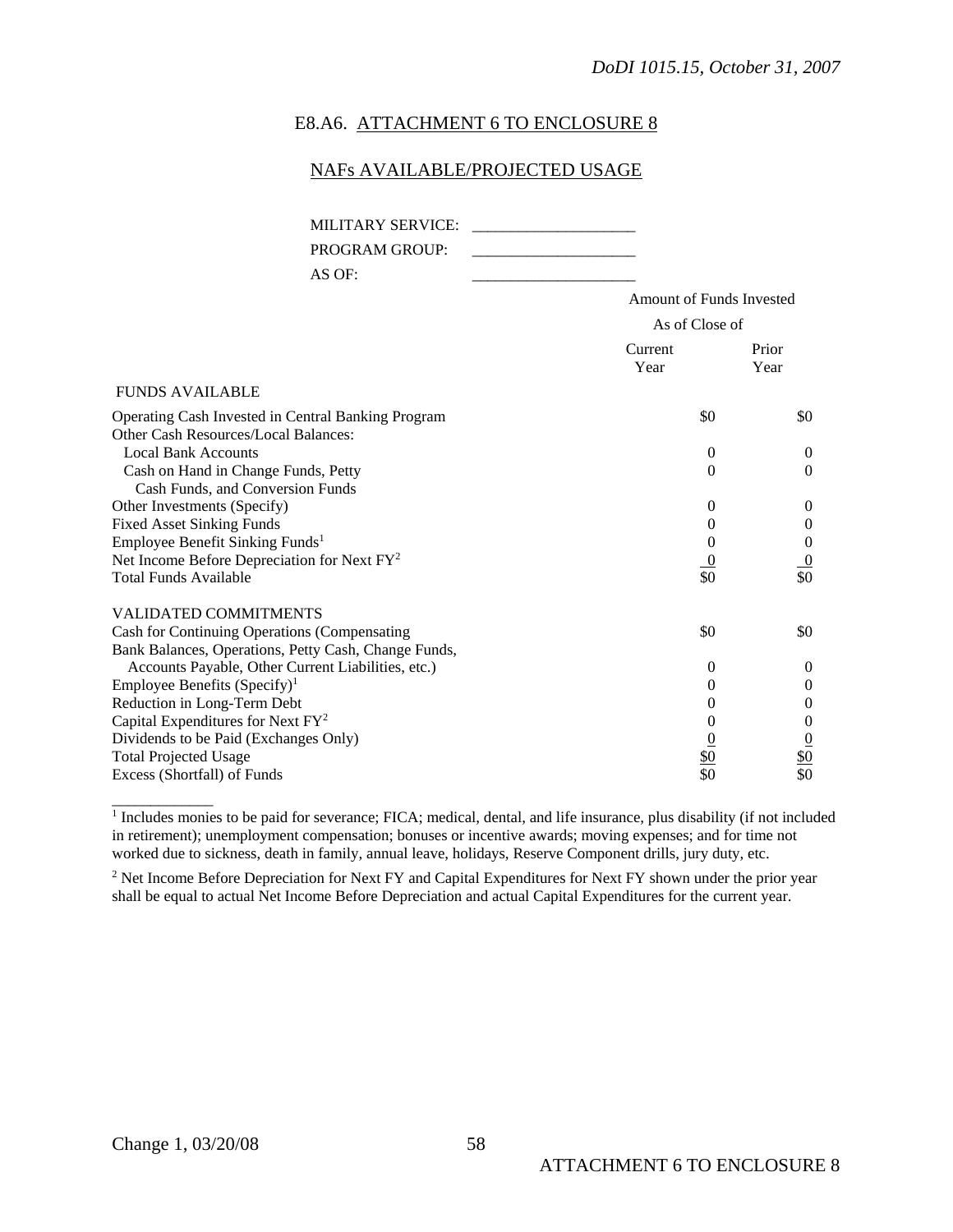### E8.A7. ATTACHMENT 7 TO ENCLOSURE 8

### DoD MWR USA AND UFM PRACTICES REPORT

MILITARY SERVICE: PROGRAM GROUP: CATEGORY:<sup>1</sup> FOR THE PERIOD ENDING: \_\_\_\_\_\_\_\_\_\_\_\_\_\_\_\_\_\_\_\_\_

**COST EXPENSE CAPTIONS<sup>2</sup>** SOURCE OF APF

USA/UFM RESOURCES<sup>3</sup>

\_\_\_\_ \_\_\_\_ \_\_\_\_ \_\_\_\_ (Identify Appropriation)4

Civilian Personnel (Salaries and Wages) Civilian Personnel (Services and Benefits) **Utilities** Rents Communications Sustainment, Restoration, and Modernization (including Minor Construction) Supplies and Equipment Contractual Services Travel of Personnel Transportation of Things All Other Expense TOTAL EXPENSES

CAPITAL EXPENDITURE CAPTIONS Construction of Facilities Equipment (Investment-Type) TOTAL CAPITAL EXPENDITURES TOTAL COSTS

 $\overline{\phantom{a}}$ 

<sup>&</sup>lt;sup>1</sup> Show level of reporting (i.e., Total Program, Category A, Category B, Category C).

<sup>2</sup> Cost Expense Caption Definitions are found in Enclosure 6.

<sup>3</sup> Include all obligations of APFs provided for support of the program through the MWR utilization, USA, and UFM practices. (Do not include APF obligations reimbursed by NAFs.)

<sup>4</sup> Show applicable appropriation captions (such as O&M, O&M Reserve, Procurement, RDT&E, and Defense Working Capital Fund).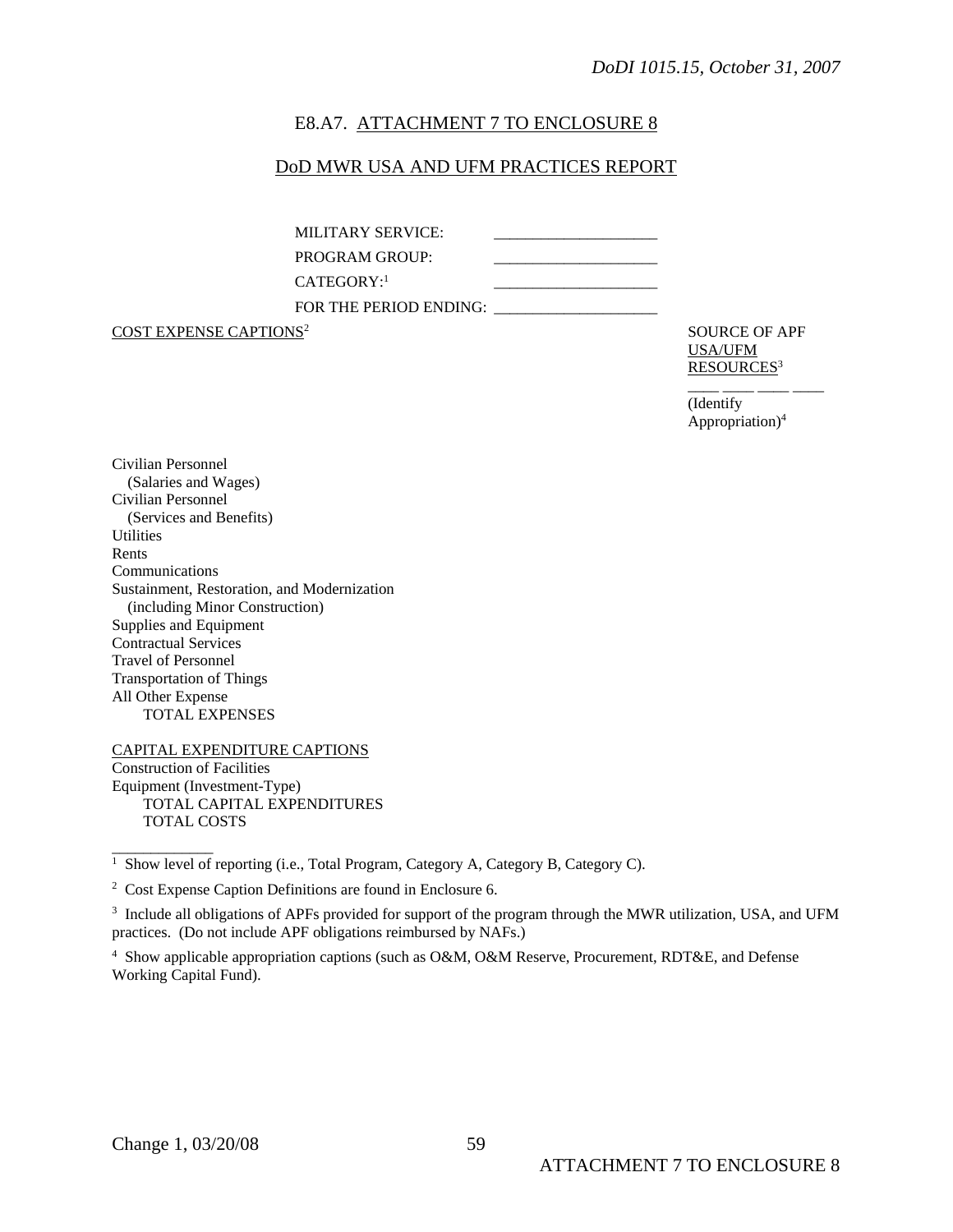# DoD MWR USA AND UFM PRACTICES SUPPORT (IN DOLLARS AND PERCENTAGE OF TOTAL APF FUND SUPPORT)

| <b>MILITARY SERVICE:</b>                                  |                                          |                                                      |                                                                                        |                                                                       |
|-----------------------------------------------------------|------------------------------------------|------------------------------------------------------|----------------------------------------------------------------------------------------|-----------------------------------------------------------------------|
| <b>PROGRAM GROUP:</b>                                     |                                          |                                                      |                                                                                        |                                                                       |
| CATEGORY <sup>1</sup>                                     |                                          |                                                      |                                                                                        |                                                                       |
| FOR THE PERIOD ENDING:                                    |                                          |                                                      |                                                                                        |                                                                       |
| <b>CATEGORY A - MISSION SUSTAINING</b><br><b>PROGRAMS</b> | (Specify)<br>$(\$000)^1$ /% <sup>2</sup> | SOURCE APPROPRIATIONS<br>$(\$000)^1$ /% <sup>2</sup> | Total<br><b>MWR</b><br><b>USA/UFM</b><br><b>Support</b><br>$(\$000)^1$ /% <sup>2</sup> | Total<br>Operating<br><b>Support</b><br>$(\$000)^{3}$ /% <sup>4</sup> |
| A1. Armed Forces Professional Entertainment               |                                          |                                                      |                                                                                        |                                                                       |
| Overseas                                                  |                                          |                                                      |                                                                                        |                                                                       |
| A2. Free Admission Motion Pictures                        |                                          |                                                      |                                                                                        |                                                                       |
| A3. Physical Fitness and Aquatic Training                 |                                          |                                                      |                                                                                        |                                                                       |
| A4. Library Programs and Information Services             |                                          |                                                      |                                                                                        |                                                                       |
| (Recreation)                                              |                                          |                                                      |                                                                                        |                                                                       |
| A5. On-Installation Parks and Picnic Areas                |                                          |                                                      |                                                                                        |                                                                       |
| A6. Basic Social Recreation (Center) Programs             |                                          |                                                      |                                                                                        |                                                                       |
| A7. Shipboard, Company, and/or Unit Level                 |                                          |                                                      |                                                                                        |                                                                       |
| Programs                                                  |                                          |                                                      |                                                                                        |                                                                       |
| A8. Sports and Athletics (Self-Directed, Unit             |                                          |                                                      |                                                                                        |                                                                       |
| Level, Intramural)                                        |                                          |                                                      |                                                                                        |                                                                       |
| A9. Single Service Member Program                         |                                          |                                                      |                                                                                        |                                                                       |
| Common Support                                            |                                          |                                                      |                                                                                        |                                                                       |
| TOTAL CATEGORY A                                          |                                          |                                                      |                                                                                        |                                                                       |
|                                                           |                                          |                                                      |                                                                                        |                                                                       |

 $\frac{1}{1}$  Show dollars in thousands; show source of appropriations for DoD MWR USA and UFM practices.

<sup>2</sup> Show percentage of total APF operating support that is provided through DoD MWR USA and UFM practices, by appropriation and for total. 3 Show total APF operating support per Schedule A.

<sup>4</sup> Show MWR USA and UFM support as percentage of total APF operating support.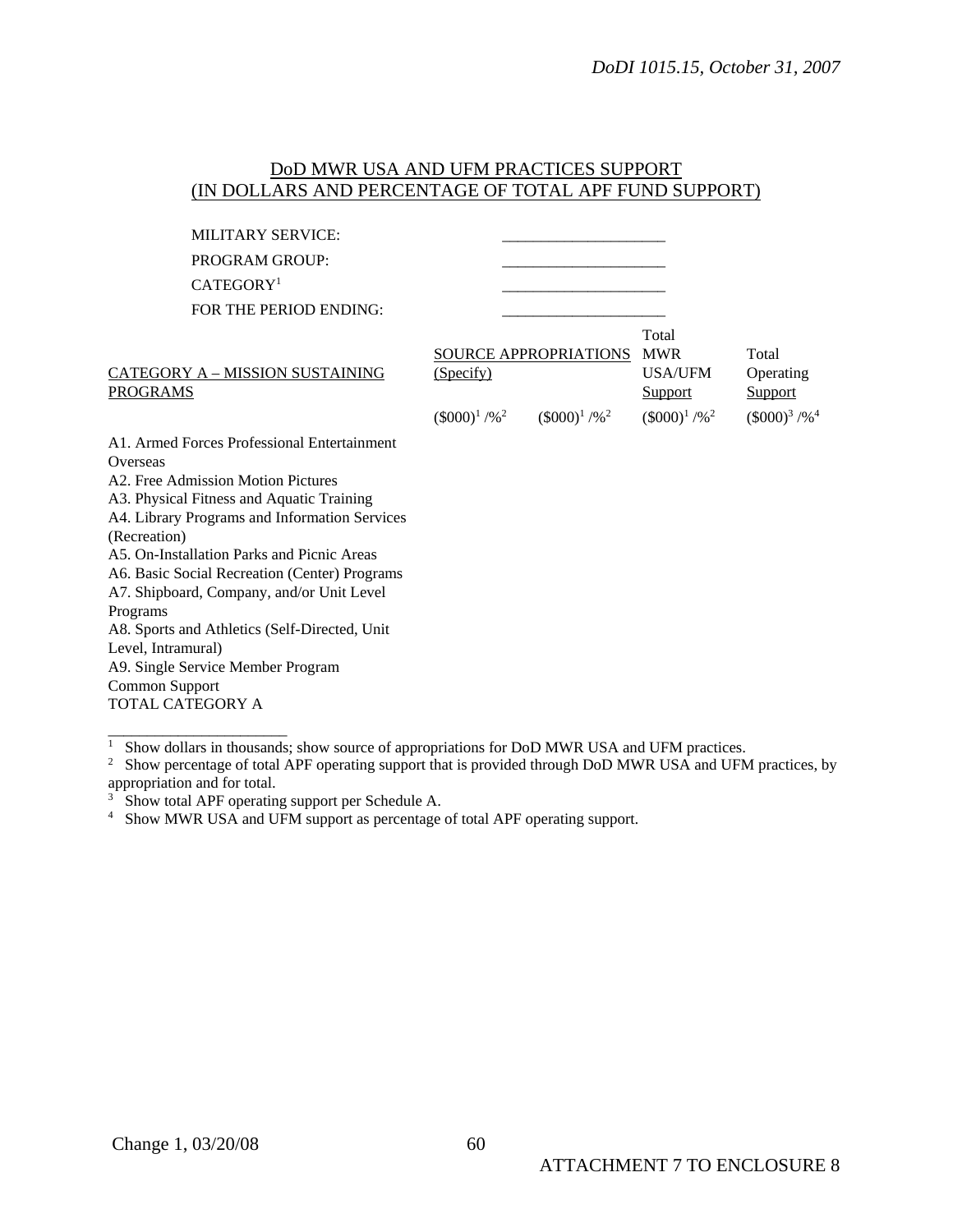### *DoDI 1015.15, October 31, 2007*

|                                                  |                             |                             | Total<br><b>MWR</b>         | Total                         |
|--------------------------------------------------|-----------------------------|-----------------------------|-----------------------------|-------------------------------|
| CATEGORY B - BASIC COMMUNITY                     |                             | SOURCE APPROPRIATIONS       | <b>USA/UFM</b>              | Operating                     |
| <b>SUPPORT PROGRAMS</b>                          | (Specify)                   |                             | Support                     | Support                       |
|                                                  | $(\$000)^1$ /% <sup>2</sup> | $(\$000)^1$ /% <sup>2</sup> | $(\$000)^1$ /% <sup>2</sup> | $(\$000)^{3}$ /% <sup>4</sup> |
| B1.1. Child Development Program                  |                             |                             |                             |                               |
| B1.2. Youth Program                              |                             |                             |                             |                               |
| B2.1. Cable and/or Community Television          |                             |                             |                             |                               |
| B2.2. Recreation Information, Tickets, and Tours |                             |                             |                             |                               |
| <b>Services</b>                                  |                             |                             |                             |                               |
| B2.3. Recreational Swimming                      |                             |                             |                             |                               |
| B3.1. Directed Outdoor Recreation                |                             |                             |                             |                               |
| B3.2. Outdoor Recreation Equipment Checkout      |                             |                             |                             |                               |
| B3.3. Boating without Resale or Private Berthing |                             |                             |                             |                               |
| B3.4. Camping (Primitive and/or Tents)           |                             |                             |                             |                               |
| B3.5. Riding Stables (Government-owned or -      |                             |                             |                             |                               |
| leased)                                          |                             |                             |                             |                               |
| B4.1. Amateur Radio (Military Affiliate Radio    |                             |                             |                             |                               |
| System (MARS))                                   |                             |                             |                             |                               |
| B4.2. Performing Arts, (Music, Drama, and        |                             |                             |                             |                               |
| Theater)                                         |                             |                             |                             |                               |
| B4.3. Arts and Crafts Skill Development          |                             |                             |                             |                               |
| B4.4. Automotive Crafts Skill Development        |                             |                             |                             |                               |
| B4.5. Bowling (12 Lanes or less)                 |                             |                             |                             |                               |
| B5. Sports Programs (Above Intramural Level)     |                             |                             |                             |                               |
| B6. "Stars and Stripes" Common Support           |                             |                             |                             |                               |
| TOTAL CATEGORY B                                 |                             |                             |                             |                               |
|                                                  |                             |                             |                             |                               |

 $\frac{1}{1}$  Show dollars in thousands; show source of appropriations for DoD MWR USA and UFM practices.<br><sup>2</sup> Show percentage of total APF operating support that is provided through DoD MWR USA and UFM practices, by

appropriation and for total.

<sup>&</sup>lt;sup>3</sup> Show total APF operating support per Schedule A.

<sup>&</sup>lt;sup>4</sup> Show MWR USA and UFM support as percentage of total APF operating support.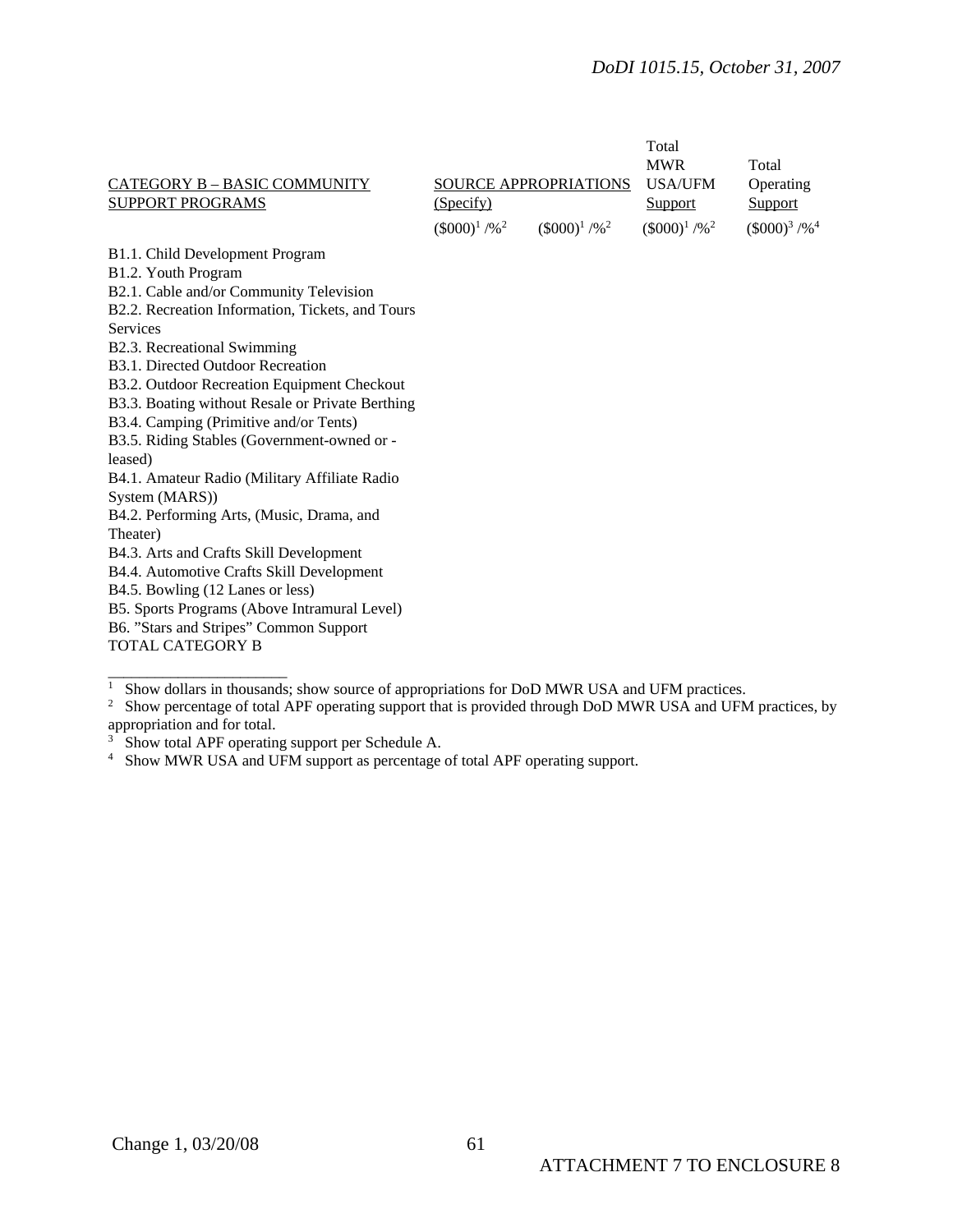# *DoDI 1015.15, October 31, 2007*

| CATEGORY C - REVENUE-GENERATING<br><b>PROGRAMS</b> | <b>SOURCE APPROPRIATIONS</b><br>(Specify) |                             | Total<br><b>MWR</b><br><b>USA/UFM</b><br>Support | Total<br>Operating<br>Support |
|----------------------------------------------------|-------------------------------------------|-----------------------------|--------------------------------------------------|-------------------------------|
|                                                    | $(\$000)^1$ /% <sup>2</sup>               | $(\$000)^1$ /% <sup>2</sup> | $(\$000)^1$ /% <sup>2</sup>                      | $($000)^{3}/\%$ <sup>4</sup>  |
| C1.1. Military Open Mess (Clubs)                   |                                           |                             |                                                  |                               |
| C1.2. Restaurants, Snack Bars, and Other Food      |                                           |                             |                                                  |                               |
| Outlets                                            |                                           |                             |                                                  |                               |
| C2.1. Temporary Lodging Facility (official PCS     |                                           |                             |                                                  |                               |
| travel, operated as MWR Category C)                |                                           |                             |                                                  |                               |
| C2.2. Recreational Lodging (Cabins, Cottages,      |                                           |                             |                                                  |                               |
| Trailers, Trailer and/or RV Parks with Hook-ups)   |                                           |                             |                                                  |                               |
| C2.3. Joint-Service Facilities and/or Armed Forces |                                           |                             |                                                  |                               |
| <b>Recreation Centers</b>                          |                                           |                             |                                                  |                               |
| C3.1. Flying Program                               |                                           |                             |                                                  |                               |
| C3.2. Parachute and Skydiving Program              |                                           |                             |                                                  |                               |
| C3.3. Rod and Gun Program                          |                                           |                             |                                                  |                               |
| C3.4. Scuba and Diving Program                     |                                           |                             |                                                  |                               |
| C3.5. Horseback Riding                             |                                           |                             |                                                  |                               |
| C3.6. Video Program                                |                                           |                             |                                                  |                               |
| C4.1. Resale (MWR-operated audio, photo,           |                                           |                             |                                                  |                               |
| recycling, car wash, etc.) C4.2. Amusement and     |                                           |                             |                                                  |                               |
| Recreation Machines and/or Gaming                  |                                           |                             |                                                  |                               |
| C4.3. Bowling (Over 12 Lanes)                      |                                           |                             |                                                  |                               |
| C <sub>4.4</sub> . Golf                            |                                           |                             |                                                  |                               |
| C4.5. Boating (With Resale or Private Boat         |                                           |                             |                                                  |                               |
| Berthing)                                          |                                           |                             |                                                  |                               |
| C4.6. Equipment Rental (other than Outdoor         |                                           |                             |                                                  |                               |
| Recreation Equipment Checkout)                     |                                           |                             |                                                  |                               |
| C4.7. Unofficial Commercial Travel Services        |                                           |                             |                                                  |                               |
| C <sub>4.8</sub> . Other                           |                                           |                             |                                                  |                               |
| C5. Armed Service Exchanges                        |                                           |                             |                                                  |                               |
| Common Support                                     |                                           |                             |                                                  |                               |
| TOTAL CATEGORY C                                   |                                           |                             |                                                  |                               |
|                                                    |                                           |                             |                                                  |                               |

 $\frac{1}{1}$  Show dollars in thousands; show source of appropriations for DoD MWR USA and UFM practices.<br><sup>2</sup> Show percentage of total APF operating support that is provided through DoD MWR USA and UFM practices, by appropriation and for total.

<sup>&</sup>lt;sup>3</sup> Show total APF operating support per Schedule A.

<sup>&</sup>lt;sup>4</sup> Show MWR USA and UFM support as percentage of total APF operating support.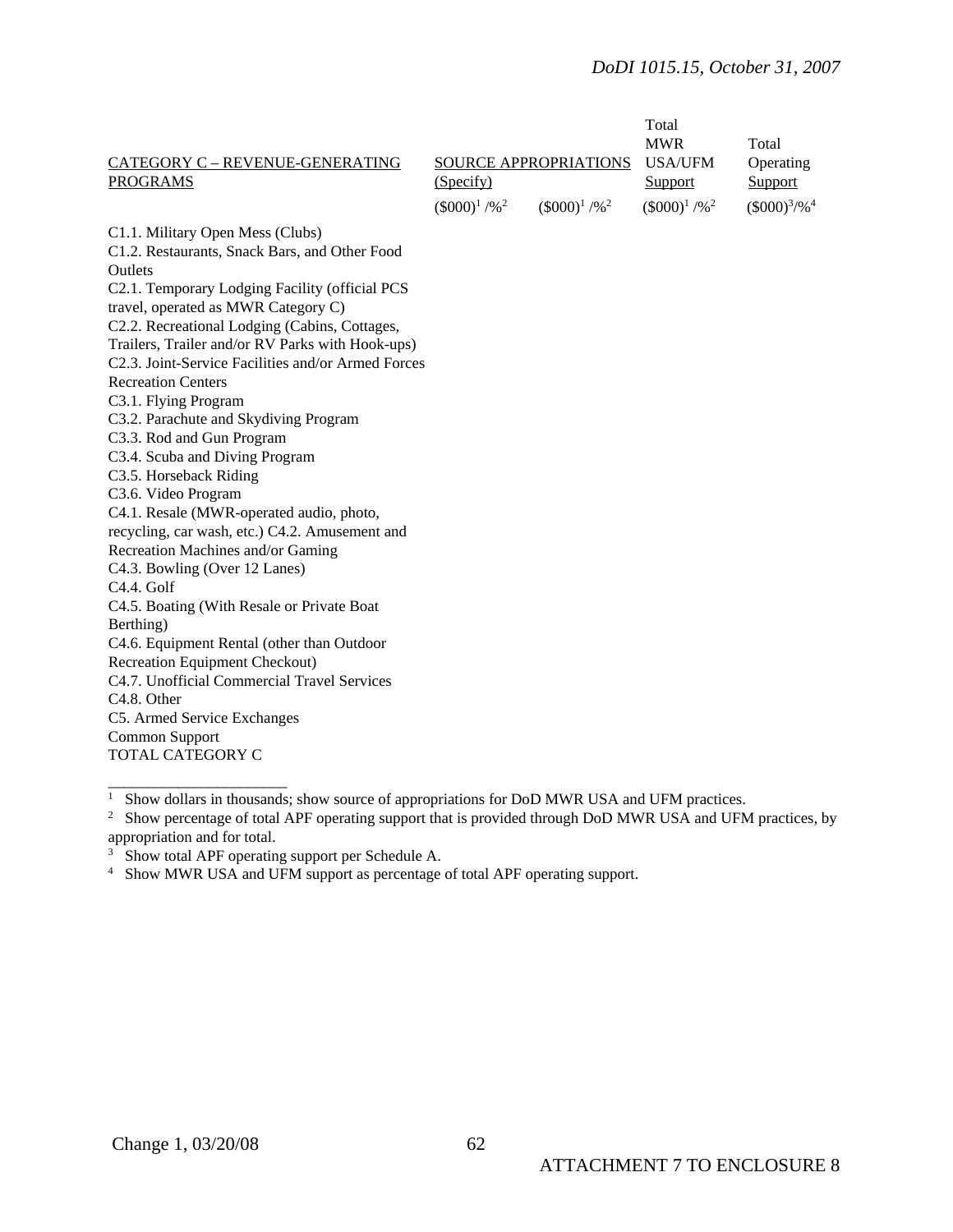# E8.A8. ATTACHMENT 8 TO ENCLOSURE 8

# EXCHANGE SALES, PROFITS, AND DIVIDENDS

| Exchange Sales, Profits, and Dividends as Reported by Exchanges                                                                                      |                                                              |              |              |                     |
|------------------------------------------------------------------------------------------------------------------------------------------------------|--------------------------------------------------------------|--------------|--------------|---------------------|
|                                                                                                                                                      | (\$millions)<br>Actual<br>FY                                 | Actual<br>FY | Actual<br>FY | Actual<br>FY        |
| <b>Exchange Sales</b><br><b>AAFES</b><br><b>NEXCOM</b><br>Navy Ships' Stores<br><b>Total NEXCOM</b><br><b>MCX</b><br><b>Total Exchange Sales</b>     |                                                              |              |              |                     |
| <b>Exchange Profits</b><br><b>AAFES</b><br><b>NEXCOM</b><br>Navy Ships' Stores<br><b>Total NEXCOM</b><br><b>MCX</b><br><b>Total Exchange Profits</b> |                                                              |              |              |                     |
| Profits as % of Sales                                                                                                                                | <b>MWR</b> Dividends<br>(\$ millions)<br>Actual<br><b>FY</b> | Actual<br>FY | Actual<br>FY | Actual<br><b>FY</b> |
| AAFES Dividend to:<br>Army MWR<br>Army National Guard<br>Navy MWR<br>Air Force MWR<br>Marine Corps MWR<br>Total                                      |                                                              |              |              |                     |
| NEXCOM Dividend to:<br>Navy MWR<br>Navy MWR (from Ships' Stores)<br>Total                                                                            |                                                              |              |              |                     |
| MCX Dividend to:<br>Marine Corps MWR<br>Total                                                                                                        |                                                              |              |              |                     |
| <b>Total Exchange Dividends</b>                                                                                                                      |                                                              |              |              |                     |
| Dividends as Percentage of Profits                                                                                                                   |                                                              |              |              |                     |
| Dividends as Percentage of Sales                                                                                                                     |                                                              |              |              |                     |
| Distribution of Declared Dividends<br>Army<br>Army National Guard<br>Navy<br>Air Force<br>Marine Corps<br><b>Total</b>                               |                                                              |              |              |                     |
|                                                                                                                                                      |                                                              |              |              |                     |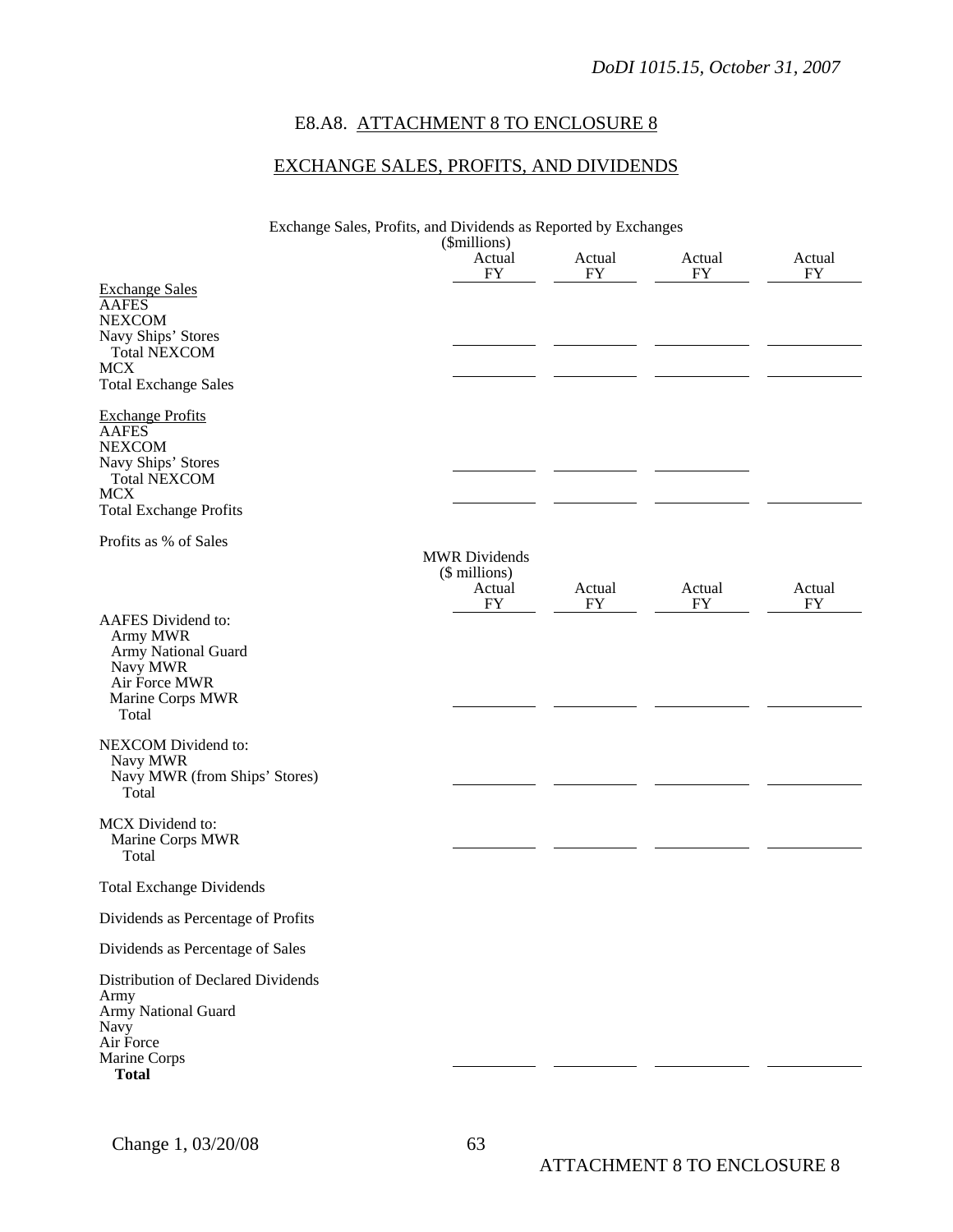# E8.A9. ATTACHMENT 9 TO ENCLOSURE 8

# EXCHANGE MONTHLY SALES REPORT

Current FY Prior FY

Month YTD Month YTD

Total (Direct) Sales

Same Store Sales

Other Sales (Specified)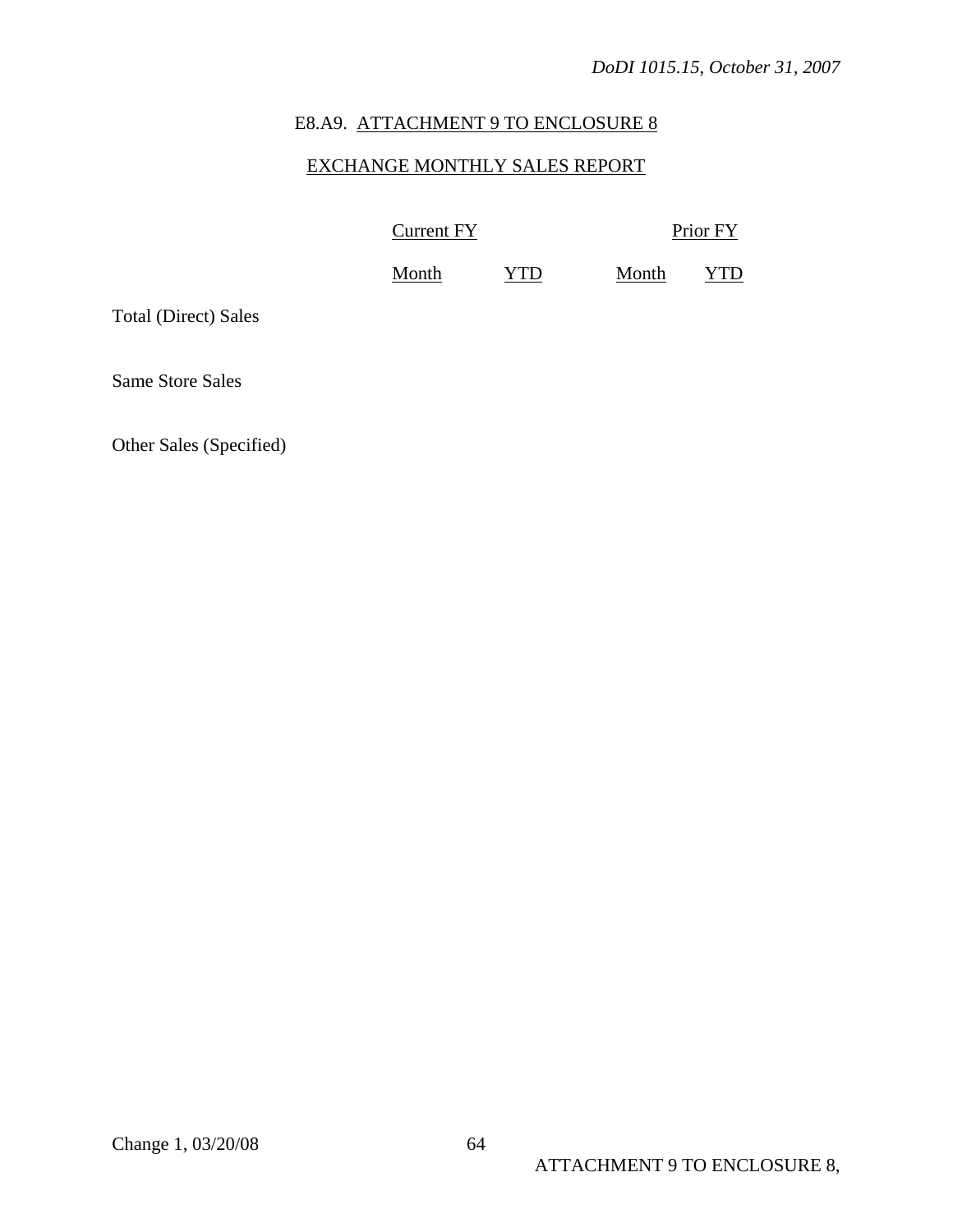### E9. ENCLOSURE 9

### TREASURY MANAGEMENT AND NAF INVESTMENTS

### E9.1. GENERAL PRINCIPLES

E9.1.1. Safety. Investment transactions shall ensure the highest degree of safety to minimize both credit and market risk.

E9.1.2. Liquidity. The NAF treasury shall be managed to ensure sufficient liquidity to meet current obligations and future requirements for cash. Investments shall be made so that disposition or sale prior to maturity is not required unless it is prudent due to prevailing economic or business conditions. Except where prohibited under statute or international agreement, investments shall have a stated final maturity not to exceed 5 years from the date of purchase.

E9.1.3. Yield. Investments shall earn a competitive rate of return to preserve value until the NAFs are needed to finance obligations or requirements. NAFs shall not be invested under terms that permit the interest rate to fall to zero.

### E9.2. CASH AND TREASURY MANAGEMENT

NAF on-hand cash and local bank balances shall be limited to the minimum required to satisfy immediate needs. Cash shall be in the form of U.S. currency or U.S. dollar instruments except when foreign currency is required.

E9.2.1. Funds not required for immediate purposes by installations and intermediary echelons shall be centrally managed and invested by a DoD Component or Service headquarters organization designated to perform treasury management.

E9.2.1.1. The DoD Component or Military Service headquarters may enter into a joint agreement or designate an executive agent to perform treasury management functions. Agreements to establish an executive agent to perform inter-DoD Component or inter-Service cash management shall be submitted to the PDUSD(P&R) for approval.

E9.2.1.2. Cash concentration accounts and systems shall be centrally managed through competitively negotiated banking contracts and agreements.

E9.2.1.3. Management shall periodically review and document the requirements of each NAFI to ensure that adequate funds have been invested properly to meet future expenditures to fund replacement of tangible fixed assets, employee severance pay, pension plans, construction and sustainment, restoration and modernization of facilities, mobilization contingencies, and new operational programs that may be introduced.

E9.2.2. The DoD Components shall establish procedures to identify the purposes for which NAFs are held by all NAFIs and to ensure that NAFIs at the installation and intermediary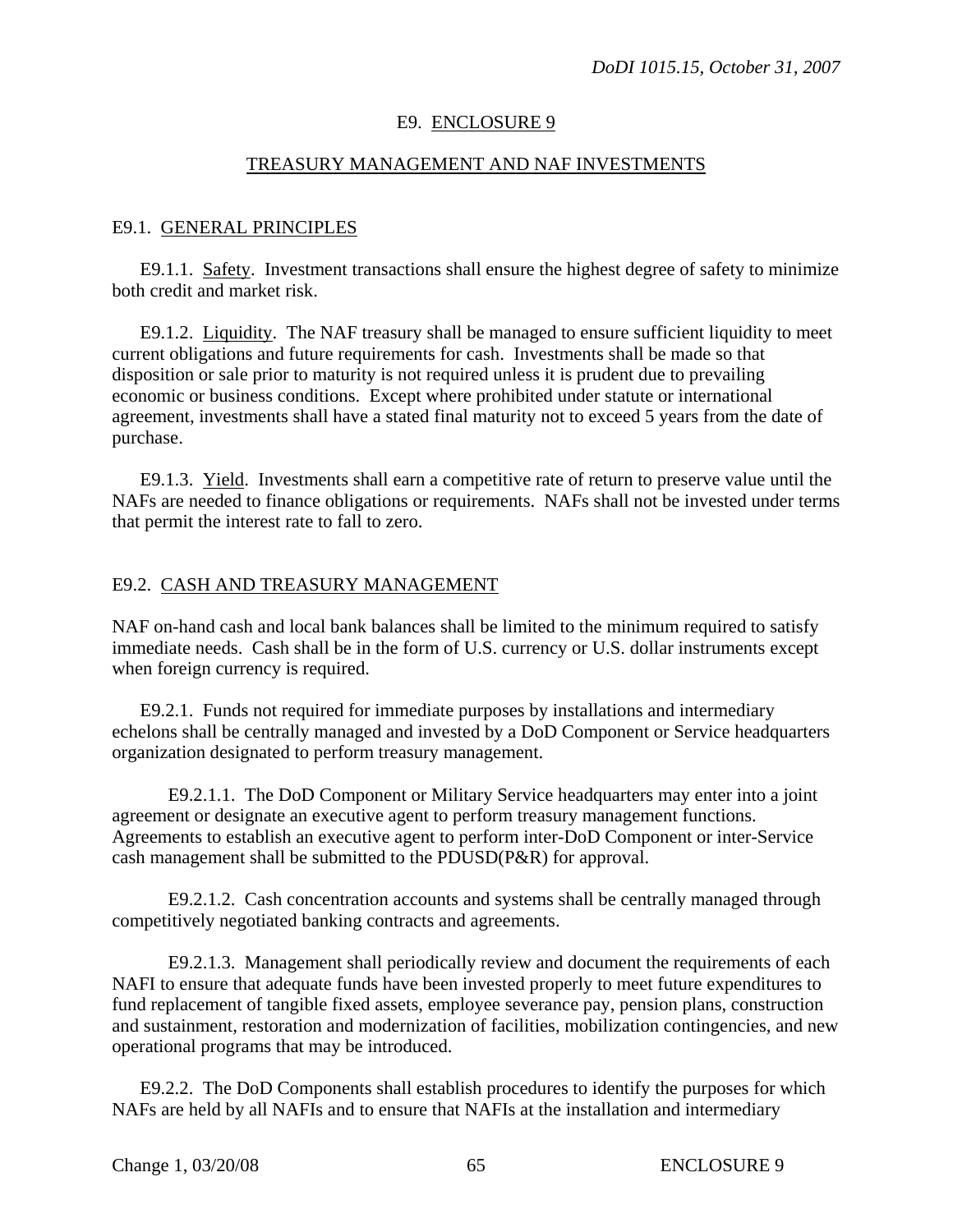command echelons do not retain cash or investments in excess of their requirements. These procedures shall be based upon the premise of a "going concern" for NAFIs, considering future cash inflows and outflows in determining the amount of funds required to be available to meet requirements. Excess amounts shall be transferred to the successor NAFI, which may redirect the NAFs to other NAFIs or identified requirements within the same Program Group.

E9.2.3. Leveraged investing is permitted to help maintain portfolio liquidity, avoid unnecessary fees and charges, and increase yield. Leveraged investing for speculative purposes is prohibited. The only authorized mechanism for leveraged investing is through simultaneous borrowing and investing. The use of financial derivatives to alter the risk/return profile of the investment portfolio is prohibited. All charges associated with the borrowing, including interest charged, transaction fees, and facility fees, shall be included in the overall portfolio results. Borrowing charges shall be subtracted from the returns earned on the investment portfolio.

### E9.3. AUTHORIZED FINANCIAL INSTITUTIONS

NAFs shall be maintained only in authorized financial institutions. The use of financial institutions operating on DoD installations according to DoD Directive 1000.11 (Reference (bk)) is encouraged. The DoD Components shall issue policy to require capital adequacy standards and other criteria for financial institutions and issuers of investment instruments. Compliance with standards shall be confirmed with an independent rating service before investing and periodically reviewed during the term of the investment. Within these parameters, investments shall be competitively placed to ensure an acceptable yield.

E9.3.1. U.S. Banks and Savings Associations. NAFs may only be invested in interestbearing depository accounts (checking accounts as provided by section 1832(a) of title 12, U.S.C. (Reference (bl); savings accounts; share accounts; and certificates of deposit) in banks and savings associations insured by the Federal Deposit Insurance Corporation.

E9.3.2. U.S. Credit Unions. In accordance with part 202 of title 31, CFR (Reference (bm)), NAFs may be deposited in federally-chartered credit unions and those State-chartered credit unions insured by the National Credit Union Share Insurance Fund (NCUSIF) of the National Credit Union Administration or another insurance organization specifically qualified by the Secretary of the Treasury. However, U.S. credit unions overseas shall be insured by the NCUSIF. NAFs shall not be invested in credit union certificates of indebtedness unless the NCUSIF extends specific insurance coverage to those accounts.

E9.3.3. Overseas Financial Institutions. U.S. Military Banking Facilities (MBFs) or other financial institutions designated by the Treasury Department are to be used to hold foreign currencies at overseas locations when authorized under host-country law. In the absence of such institutions, funds shall be held in foreign banks as designated by the Treasury Department. During contingency operations, short-term accounts may be required to support U.S. Forces until the Treasury Department designation can be obtained. Funds maintained in MBFs at overseas locations are collateralized as specified by the U.S. Treasury under the terms of parent banking institution contracts with the Department of Defense. Funds at minimum levels may be maintained in other institutions overseas only when the institution has been designated as a depository and financial agent of the U.S. Government by the Treasury Department. In making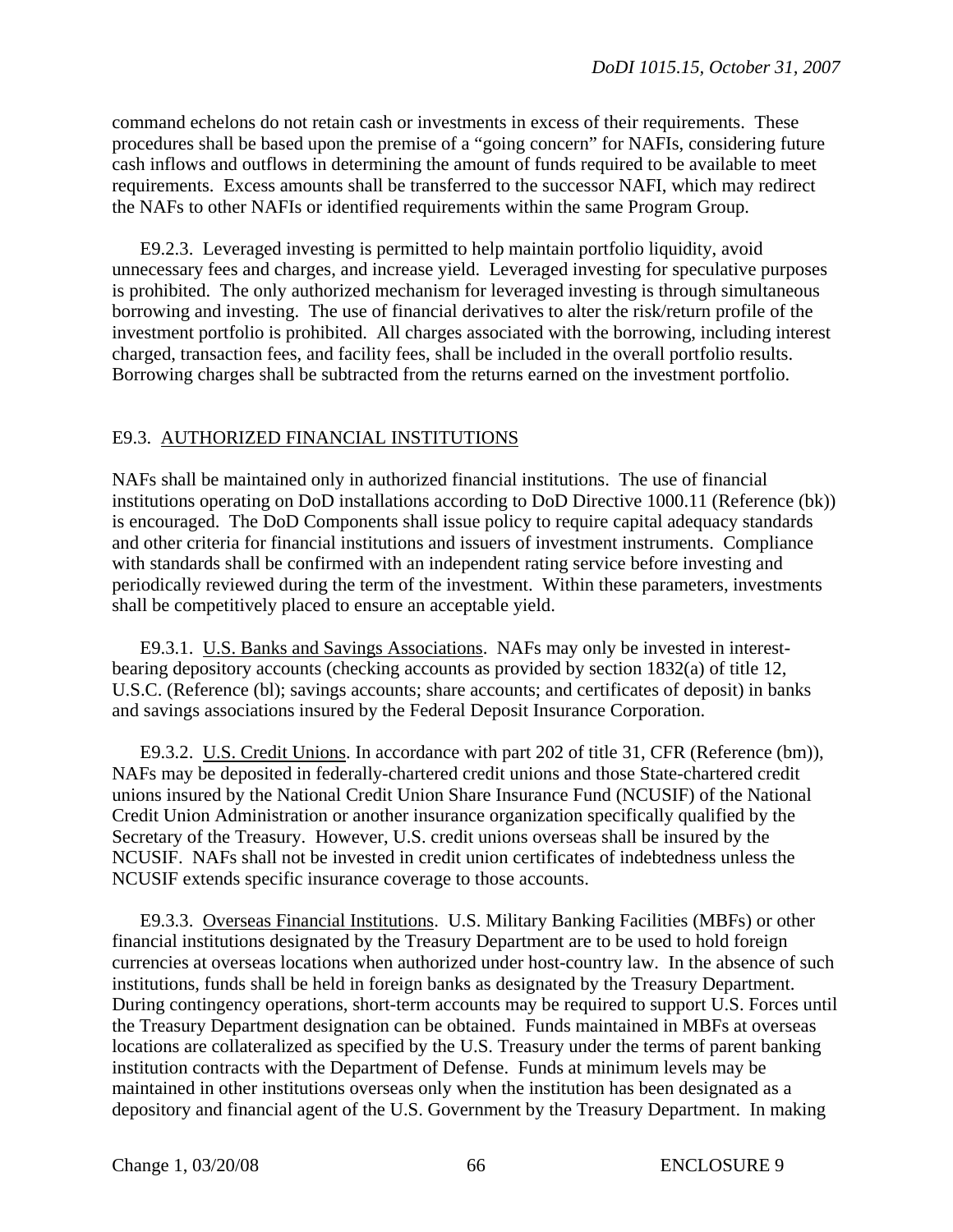this designation, the U.S. Treasury shall attempt to obtain an agreement for collateralization. Non-collateralized dollar balances for foreign financial institutions shall be limited to clearing/sweep accounts. Such balances must be maintained at minimum levels.

# E9.4. AUTHORIZED TRANSACTIONS

E9.4.1. Deposits. NAF deposits in financial institutions shall not exceed the amount that is federally insured until the NAFI receives notice from the U.S. Treasury that the institution has pledged obligations of the U.S. Government as collateral according to Reference (bm). Collateral pledged under Reference (bm) and other collateral held in custody by a bank on behalf of the NAFI shall be reviewed regularly to ensure that collateral is sufficient and acceptable.

E9.4.1.1. An interest in trust fund account for several organizations, individuals, or entities is limited to the maximum insured amount prescribed by law unless records are maintained of the balance for each organization, individual, or entity and the records have been accepted by the insurer. If FDIC coverage is desired, the DoD Components must maintain records reflecting daily changes for each entity having an interest in the account; in all cases, the information must be available within 3 days. For example, if one NAFI has \$100,000 and another \$60,000, then total insurance coverage is \$160,000.

E9.4.1.2. When dealing with financial institutions and their insurers, it is imperative that the NAFI be properly established in writing and designated. Complete and current documentation of all those permitted to make withdrawals or otherwise direct actions related to the account shall be provided to the financial institution.

E9.4.1.3. Concentration banking systems shall fully meet requirements for Federal insurance and pledge of collateral.

E9.4.2. Government Securities. NAF investments are authorized for obligations of the Federal Government, or for organizations or institutions sponsored or guaranteed by the U.S. Government.

E9.4.2.1. U.S. Treasury. The U.S. Treasury issues bills, bonds, and notes. U.S. Treasury securities include Series EE and HH Savings Bonds and Separate Trading of Registered Interests and Principal of Securities (STRIPS), which are Treasury issued zero-coupon products. Other zero-coupon products (STRIPS, certificates of accrual on treasury securities, and municipal certificates of accrual on treasury securities issued by other than the U.S. Treasury (i.e., where the issuer is the obligor and the actual securities are held in escrow)) are not permissible for NAF investment.

### E9.4.2.2. U.S. Government Agencies and Government-Sponsored Enterprises

E.9.4.2.2.1. Authorized issuances include obligations of Government agencies, guaranteed as to principal and interest by the U.S. Government and obligations issued by U.S. Government-sponsored enterprises. Certain securities are guaranteed by the full faith and credit of the U.S. Government (principal and interest) while other securities are issued by U.S. Government-sponsored enterprises. These U.S. Government-sponsored enterprises were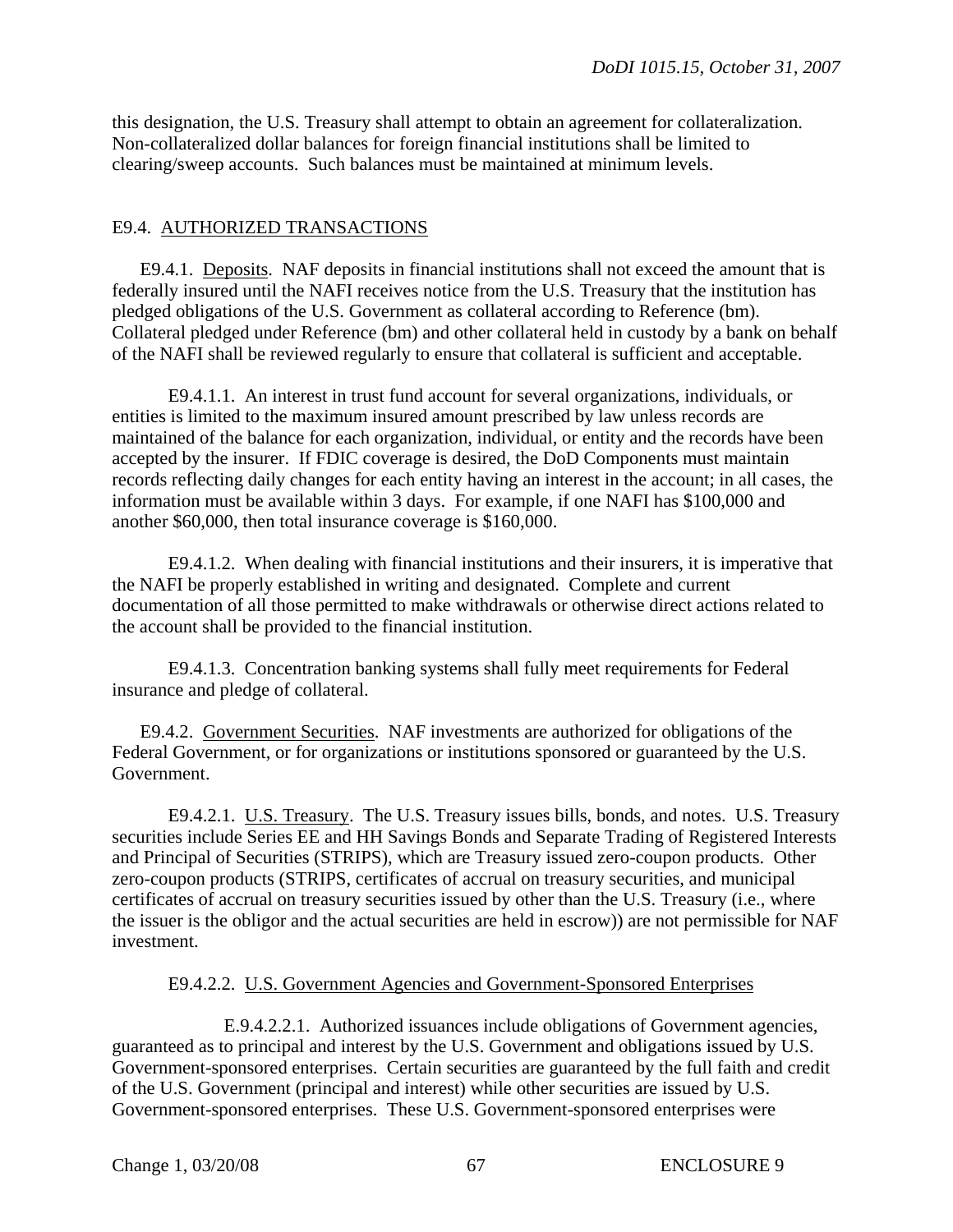established and chartered by the Federal Government and are sponsored by a Government agency, although they are privately owned and generally privately financed. There is a greater risk associated with securities issued by Government-sponsored enterprises. Examples of authorized Federal agency and Government-sponsored enterprise issuers are shown in Attachment 1.

E9.4.2.2.2. Investment products with yields derived from authorized agency obligations and issued by the Federal agency or Government-sponsored enterprise are permitted for NAF investment. Investment products with yields derived from authorized agency obligations, but not issued by a U.S. Government agency or a U.S. Government-sponsored enterprise, are not permitted for NAF investment. Such prohibited investments include real estate mortgage investment conduits issued by private entities. Only mortgage pass-through securities issued by U.S. Government agencies, fixed rate sequential bonds, and first priority planned amortization class one bonds are authorized. Mortgage-backed securities shall have a stated final maturity not to exceed 5 years. All other mortgage-backed securities are prohibited. Prohibited securities include but are not limited to interest-only bonds, principal-only bonds, Z bonds, planned amortization class bonds, floaters, and inverse floaters.

E9.4.3. Repurchase and Reverse Repurchase Agreements. Repurchase and reverse repurchase agreements shall be made only with primary Government securities dealers designated by the Federal Reserve Bank of New York, or with banks that meet capital adequacy standards established according to paragraph E9.3. Primary Government securities dealers must meet and certify to the NAFI their compliance with the Capital Adequacy Guidelines for U.S. Government Securities Dealers published by the Federal Reserve Bank of New York.

E9.4.3.1. Collateral in the amount of 100 percent of market value of the agreement, plus interest, is required for overnight (defined as "next business day") repurchase agreements. Collateral for repurchase agreements is restricted to U.S. Government full faith and credit or Government-sponsored enterprise securities. For agreements for periods longer than overnight, collateral in the amount of 102 percent of market value plus interest is required for U.S. Treasury securities (bills, notes, and bonds) and collateral in the amount of 104 percent of market value plus interest is required for all other U.S. Government full faith and credit securities and U.S. Government-sponsored enterprises. The underlying collateral pledged under a repurchase agreement must have a stated final maturity not to exceed 5 years from the date of the repurchase agreement and shall be marked-to-market daily to ensure the adequacy of collateral pledged.

E9.4.3.2. Repurchase and reverse repurchase transactions shall be executed under written agreement with the dealer using the Bond Market Association Master Repurchase Agreement.

E9.4.4. Concentration Account Investment Facility. The DoD Component headquarters may enter an overnight investment facility provided for under the cash concentration or concentration-banking contract or agreements of record. Such investment facilities shall not exceed 4 business days. Investment transactions are restricted to repurchase agreements backed by collateral in the form of obligations of the U.S. Government, U.S. Government agencies, and U.S. Government-sponsored enterprises. Such collateral must be deposited to a custody account that is not commingled with the assets of the bank, in a value equal to 102 percent of the investment transaction.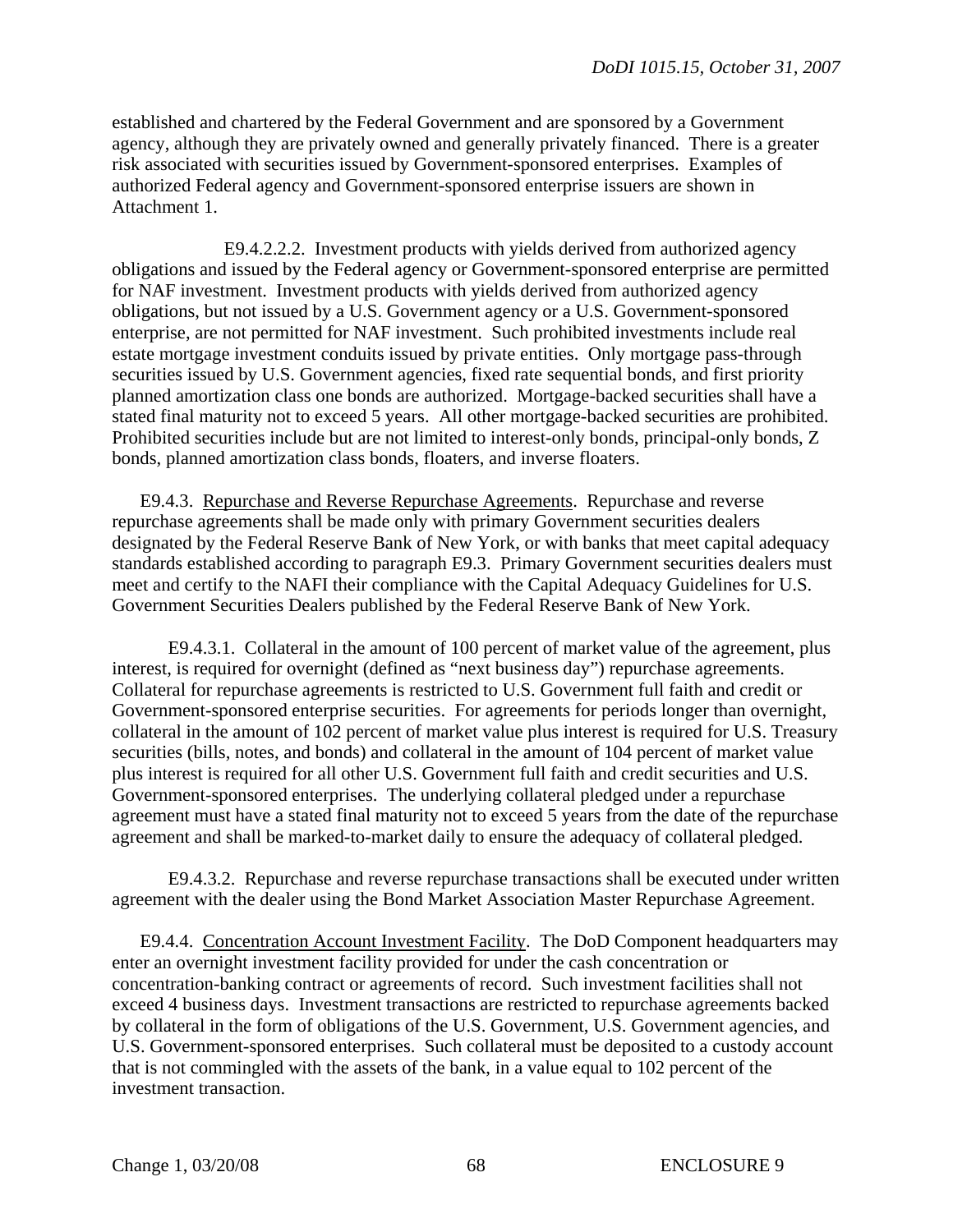E9.4.5. Eurodollar. If the Eurodollar market offers significantly higher yields, funds may be deposited with a U.S. bank dealing in this market. The bank must pledge collateral with the Treasury Department according to the terms of Reference (bm). Collateral must be sufficient to cover principal and interest at all times.

E9.4.6. Foreign Investment for NAF Severance Pay and Benefit Funds. As a hedge against exchange rate exposure, a NAFI may invest in foreign currency obligations (such as bonds or other securities) of a sovereign government (the host country) in amounts not to exceed the local currency value of the liabilities payable to the NAFI host-country local national employees when a NAFI determines that the risk of foreign exchange rate fluctuation may adversely impact its financial posture. These obligations shall be the host-country equivalent of U.S. Treasury obligations. Safekeeping of such investments shall be in accordance with the intent of procedures, taking into consideration the peculiarities of non-U.S. banking systems. In general, it is advisable that a U.S. contractor-operated MBF, a U.S. bank, or a subsidiary of a U.S. bank be named as the custodial institution.

E9.4.7. Institutional Government Money Market Funds. Externally managed no-load money market fund investments are authorized provided the money market fund's investment securities meet the criteria of authorized securities and issuing institutions, the average dollar-weight of the money market fund is 90 days or less, the money market fund has an investment objective of maintaining a net asset value of \$1 per share, and the money market fund is regulated by the U.S. Securities and Exchange Commission. Investment in any one money market fund shall not exceed 10 percent of the total assets of the money market fund. Aggregate investment in money market funds shall not exceed \$50 million or 25 percent of the total market value of the NAF investment portfolio assets. Eligible money market funds shall have assets of at least \$1 billion.

# E9.5. SAFEKEEPING

Government securities held as investments or as collateral for repurchase agreements must be delivered to a third-party bank selected by the NAFI. The instruments cannot be mingled with the assets of the bank and the NAFI must receive a safekeeping receipt for the securities. Thirdparty banks must meet the same capital adequacy standards as those established by the DoD Component for investment banks.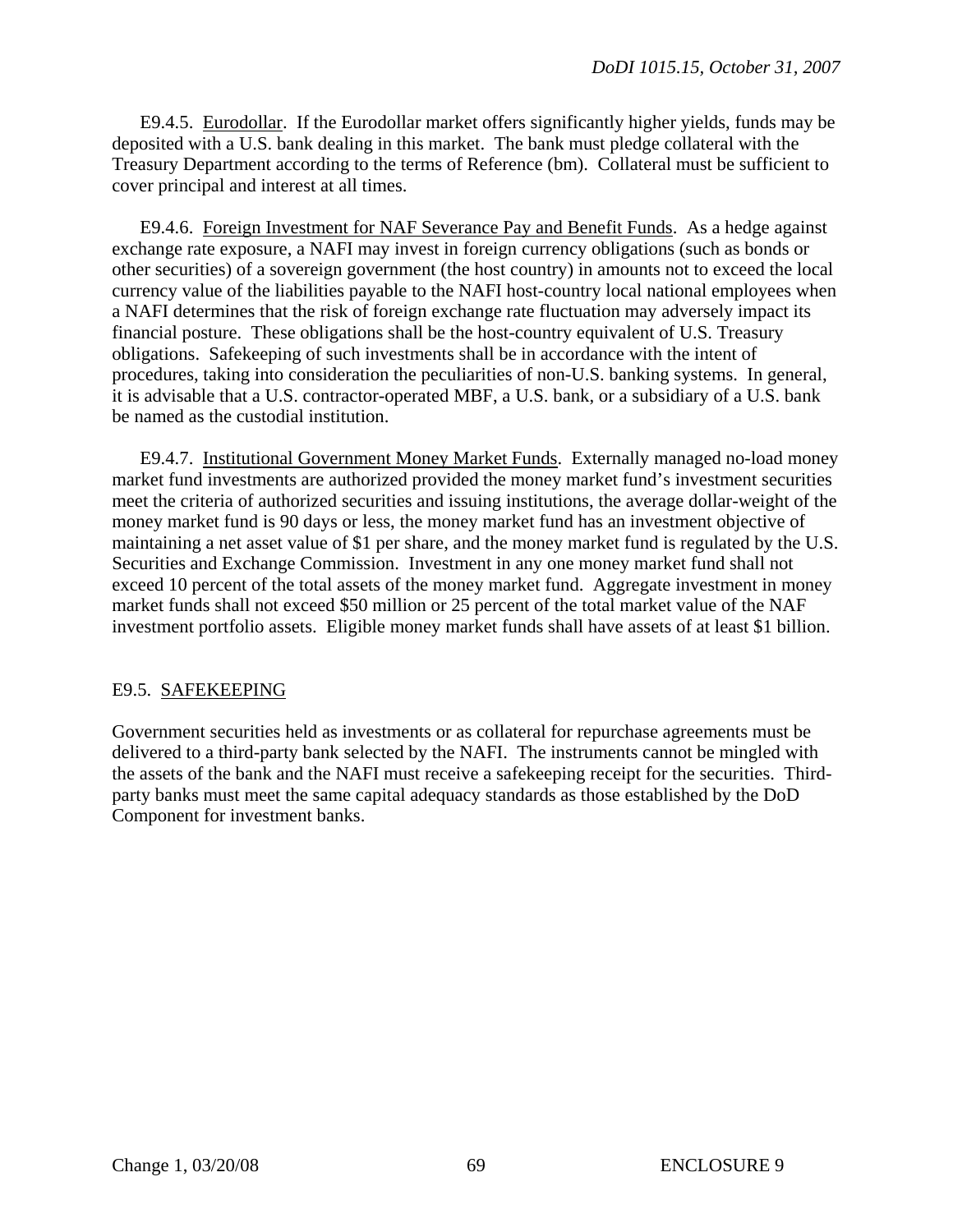# E9.6. AVAILABILITY OF FUNDS

In all cases, the funds should be available to the NAFI or the financial institution on the day the transaction is made. Interest begins on the date of sale or purchase and ends on the day before the transaction is completed.

# E9.7. TREASURY MANAGEMENT, OVERSIGHT, AND CONTROL

The DoD Components shall require that fiduciary responsibility for NAFs be clearly assigned to persons who direct or manage the treasury management programs at each echelon.

E9.7.1. Each organization that manages NAF cash and investments shall identify the positions and individuals who can be held personally responsible (subject to appropriate disciplinary action and assessment of pecuniary liability) for losses suffered due to gross negligence or willful misconduct.

E9.7.2. To avoid inappropriate concentration of financial, credit, or operational risk, the DoD Components shall establish written procedures governing cash management, bank account management, investment management, debt management (to include leveraged investing), financial risk management (to include foreign exchange hedging, interest rate hedging, and credit risk management), and in-house liquidity management (in-house banks).

E9.7.3. Only authorized and qualified personnel shall manage NAF investments. Persons entrusted with administration and management of NAF cash and investments shall have the education, experience, and training commensurate with their responsibilities. Personnel shall exercise the degree of care and skill that is standard for the work they are employed to perform.

E9.7.4. The Secretaries of the Military Departments are responsible for the oversight of NAFs managed by the Military Services. The Heads of the DoD Components shall require the establishment of a treasury oversight group for each organization that invests NAFs. At least one member of the oversight group shall be an investment professional with cogent knowledge of investment instruments, policies, practices, and procedures that is independent of the control or management of the portfolio and the organization being reviewed; at least one member of the oversight group shall be a representative of the Secretary of the Military Department concerned.

E9.7.4.1. The designated treasury oversight group shall meet at least semi-annually to review Military Service treasury management policies, portfolio objectives, management practices, holdings, strategy, and operating results, and to approve those policies governing instruments and institutions for investments and borrowing. The reviews shall ensure the objectives, strategies, and parameters of these policies align with the objectives and strategies of the fund as identified in paragraph E9.2.2. and shall determine compliance with policies and other guidance regarding safety, liquidity, and yield. The reviews shall consider policy, shortcomings of the policy, and the changes in fund risk tolerance that required policies be updated. The results of the reviews shall address corrective action and shall be reported annually to the Head of the DoD Component concerned.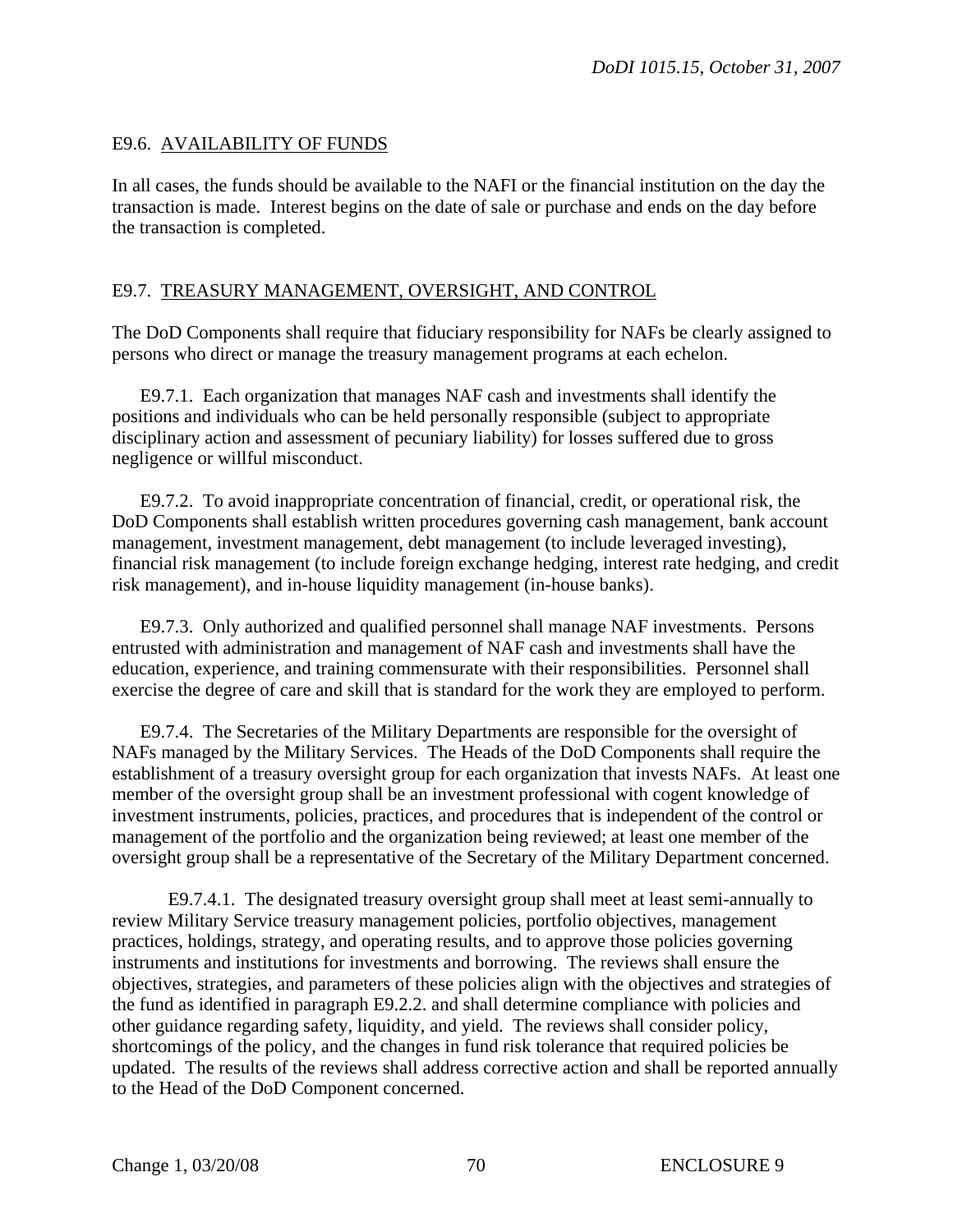E9.7.4.2. To ensure investments and liquidity are congruent with the purpose of the portfolio, the investment oversight group shall determine the primary purpose of the funds as one of the following.

E9.7.4.2.1. Daily cash and liquidity management funds with the purpose of maximizing current income while preserving principal and daily liquidity.

E9.7.4.2.2. Strategic investment funds with the purpose of maximizing income while preserving principal to fund capital improvements or other long-term projects.

E9.7.4.2.3. Segregated funds with the purpose of maximizing income while preserving principal to fund workers' compensation, severance liabilities, or other long-term liabilities.

E9.7.4.3. Liquidity and authorized transactions shall be subject to the restrictions in Table E9.T1.

| <b>Policy Area</b>                              | Daily Cash and Liquidity<br><b>Management Funds</b>                                                                                                                                                                                                                                          | <b>Strategic Investment</b><br><b>Funds</b>                                                                                                                                     | <b>Segregated Funds</b>                                                                                                                                                                                                                                                                 |
|-------------------------------------------------|----------------------------------------------------------------------------------------------------------------------------------------------------------------------------------------------------------------------------------------------------------------------------------------------|---------------------------------------------------------------------------------------------------------------------------------------------------------------------------------|-----------------------------------------------------------------------------------------------------------------------------------------------------------------------------------------------------------------------------------------------------------------------------------------|
| <b>Liquidity (Maturity</b><br>Term Restriction) | Maximum term of 1 year                                                                                                                                                                                                                                                                       | Maximum term of 5 years                                                                                                                                                         | Maximum term of 5 years                                                                                                                                                                                                                                                                 |
| Authorized<br>Transactions                      | All investments described in<br>paragraph E9.4 except:<br>- Any securities with embedded<br>derivatives including callable<br><b>bonds</b><br>- Agency securities including<br>all mortgage-backed securities                                                                                | All investments described<br>in paragraph E9.4.                                                                                                                                 | All investments described<br>in paragraph E9.4.                                                                                                                                                                                                                                         |
| <b>Statement of Purpose</b><br>on Risk Profile  | – To maximize current income<br>while preserving principal and<br>daily liquidity by investing in<br>high-quality money market<br>securities and government<br>short-term debt instruments<br>- Invests only in securities rated<br>at least A1 by S&P or P1 by<br>Moody's Investors Service | To maximize income while<br>capital improvements or<br>other long-term projects by<br>investing primarily in<br>government, mortgage-<br>backed, and asset-backed<br>securities | To maximize income while<br>preserving principal to fund preserving principal to fund<br>workers' compensation<br>liabilities, severance<br>liabilities, or other long-<br>term liabilities by investing<br>primarily in government,<br>mortgage-backed, and<br>asset-backed securities |

Table E9.T1. Restrictions on Liquidity and Authorized Transactions

E9.7.4.4. The treasury manager shall meet at least semi-annually with their DoD Component-designated treasury oversight group. The purpose of the meeting shall be to review the overall fund position, assess known or anticipated market conditions, and review investment strategies to meet overall MWR and NAF program objectives and approved cash flow requirements. The oversight group shall evaluate compliance with DoD guidance, review management reports, and audit results, and shall review and endorse the Annual NAF Treasury Management Report. (See paragraph E9.9. and Attachments 3 through 9.)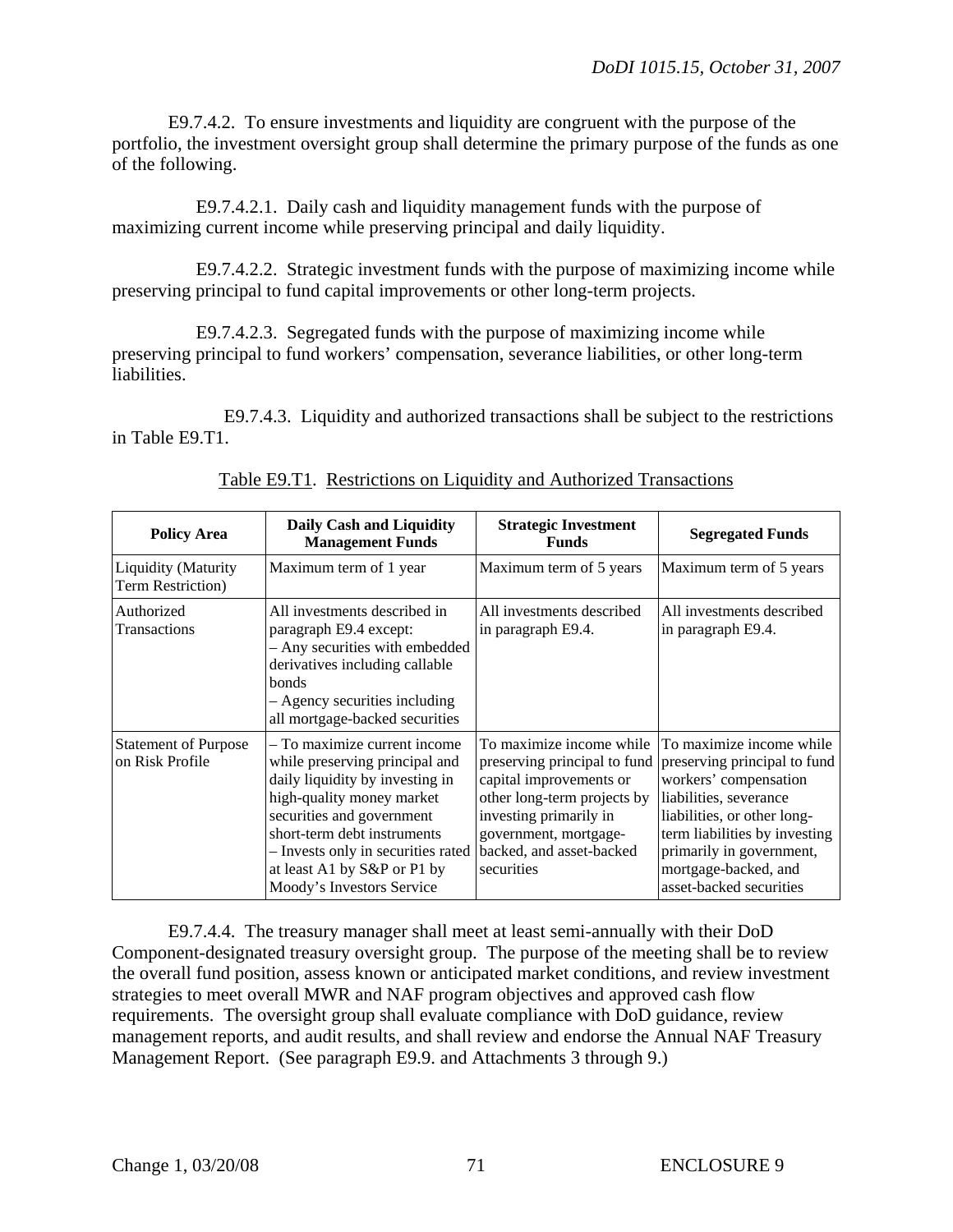E9.7.4.5. In advance of each calendar year, the treasury oversight group shall determine the benchmark that will be used to evaluate portfolio performance. The benchmark shall be unambiguous, measurable, and appropriate. Attachment 2 provides the publicly available indices authorized to create the portfolio benchmark. The benchmark shall reflect the broad risk and return characteristics of the authorized portfolio holdings. A composite benchmark may be comprised of several indices provided the names and weights of each index are clearly defined. At year end, the benchmark return shall be compared to the portfolio average annual yield and deviations evaluated based on investment maturity, credit factors, and investment instruments.

E9.7.4.6. The investment portfolio shall be independently marked-to-market on at least a semi-annual basis and with each issuance of a financial statement using prices listed on an exchange; prices provided by an independent data provider, such as Reuters or Bloomberg; prices provided by brokers and investment dealers; or valuations derived using mathematical models and pricing algorithms.

E9.7.5. The fund manager of the investing NAFI shall immediately notify the treasury oversight group of losses of principal or circumstances where investments produce no yield. Significant occurrences or losses of principal or absence of yield shall be immediately reported to the treasury oversight group, the respective board of directors, the DoD Component, and the PDUSD(P&R).

E9.7.6. Credit risk is inherent in foreign currency hedging (forward contracts and foreign currency options) authorized at paragraph E10.2 and interest rate hedging (interest rate swaps and forward rate agreements) authorized at paragraph E9.8. The credit risk arises when the mark-to-market valuations of outstanding derivative contracts are greater than zero (i.e., the counterparty owes the DoD Component). The DoD Components shall ensure that credit risk is identified, measured, and reported annually for foreign currency and interest rate hedging.

### E9.8. BORROWING AND INTEREST RATE HEDGING

E9.8.1. The DoD Components, Military Services, and Service headquarters that engage in borrowing shall maintain a listing of the financial institutions approved for borrowing. The listing shall include the each institution's credit rating, financial covenants, and maximum borrowing limits.

E9.8.2. All borrowings shall be denominated in U.S. dollars. Authorized borrowing vehicles for working capital are limited to uncommitted bank lines of credit and revolving committed bank credit facilities with a maximum term of 5 years. One-time loan agreements for individual capital projects may be executed with terms not to exceed 30 years.

E9.8.3. Interest rate exposure shall be measured against current borrowings and anticipated operating and capital requirements. Interest rate hedges shall be associated directly to underlying debt and shall not exceed the maturity of the underlying debt. Interest rate hedging instruments are limited to interest rate swaps, forward rate agreements, and treasury locks..

E9.8.4. All interest rate hedge contracts shall be transacted with authorized counterparties. The counterparties shall be creditworthy institutions with a short term credit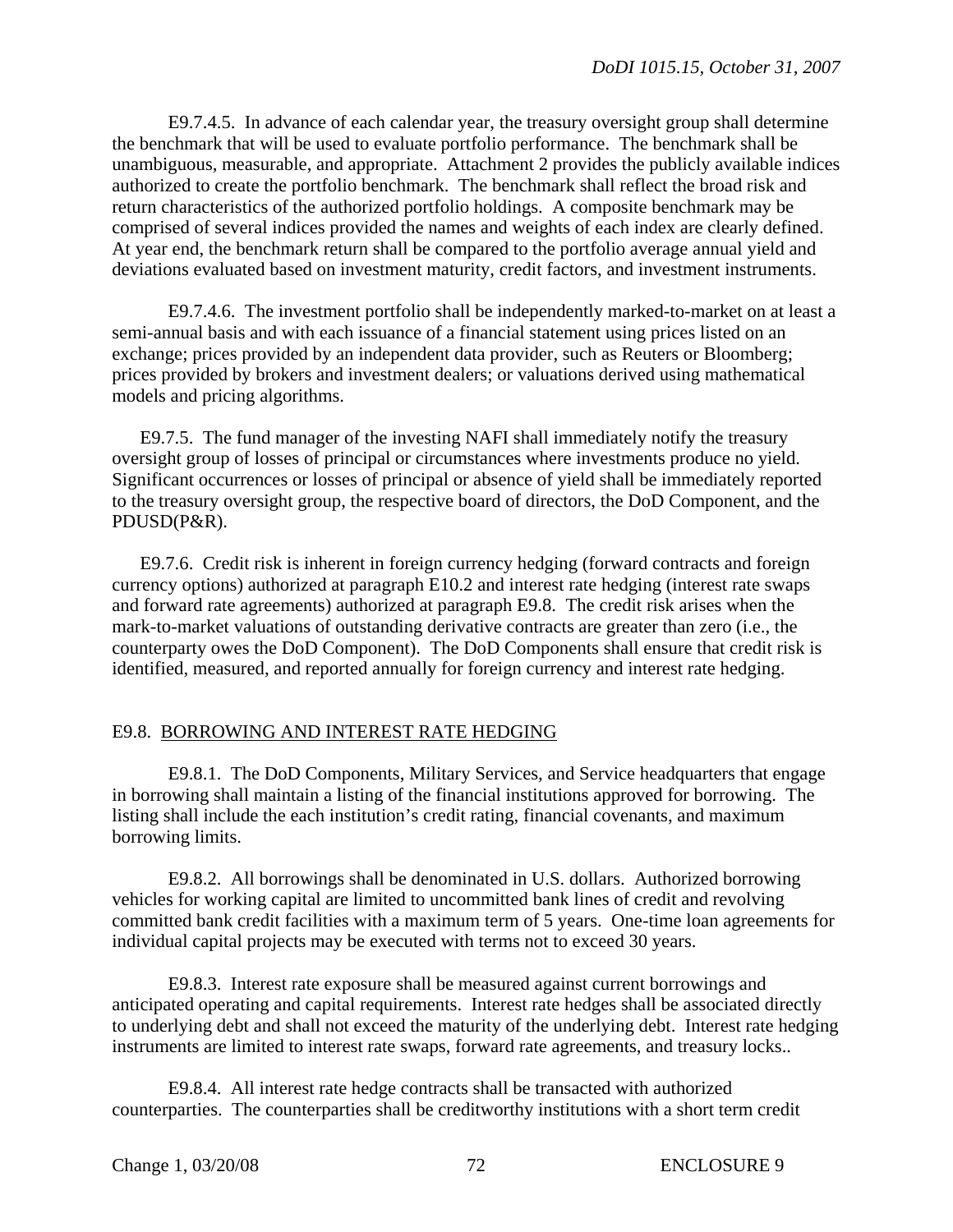rating of A-1 (S&P) and P-1 (Moody's) and a long term credit rating of at least A (S&P) and A (Moody's); an International Swap Dealers Association (ISDA) agreement shall be in place with each counterparty; all counterparties shall be authorized by the Military Service or joint-Service headquarters prior to initiating hedging activity; and counterparty credit worthiness shall be monitored on at least an annual basis.

E9.8.5. The Annual NAF Treasury Management Report submitted by the DoD Components to the PDUSD(P&R) in accordance with paragraph E9.9. shall include a report of all interest rate hedging activities, to include a list of all contracts outstanding as of the end of the year and for any portion of the year (counterparty, notional amounts, contract type, maturity date, mark-to-market values or realized gains or losses, associated underlying exposure, and fixed and floating interest rates), and the short term and long term S&P and Moody's credit ratings for all authorized counterparties.

#### E9.9. ANNUAL NAF TREASURY MANAGEMENT REPORT

The DoD Components shall require the respective oversight group(s) to prepare a report of NAF cash and investments, borrowing, and hedging as of December 31 each year covering all NAFIs and NAF cash and investments managed within their Components. The DoD Components shall submit the Annual NAF Treasury Management Report to the PDUSD(P&R) by April 1 of the following year. The submission shall contain an executive summary, Oversight Report, and Performance Report.

E9.9.1. Executive Summary. The executive summary shall describe the goals, objectives, and benchmarks established for each fund managed, and the relationship of those goals and objectives to the overall NAF and MWR program purposes and cash flow requirements. The narrative shall describe the overall treasury management philosophy and investment policies and practices for safety, liquidity, and yield; significant events or accomplishments; investment portfolio analysis; rate of return analysis; change in benchmarks; and other appropriate information.

E9.9.1.1. Safety. The discussion of safety shall address risk tolerance guidelines for term institutions and investments, DoD Component and Military Service oversight, third-party evaluations conducted since the last report (to include independent actuarial and audit reviews), borrowing and lending strategies, and investment in foreign currency. The nature, amount, and circumstances of portfolio losses shall be disclosed fully.

E9.9.1.2. Liquidity. The liquidity section shall identify the portfolio management requirements (purpose of assets, future sources, and uses of NAFs and portfolio goals), specify strategies for investment liquidity (to include short-term borrowing), and describe cash concentration systems.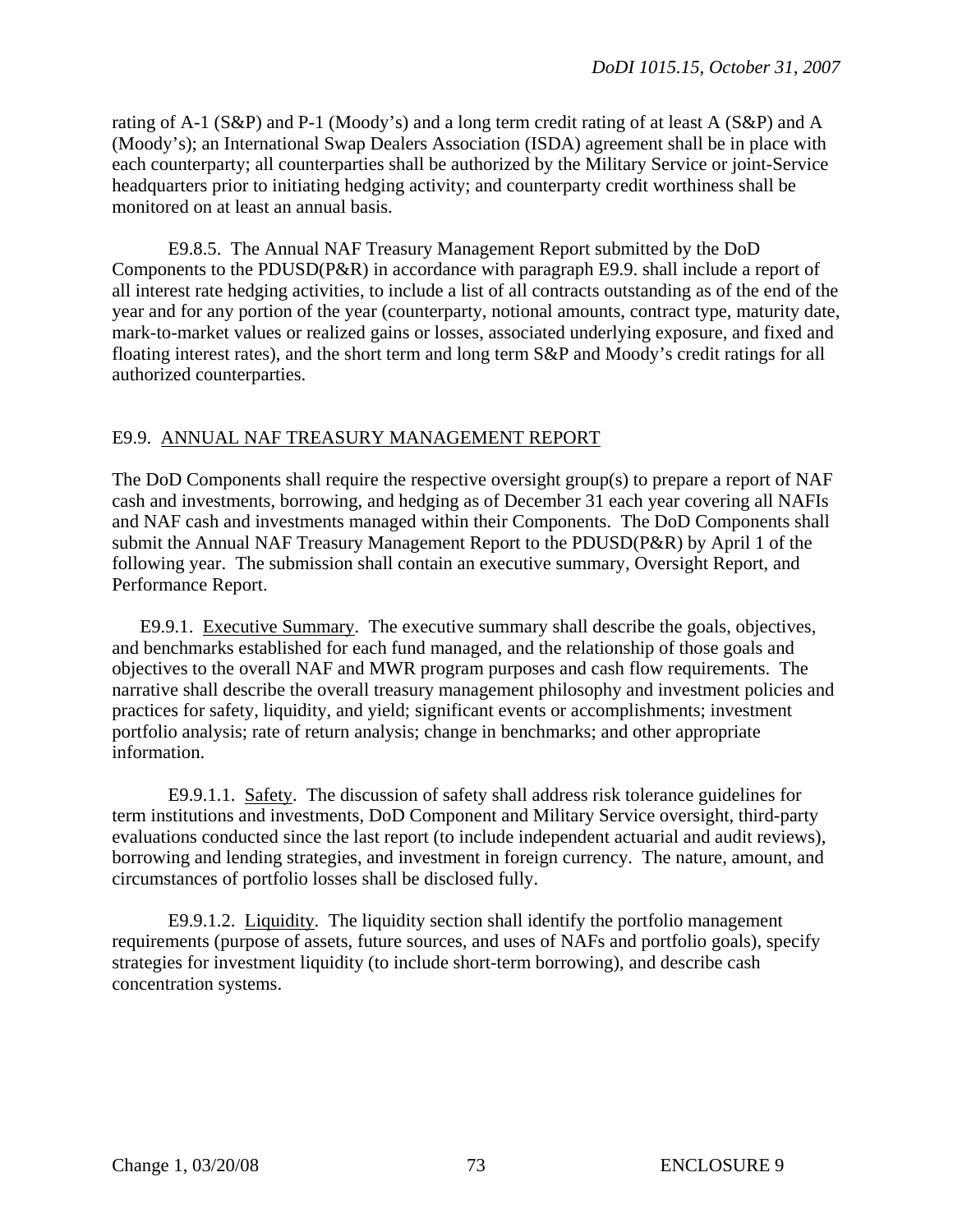E9.9.1.3. Yield. The yield analysis shall describe asset allocation, determination of maturity, and philosophy concerning active or passive management style. Comparison shall be made to accepted industry indices that were pre-determined as benchmark(s) for evaluating portfolio performance. An explanation of why the fund return deviated from the benchmark shall be provided.

E9.9.2. Oversight Report. (See Attachment 3.) The Oversight Report shall identify treasury management positions and individuals that can be held personally responsible for treasury transactions. In addition to those persons, the names and titles/organizations of the individuals who have been appointed to the fund's treasury oversight committee shall be furnished. The report shall provide the dates of the oversight meetings, independent management and compliance audits, and internal management and compliance audits conducted since the last report. In addressing audits, the most current independent public accountant opinion shall be furnished and a summary provided of the treasury management audits, the agency performing the audits, the major audit findings, and the resulting management action. The minutes of the oversight meetings conducted since the last report shall be furnished.

E9.9.3. Performance Report. The Performance Report shall contain the funds' balances for all cash and investments, the portfolio composition and yield as of year-end, and the weighted average annual yield.

E9.9.3.1. Cash and Investment Balances Ownership Report. (See Attachment 4.) The Cash and Investment Balances Ownership Report shall provide balance sheet information of all cash on deposit in financial institutions and investments held by NAFIs within the DoD Component as of December 31. The report shall include a breakout of ownership by Military Service, major command, installation level, and other echelons.

E9.9.3.2. Cash and Investment Portfolio Report. (See Attachment 5.) The Cash and Investment Portfolio Report shall provide information as of December 31, to include book value and market value of investments, and concentration banking accounts. This summary provides management information for monitoring progress of the funds.

E9.9.3.3. Investment Portfolio Annual Yield. (See Attachment 6.) Each Service headquarters that manages central investment funds shall prepare the report on annual yield. Yield shall be computed both as total rate of return (including unrealized gains and losses) and realized return, and before and after portfolio expenses. Any borrowing charges associated with simultaneous investing and borrowing activities shall be subtracted from the returns earned on the investment portfolio.

E9.9.3.3.1. The formula in Table E9.T2. shall be used to calculate the total rate of return.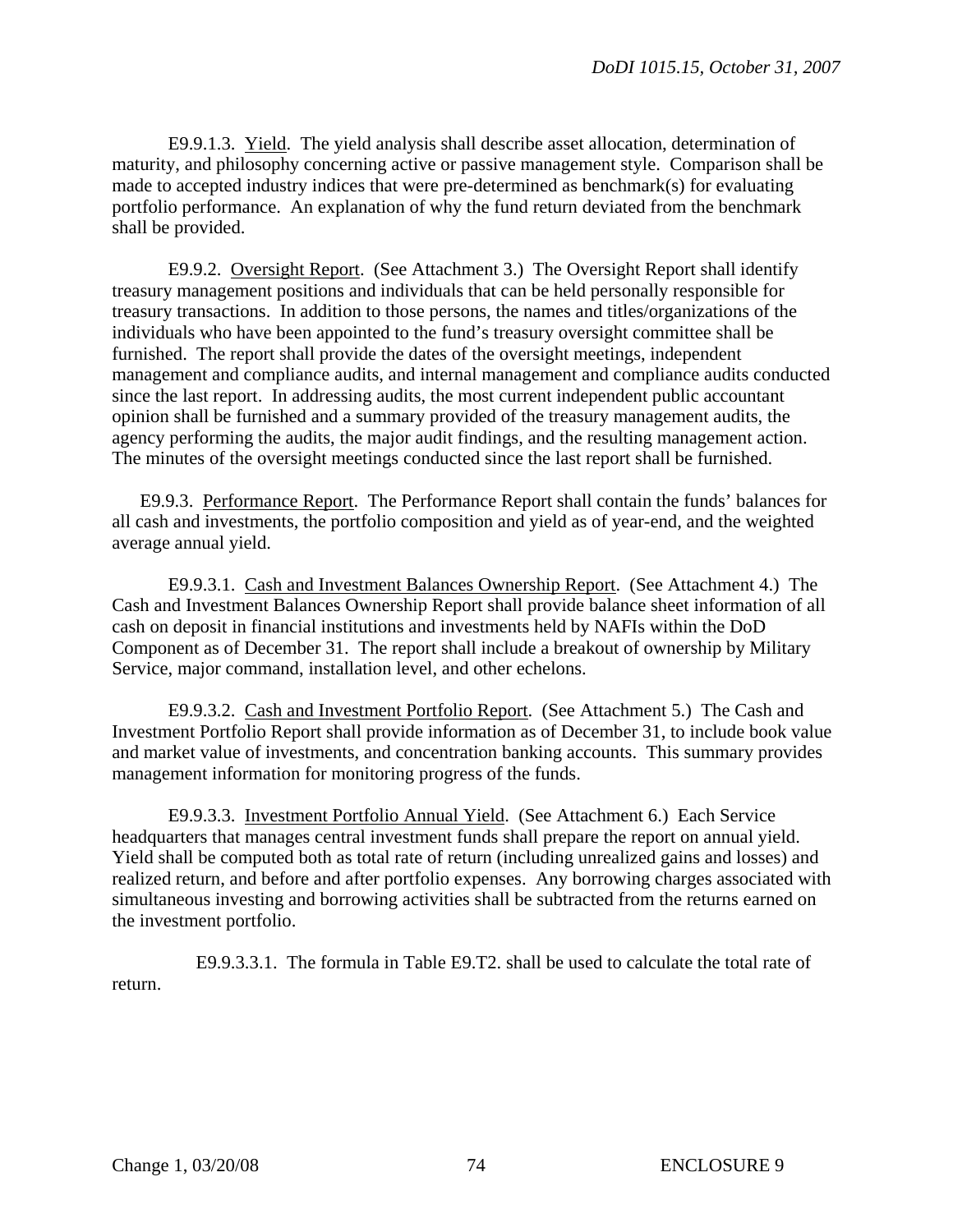### Table E9.T2. Formula for Calculating Total Rate of Return

Total Rate of Return  $=$   $\frac{EMV - BMV - CF}{}$  $BMV + \sum_{i=1}^{n} (CF_i X W_i)$ 

 $EMV =$  market value of the portfolio at the end of the period before any cash flows but including accrued income for the period.

BMV = market value of the portfolio at the beginning of the period, including any cash flows at the end of the previous period and including accrued income up to the end of the previous period.

 $CF =$  net cash flows within the period.  $\sum_{i=1}^{n}$  (CF<sub>i</sub> X W<sub>i</sub>) is the sum of each cash flow, CF<sub>i</sub> multiplied by its weight, Wi.

Weight = proportion of the total number of days in the period that cash flow has been held in the portfolio. Weight = (total number of calendar days in the period less the number of calendar days since the beginning of the period in which the cash flow occurred) divided by the total number of calendar days in the period.

E9.3.3.2. The formula in Table E9.T3. shall be used to calculate the realized return.

### Table E9.T3. Formula for Calculating Total Rate of Return

|                    | Realized Gains - Realized Losses + Accrued Interest | 365 |  |
|--------------------|-----------------------------------------------------|-----|--|
| Investment Balance | days in the month                                   |     |  |

 E9.9.3.4. Outstanding Loans. (See Attachment 7.) This summary shall be prepared to disclose fully each outstanding loan, line of credit, and other borrowing facilities as of December 31, to include the name of the lending institution, the loan balance or drawn amount, the total credit line, the loan rate, and the maturity date.

 E9.9.3.5. Loan Portfolio. (See Attachment 8.) This summary shall be prepared to disclose the average loans, lines of credit, and other borrowing facilities outstanding over the 12 month period. The rate paid shall be a time- and dollar-weighted average for the month and for the year exclusive and inclusive of interest rate hedging.

 E9.9.3.6. Credit Exposure Report. (See Attachment 9.) This summary shall be prepared to disclose fully the credit exposure across all treasury activities including investing, foreign exchange, and interest rate hedging. Investments shall be grouped by counterparty (dealer or broker, not third party custodian).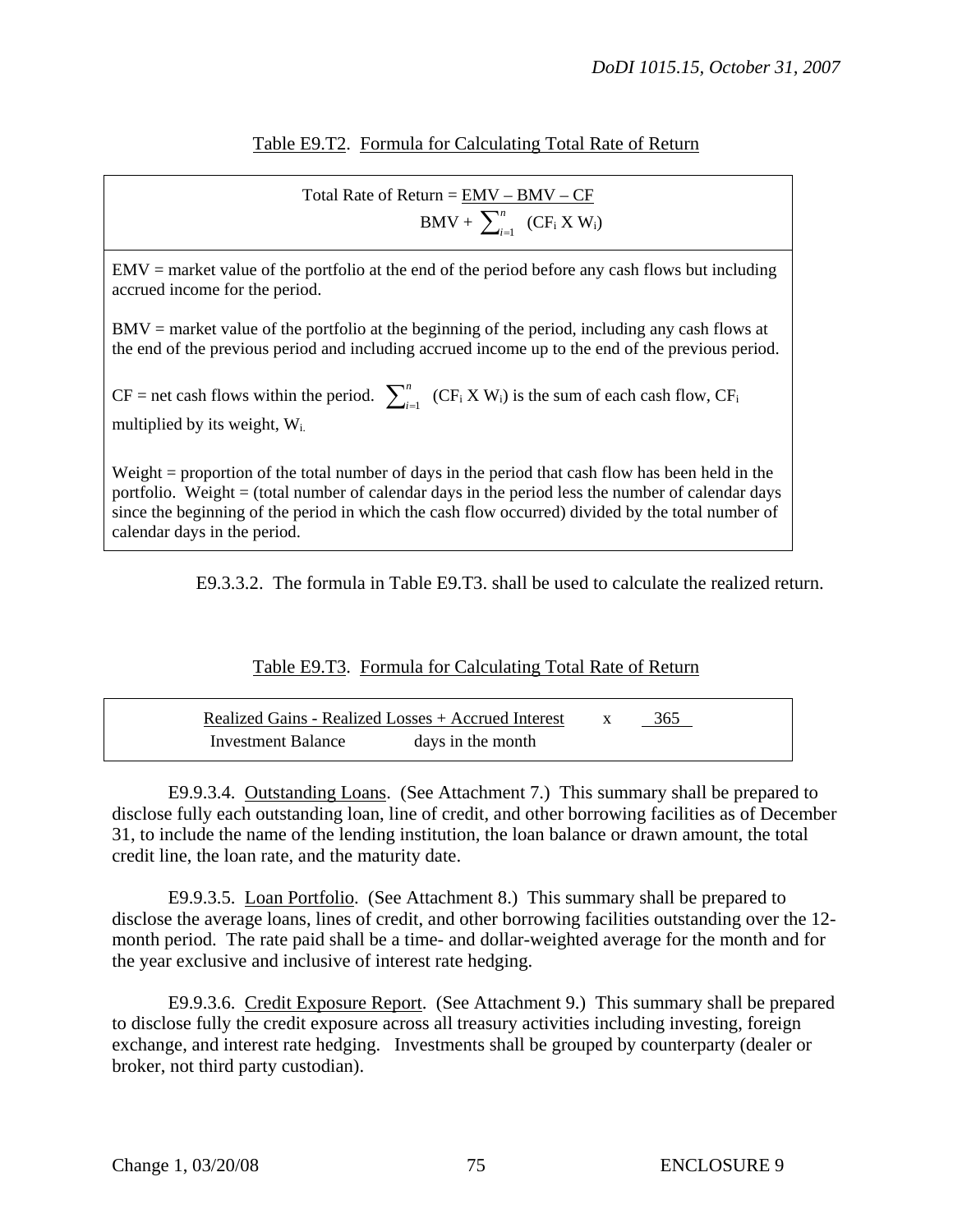E9.9.3.7. Foreign Currency Hedging Report. This report is required by paragraph E10.2.4.

#### E9.10. TREASURY MANAGERS' MEETINGS

Senior NAF treasury management personnel of the DoD Components shall meet semiannually with representatives of the PDUSD(P&R) to review NAF treasury management and investment practices.

E9.10.1. The DoD Component headquarters NAF treasury managers shall present the results of their most recent Annual Treasury Management Report annually at the DoD NAF Treasury Management Subcommittee meeting. Each of the Military Services shall provide their current treasury policies, procedures, and audit compliance, with Military Service and DoD Inspector General findings. A summary of the meeting shall be issued by the PDUSD(P&R).

E9.10.2. A second meeting shall be hosted each year by the Military Services to provide a forum for the free exchange of information concerning short-term and long-term investments, rates of return, financial institutions, and treasury management practices. The chair shall rotate among the Military Services. A summary of the meeting shall be issued by the PDUSD(P&R).

Attachments – 9

- E9.A1. Accepted Issuers of Government and Agency Securities
- E9.A2. Indices
- [E9.A3.](#page-76-0) Oversight Report
- E9.A4. Cash and Investment Balances Ownership Report
- E9.A5. [Cash and Investment Portfolio](#page-82-0) Report
- E9.A6. [Investment Portfolio Yield](#page-82-1)
- E9.A7. Outstanding Loans
- E9.A8. Loan Portfolio
- <span id="page-75-0"></span>E9.A9. Credit Exposure Report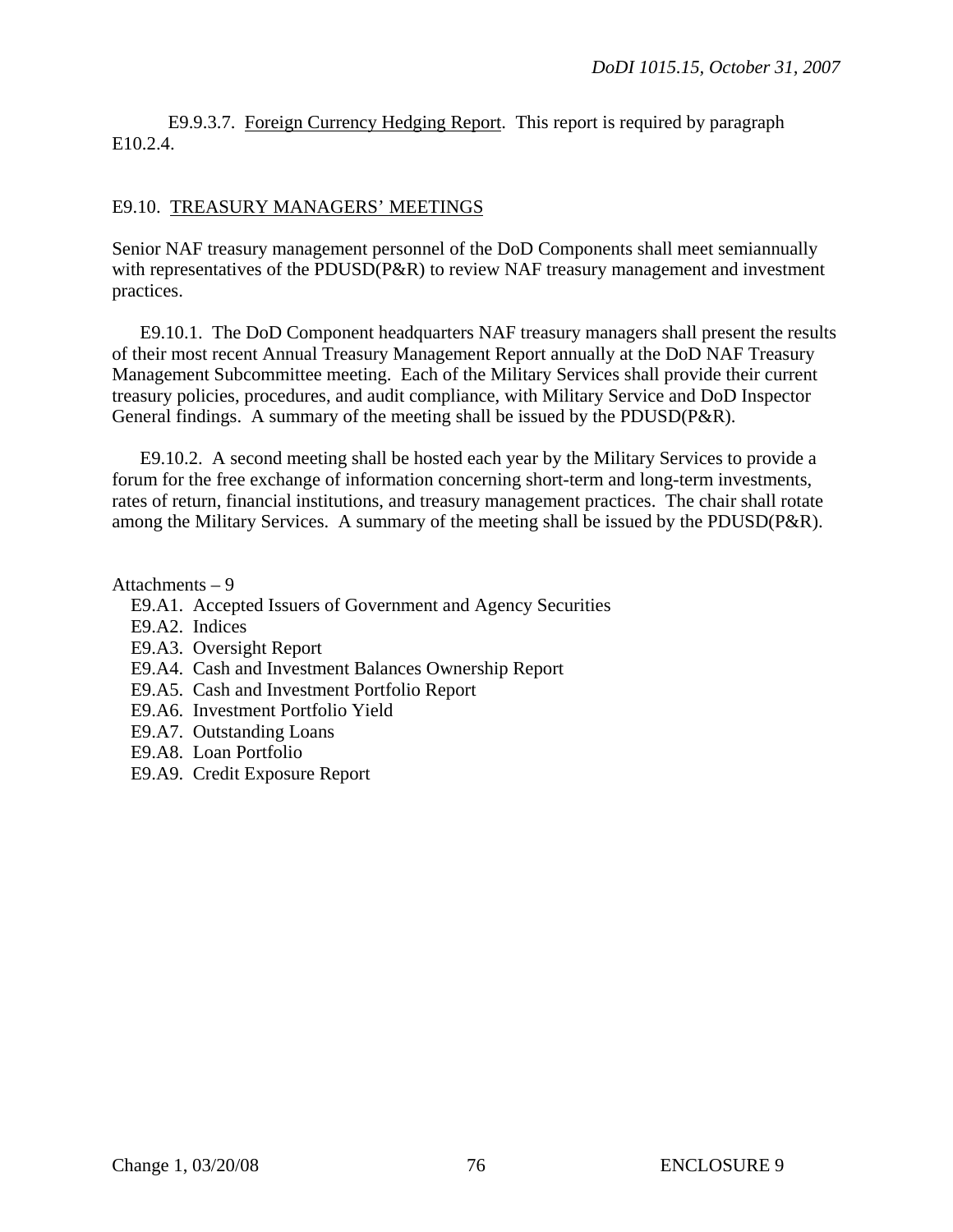## E9.A1. ATTACHMENT 1 TO ENCLOSURE 9

# ACCEPTED ISSUERS OF GOVERNMENT AND AGENCY SECURITIES

<span id="page-76-0"></span>

| <b>Issuer</b>                                                                                    | <b>Type of Issuer</b>            |
|--------------------------------------------------------------------------------------------------|----------------------------------|
| Export-Import Bank of the United States*                                                         | U.S. Federal Agency              |
| Federal Agricultural Mortgage Corporation (Farmer Mac)                                           | Government-sponsored enterprises |
| Federal Farm Credit Banks (FFCB)                                                                 | Government-sponsored enterprises |
| Federal Home Loan Bank (FHLB)                                                                    | Government-sponsored enterprises |
| Federal Home Loan Mortgage Corporation<br>(FHLMC, "Freddie Mac")                                 | Government-sponsored enterprises |
| Federal Housing Administration (FHA)*                                                            | U.S. Federal Agency              |
| Federal National Mortgage (FNMA, "Fannie Mae")                                                   | Government-sponsored enterprises |
| Financing Corporation (FICO)                                                                     | Government-sponsored enterprises |
| Government National Mortgage Association (GNMA)*                                                 | U.S. Federal Agency              |
| Private Export Funding Corporation (PEFCO)                                                       | U.S. Federal Agency              |
| Small Business Administration (SBA)*                                                             | U.S. Federal Agency              |
| <b>Student Loan Marketing Association</b><br>(SLMA, "Sallie Mae")                                | Government-sponsored enterprises |
| Tennessee Valley Authority (TVA)                                                                 | U.S. Federal Agency              |
| USDA Rural Development*                                                                          | U.S. Federal Agency              |
| U.S. Treasury*                                                                                   |                                  |
| U.S. Postal Service*                                                                             | U.S. Federal Agency              |
| Washington Metropolitan Area Transit Authority<br>(WashMet) *                                    | U.S. Federal Agency              |
| * Securities issued by the agency are backed by the full faith and credit of the U.S. Government |                                  |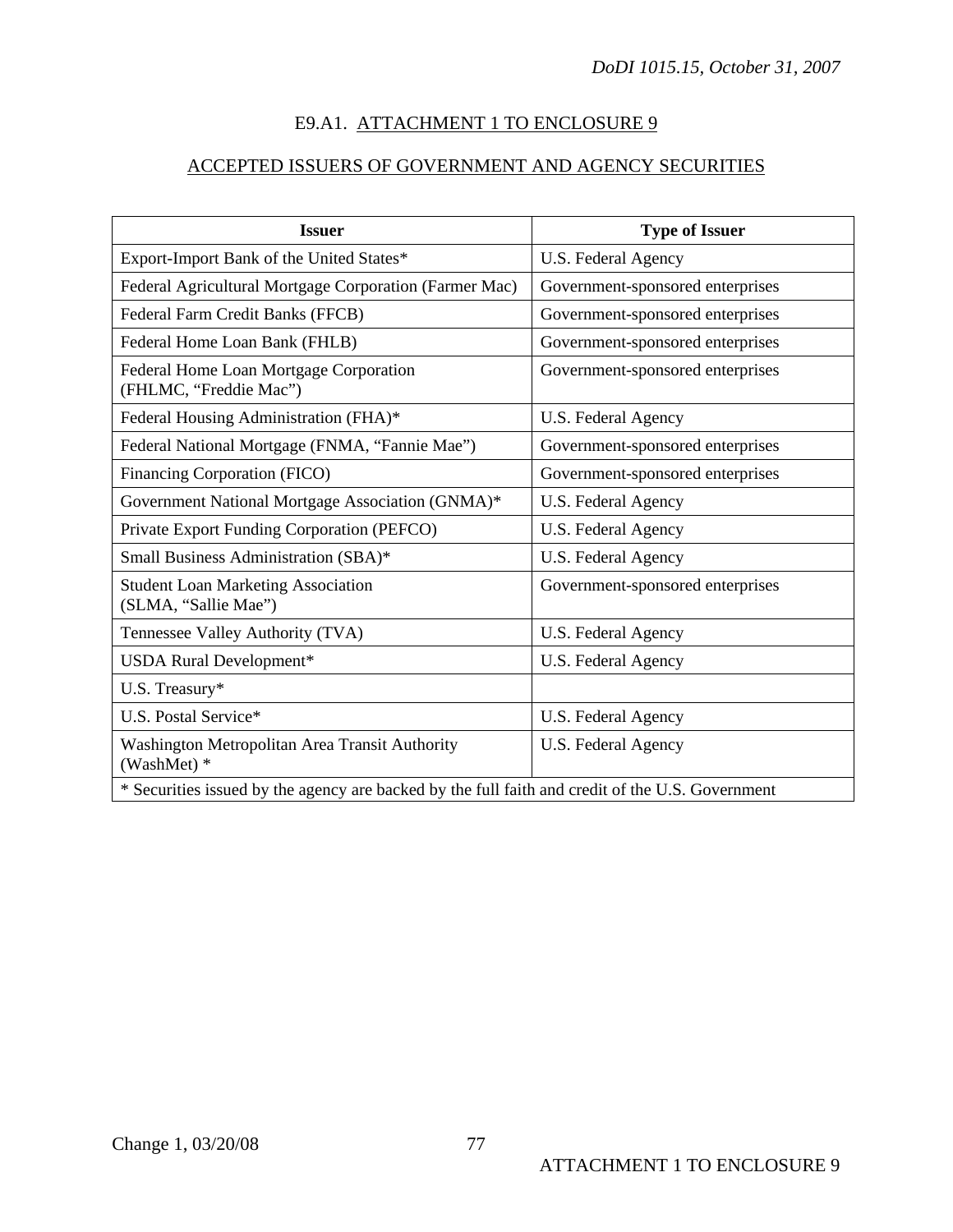# E9.A2. ATTACHMENT 2 TO ENCLOSURE 9

# INDICES

| <b>Investment</b><br><b>Instrument</b>          | <b>Name of Benchmark</b>                                                                         | <b>Benchmark</b><br><b>Maturity</b> | <b>Recommended</b><br><b>Benchmarking</b><br><b>Frequency</b> | <b>Source Where Benchmark May Be</b><br><b>Obtained</b>                 |
|-------------------------------------------------|--------------------------------------------------------------------------------------------------|-------------------------------------|---------------------------------------------------------------|-------------------------------------------------------------------------|
| Certificate of Deposit<br>$(1$ Month)           | Federal Reserve Bank of St.<br>Louis<br>1-Month Certificate of Deposit:<br>Secondary Market Rate | 1-month                             | Semi-annually                                                 | http://research.stlouisfed.org/fred2/<br>categories/121                 |
| Certificate of Deposit<br>(3 Months)            | Federal Reserve Bank of St.<br>Louis<br>3-Month Certificate of Deposit:<br>Secondary Market Rate | 3-months                            | Semi-annually                                                 | http://research.stlouisfed.org/fred2/<br>categories/121                 |
| Certificate of Deposit<br>$(6$ Months)          | Federal Reserve Bank of St.<br>Louis<br>6-Month Certificate of Deposit:<br>Secondary Market Rate | 6-months                            | Semi-annually                                                 | http://research.stlouisfed.org/fred2/<br>categories/121                 |
| <b>Treasury Bills</b><br>(3 Months)             | Merrill Lynch<br>3-Month U.S. Treasury Bill<br>Index                                             | 3-months                            | Semi-annually                                                 | http://www.mlindex.ml.com/gispublic/<br>bin/MLIndex.asp<br>Ticker: G0O1 |
| <b>Treasury Bills</b><br>$(6$ Months)           | Merrill Lynch<br>6-Month U.S. Treasury Bill<br>Index                                             | 6-months                            | Semi-annually                                                 | http://www.mlindex.ml.com/gispublic/<br>bin/MLIndex.asp<br>Ticker: G0O2 |
| <b>Treasury Bills</b><br>$(1$ Year)             | Merrill Lynch<br>1-Year U.S. Treasury Bill Index                                                 | 1-year                              | Semi-annually                                                 | http://www.mlindex.ml.com/gispublic/<br>bin/MLIndex.asp<br>Ticker: G0O3 |
| <b>Treasury Notes</b><br>$(1$ Year)             | Merrill Lynch<br>1-Year U.S. Treasury Note Index                                                 | 1-year                              | Semi-annually                                                 | http://www.mlindex.ml.com/gispublic/<br>bin/MLIndex.asp<br>Ticket: GC03 |
| <b>Treasury Notes</b><br>(2 Years)              | Merrill Lynch<br>1-3 Year U.S. Treasury Index                                                    | 1.78 years                          | Semi-annually                                                 | http://www.mlindex.ml.com/gispublic/<br>bin/MLIndex.asp<br>Ticker: G1O2 |
| <b>Treasury Notes</b><br>(3 Years)              | Merrill Lynch U.S. Treasury<br>Current<br>3-Year Index                                           | 2.85 years                          | Semi-annually                                                 | http://www.mlindex.ml.com/gispublic/<br>bin/MLIndex.asp<br>Ticker: GA03 |
| <b>Treasury Notes</b><br>$(4$ Years)            | Merrill Lynch<br>1-5 Year U.S. Treasury Index                                                    | 4.05 years                          | Semi-annually                                                 | http://www.mlindex.ml.com/gispublic/<br>bin/MLIndex.asp<br>Ticker: G2O2 |
| <b>Treasury Notes</b><br>$(5$ Years)            | Merrill Lynch U.S. Treasury<br>Current<br>5-Year Index                                           | 4.94 years                          | Semi-annually                                                 | http://www.mlindex.ml.com/gispublic/<br>bin/MLIndex.asp<br>Ticker: GA05 |
| U.S. Agency<br>Securities (2 Years)             | Merrill Lynch AAA U.S.<br>Agencies<br>1-3 Year Index                                             | 1.86 years                          | Semi-annually                                                 | http://www.mlindex.ml.com/gispublic/<br>bin/MLIndex.asp<br>Ticker: G1P0 |
| U.S. Agency<br>Securities (4 Years)             | Merrill Lynch AAA U.S.<br>Agencies<br>3-5 Year Index                                             | 3.96 years                          | Semi-annually                                                 | http://www.mlindex.ml.com/gispublic/<br>bin/MLIndex.asp<br>Ticker: G2P0 |
| U.S. Agency Freddie<br>Mac Notes<br>$(5$ Years) | Merrill Lynch U.S. Agencies<br>Freddie Mac Reference Notes<br>Index                              | 5.56 years                          | Semi-annually                                                 | http://www.mlindex.ml.com/gispublic/<br>bin/MLIndex.asp<br>Ticker: G0PF |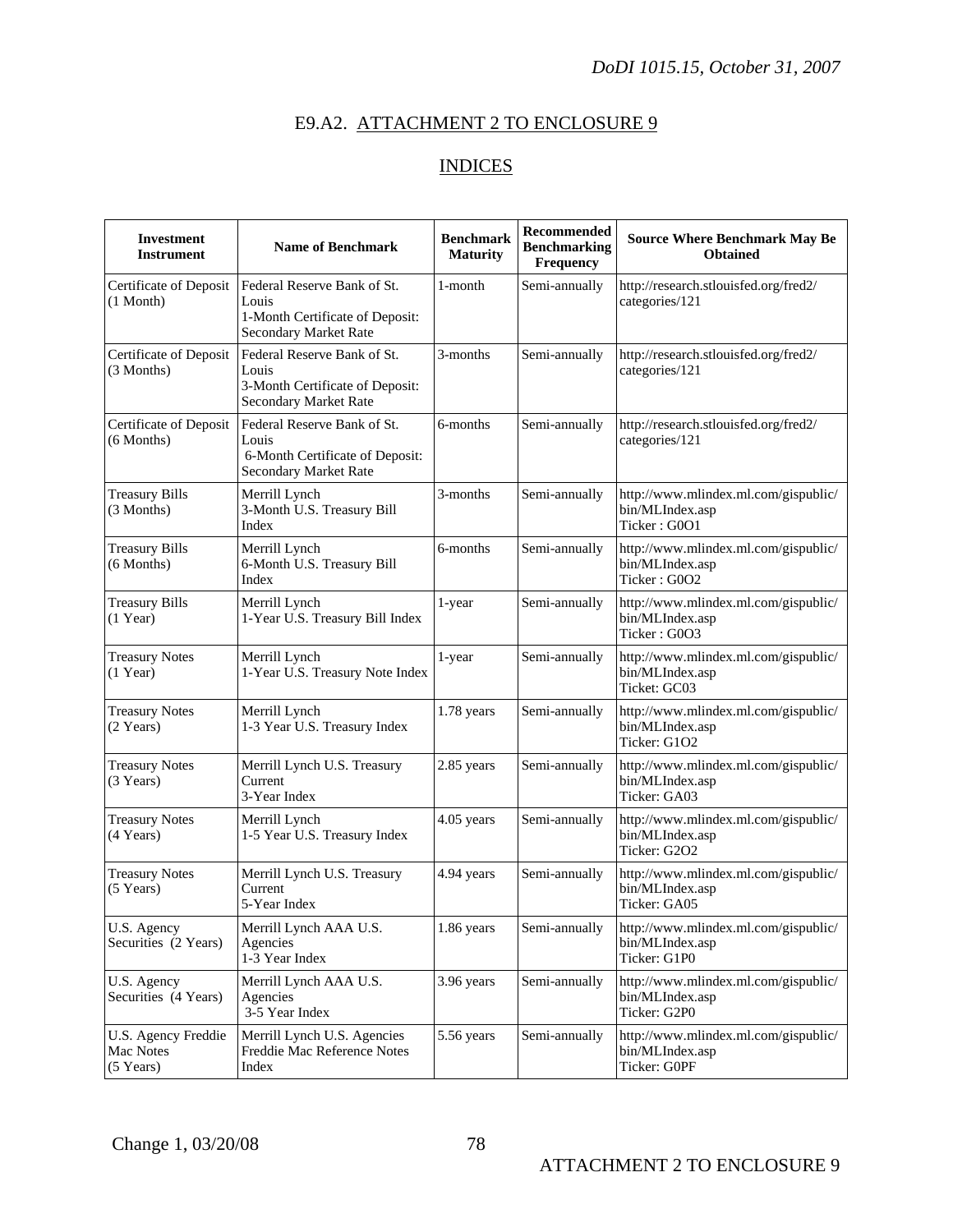| <b>Investment</b><br><b>Instrument</b>                      | <b>Name of Benchmark</b>                                                                     | <b>Benchmark</b><br><b>Maturity</b> | Recommended<br><b>Benchmarking</b><br>Frequency | <b>Source Where Benchmark May Be</b><br><b>Obtained</b>                 |
|-------------------------------------------------------------|----------------------------------------------------------------------------------------------|-------------------------------------|-------------------------------------------------|-------------------------------------------------------------------------|
| U.S. Agency Fannie<br>Mae Notes<br>$(5$ Years)              | Merrill Lynch U.S. Agencies<br>Fannie Mae Benchmark Notes<br>Index                           | 5.41 years                          | Semi-annually                                   | http://www.mlindex.ml.com/gispublic/<br>bin/MLIndex.asp<br>Ticker: G0PN |
| <b>AAA Asset Backed</b><br>Securities<br>$(1$ Year)         | Merrill Lynch U.S. Asset-Backed 1.23 years<br><b>Securities</b><br>0-3 Year Fixed Rate Index |                                     | Semi-annually                                   | http://www.mlindex.ml.com/gispublic/<br>bin/MLIndex.asp<br>Ticker: R1A0 |
| <b>AAA Asset Backed</b><br>Securities<br>(4 Years)          | Merrill Lynch U.S. Asset-Backed 3.79 years<br>Securities<br>3-5 Year Fixed Rate Index        |                                     | Semi-annually                                   | http://www.mlindex.ml.com/gispublic/<br>bin/MLIndex.asp<br>Ticker: R2A0 |
| Mortgage Backed<br>Securities<br>(3 Years)                  | Merrill Lynch U.S. Mortgage<br><b>Backed Securities</b><br>0-3 Year WAL Index                | 2.61 years                          | Semi-annually                                   | http://www.mlindex.ml.com/gispublic/<br>bin/MLIndex.asp<br>Ticker: M1A0 |
| Mortgage Backed<br>Securities<br>(4 Years)                  | Merrill Lynch U.S. Mortgage<br><b>Backed Securities Index</b>                                | 4.06 years                          | Semi-annually                                   | http://www.mlindex.ml.com/gispublic/<br>bin/MLIndex.asp<br>Ticker: M2A0 |
| Mortgage Backed<br>Securities<br>$(5$ Years)                | Merrill Lynch U.S. Mortgage<br><b>Backed Securities</b><br>3-5 Year WAL Index                | 4.36 years                          | Semi-annually                                   | http://www.mlindex.ml.com/gispublic/<br>bin/MLIndex.asp<br>Ticker: M0A0 |
| U.S. Treasury<br><b>STRIPS</b><br>$(1$ Year)                | Merrill Lynch U.S. Treasury<br><b>STRIPS Constant Maturity</b><br>1-Year Index               | 1-year                              | Semi-annually                                   | http://www.mlindex.ml.com/gispublic/<br>bin/MLIndex.asp<br>Ticker: S001 |
| U.S. Treasury<br><b>STRIPS</b><br>(2 Years)                 | Merrill Lynch U.S. Treasury<br><b>STRIPS Constant Maturity</b><br>2-Year Index               | 2-year                              | Semi-annually                                   | http://www.mlindex.ml.com/gispublic/<br>bin/MLIndex.asp<br>Ticker: S002 |
| U.S. Treasury<br><b>STRIPS</b><br>(3 Years)                 | Merrill Lynch U.S. Treasury<br><b>STRIPS Constant Maturity</b><br>3-Year Index               | 3-year                              | Semi-annually                                   | http://www.mlindex.ml.com/gispublic/<br>bin/MLIndex.asp<br>Ticker: S003 |
| U.S. Treasury<br><b>STRIPS</b><br>(4 Years)                 | Merrill Lynch U.S. Treasury<br><b>STRIPS Constant Maturity</b><br>4-Year Index               | 4-year                              | Semi-annually                                   | http://www.mlindex.ml.com/gispublic/<br>bin/MLIndex.asp<br>Ticker: S004 |
| U.S. Treasury<br><b>STRIPS</b><br>(5 Years)                 | Merrill Lynch U.S. Treasury<br><b>STRIPS Constant Maturity</b><br>5-Year Index               | 5-year                              | Semi-annually                                   | http://www.mlindex.ml.com/gispublic/<br>bin/MLIndex.asp<br>Ticker: S005 |
| <b>Treasury Inflation</b><br>Protected Securities<br>(TIPS) | Merrill Lynch U.S. Treasury<br><b>Inflation Linked Index</b>                                 | 10-year                             | Semi-annually                                   | http://www.mlindex.ml.com/gispublic/<br>bin/MLIndex.asp<br>Ticker: G0QI |
| Repurchase<br>Agreements                                    | Federal Reserve Bank of St.<br>Louis Effective Federal Funds<br>Rate                         | 1 Day                               | Semi-annually                                   | http://research.stlouisfed.org/fred2/<br>search/fed+funds/1             |
| Foreign Bonds<br>(Euros) –<br>3 Months                      | Merrill Lynch Euro Government<br>Bill Index                                                  | $0.35$ years                        | Semi-annually                                   | http://www.mlindex.ml.com/gispublic/<br>bin/MLIndex.asp<br>Ticker: EGB0 |
| Foreign Bonds<br>(Euros) –<br>6 Months                      | Merrill Lynch EMU Direct<br>Governments<br>0-1 Year Index                                    | 0.47 years                          | Semi-annually                                   | http://www.mlindex.ml.com/gispublic/<br>bin/MLIndex.asp<br>Ticker: EG0A |
| Foreign Bonds<br>$(Euros)$ –<br>2 Years                     | Merrill Lynch EMU Direct<br>Governments<br>1-3 Year Index                                    | 1.85 years                          | Semi-annually                                   | http://www.mlindex.ml.com/gispublic/<br>bin/MLIndex.asp<br>Ticker: EG01 |
| Foreign Bonds<br>(Euros) –<br>3 Years                       | Merrill Lynch EMU Direct<br>Governments<br>1-5 Year Index                                    | 2.77 years                          | Semi-annually                                   | http://www.mlindex.ml.com/gispublic/<br>bin/MLIndex.asp<br>Ticker: EG0V |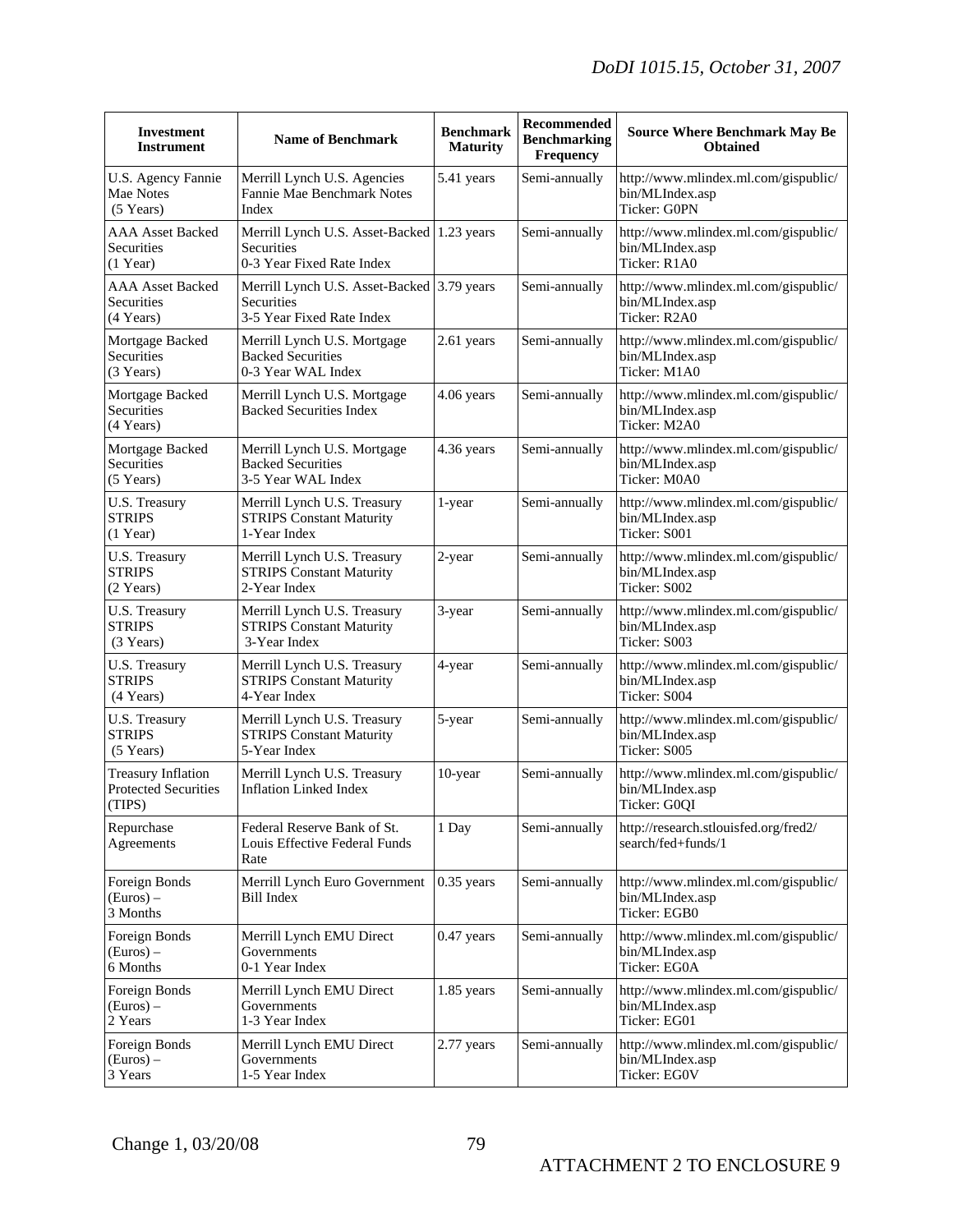| <b>Investment</b><br><b>Instrument</b>            | <b>Name of Benchmark</b>                                  | <b>Benchmark</b><br><b>Maturity</b> | Recommended<br><b>Benchmarking</b><br>Frequency | <b>Source Where Benchmark May Be</b><br><b>Obtained</b>                 |
|---------------------------------------------------|-----------------------------------------------------------|-------------------------------------|-------------------------------------------------|-------------------------------------------------------------------------|
| Foreign Bonds<br>$(Euros)$ –<br>4 Years           | Merrill Lynch EMU Direct<br>Governments<br>3-5 Year Index | 3.84 years                          | Semi-annually                                   | http://www.mlindex.ml.com/gispublic/<br>bin/MLIndex.asp<br>Ticker: EG02 |
| Foreign Bonds<br>(Australian Dollar) -<br>2 Years | Merrill Lynch Australian<br>Governments<br>1-3 Year Index | 1.90 years                          | Semi-annually                                   | http://www.mlindex.ml.com/gispublic/<br>bin/MLIndex.asp<br>Ticker: G1T0 |
| Foreign Bonds<br>(Australian Dollar) -<br>3 Years | Merrill Lynch Australian<br>Governments<br>1-5 Year Index | 2.89 years                          | Semi-annually                                   | http://www.mlindex.ml.com/gispublic/<br>bin/MLIndex.asp<br>Ticker: GVT0 |
| Foreign Bonds<br>(Australian Dollar) -<br>4 Years | Merrill Lynch Australian<br>Governments<br>3-5 Year Index | 4.15 years                          | Semi-annually                                   | http://www.mlindex.ml.com/gispublic/<br>bin/MLIndex.asp<br>Ticker: G2T0 |
| Foreign Bonds<br>(Canadian Dollar) -<br>2 Years   | Merrill Lynch Canadian<br>Governments<br>1-3 Year Index   | 2.02 years                          | Semi-annually                                   | http://www.mlindex.ml.com/gispublic/<br>bin/MLIndex.asp<br>Ticker: G1C0 |
| Foreign Bonds<br>(Canadian Dollar) -<br>3 Years   | Merrill Lynch Canadian<br>Governments<br>1-5 Year Index   | 2.9 years                           | Semi-annually                                   | http://www.mlindex.ml.com/gispublic/<br>bin/MLIndex.asp<br>Ticker: GVC0 |
| Foreign Bonds<br>(Canadian Dollar) -<br>4 Years   | Merrill Lynch Canadian<br>Governments<br>3-5 Year Index   | 3.98 years                          | Semi-annually                                   | http://www.mlindex.ml.com/gispublic/<br>bin/MLIndex.asp<br>Ticker: G2C0 |
| Foreign Bonds<br>(Danish Krone) -<br>2 Years      | Merrill Lynch Danish<br>1-3 Year<br>Governments<br>Index  | 1.99 years                          | Semi-annually                                   | http://www.mlindex.ml.com/gispublic/<br>bin/MLIndex.asp<br>Ticker: G1M0 |
| Foreign Bonds<br>(Danish Krone) -<br>3 Years      | Merrill Lynch Danish<br>Governments<br>1-5 Year<br>Index  | 3.06 years                          | Semi-annually                                   | http://www.mlindex.ml.com/gispublic/<br>bin/MLIndex.asp<br>Ticker: GVM0 |
| Foreign Bonds<br>(Danish Krone) -<br>4 Years      | Merrill Lynch Danish<br>Governments<br>3-5 Year<br>Index  | 4.36 years                          | Semi-annually                                   | http://www.mlindex.ml.com/gispublic/<br>bin/MLIndex.asp<br>Ticker: G2M0 |
| Foreign Bonds<br>(Japanese Yen) -<br>2 Years      | Merrill Lynch Japanese<br>Governments<br>1-3 Year Index   | 2.05 years                          | Semi-annually                                   | http://www.mlindex.ml.com/gispublic/<br>bin/MLIndex.asp<br>Ticker: G1Y0 |
| Foreign Bonds<br>(Japanese Yen) -<br>3 Years      | Merrill Lynch Japanese<br>Governments<br>1-5 Year Index   | 3.09 years                          | Semi-annually                                   | http://www.mlindex.ml.com/gispublic/<br>bin/MLIndex.asp<br>Ticker: GVY0 |
| Foreign Bonds<br>(Japanese Yen) -<br>4 Years      | Merrill Lynch Japanese<br>Governments<br>3-5 Year Index   | $4.05$ years                        | Semi-annually                                   | http://www.mlindex.ml.com/gispublic/<br>bin/MLIndex.asp<br>Ticker: G2Y0 |
| Foreign Bonds<br>(Swedish Krona) -<br>2 Years     | Merrill Lynch Swedish<br>Governments<br>1-3 Year Index    | 1.87 years                          | Semi-annually                                   | http://www.mlindex.ml.com/gispublic/<br>bin/MLIndex.asp<br>Ticker: G1W0 |
| Foreign Bonds<br>(Swedish Krona) -<br>3 Years     | Merrill Lynch Swedish<br>Governments<br>1-5 Year Index    | 2.95 years                          | Semi-annually                                   | http://www.mlindex.ml.com/gispublic/<br>bin/MLIndex.asp<br>Ticker: GVW0 |
| Foreign Bonds<br>(Swedish Krona) -<br>4 Years     | Merrill Lynch Swedish<br>Governments<br>3-5 Year Index    | 3.97 years                          | Semi-annually                                   | http://www.mlindex.ml.com/gispublic/<br>bin/MLIndex.asp<br>Ticker: G2W0 |
| Foreign Bonds (Swiss<br>Franc $) - 2$ Years       | Merrill Lynch Swiss<br>Governments<br>1-3 Year<br>Index   | 1.84 years                          | Semi-annually                                   | http://www.mlindex.ml.com/gispublic/<br>bin/MLIndex.asp<br>Ticker: G1S0 |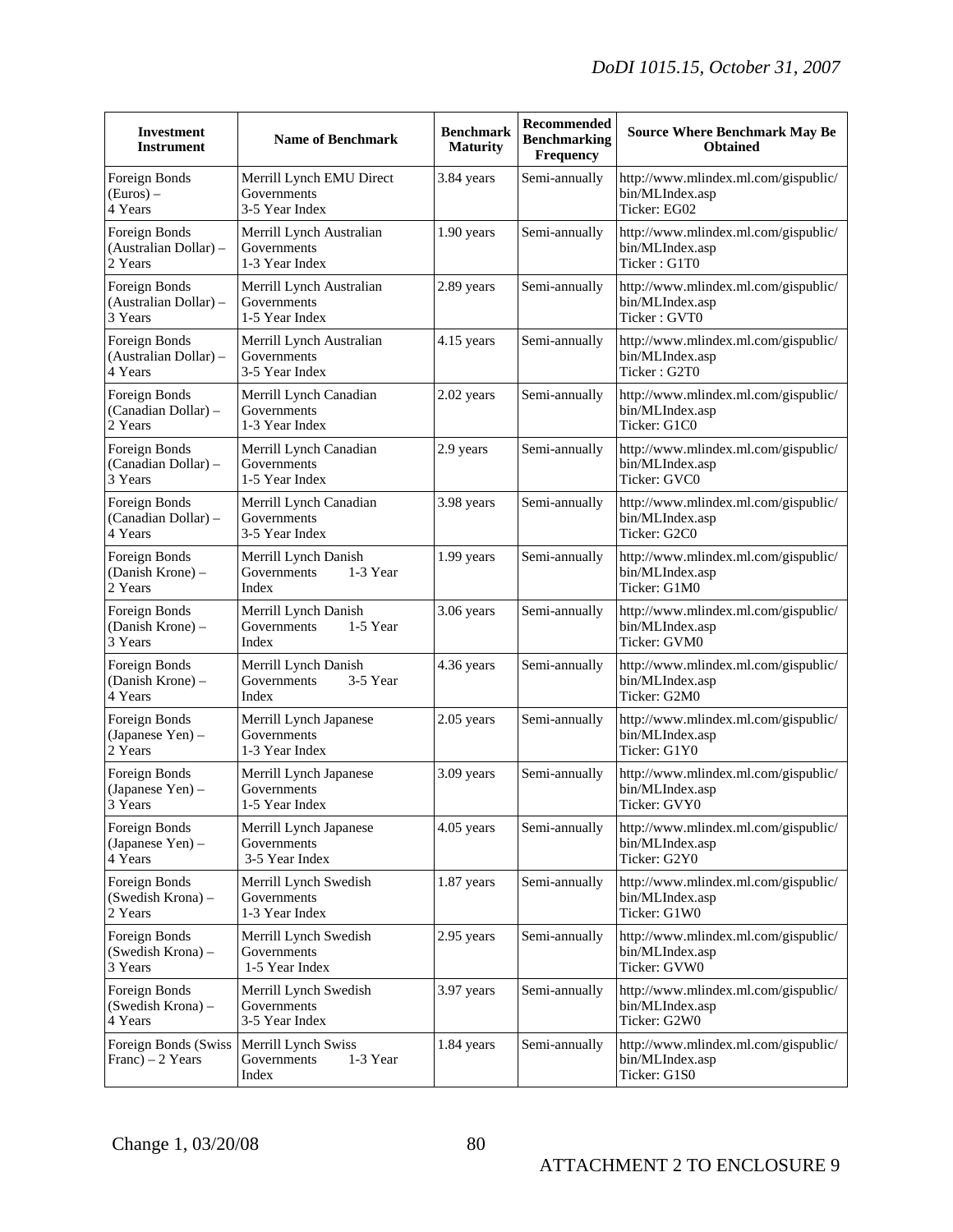| <b>Investment</b><br><b>Instrument</b>           | <b>Name of Benchmark</b>                                | <b>Benchmark</b><br><b>Maturity</b> | <b>Recommended</b><br><b>Benchmarking</b><br><b>Frequency</b> | <b>Source Where Benchmark May Be</b><br><b>Obtained</b>                 |
|--------------------------------------------------|---------------------------------------------------------|-------------------------------------|---------------------------------------------------------------|-------------------------------------------------------------------------|
| Foreign Bonds (Swiss<br>Franc $) - 3$ Years      | Merrill Lynch Swiss<br>Governments<br>1-5 Year<br>Index | 3 years                             | Semi-annually                                                 | http://www.mlindex.ml.com/gispublic/<br>bin/MLIndex.asp<br>Ticker: GVS0 |
| Foreign Bonds (Swiss<br>Franc $) - 4$ Years      | Merrill Lynch Swiss<br>Governments<br>3-5 Year<br>Index | 3.67 years                          | Semi-annually                                                 | http://www.mlindex.ml.com/gispublic/<br>bin/MLIndex.asp<br>Ticker: G2S0 |
| Foreign Bonds<br>(British Pound) -<br>9 Months   | Merrill Lynch UK Gilt<br>0-1 Year Index                 | $0.71$ years                        | Semi-annually                                                 | http://www.mlindex.ml.com/gispublic/<br>bin/MLIndex.asp<br>Ticker: G0LA |
| Foreign Bonds<br>(British Pound) -<br>2 Years    | Merrill Lynch UK Gilts<br>1-3 Year Index                | 2.26 years                          | Semi-annually                                                 | http://www.mlindex.ml.com/gispublic/<br>bin/MLIndex.asp<br>Ticker: G1L0 |
| Foreign Bonds<br>(British Pound) -<br>3 Years    | Merrill Lynch UK Gilts<br>1-5 Year Index                | 3.08 years                          | Semi-annually                                                 | http://www.mlindex.ml.com/gispublic/<br>bin/MLIndex.asp<br>Ticker: GVL0 |
| Foreign Bonds<br>(British Pound) -<br>4 Years    | Merrill Lynch UK Gilts<br>3-5 Year Index                | 4 years                             | Semi-annually                                                 | http://www.mlindex.ml.com/gispublic/<br>bin/MLIndex.asp<br>Ticker: G2L0 |
| Foreign Bonds<br>(Singapore Dollar) -<br>5 Years | Merrill Lynch Singapore<br>Government Index             | 5.51 years                          | Semi-annually                                                 | http://www.mlindex.ml.com/gispublic/<br>bin/MLIndex.asp<br>Ticker: G0SP |
| Foreign Bonds<br>(Korean Won) –<br>5 Years       | Merrill Lynch South Korea<br>Government Index           | 4.61 years                          | Semi-annually                                                 | http://www.mlindex.ml.com/gispublic/<br>bin/MLIndex.asp<br>Ticker: G0SK |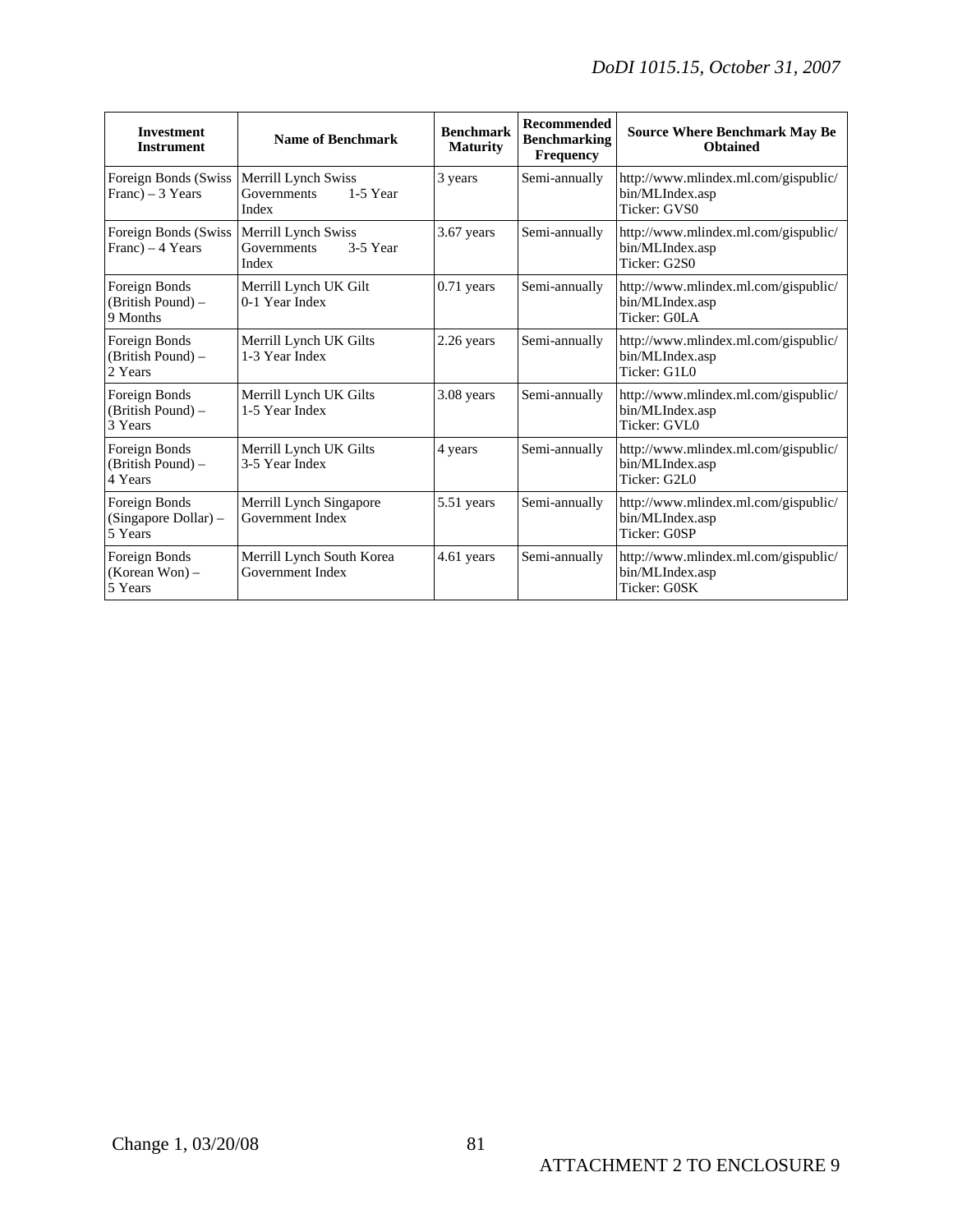#### E9.A3. ATTACHMENT 3 TO ENCLOSURE 9

#### OVERSIGHT REPORT

| Fund Name:                                                                |        |
|---------------------------------------------------------------------------|--------|
| <b>Investment Management Positions Assigned Fiduciary Responsibility:</b> |        |
| Fund Custodian/Manager:                                                   | Phone: |
| Others (List):                                                            |        |

NAF Investment Steering/Oversight Committee Members: Name<sup>\*</sup> Title/Organization

\*(List Chairman First)

Steering/Oversight Meetings Conducted Since Last Report: \_\_\_\_\_\_\_\_\_\_\_\_\_\_\_\_\_\_\_\_\_\_\_\_\_\_\_\_\_\_\_\_\_\_\_\_(Dates)

\_\_\_\_\_\_\_\_\_\_\_\_\_\_\_\_\_\_\_\_\_\_\_\_\_\_\_\_\_\_\_\_\_\_\_\_

\_\_\_\_\_\_\_\_\_\_\_\_\_\_\_\_\_\_\_\_\_\_\_\_\_\_\_\_\_\_\_\_\_\_\_\_

(Attach Meeting Minutes)

Independent Financial and Compliance Audits Conducted Since Last Report:

(Attach Audit Report)

Internal Management and Compliance Audits Conducted Since Last Report:

Signed:

Fund Custodian Chairman, Investment Oversight Committee

\_\_\_\_\_\_\_\_\_\_\_\_\_\_\_\_\_\_\_\_\_\_\_\_\_\_\_\_\_\_\_\_\_\_\_\_ \_\_\_\_\_\_\_\_\_\_\_\_\_\_\_\_\_\_\_\_\_\_\_\_\_\_\_\_\_\_\_\_\_\_\_\_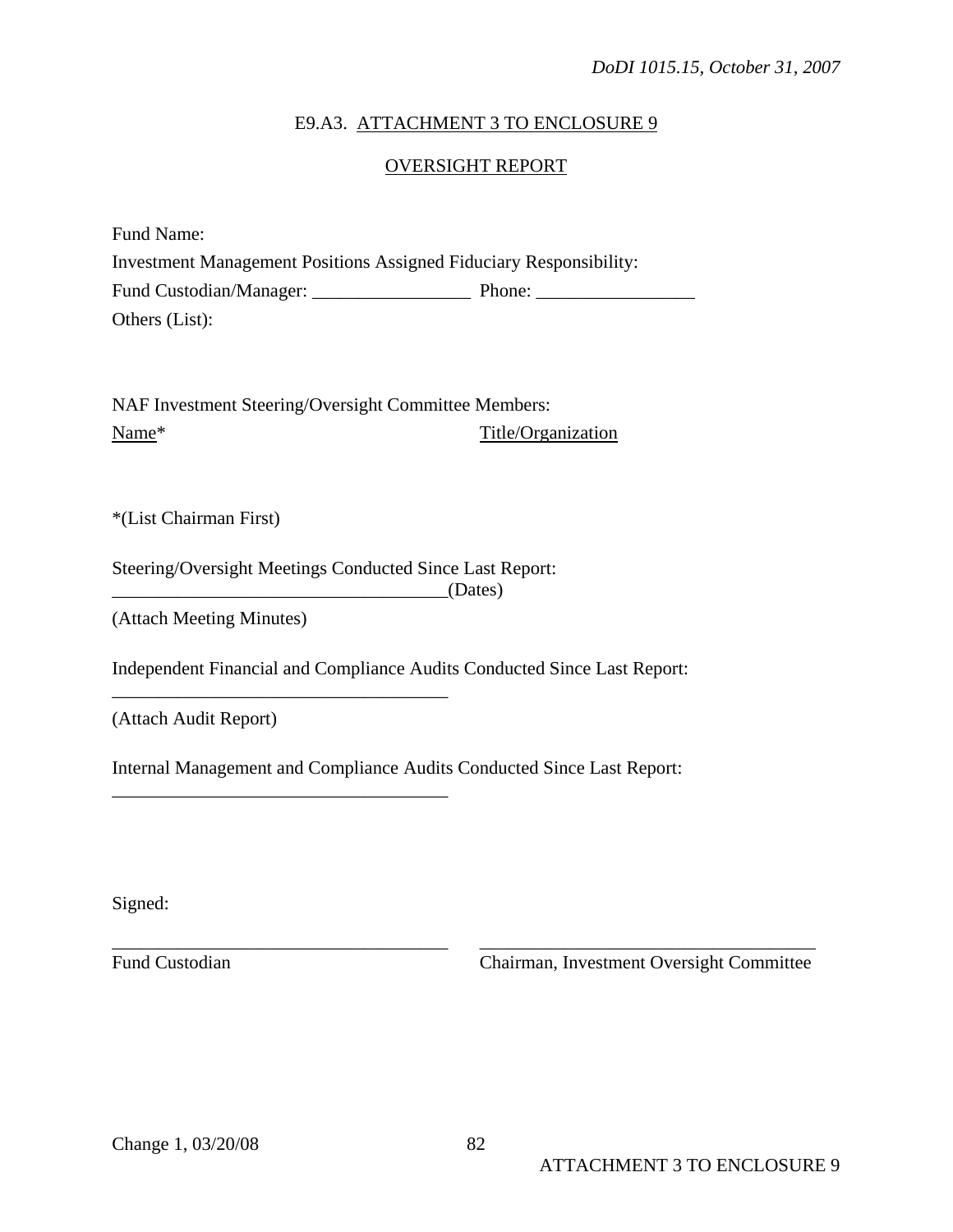# E9.A4. ATTACHMENT 4 TO ENCLOSURE 9

# CASH AND INVESTMENT BALANCES OWNERSHIP REPORT

| Investment Fund:                                                                                                                                                  | NAF Balance as of December 31, ______                                                                          |                                   |                                                                                                                                                                                                                                                                                                                                                                                               |  |
|-------------------------------------------------------------------------------------------------------------------------------------------------------------------|----------------------------------------------------------------------------------------------------------------|-----------------------------------|-----------------------------------------------------------------------------------------------------------------------------------------------------------------------------------------------------------------------------------------------------------------------------------------------------------------------------------------------------------------------------------------------|--|
|                                                                                                                                                                   | Amount                                                                                                         | Percent of Fund<br><b>Balance</b> | Prior Year<br>Amount                                                                                                                                                                                                                                                                                                                                                                          |  |
| Group I, Military MWR Programs<br>Service Level<br>Major Command/Region Level<br><b>Installation Level</b><br>Other                                               | \$.<br>\$<br>\$<br>\$                                                                                          |                                   | \$.<br>$\sqrt{s}$                                                                                                                                                                                                                                                                                                                                                                             |  |
| Total Group I, Investments                                                                                                                                        | \$                                                                                                             |                                   |                                                                                                                                                                                                                                                                                                                                                                                               |  |
| Group II, Armed Services Exchange<br>Programs<br>Service Level<br>Major Command/Region Level<br><b>Installation Level</b><br>Other<br>Total Group II, Investments | \$<br>\$<br>\$<br>\$                                                                                           |                                   | \$.<br>s<br>$\mathsf{s}\_$<br>\$                                                                                                                                                                                                                                                                                                                                                              |  |
| Group III, Civilian MWR Programs<br>Service Level<br>Major Command/Region Level<br><b>Installation Level</b><br>Other<br>Total Group III, Investments             | \$<br>\$                                                                                                       |                                   | \$_                                                                                                                                                                                                                                                                                                                                                                                           |  |
| Group IV, Lodging Programs<br>Service Level<br>Major Command/Region Level<br><b>Installation Level</b><br>Other<br>Total Group IV, Investments                    | \$<br>\$<br>\$<br>\$                                                                                           |                                   | $\frac{\sqrt{2}}{2}$                                                                                                                                                                                                                                                                                                                                                                          |  |
| Group V, Supplemental Mission Funds<br>Service Level<br>Major Command/Region Level<br><b>Installation Level</b><br>Other<br>Total Group V, Investments            | \$<br>\$<br>\$                                                                                                 |                                   | $\frac{\S_{\frac{1}{2}}}{\S_{\frac{1}{2}}}{\S_{\frac{1}{2}}}{\S_{\frac{1}{2}}}{\S_{\frac{1}{2}}}{\S_{\frac{1}{2}}}{\S_{\frac{1}{2}}}{\S_{\frac{1}{2}}}{\S_{\frac{1}{2}}}{\S_{\frac{1}{2}}}{\S_{\frac{1}{2}}}{\S_{\frac{1}{2}}}{\S_{\frac{1}{2}}}{\S_{\frac{1}{2}}}{\S_{\frac{1}{2}}}{\S_{\frac{1}{2}}}{\S_{\frac{1}{2}}}{\S_{\frac{1}{2}}}{\S_{\frac{1}{2}}}{\S_{\frac{1}{2$<br>$\mathsf{\$}$ |  |
| Group VI, Special Purpose Central<br>Funds<br>Service Level<br>Major Command/Region Level<br><b>Installation Level</b><br>Other<br>Total Group VI, Investments    | $\boldsymbol{\mathsf{S}}$<br>Not Applicable<br>Not Applicable<br>Not Applicable<br>$\mathcal{L}_{\mathcal{L}}$ |                                   | \$.<br>Not Applicable<br>Not Applicable<br>Not Applicable<br>\$_                                                                                                                                                                                                                                                                                                                              |  |

<span id="page-82-1"></span><span id="page-82-0"></span>Total Balance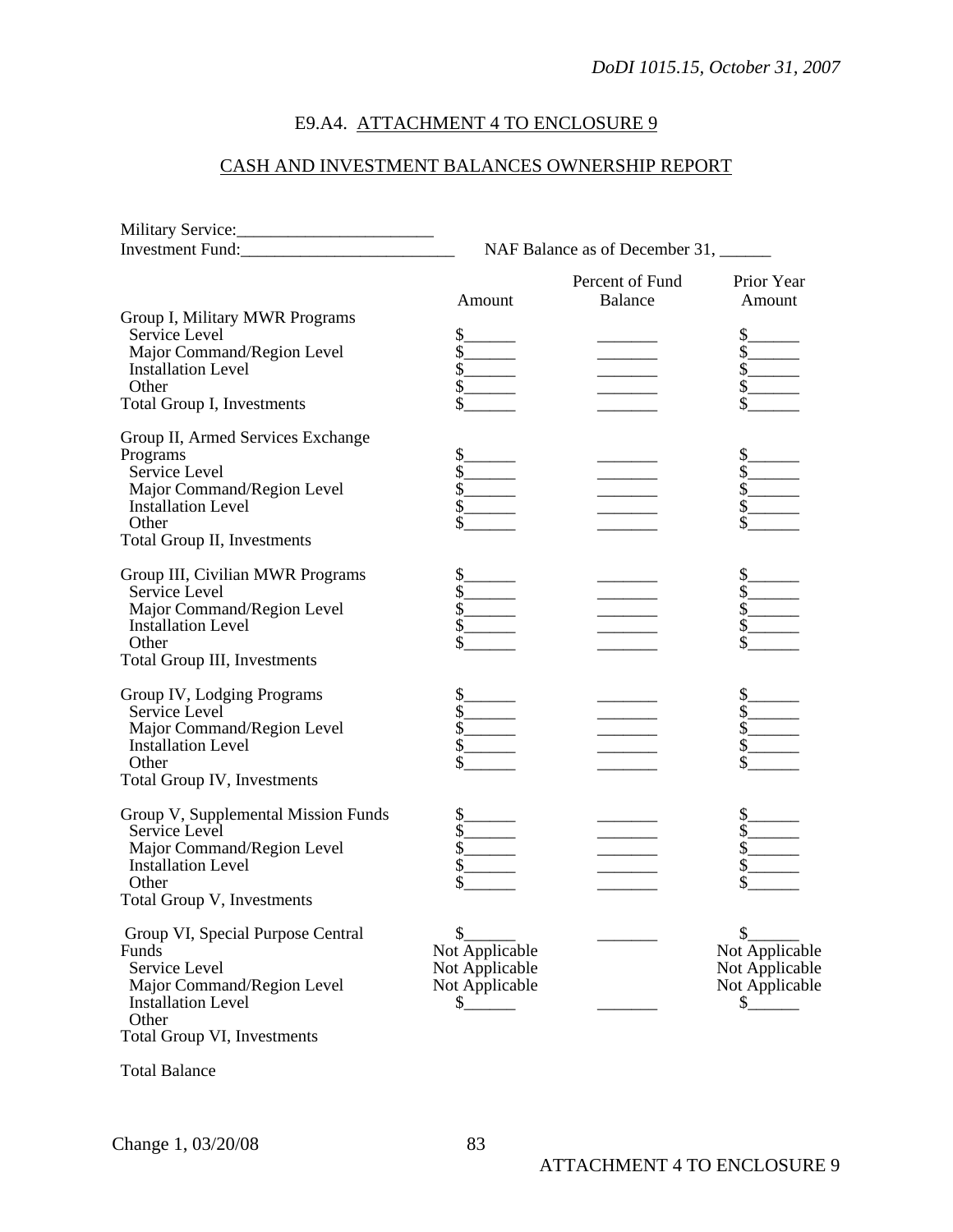### E9.A5. ATTACHMENT 5 TO ENCLOSURE 9

### CASH AND INVESTMENT PORTFOLIO REPORT

|                    |                                                                  |                                      | As of December 31, ______ |                                                                                 |                                               |                                   |
|--------------------|------------------------------------------------------------------|--------------------------------------|---------------------------|---------------------------------------------------------------------------------|-----------------------------------------------|-----------------------------------|
| Asset              | <u>Current</u><br>Amortized<br><b>Book</b><br>Value <sup>1</sup> | $\frac{\%}{\%}$ of<br>Port-<br>folio | Current<br>Yield          | <b>Weighted</b><br>Average<br><b>Maturity</b><br>$(in$ days)                    | Market<br>Value of<br>Securities <sup>1</sup> | Range of<br>Credit<br>$Ratings^2$ |
| Cash <sup>3</sup>  | $\frac{1}{2}$                                                    | $\%$                                 | $\%$                      | days                                                                            | Note 4                                        |                                   |
| Repos              |                                                                  | $\%$                                 | $\%$                      | days                                                                            | Note 4                                        |                                   |
| Fixed              | \$                                                               | $\%$                                 | $\%$                      | days                                                                            | Note 4                                        |                                   |
| Income             |                                                                  |                                      |                           |                                                                                 |                                               |                                   |
| CDs                | \$                                                               | $\%$                                 | $\%$                      | days                                                                            | Note 4                                        |                                   |
| <b>Govt MM</b>     |                                                                  |                                      |                           |                                                                                 |                                               |                                   |
| Funds              | \$                                                               | $\%$                                 | $\%$                      | days                                                                            |                                               |                                   |
|                    |                                                                  |                                      |                           | Treasury and Agency Securities (Specify to level of detail in paragraph E9.A1.) |                                               |                                   |
| <b>FHLB</b>        | \$                                                               | $\%$                                 | $\%$                      | days                                                                            | \$                                            |                                   |
| <b>FNMA</b>        | \$                                                               | $\%$                                 | $\%$                      | days                                                                            | \$                                            |                                   |
| <b>FHLMC</b>       | $\frac{1}{2}$                                                    | $\%$                                 | $\%$                      | days                                                                            | \$                                            |                                   |
| <b>FFCB</b>        |                                                                  | $\%$                                 | $\%$                      | days                                                                            | \$                                            |                                   |
| <b>SLMA</b>        | 888                                                              | $\%$                                 | $\%$                      | days                                                                            | \$                                            |                                   |
| <b>GNMA</b>        |                                                                  | $\%$                                 | $\%$                      | days                                                                            | \$                                            |                                   |
| Treasury           |                                                                  | $\%$                                 | $\%$                      | days                                                                            | \$                                            |                                   |
| Other              | $\hat{S}$                                                        | $\%$                                 | $\%$                      | days                                                                            | \$                                            |                                   |
| Total<br>Portfolio | \$                                                               | $\%$                                 | $\%$                      | days                                                                            | \$                                            |                                   |
| Notes:             |                                                                  |                                      |                           |                                                                                 |                                               |                                   |

<sup>1</sup> Balances as of December 31.

<sup>2</sup> Indicate lowest and highest credit ratings.

<sup>3</sup> Includes collected cash on deposit in concentration accounts.

<sup>4</sup> Market Value shall be book value for cash, repos, CDs, and other cash equivalents.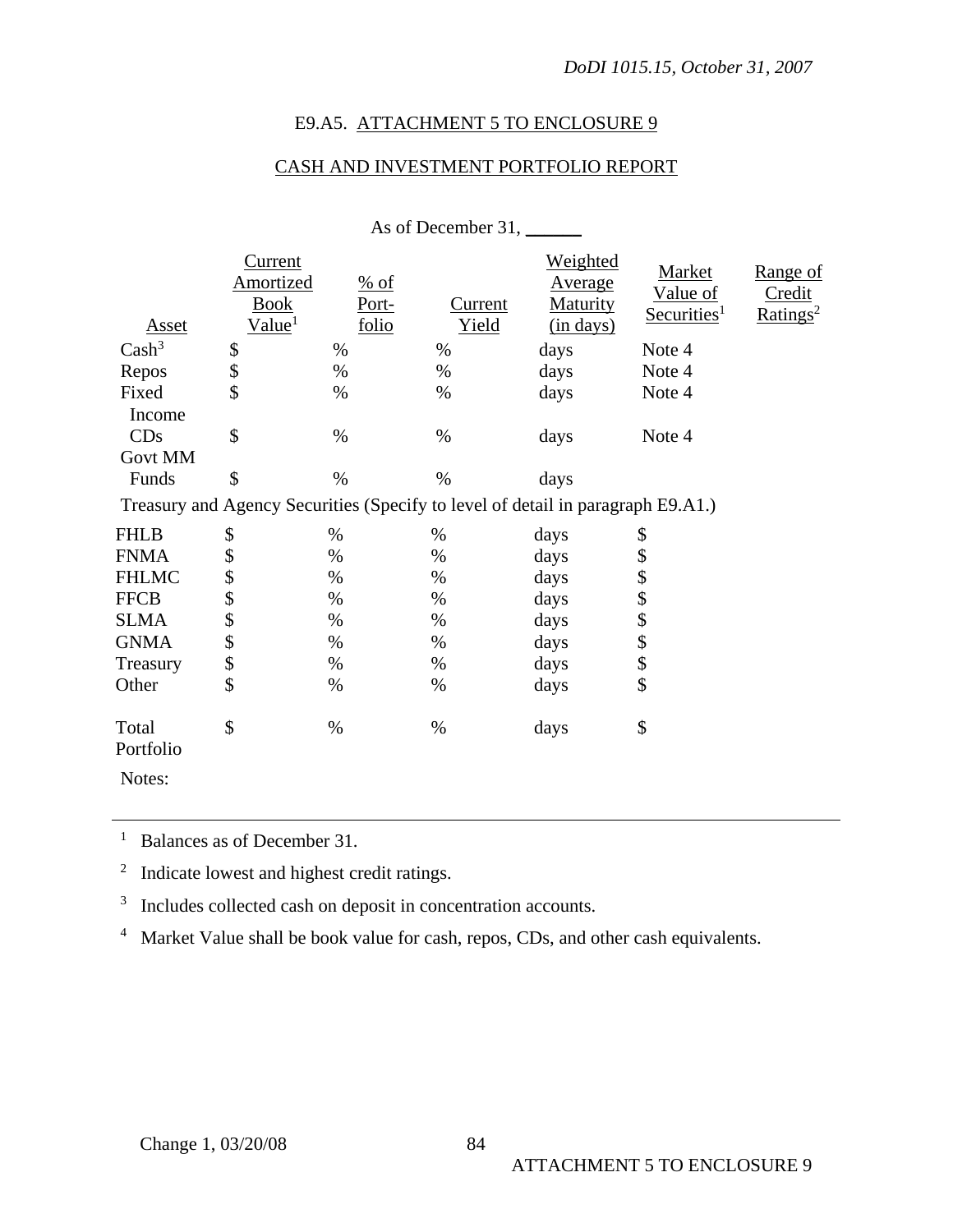# E9.A6. ATTACHMENT 6 TO ENCLOSURE 9

# INVESTMENT PORTFOLIO YIELD

| Month                                                                                                                                                                                                                                                                                                              | Avg. Invested <sup>1</sup><br><b>Balance</b>                                      | Average <sup>2</sup><br>Maturity | Dollar Weighted<br>Yield<br>Realized Return <sup>5</sup>                   | Dollar Weighted<br>Yield<br>Total Return <sup>6</sup> |  |  |
|--------------------------------------------------------------------------------------------------------------------------------------------------------------------------------------------------------------------------------------------------------------------------------------------------------------------|-----------------------------------------------------------------------------------|----------------------------------|----------------------------------------------------------------------------|-------------------------------------------------------|--|--|
| January<br>February<br>March<br>April<br>May<br>June<br>July<br>August<br>September<br>October<br>November                                                                                                                                                                                                         |                                                                                   |                                  |                                                                            |                                                       |  |  |
| December                                                                                                                                                                                                                                                                                                           |                                                                                   |                                  |                                                                            |                                                       |  |  |
| Total                                                                                                                                                                                                                                                                                                              | Total <sup>3</sup> $($ \$)                                                        | Total $3$                        | Total <sup>4</sup> $(\%)$                                                  | Total <sup>4</sup> $(\%)$                             |  |  |
| Benchmark:                                                                                                                                                                                                                                                                                                         |                                                                                   |                                  |                                                                            | $\%$                                                  |  |  |
|                                                                                                                                                                                                                                                                                                                    |                                                                                   |                                  |                                                                            |                                                       |  |  |
| Note 1. Does not include concentration accounts.<br>Note 2. Average maturity is calculated as the weighted average days to maturity at month end.<br>Note 3. Weighted average sum of column divided by 12.<br>Note 4. Weighted annual yield.<br>Note 5. Realized Return is calculated using the following formula. |                                                                                   |                                  |                                                                            |                                                       |  |  |
|                                                                                                                                                                                                                                                                                                                    | Realized Gains - Realized Losses + Accrued Interest<br>Average Investment Balance | $\mathbf{X}$                     | Annual Yield<br>365<br>$=$<br>days in<br>(Realized Total Return)<br>period |                                                       |  |  |
|                                                                                                                                                                                                                                                                                                                    | Note 6. Total Rate of Return is calculated using the following formula.           |                                  |                                                                            |                                                       |  |  |

| $EMV - BMV - CF$                    | Annual Yield   |
|-------------------------------------|----------------|
|                                     | (Total Rate of |
| $BMV + \sum_{i=1}^{n} (CF_i X W_i)$ | Return)        |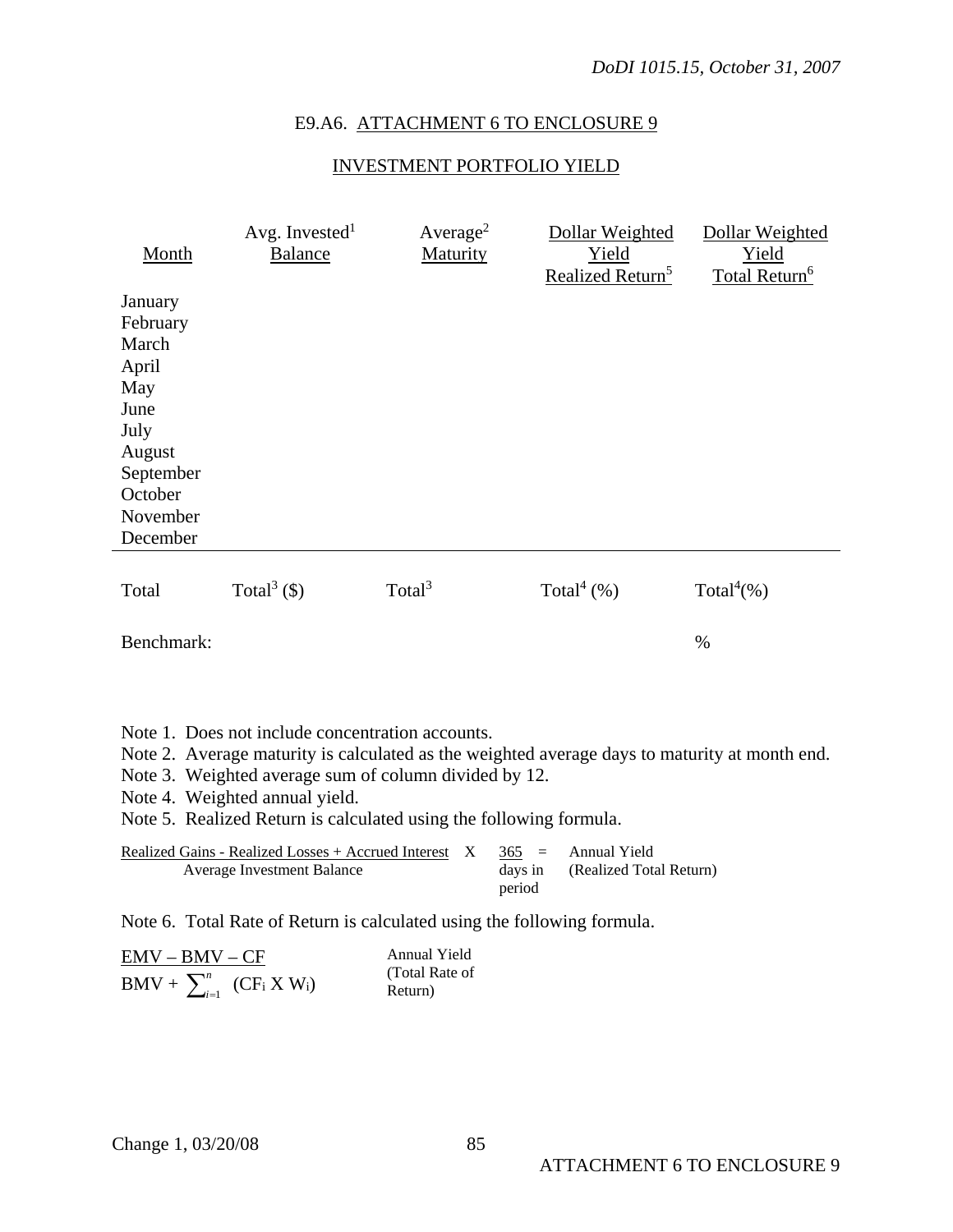#### E9.A7. ATTACHMENT 7 TO ENCLOSURE 9

### OUTSTANDING LOANS

As of December 31, \_\_\_\_\_\_\_

# LOANS

| Lending<br>Institution | Outstanding<br>Loan Balance | Loan Rate | <b>Maturity Date</b> |
|------------------------|-----------------------------|-----------|----------------------|
|                        |                             | $\%$      | Date                 |

### Total \$

# LINES OF CREDIT/OTHER BORROWING FACILITIES

| Lending<br>Institution | <b>Total Credit</b><br>Line | Drawn<br>Amount | <b>Interest Rate</b> | Terms/Expiration |
|------------------------|-----------------------------|-----------------|----------------------|------------------|
|                        | \$                          | \$              | %                    |                  |
|                        |                             |                 |                      |                  |

Total \$ Total \$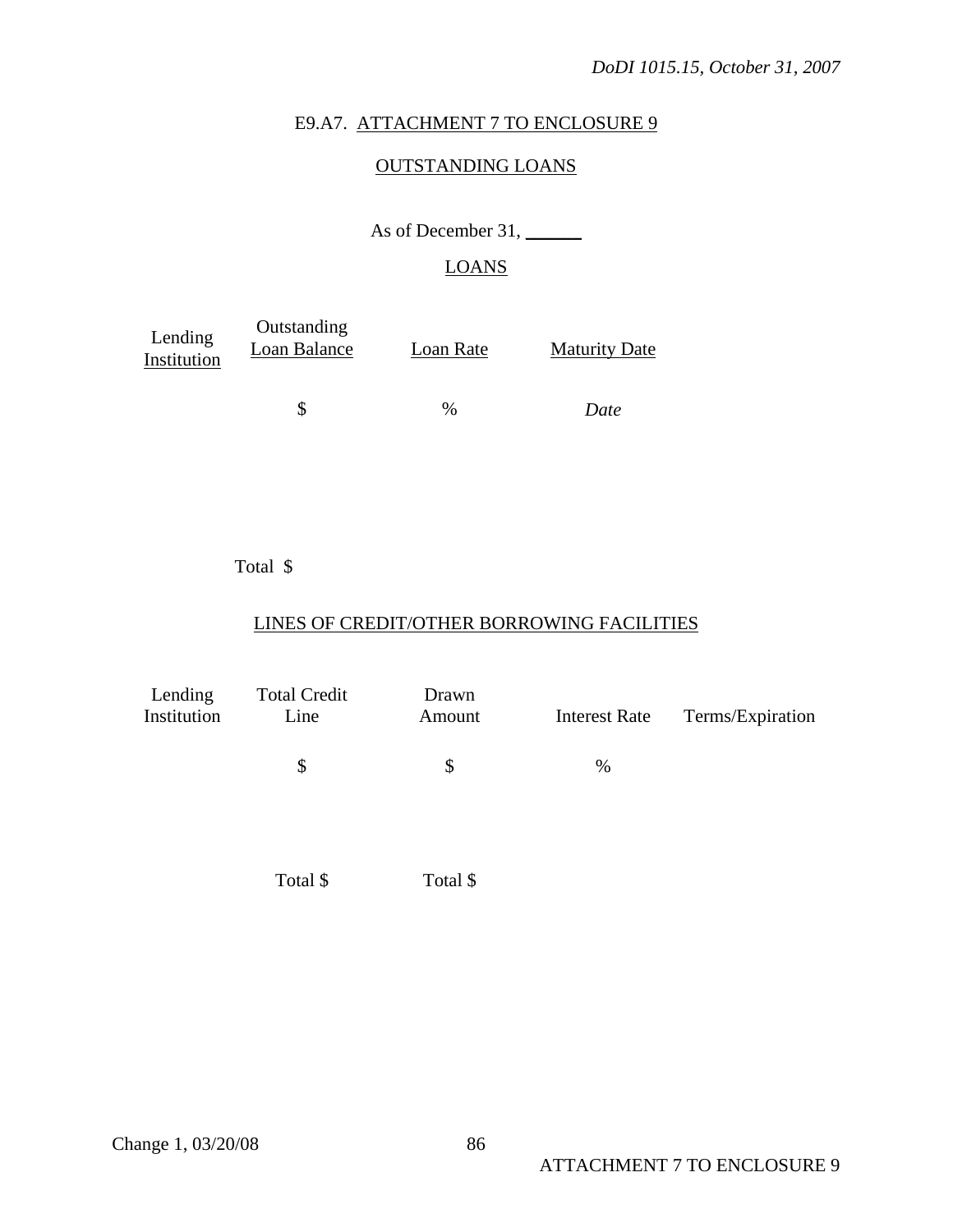### E9.A8. ATTACHMENT 8 TO ENCLOSURE 9

## LOAN PORTFOLIO

| Month                                                                                          | <u>Average</u><br><b>Outstanding</b><br>Loan Balance <sup>1</sup> | Average<br>Maturity <sup>2</sup> | Dollar Weighted<br><b>Interest Rate</b><br><b>Exclusive of Hedging</b> | Dollar Weighted<br><b>Interest Rate Inclusive</b><br>of Hedging |
|------------------------------------------------------------------------------------------------|-------------------------------------------------------------------|----------------------------------|------------------------------------------------------------------------|-----------------------------------------------------------------|
| January<br>February<br>March<br>April<br>May<br>June<br>July<br>August<br>September<br>October |                                                                   |                                  |                                                                        |                                                                 |
| November<br>December                                                                           |                                                                   |                                  |                                                                        |                                                                 |
|                                                                                                | Total <sup>3</sup>                                                | Total <sup>3</sup>               | Total <sup>3</sup>                                                     |                                                                 |

Note 1. Includes loans, lines of credit, and other borrowing facilities.

Note 2. Average loan and lines of credit maturity is calculated as the weighted average days to maturity at month end.

Note 3. Weighted average sum of column divided by 12.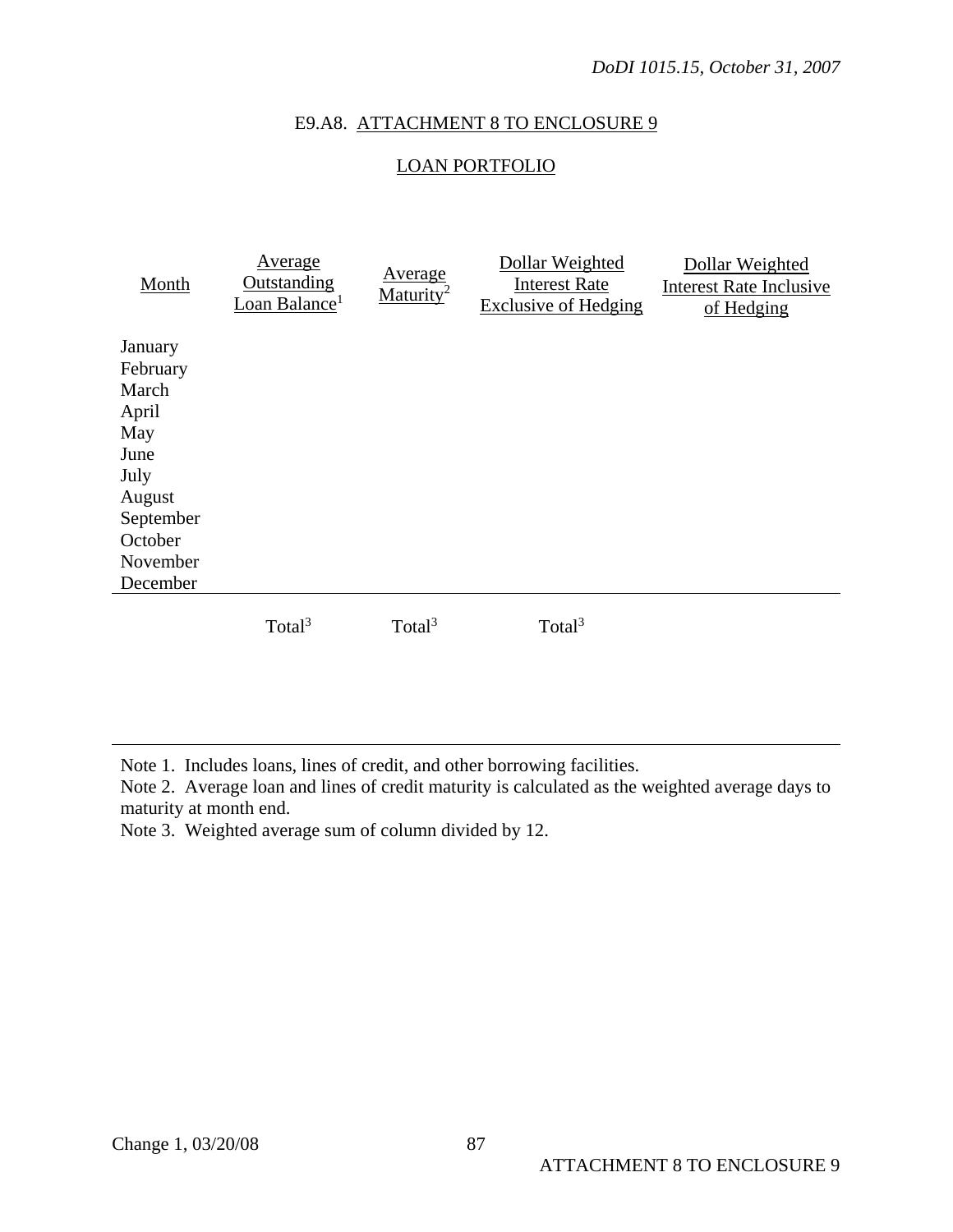# E9.A9. ATTACHMENT 9 TO ENCLOSURE 9

# CREDIT EXPOSURE REPORT

| <b>Report Section</b>       | <b>Presentation Guidelines</b>                                                                                                                                                                                               |  |  |
|-----------------------------|------------------------------------------------------------------------------------------------------------------------------------------------------------------------------------------------------------------------------|--|--|
| Investments                 | Total of investments grouped by counterparty.*                                                                                                                                                                               |  |  |
| Foreign Exchange            | Total of the current mark-to-market value for all foreign exchange<br>contracts grouped by counterparty. The amount outstanding for<br>each counterparty may be either a net payable or receivable to the<br>Service.        |  |  |
| <b>Interest Rate Hedges</b> | Subtotals of the current mark-to-market value for all interest rate<br>hedge contracts grouped by counterparty. The amount outstanding<br>for each counterparty may be either a net payable or receivable to<br>the Service. |  |  |
| <b>Aggregate Exposure</b>   | Grand totals for credit exposure from each of the above sections<br>grouped by counterparty. This section nets exposures across the<br>various activities to show the total amount of exposure to each<br>counterparty.      |  |  |

\*Counterparty includes dealer or broker, not third party custodian.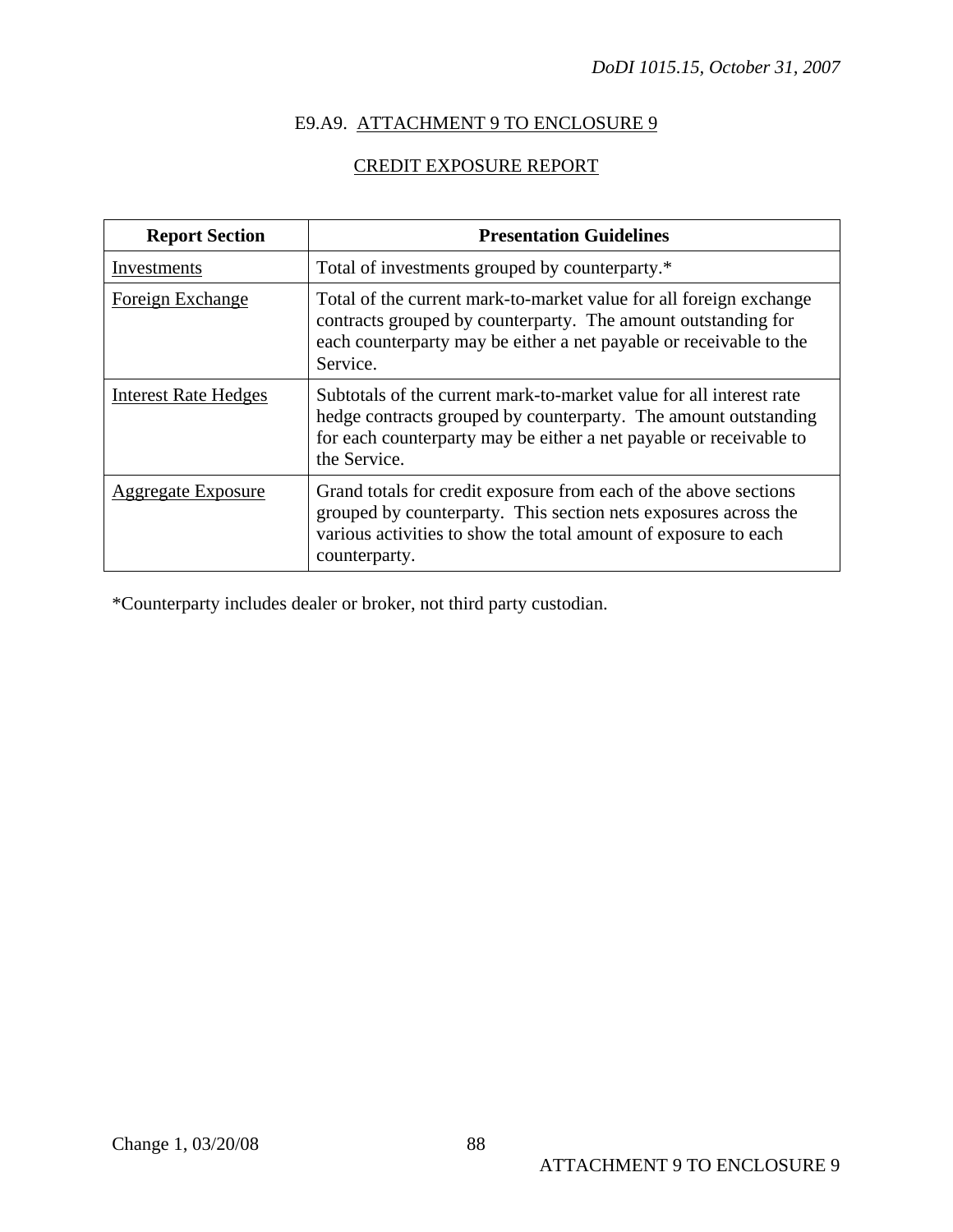#### E10. ENCLOSURE 10

#### FOREIGN CURRENCY

#### E10.1. HOLDING FOREIGN CURRENCY

E10.1.1. Speculation in foreign currencies is prohibited. However, in foreign areas there may be valid reasons to acquire and use foreign currencies.

E10.1.2. Foreign currencies required to meet payrolls and related costs, operating obligations, and construction payments shall be obtained as needed. Foreign currency holdings to pay the cost of routine operating expenses normally shall not exceed the level required for a 30-day period. Under exceptional conditions, the DoD Components may approve the holding of a 45-day foreign currency requirement. Foreign currencies may be held at the discretion of the DoD Components concerned in support of construction and severance, to avoid or minimize losses due to currency fluctuations and revaluations.

E10.1.3. Factors to consider in making decisions regarding foreign currency include the probability of fluctuations and reevaluations, and the comparative rate of return on foreign currency holdings as opposed to dollar instruments. U.S. MBFs or other financial institutions designated by the Treasury Department shall be used to hold currencies when authorized under host-country law. In the absence of such institutions, funds shall be held in foreign banks as designated by the Treasury Department.

#### E10.2. HEDGING

E10.2.1. Hedging in foreign currencies is authorized at the discretion of the Service headquarters concerned. Hedges shall be associated directly with underlying foreign exchange exposures. Hedging may be accomplished through the use of forward contracts and foreign currency options with a maximum horizon of 1 year for operational requirements and a maximum horizon of 3 years for construction projects. Writing uncovered (or selling) options is not authorized. Only the Military Service and joint-Service headquarters central NAFIs may make hedging transactions in foreign currencies. Hedging techniques shall not violate hostcountry laws and government-to-government agreements related to the acquisition and use of foreign currencies by U.S. Forces.

E10.2.2. All foreign exchange hedge contracts shall be transacted with authorized counterparties. The counterparties shall be creditworthy institutions with a short term credit rating of A-1 (S&P) and P-1 (Moody's), and a long term credit rating of at least A (S&P) and A (Moody's). An ISDA agreement shall be in place with each counterparty. All counterparties shall be authorized by the Military Service or joint-Service headquarters prior to initiating hedging activity. Counterparty credit worthiness shall be monitored on at least an annual basis.

E10.2.3. Each Military Service and joint-Service NAFI engaging in foreign currency hedging shall implement a detailed written policy that includes the following topics.